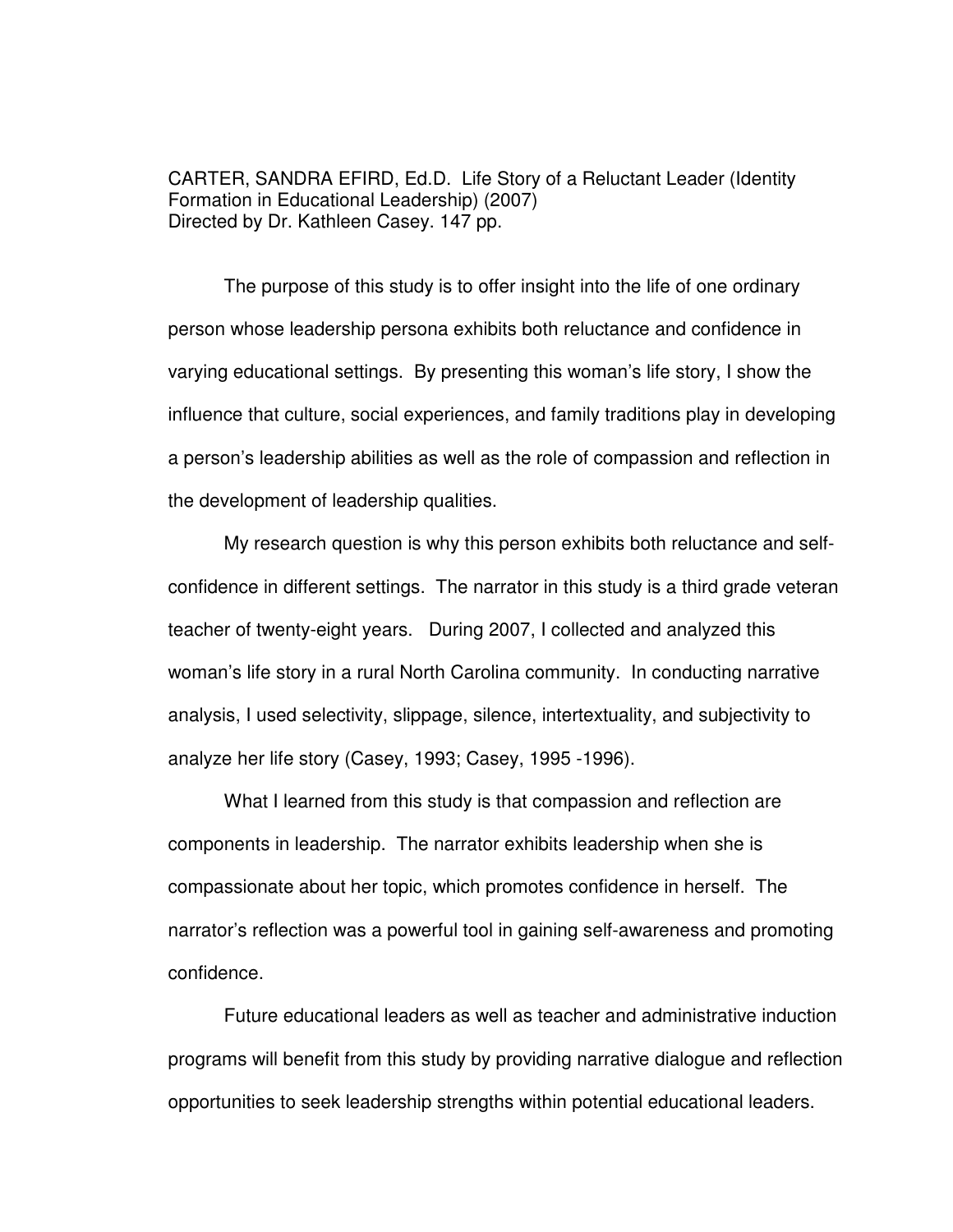# LIFE STORY OF A RELUCTANT LEADER (IDENTITY FORMATION IN EDUCATIONAL LEADERSHIP)

By

Sandra Efird Carter

A Dissertation Submitted to the Faculty of the Graduate School at The University of North Carolina at Greensboro in Partial Fulfillment of the Requirements for the Degree Doctor of Education

> Greensboro 2007

Approved by

 $\overline{\phantom{a}}$  ,  $\overline{\phantom{a}}$  ,  $\overline{\phantom{a}}$  ,  $\overline{\phantom{a}}$  ,  $\overline{\phantom{a}}$  ,  $\overline{\phantom{a}}$  ,  $\overline{\phantom{a}}$  ,  $\overline{\phantom{a}}$  ,  $\overline{\phantom{a}}$  ,  $\overline{\phantom{a}}$  ,  $\overline{\phantom{a}}$  ,  $\overline{\phantom{a}}$  ,  $\overline{\phantom{a}}$  ,  $\overline{\phantom{a}}$  ,  $\overline{\phantom{a}}$  ,  $\overline{\phantom{a}}$ 

Committee Chair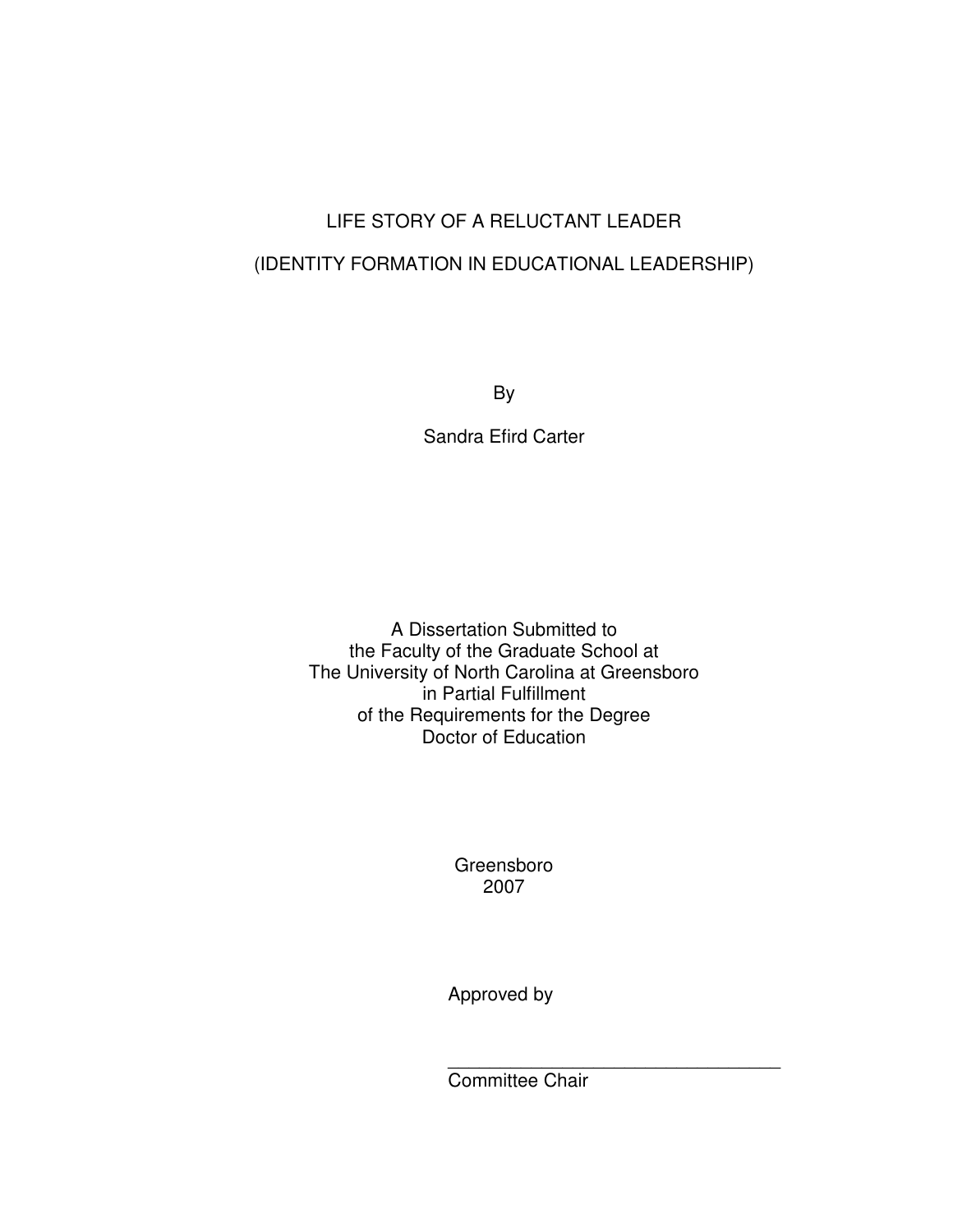To my husband, Tony, and my children, Ashley, Matthew and Lindsey; thank you for supporting me with love and encouragement throughout this journey. I couldn't have completed this study without you.

To my mother and father, Doris and Roy, thank you for your love and for giving me strong family traditions. They have been my map through life.

To Karen Cole, you are a very special teacher, leader and friend.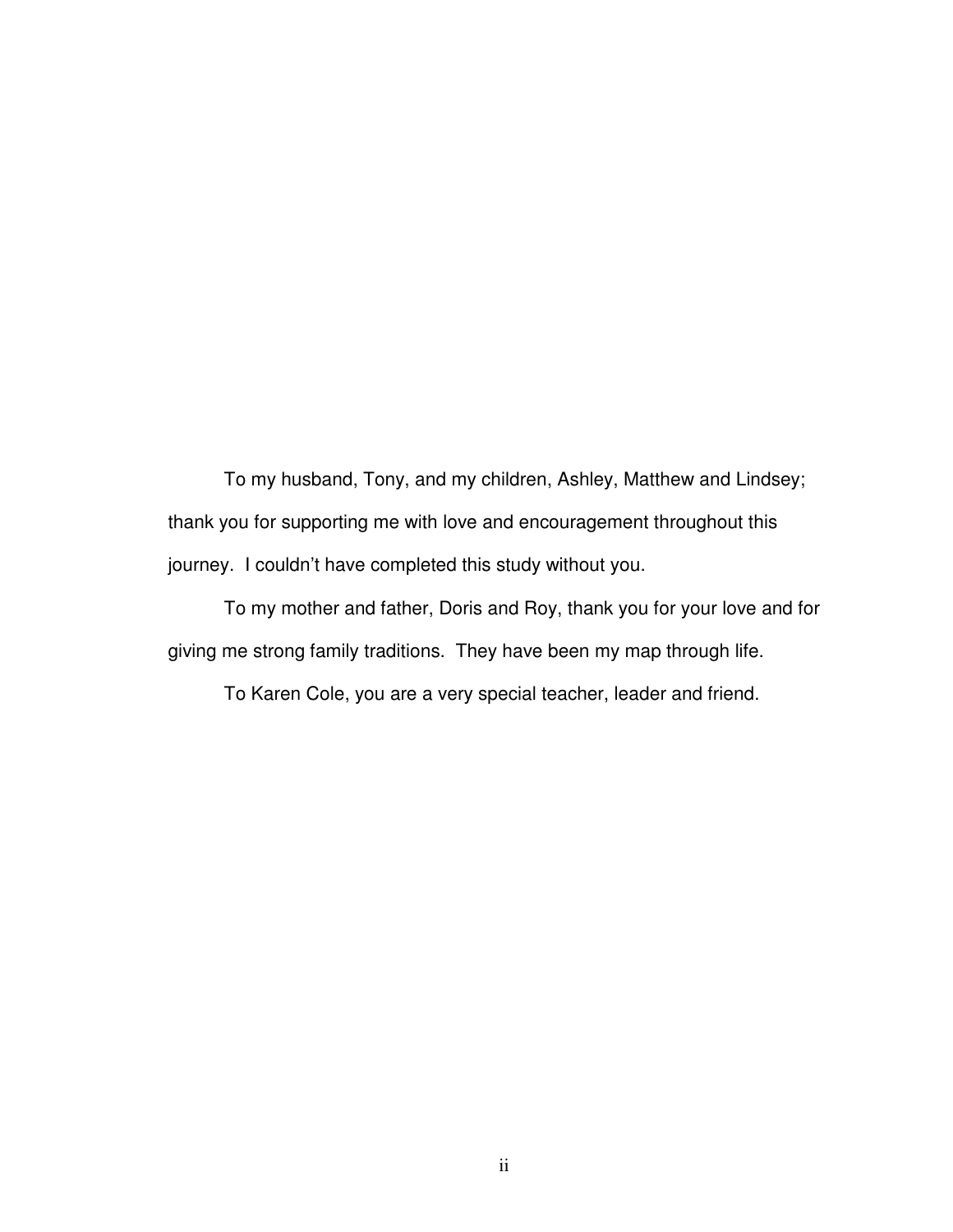# APPROVAL PAGE

This dissertation has been approved by the following committee of the Faculty of The Graduate School at The University of North Carolina at Greensboro.

 $\overline{\phantom{a}}$  , and the contract of the contract of the contract of the contract of the contract of the contract of the contract of the contract of the contract of the contract of the contract of the contract of the contrac

Committee Chair \_\_\_\_\_\_\_\_\_\_\_\_\_\_\_\_\_\_\_\_\_\_\_\_\_\_\_\_\_\_

Committee Members\_\_\_\_\_\_\_\_\_\_\_\_\_\_\_\_\_\_\_\_\_\_\_\_\_\_\_\_\_

\_\_\_\_\_\_\_\_\_\_\_\_\_\_\_\_\_\_\_\_\_\_\_\_\_\_\_ Date of Acceptance by Committee

\_\_\_\_\_\_\_\_\_\_\_\_\_\_\_\_\_\_\_\_\_\_\_\_\_\_\_ Date of Final Oral Examination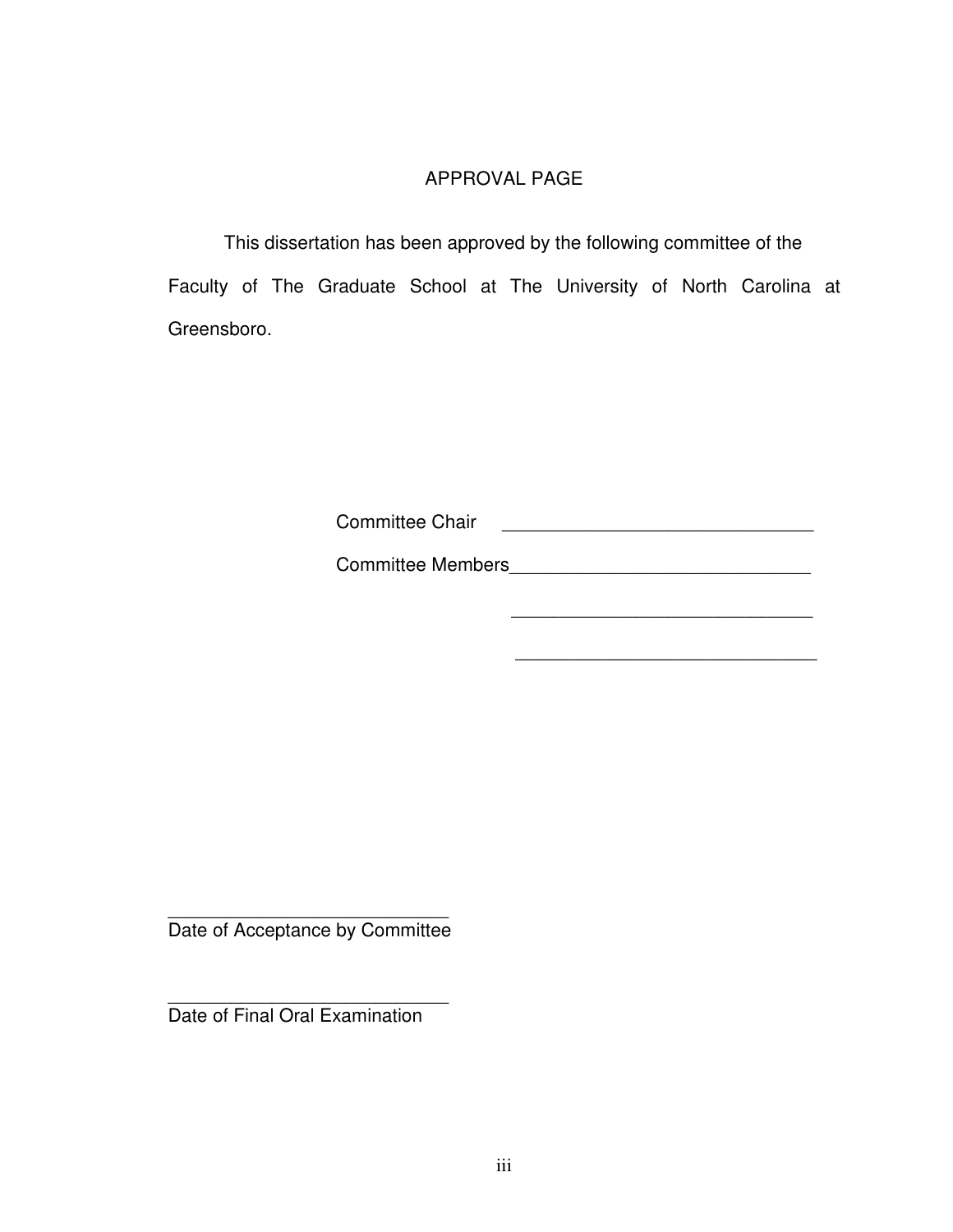#### ACKNOWLEDGMENTS

 My gratitude and many thanks goes to Dr. Kathleen Casey, my dissertation advisor, who gave many hours, including her Sunday afternoons, to guide and encourage me along my dissertation path.

 Along with Dr. Casey, I also wish to thank my dissertation committee, Dr. Lashley, Dr. Reitzug, and Dr. Gause, for your support as well as for an enlightening educational journey at UNCG.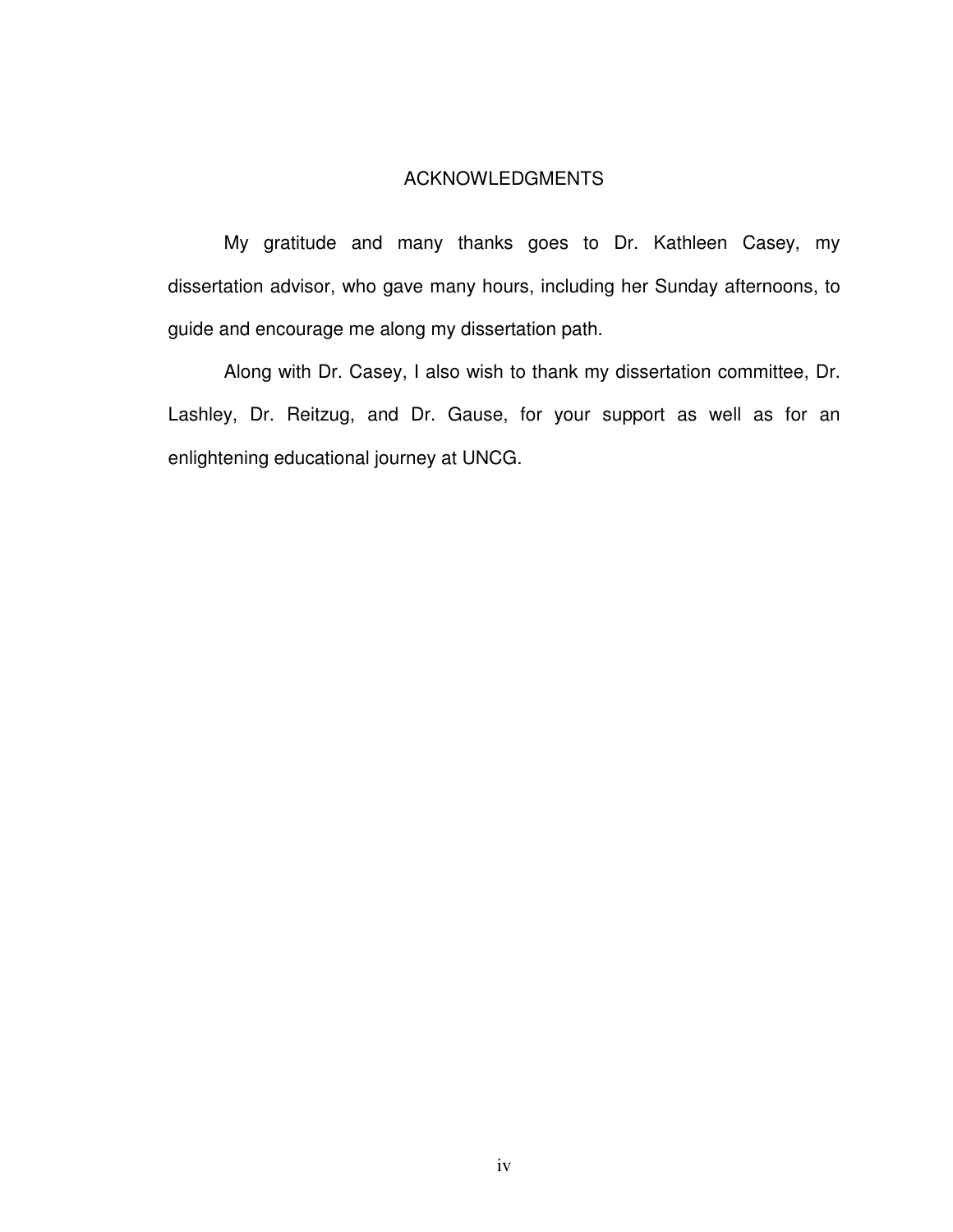# TABLE OF CONTENTS

# CHAPTER

|                                       | 1               |
|---------------------------------------|-----------------|
|                                       | 3               |
| Lessons Learned from Early Years      | 3               |
| Lessons Learned from Formal Education | 5               |
| Lessons Learned from Independence     | 6               |
|                                       | $\overline{7}$  |
| Life Lessons: Shaping Who I Am        | 8               |
|                                       | 10              |
|                                       | 10              |
|                                       | 12 <sub>2</sub> |
|                                       | 15              |
|                                       | 17              |
|                                       | 17              |
|                                       | 20              |
|                                       | 22              |
|                                       | 22              |
|                                       | 22              |
|                                       | 28              |
|                                       | 33              |
|                                       | 43              |
|                                       | 48              |
|                                       | 51              |
|                                       | 52              |
|                                       | 53              |
|                                       | 54              |
|                                       | 56              |
|                                       | 57              |
|                                       | 57              |
|                                       | 60              |
|                                       | 61              |
|                                       | 64              |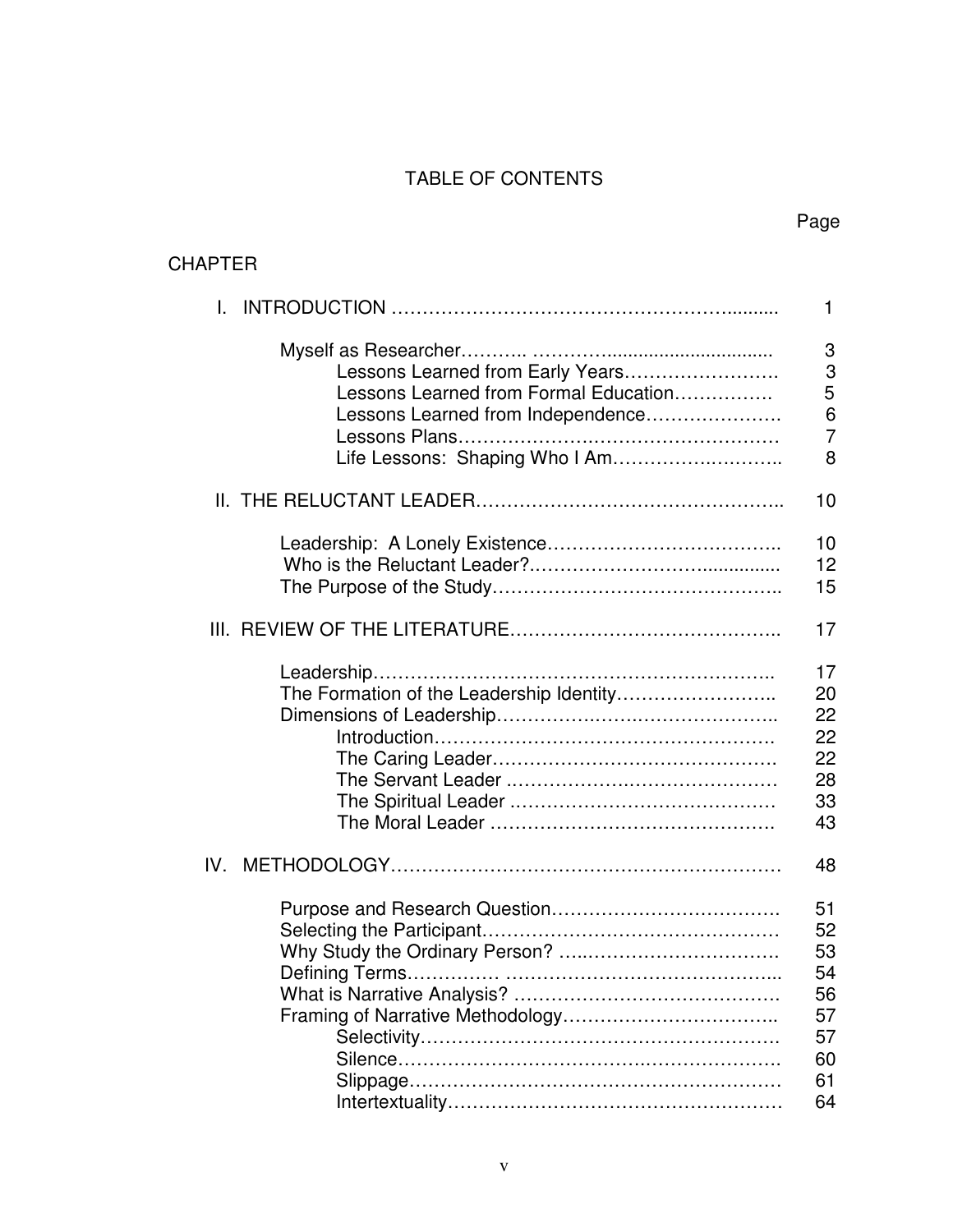|                                                | 68  |
|------------------------------------------------|-----|
|                                                | 69  |
|                                                | 72  |
|                                                | 72  |
|                                                | 73  |
|                                                | 77  |
| Influence of Maternal Grandparents             | 79  |
| Influence of Paternal Grandparents             | 95  |
|                                                | 101 |
|                                                | 105 |
|                                                | 108 |
|                                                | 112 |
|                                                | 120 |
|                                                | 123 |
|                                                | 123 |
|                                                | 127 |
|                                                | 131 |
|                                                | 136 |
| Beyond Researcher: Defining Myself as a Leader | 138 |
|                                                | 140 |
|                                                |     |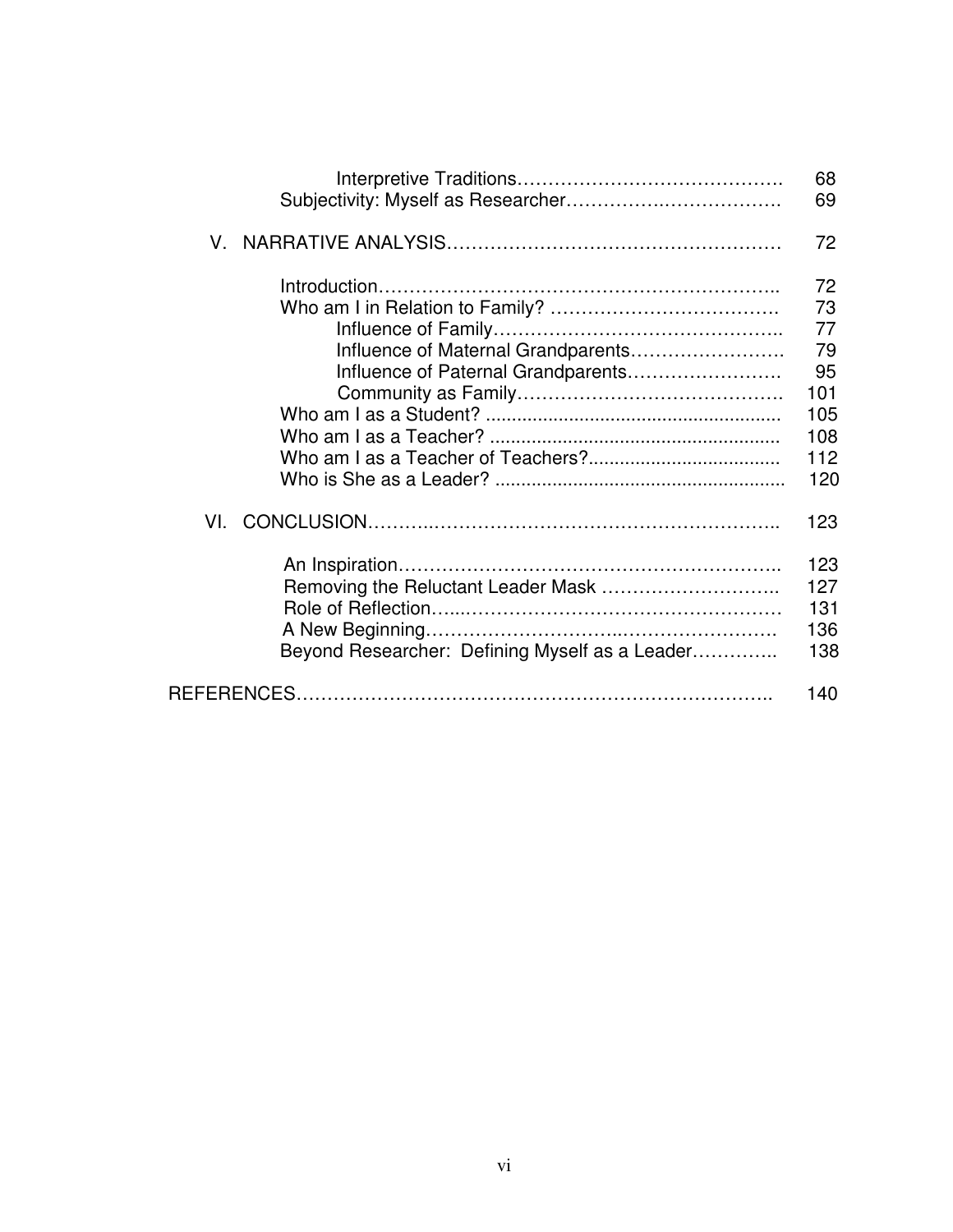# **CHAPTER I**

# **INTRODUCTION**

 Deciding to complete my doctoral studies with a research project rooted in the development of educational leadership seemed simple. After all, I'm a late bloomer. I've had years of experience in rearing three children (now adults themselves) along with a marriage of twenty-nine years. My career path has allowed me experience as an elementary classroom teacher, a high school assistant principal, and, currently, a middle school principal. Combined, I am a veteran of thirteen years in public education.

 Throughout my forty-nine years of life experiences, I have become compassionate for the underdog. I root for the person who struggles to overcome obstacles, the child who carries more burdens than many adults and their ongoing plight to fight the odds. It is my Rocky Balboa mentality that steered me to this study. This is why I chose the subject of my dissertation.

 Leadership is not easily described. It is a complex occurrence that involves a guiding person, supporters, and is determined by the circumstance. I became even more aware of the complexity of leadership during this study.

 Within my research, I studied many dimensions of leadership. Based upon Karen Cole's (pseudonym) beliefs, I call attention to four dimensions of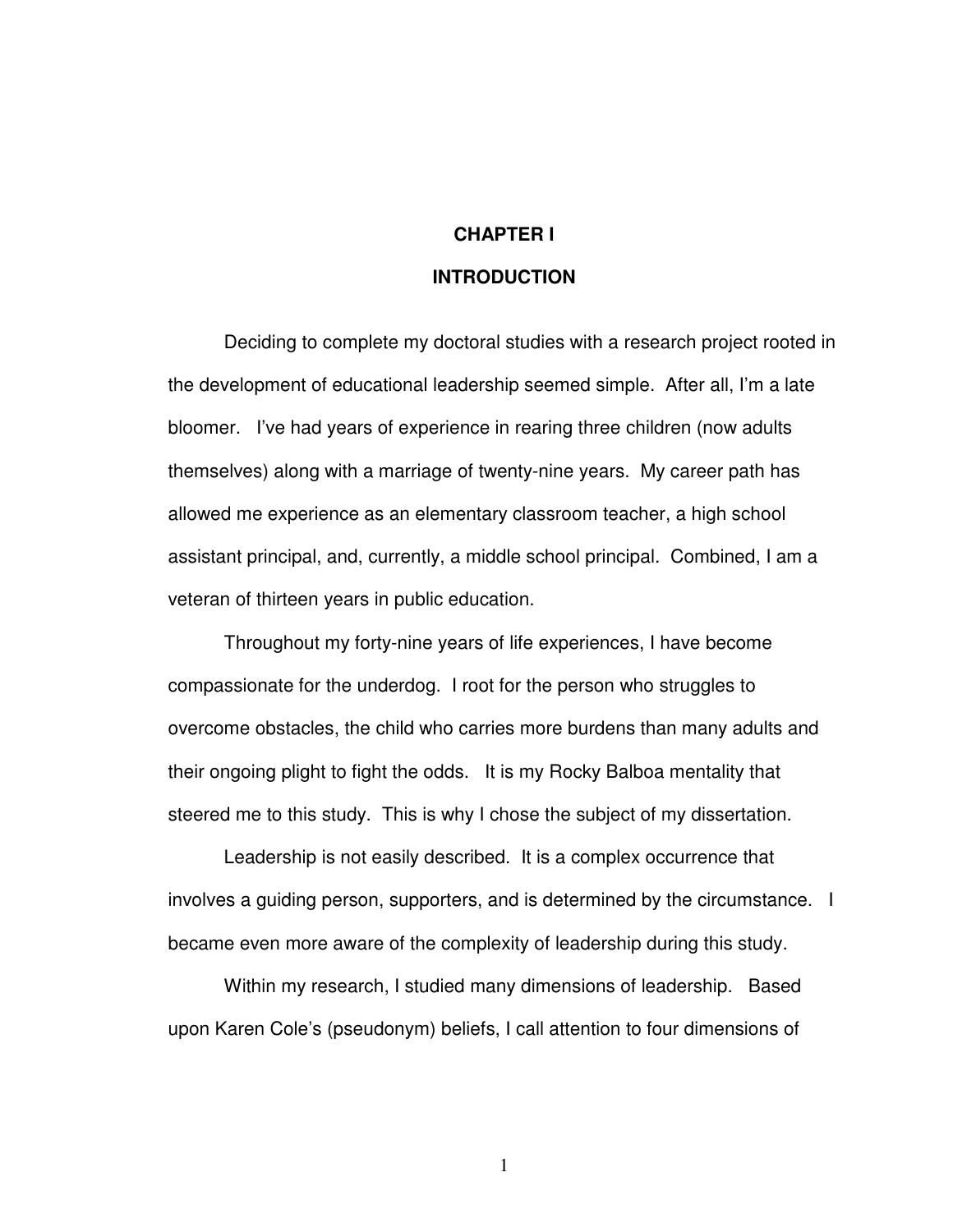leadership: The Moral Leader; The Caring Leader; The Spiritual Leader; and The Servant Leader.

 I have learned that the dimension of the Caring Leader is concerned for others. Karen Cole is concerned for her students and colleagues. She builds a relationship with others and develops a connected environment. Educational leaders must operate in an atmosphere where relationships are fostered and where each person feels *cared for* (Grogan, 1998, p. 26). I believe Karen's heart-felt concern for people and their feelings of self esteem come from the social and cultural traditions from her life experiences.

 The dimension of the Servant Leader evolves around the theory that true leadership comes from serving others (Greenleaf, 2003; Blanchard & Miller, 2004). Karen Cole was immersed in a childhood culture of neighbors helping neighbors. It is this embedded philosophy that Karen brings with her in the educational setting. Whether it is mentoring novice teachers, providing staff development, or advocating for a student, she is a teacher and leader who serves others.

 I have learned that the dimension of the Spiritual Leader allows Karen to apply meaning to her life (Soloman & Hunter, 2002). To Karen, meaning comes from her faith in God. She was raised with a strong conviction for God and kin. She has compassion for her beliefs and when others are in need, Karen prays.

 The dimension of the Moral Leader promotes the values and ethics in society. "They walk the talk, practice what they preach, and expect everyone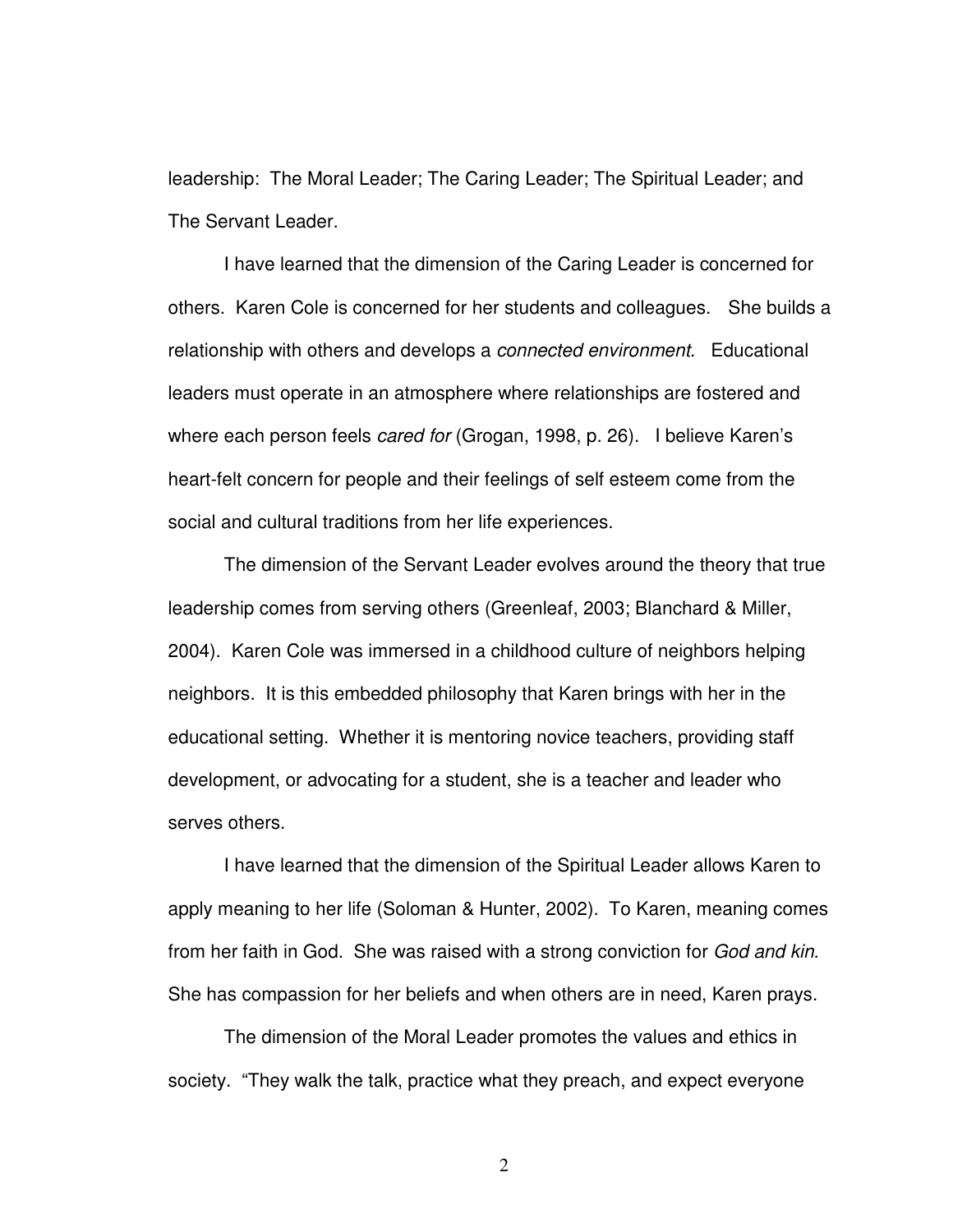else to do likewise" (Gardner, as cited in Duffy, 2006, p. 137). Karen believes through a moral curriculum that every person should be treated with dignity, respect, fairness, and honesty. She reflects this desire through her daily actions.

 What I have learned from this study is that Karen is compassionate. She is compassionate about her strong beliefs in God; in serving others; in promoting equity and dignity within others; and in letting others know that she cares. Her compassion has been the seed to her confidence, her confidence as a teacher and her confidence as a leader.

#### **Myself as Researcher**

#### **Lessons Learned From Early Years**

"Family values are the core of who I am."

I was raised in a southern culture where church, family, and community were central to my life. Growing up in the North Carolina foothills of a small farming community, my childhood during the1960's, had its advantages and disadvantages. I recall several memories that bring forth a host of emotions as to the struggles that my parents endured in an effort to maintain our family values.

My father was the sole provider. Yes, we lived on a small farm where we raised livestock and crops; however, in the hard economic times, it was impossible to live on the income of a small farm. As a result, my father also earned an honest living by working at a local lumber company.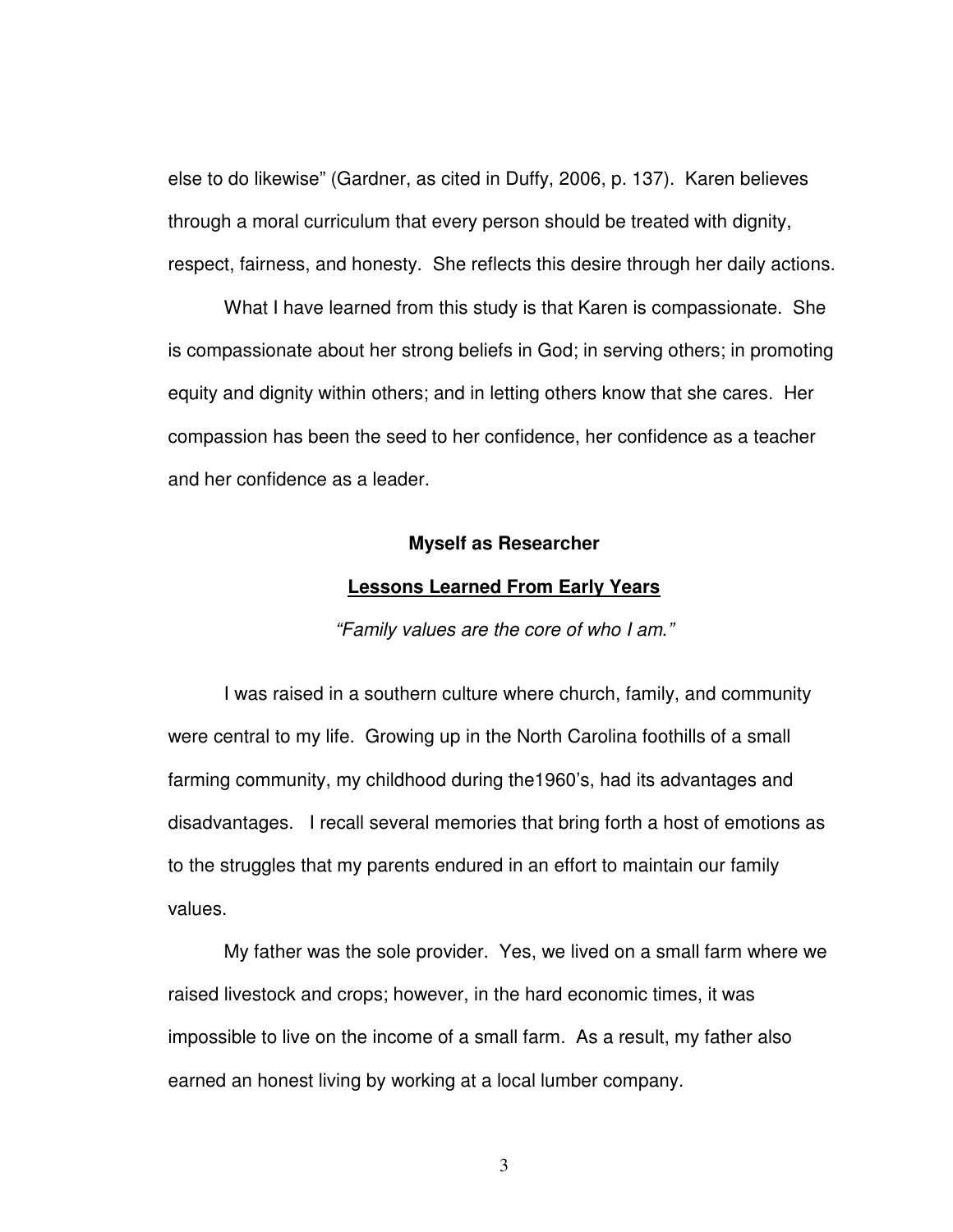It was at such an early age that I learned the value of responsibility. It was a responsibility not only for chores on the farm, it was to my family. Only until later years, did I recognize the influence these chores made in my life. I learned responsibility at an early age that would carry not only into my family, but eventually into my career of educational leadership.

Even though we worked diligently during the week, I still recall the Saturday evening rituals where I would sit in front of our black and white television set, usually watching The Lawrence Welk Show, as my mother rolled my hair for Sunday morning church. I would spend the rest of the evening helping my mother prepare for Sunday lunch.

Even though my family regularly ate our weekday dinners together, Sunday lunch was special. It wasn't just the meal, it was the time we spent together as a family after church. These are examples of the family traditions that were the focus of my childhood.

Growing up, everyone at church seemed to be my family. At our community church, I heard stories of how my great-great grandparents settled in the county and established the small German heritage church. As a child, I never realized how valuable the simple things, such as having a family meal together, going to church each Sunday, and chores on the farm, would influence my beliefs as an adult. These experiences formed the moral curriculum for my childhood and throughout my life.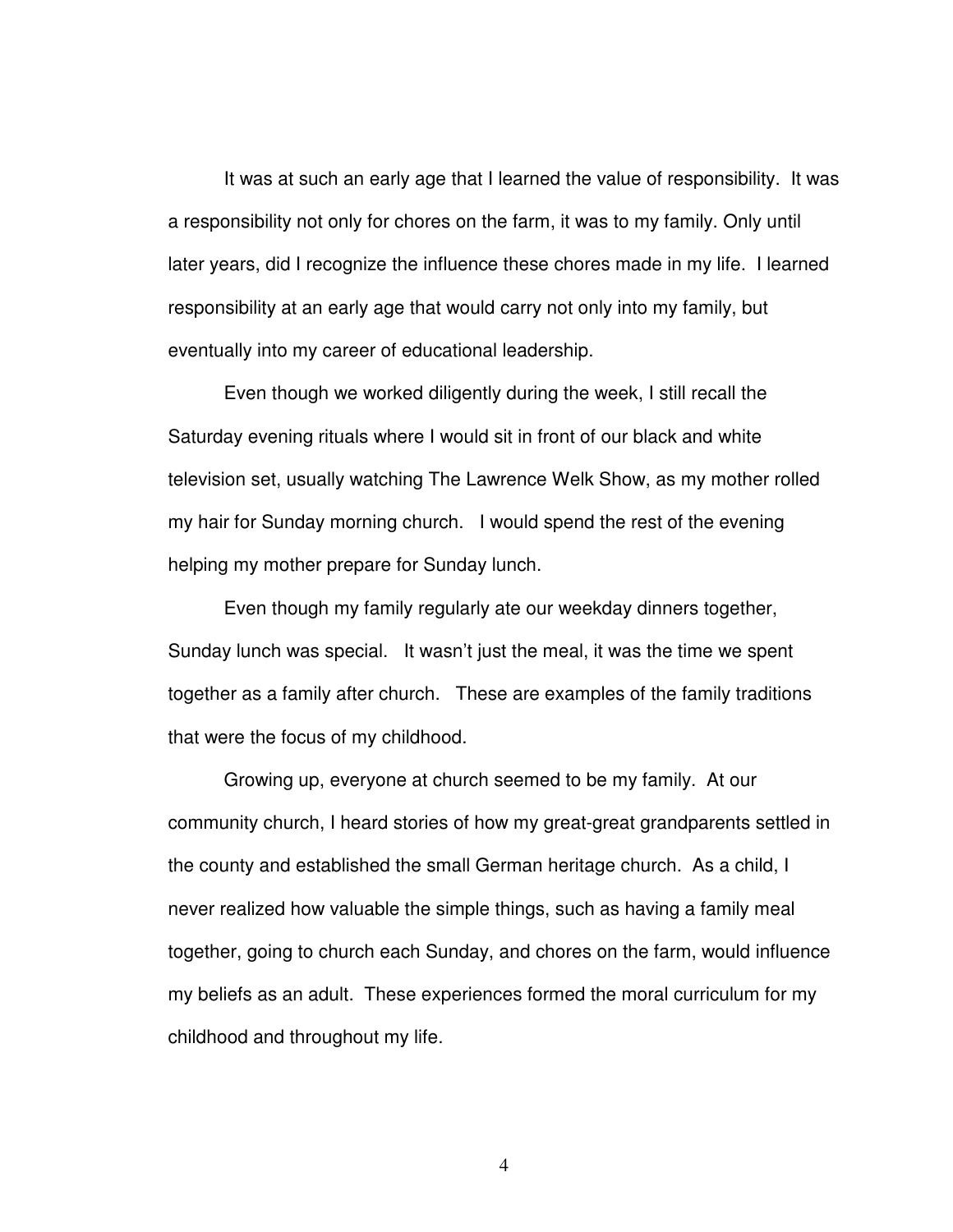### **Lessons Learned from Formal Education**

"I didn't know how lucky I was."

 My first day in elementary school was exciting. I loved the sight of the yellow school bus, the thrill of walking into the schoolhouse, and most of all, the smell of the new school supplies; a smell that was akin to Christmas in my memories. My parents had taught me so much before I formally began school; honesty, hard work, and respect for others.

 My mother's strong value of education played an important part in my elementary school years. In the evenings, she would prepare dinner while calling out spelling words, checking math, or listening to me read Dick, Jane and Spot books.

 By high school, I had gained a greater awareness of my sense of self. I had a wonderful business teacher who suggested that I pursue my newly found idea to become a teacher. Even though high school was a joyous time in my life, my mother was always close at hand to patiently listen when I rambled on about some new teenager woe. As always, she listened and we talked, while doing something creative together such as canning vegetables, baking, or sewing. Reflecting back, I didn't realize the therapy that my mother gave was a way of gaining confidence in myself, my character, and my sense of worth. "Selfesteem is the basis of any real democracy" (Steinem, 1992).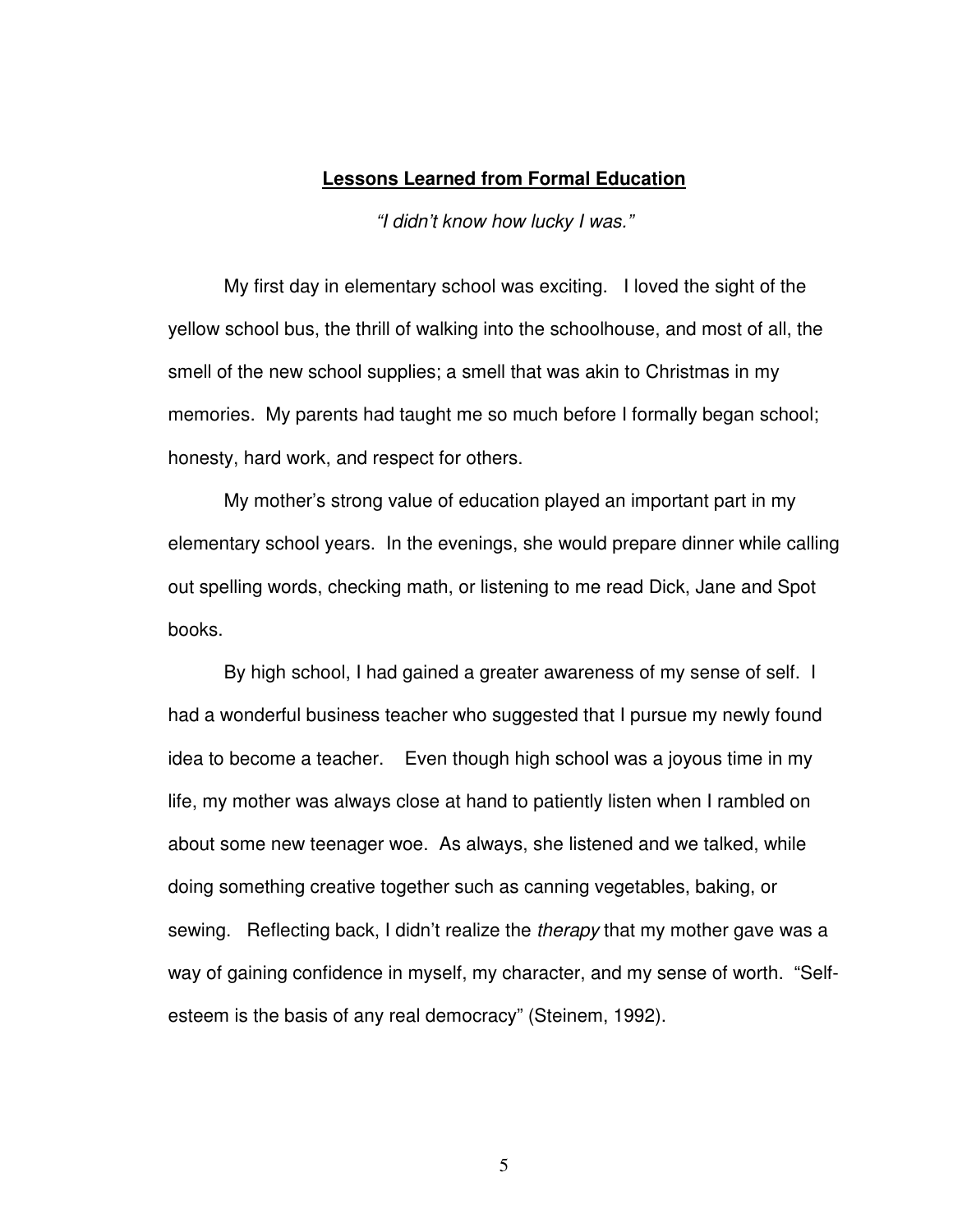### **Lessons Learned from Independence**

"My strong sense of family emerges in adulthood."

As with most high school seniors, I couldn't wait to be on my own after graduation. Even though I loved my family dearly, I was ready to become a girl of the world in a university that was one and one-half hours from home. It took less than a month at college for my worldly visions to become dampened by homesickness. While my parents talked to me about the privilege of being in college, I wanted to go home. I lasted one year at college before insisting it wasn't for me.

 Maturity followed after I left college. Looking back, my parents showed me *tough love* by not allowing me to completely move back home. My mother valued education and strongly insisted that I continue with some track in earning a higher degree. As a result, I subsequently enrolled in a community business college. Years later, as my high school friends graduated from four year universities and entered their professional careers, the value of education became clearer to me. Even though I clandestinely longed to be a teacher, I was happily married and expecting our first child within the year.

 As with most young married families, we had our trials and tribulations. During these years, my husband and I reared three children. I felt that I had neither the patience of my mother nor the kindheartedness of my father; however, we managed to provide a family lifestyle that was as similar as possible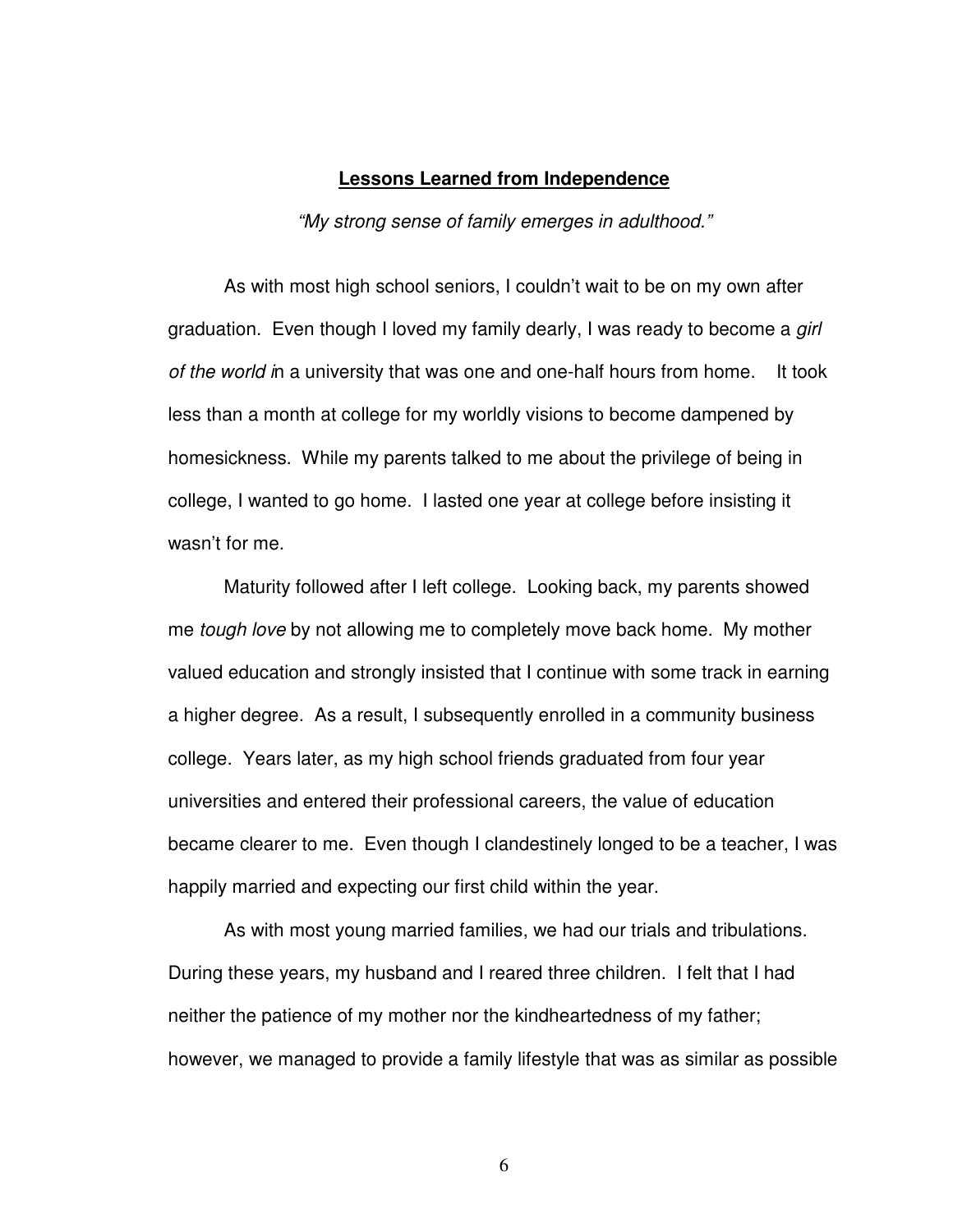to those of my childhood. As the years swished by, we created our own sense of family values.

#### **Lesson Plans**

"My dormant dream came true."

 As my children entered elementary school, I also became active at school. I joined the Parent-Teacher Association (PTA) and became a classroom mom. The more I volunteered at school, the more a desire came to surface. As I saw the measurable variety in children, and their reflective home lives, I wanted to do more than volunteer, I wanted to teach.

 What followed was a rush of reminiscences that came to the surface. Why didn't I finish college? What had I accomplished in my life? I wanted to do more. At school, I had observed many children in our rural community whose home life was mirrored in their low sense of self. It seemed as if I was receiving a calling. "A sense of vocation or calling must be nurtured on a consistent basis" (Brubaker, 2004).

 These thoughts brought strongly forward my desire to return to college and become a teacher. This concealed desire, or sense of efficacy, I pondered several weeks before revealing it to my family. "It is the power of a dream of what is desirable and possible to accomplish" (Brubaker, 2004).

 Three years later I fulfilled my dream. As a teacher my mission was to educate to the best of my ability. In doing so, I would use my moral curriculum,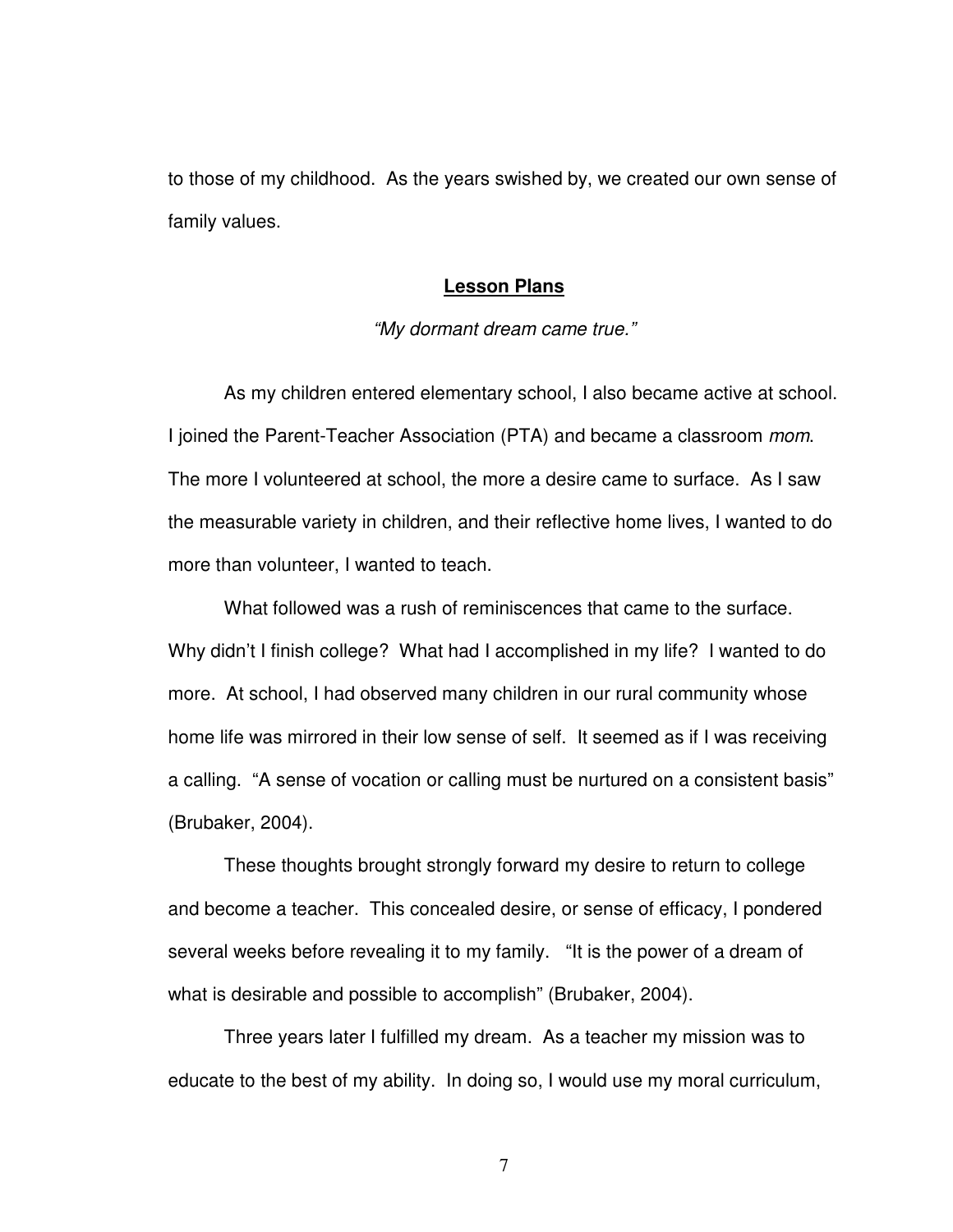while instilling valued character traits such as honesty, respect, and perseverance. These were the same traits that were embedded in me as a child. "Your journey through life, whether 20 years or 60 years, is in part characterized by learning history that tremendously impacts that uniqueness with which you were born" (McGraw, 2001).

#### **Life's Lessons: Shaping Who I Am**

# "My work ethics and determination are a reflection of my childhood experiences."

After thirteen years in education, my relentlessness to teaching character traits, whether in the role of teacher or administrator, remains steadfast. Stemming from the values taught by my parents, I emphasize opportunities for students to express their concerns, respect differing opinions, and to make democratic decisions. These are values taught to me as a child and I feel it is my duty to teach others in our small, rural community.

 Even more crucial is my hope that students gain a stronger sense of selfworth in themselves; a confidence that will become embedded in their emerging sense of self. Thinking about my hope for students, I reflect on a message from Dr. Martin Luther King, Jr., "King believed that hope is indispensable but it must be accompanied by a realistic assessment of the situation, hard work and the giving of whatever resources that are at our disposal in order to meet our goals and our vision for self and the organization" (Brubaker, 1999).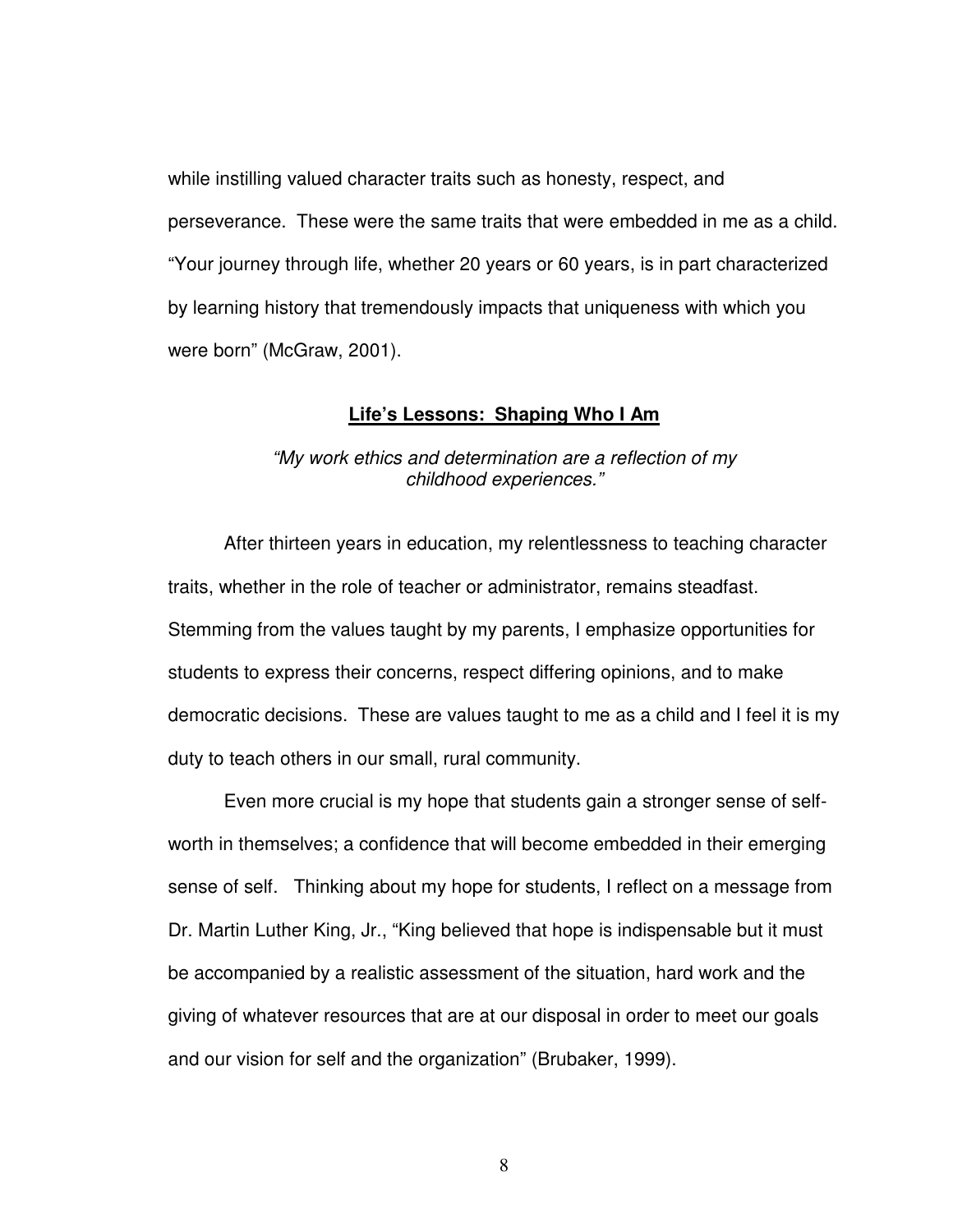As an administrator, I continue to emulate the same values taught in my earlier days as a classroom teacher. Whether a person is elementary school age or retirement age, respect, fairness, perseverance, and equity in education cut through all age barriers. These character traits are at the core of my existence as I work with colleagues, parents, and students from diverse cultures, genders, and socio-economic backgrounds.

Gained from my life experiences of God and kin southern traditions, the significance of these values, these character traits, these work ethics, express who I am and the stance I take as a contributing member of our democratic society. These are the experiences that I carry with me as an educational leader and as a researcher.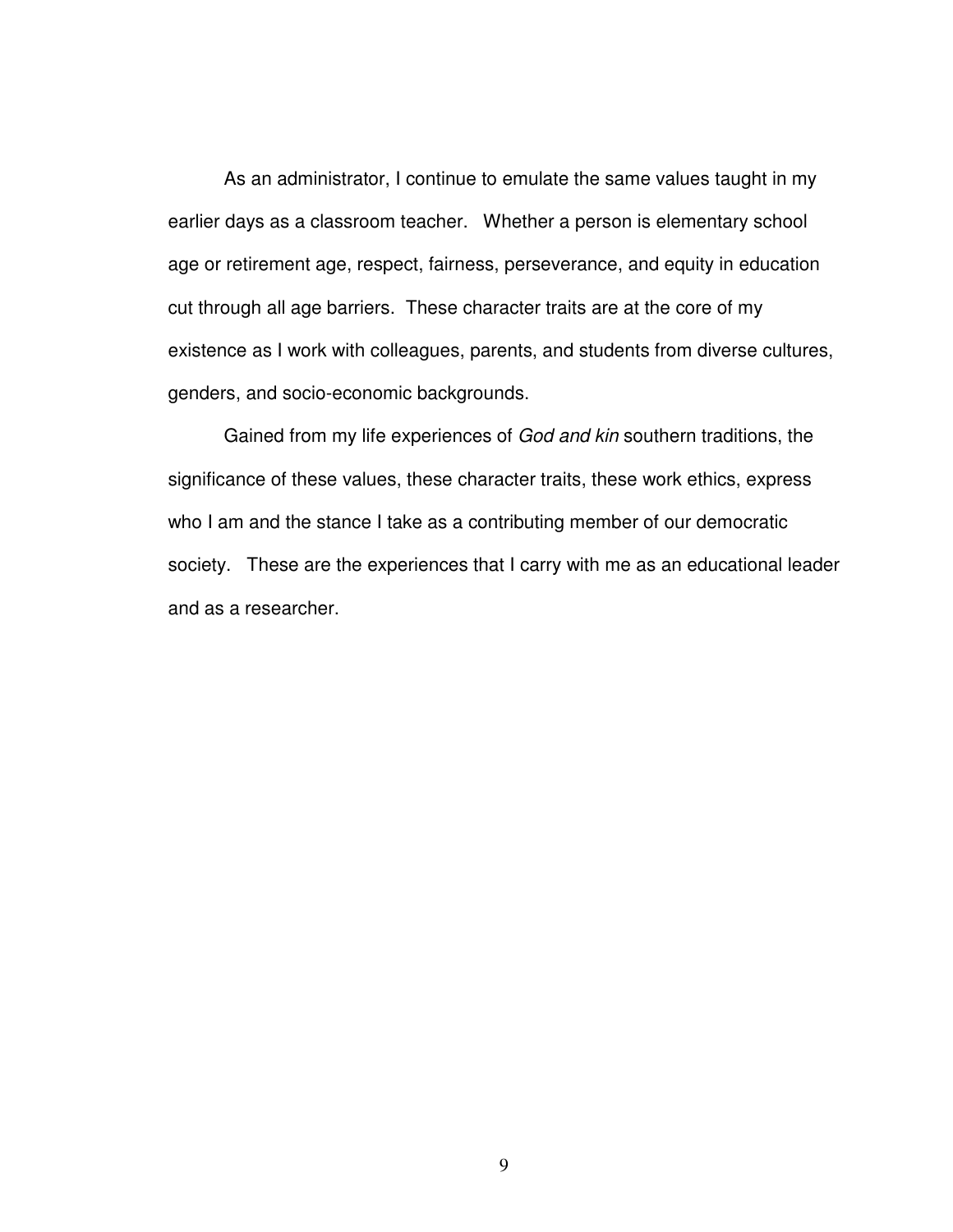# **CHAPTER II**

# **THE RELUCTANT LEADER**

## **Leadership: A Lonely Existence**

#### **Alone**

Lying, thinking Last night How to find my soul a home Where water is not thirsty And bread loaf is not stone I came up with one thing And I don't believe I'm wrong That nobody, But nobody Can make it out here alone.

Alone, all alone Nobody, but nobody Can make it out here alone.

There are some millionaires With money they can't use Their wives run round like banshees Their children sing the blues They've got expensive doctors To cure their hearts of stone. But nobody No, nobody Can make it out here alone.

> Alone, all alone Nobody, but nobody Can make it out here alone,

Now if you listen closely I'll tell you what I know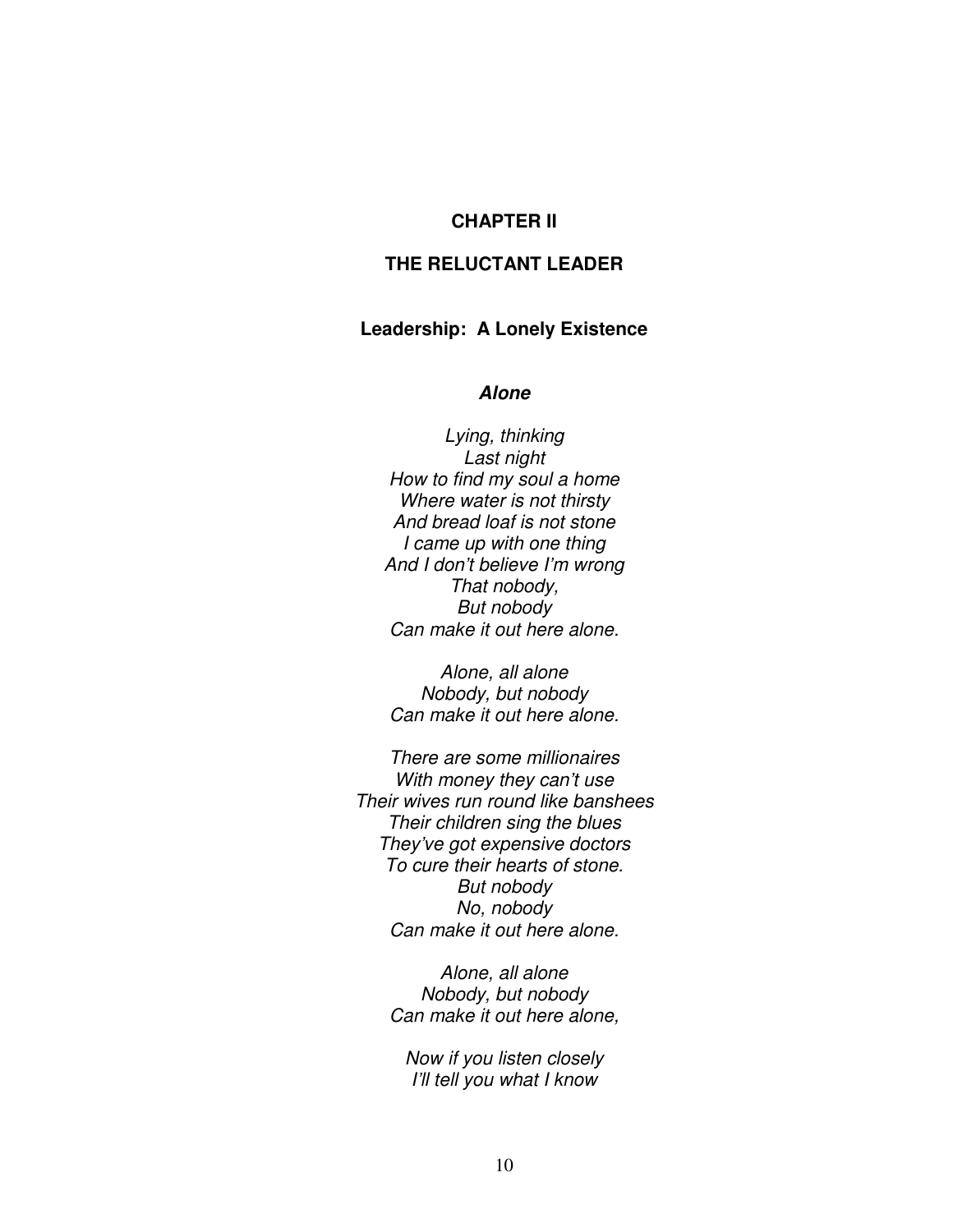Storm clouds are gathering The wind is gonna blow The race of man is suffering And I can hear the moan, 'Cause nobody, But nobody Can make it out here alone.

Alone, all alone Nobody, but nobody Can make it out here alone. -Maya Angelou, 1975

Educational leadership is a lonely existence in a public place. It is an isolated mental state where diverse perspectives are evaluated and internal struggles are confronted; it's a place where a person's belief systems and philosophies are placed on the front line; a place where visions take shape. As leaders seek to provide direction and purpose to the educational setting through their lenses, my struggle with understanding educational leadership emerges.

Each person reveals belief systems and philosophies based upon their particular experiences. These *experiences* are not limited to formal schooling; I also refer to the life experiences that are unique to the individual in shaping their leadership traits. These experiences could possibly include elements of triumphs, tragedies, and traumas in a person's social and cultural life. My belief system in God and kin is cultivated from my past experiences and influence my current beliefs as an educational leader.

What influence do these many elements, these *informal schooling* experiences, have in defining a person's leadership abilities? These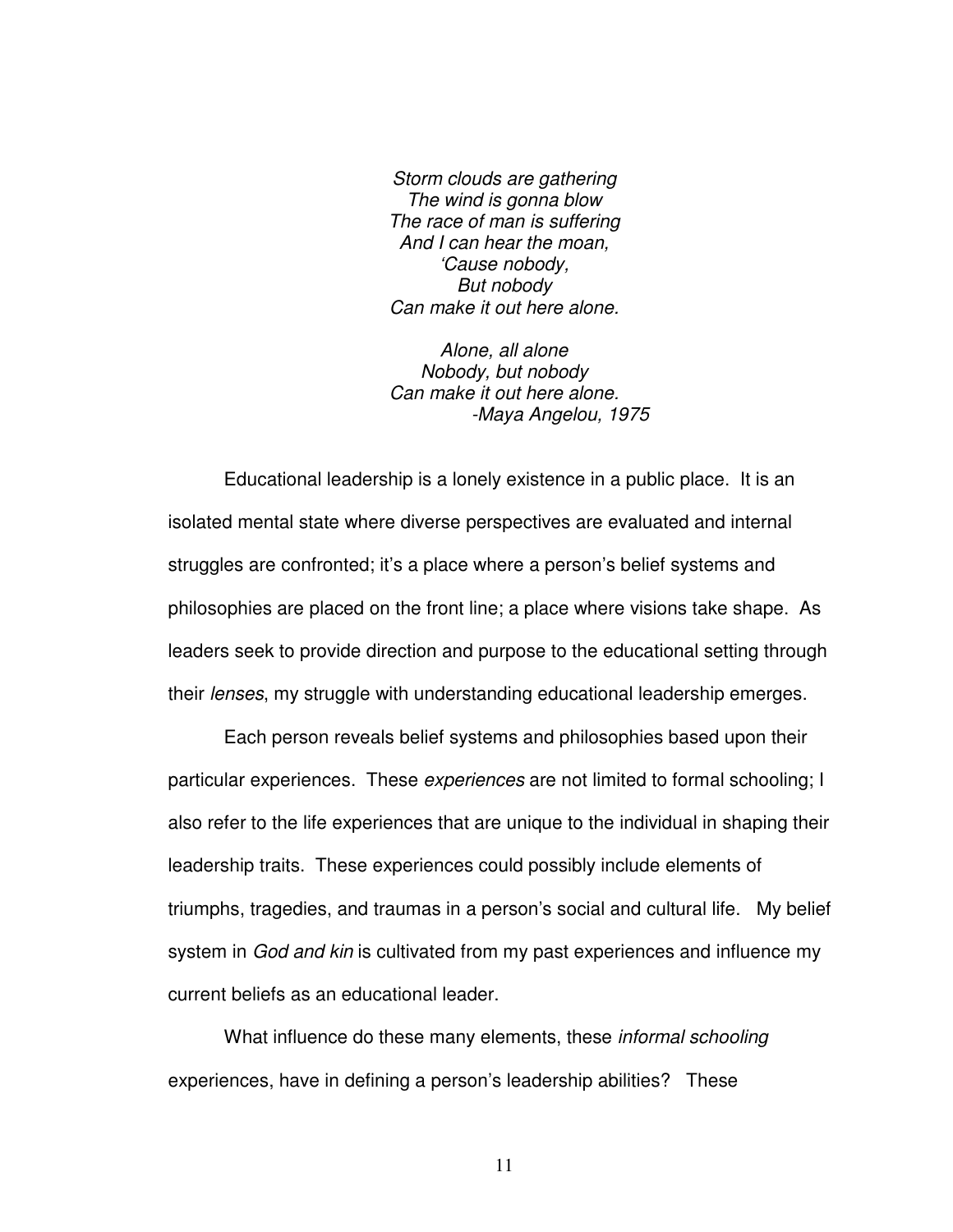experiences are the basis of my research.

As the words of Maya Angelou ring out, "Nobody, but nobody can make it out here alone," I reflect on the life story of a former colleague whose nurturing and altruistic life has influenced so many people. As a twenty-eight year veteran in education, this soft-spoken, apparently submissive, elementary school teacher has a never-ending devotion to her students and concern for her peers that daily shines as bright as a beacon.

Giving direction and hope, her determination to make a difference in education is apparent to anyone who enters her classroom surroundings. It is this nurturing persona, with fortitude and humility combined, that brings teachers and administrators to her door at the end of each day. Her strength radiates clearly to her colleagues, but seemingly remains in darkness to herself.

She was neither born into a family of proclaimed educators nor to a family of modest means. Her life story travels a dusty road of hurdles and bruises, dotted with potholes of happiness and sorrow, but more importantly, she travels a forked road of choices. It is at the beginning of her long, arduous journey that her life story begins.

### **Who is the Reluctant Leader?**

 The narrator in this study is a third grade veteran teacher of twenty-eight years. For nine years this teacher and I, as colleagues, worked in the same school setting spending numerous hours with the multitude of teacher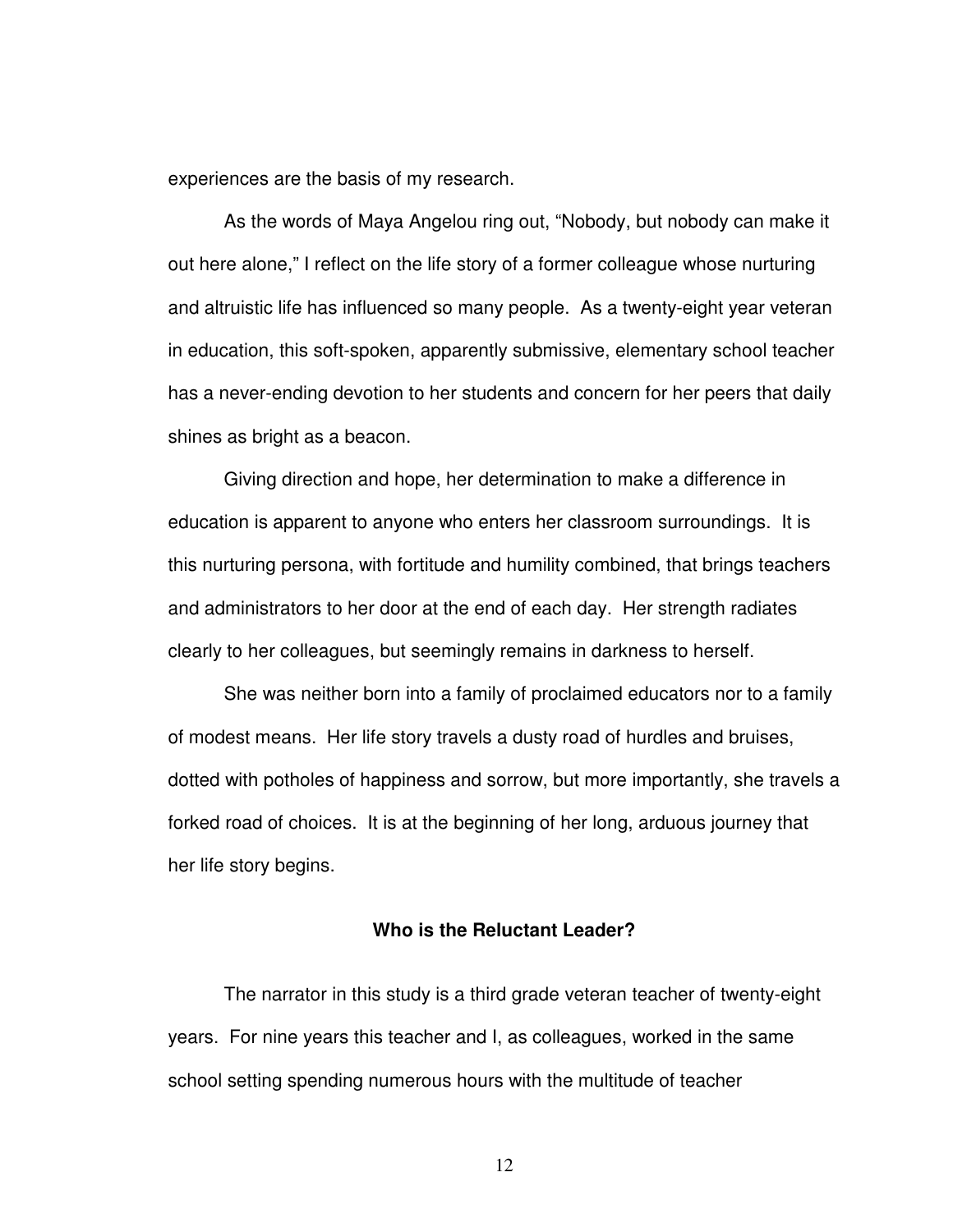responsibilities. On a daily basis I observed her decision-making abilities and fortitude during instruction in the classroom setting. Without a doubt, I witnessed first-hand, in the classroom surrounding of students, the same vision and determination that is exhibited in my ideology of self-assured leaders.

 Outside of the classroom, I also observed her continuous giving of time to colleagues who sparked up quick conversations or stopped by her classroom to borrow a book or seek other tidbits of information. Without hesitation, she offered advice and guidance, educational materials, pats on the back, and warm, motherly smiles. As I reflect on my experiences, rarely do I recall a conversation not ending with this teacher's praise of her colleague's expertise in education.

I believe that selflessness and humility are character traits that are assets in an educational setting. Novice teachers as well as experienced educators often become overly occupied in the daily demands of education, such as paper work, deadlines, planning lessons, conferences, meetings, and other duties outside the classroom walls that can lead to a stressful and very often cantankerous nature. Through the unconscious behaviors of many educators, such as those of this *reluctant leader*, I am reminded of the influence that a warm, caring attitude has on the well-being and disposition of coworkers.

As her colleague, I was blind-sided to the school-level leadership traits that were hidden within this educator. It was not until I transferred to another school as an assistant principal, and moved out of the picture, that I reflected on the leadership capabilities of this educator. My reflection included instances,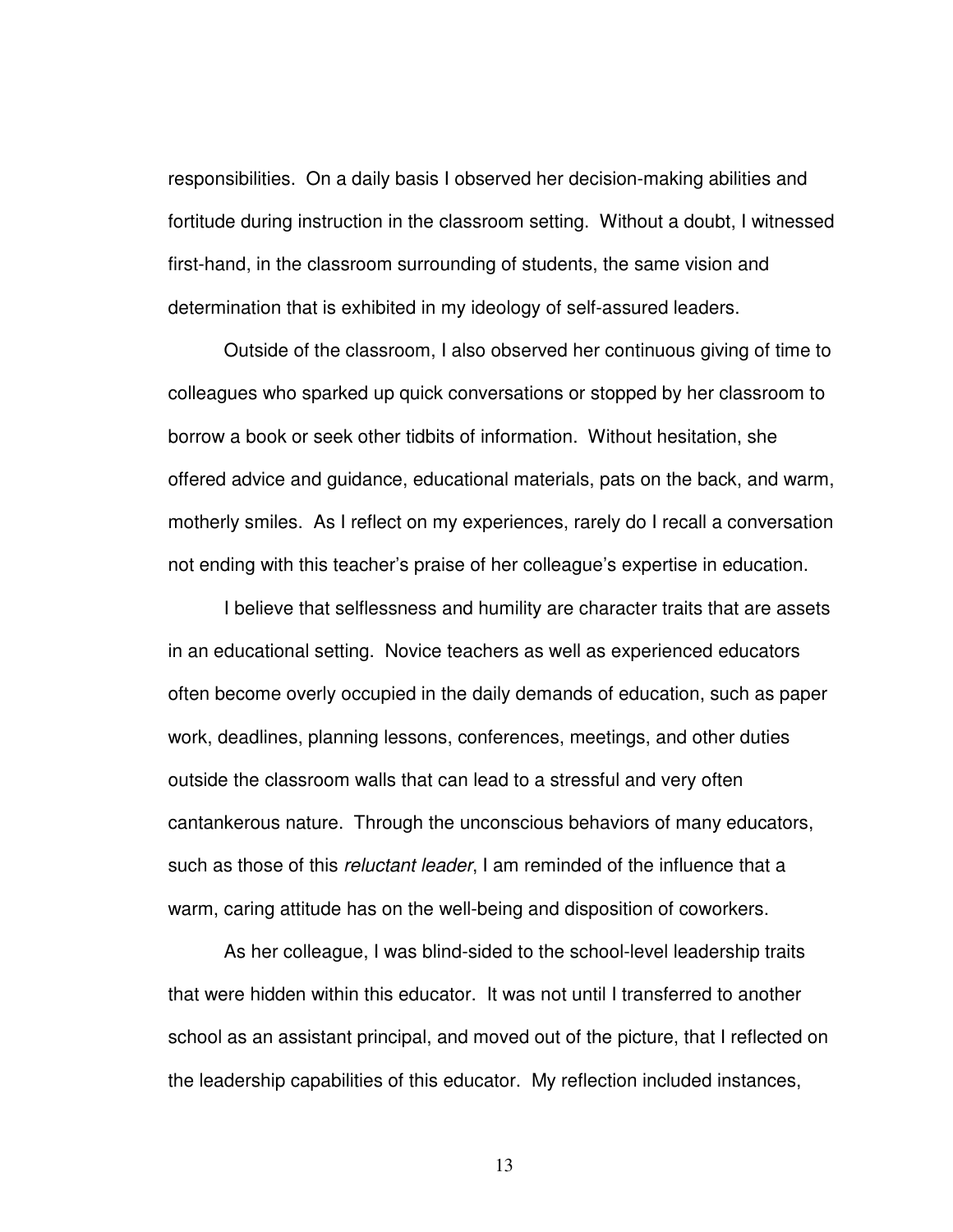such as staff meetings, parent meetings, or meetings involving a larger adult audience, that I observed a more reserved, reluctant person; one that was silent, passive, and seemed hesitant to assist in making school-level decisions. This is the same person whose demeanor reflected direction and purpose within the confines of the hallway or her classroom walls. It is the same person who provided comfort and pats-on-the-back to staff members on an on-going basis. Why does this teacher appear to be a self-confident leader in one setting yet a reluctant leader in other situations?

Based upon my reflections, I want to better understand this teacher's identity formation throughout her life as it relates to educational leadership. "Individuals construct past events and actions in personal narratives to claim identities and construct lives" (Riessman, 1993, p. 2). From dialogue with this teacher, I have learned of numerous hurdles and hardships in her history. It is a stone soup seasoned with family bonds, gender and social biases and flavored with elements of hope, failure and resilience. It is this teacher's life story that I would like to better understand as it molds her leadership traits. Elaborating on the relevance of life stories, Rosenwald & Ochberg (1992) write:

How individuals recount their histories – what they emphasize and omit, their stance as protagonists or victims, the relationship the story establishes between teller and audience – all shape what individuals can claim of their own lives. Personal stories are not merely a way of telling someone (or oneself) about one's life; they are the means by which identities may be fashioned. -as cited in Riessman, 1993, p. 2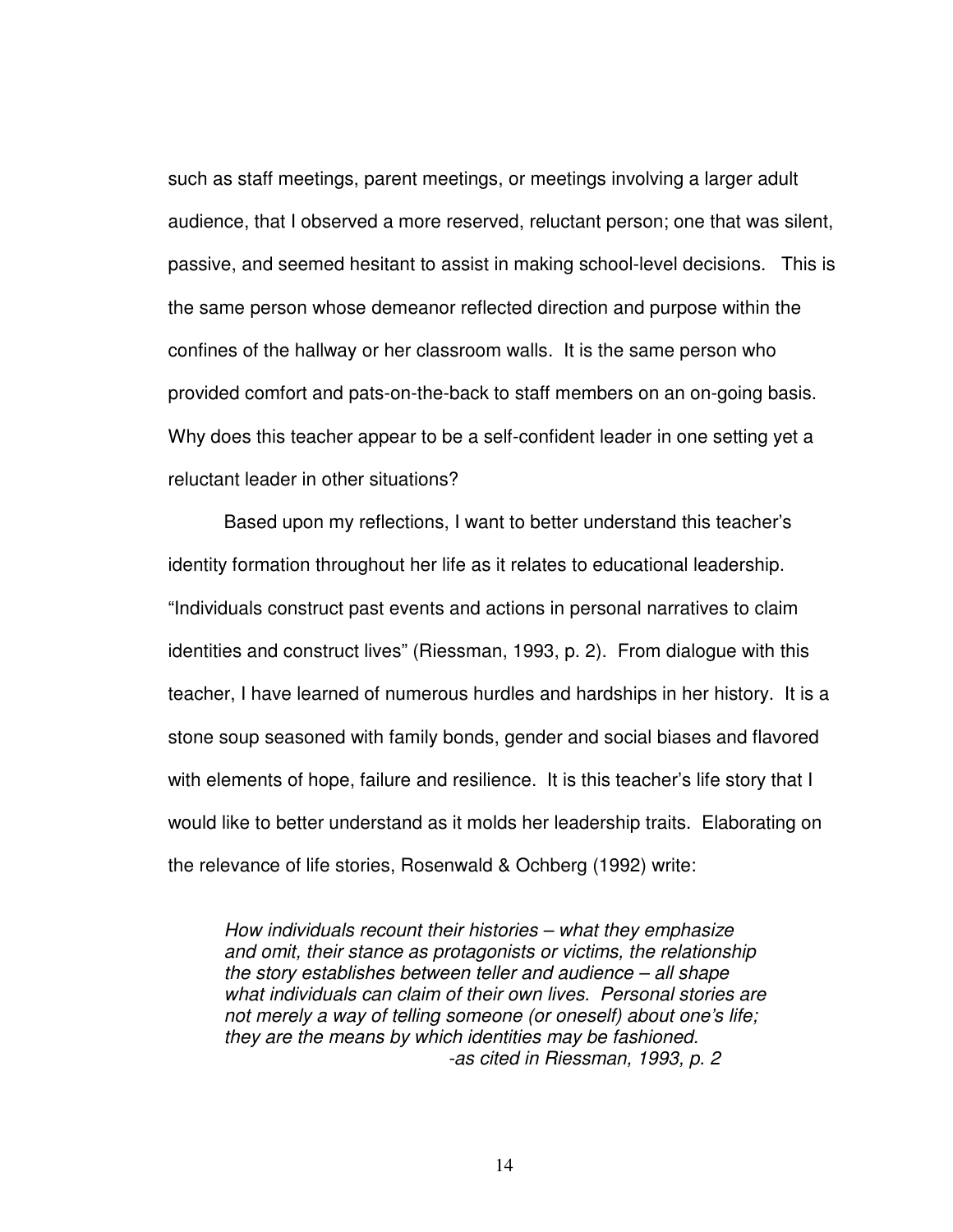### **The Purpose of the Study**

Throughout the years, I have observed various leadership positions in the public school setting. Leadership, in this study, is not confined solely to managerial, administrative leadership, such as principal, district level director, or superintendent. Leadership within the school positions which I refer range from classroom teacher to media specialist to school counselor. As an experienced elementary school teacher, I have observed a spectrum of leadership traits. Typically, my reflections have stereotyped leadership as self-assured, empowered individuals who take charge and radiate assertiveness. Often in the public school setting, it is the self-assured leader whose vision is seen, and whose voice is heard. Nevertheless, I have also witnessed a reluctant leader.

In the classroom setting and informal settings with colleagues, this teacher exhibits strong, self-confident leadership; however, she displays hesitance and reluctance in more formal school-based or county-based meetings with colleagues and administrators. A common thread, however, is her ability to promote encouragement and support to those around her. The purpose of this study, however, is to examine the life story of this empowered leader, this nurturing leader, this reluctant leader.

Through her personal narrative, I show the role that cultural and social experiences play in developing a person's leadership abilities as well as the role that humility, submissiveness, and selflessness play in creating a nurturing and caring educational setting. As a result of this study, I have gained a clearer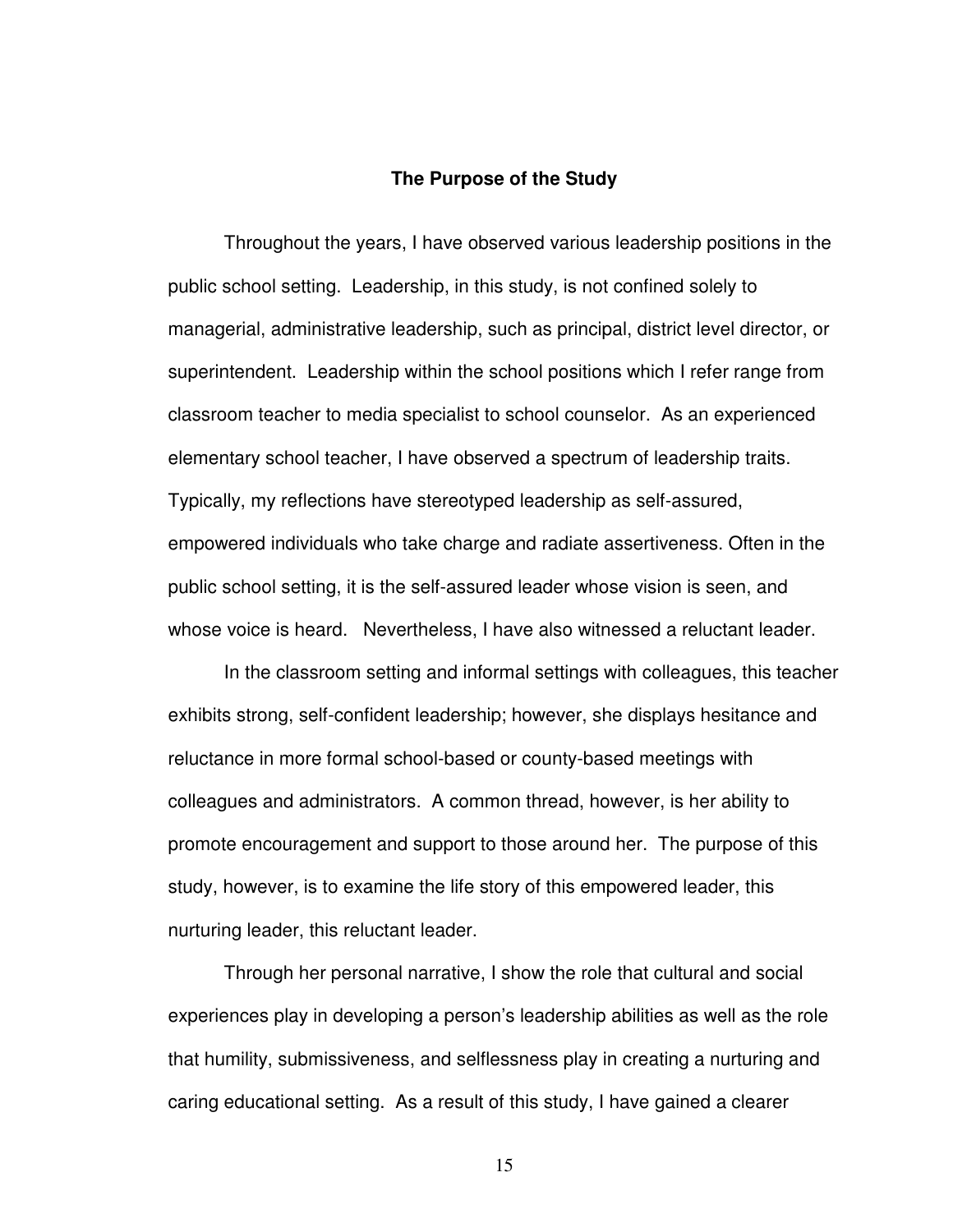understanding as to why she exhibits both reluctance and self-confidence in a leadership position.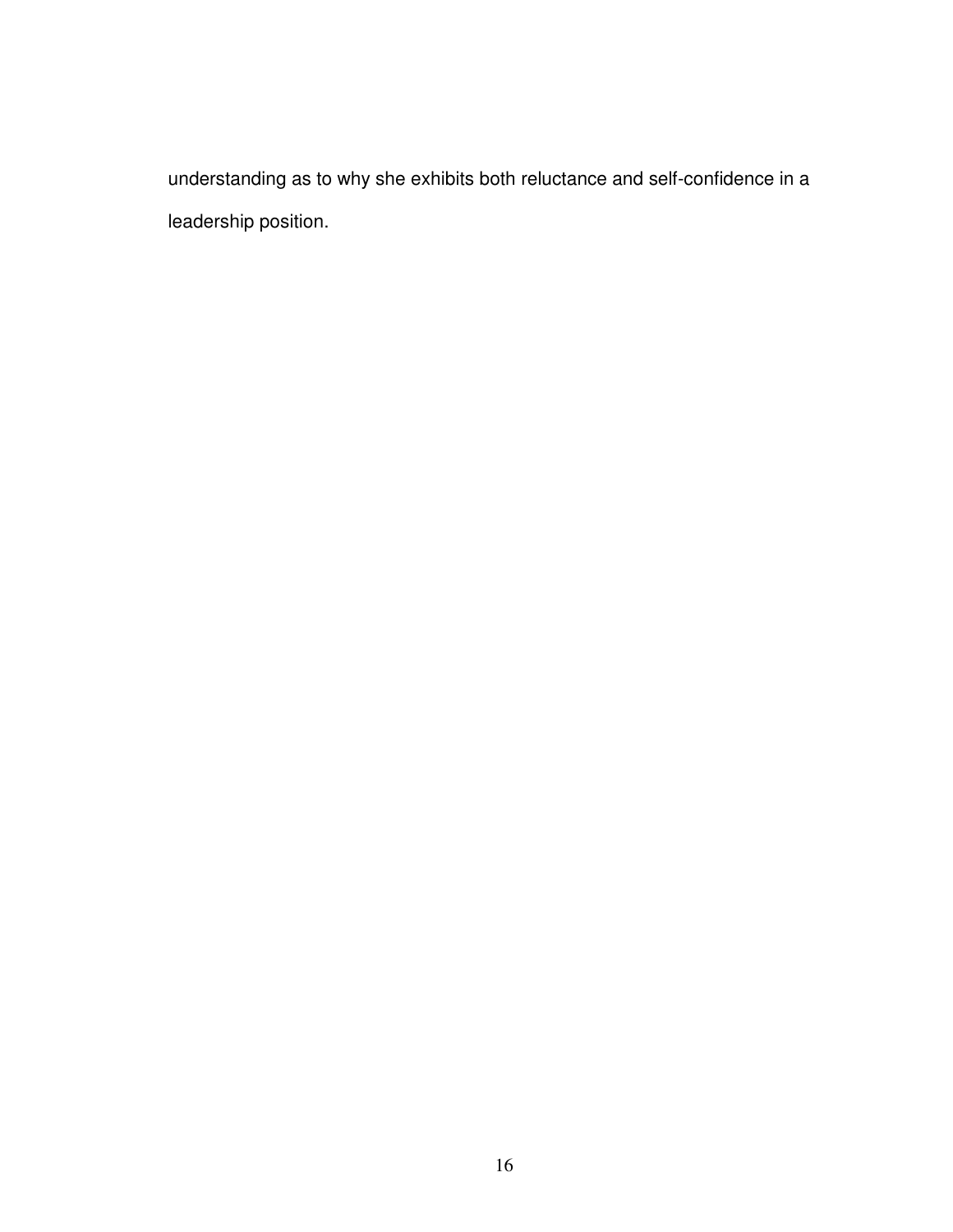# **CHAPTER III**

# **REVIEW OF THE LITERATURE**

# **Leadership**

Leadership is not easily defined. It is a complex occurrence between a

person, the followers or supporters, and is determined by the situation.

Leadership researchers have defined leadership from varying positions, such as

personality, relationships, and behaviors of a leader as well as how life situations

mold a potential leader.

The many definitions of leadership include the following:

The process by which an agent induces a subordinate to behave in a desired manner (Bennis, 1959).

 Directing and coordinating the work of group members (Fiedler, 1967).

 An interpersonal relation in which others comply because they want to, not because they have to (Merton, 1969).

 Transforming followers, creating visions of the goals that may be attained, and articulating for the followers the ways to attain those goals (Bass, 1985; Tichy & Devanna, 1986).

 The process of influencing an organized group toward accomplishing its goals (Roach & Behling, 1984).

 Actions that focus resources to create desirable opportunities (Campbell, 1991).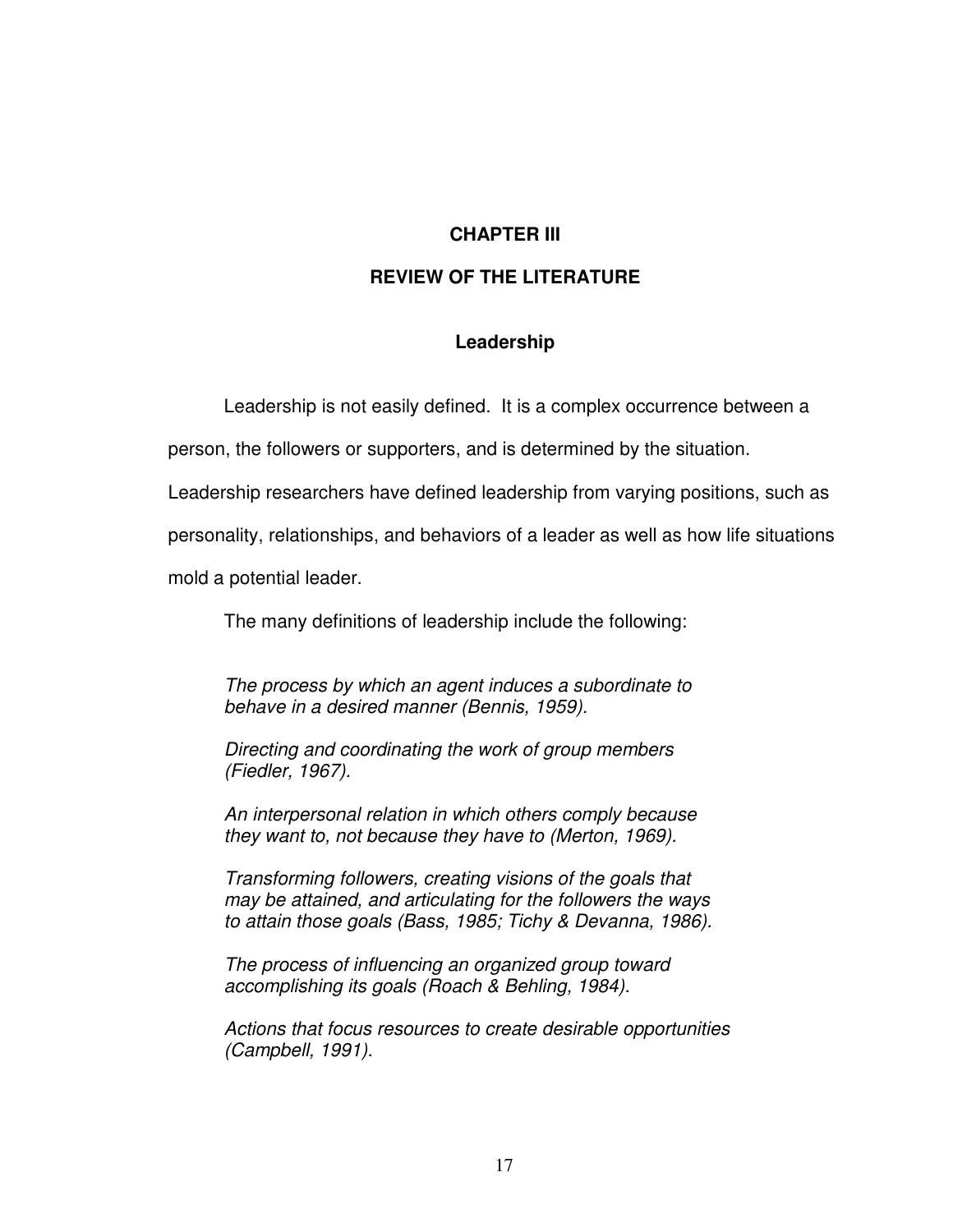The leader's job is to create conditions for the team to be effective (Ginnett, 1996). The ends of leadership involve getting results through others, and the means of leadership involve the ability to build cohesive, goal-oriented teams. Good leaders are those who build teams to get results across a variety of situations (Hogan, Curphy, & Hogan, 1994). -as cited in Hughes, Ginnett, & Curphy, 2006, p. 6

Other researchers, such as Duffy (2006, p. xii) define leadership as a continually changing role, where the responsibility of leader and followers is being transformed. Through this transformation, leaders can learn less vocal and more collaborative and cooperative qualities.

Authors of 5 Essential Skills for School Leaders: Moving from Good to Great indicate that "successful leadership" for changing schools must possess the following five skills: (1) the ability to be insightful, (2) positive, strong interpersonal skills (including ability to delegate), (3) continually seeks selfgrowth, (4) is willing to be flexible, and (5) maintains in touch with the community (Langley & Jacobs, 2006). "Effective leadership also means having the ability to make an organization stretch to a higher level" (Langley & Jacobs, 2006, p. 17). According to the authors, the outcome from continually applying these skills will result in successful leaders, and hence, successful students.

 Another defining quality of effective leadership is being astute to change based upon society's needs. According to Freire, educational models must change where new roles take place; where the leaders are learners; and where the students are student-teachers. This educational model promotes *authentic*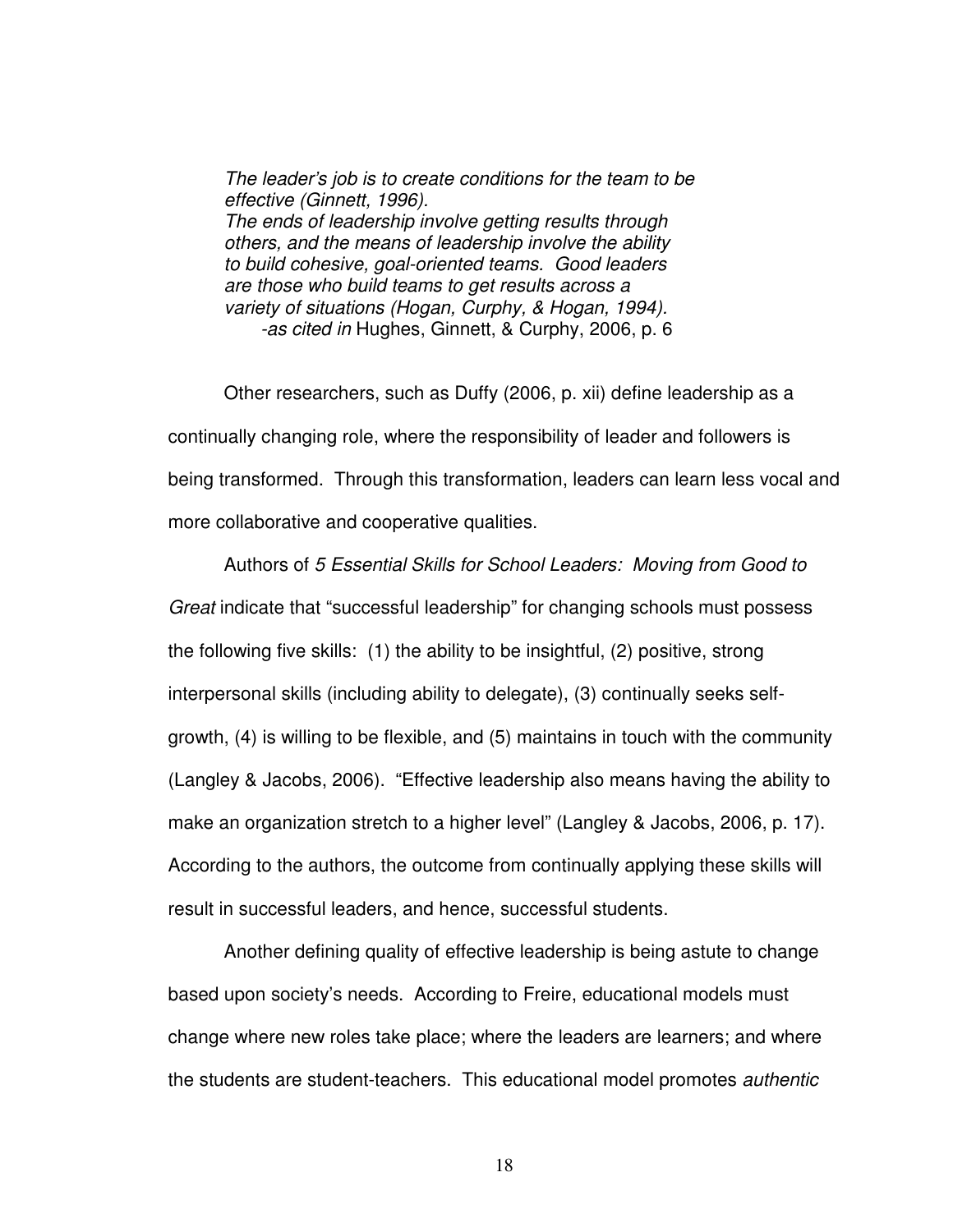reflection as it examines people in relation to the world (2004, p. 81).

Educational leadership centered in reflection and action is necessary for change, necessary for meaningful dialogue. "Human existence cannot be silent nor can it be nourished by false words, but only by true words, with which men and women transform the world" (2004, p. 88).

 According to Bolman and Deal, "Wise and effective leadership is more important than ever, but it requires a complex array of lenses to distinguish traps and dead ends from promising opportunities" (1993, p. 31).

 There are also models that define leadership. The most visible model of standards for leaders is the 1996 Interstate School Leaders Consortium Standards (ISLLC), developed under the guidance of the Council of Chief State School Officers (CCSSO) with personnel from 24 state agencies across the country. The intent of these standards is to "present a common core of knowledge, dispositions, and performances that will help link leadership more forcefully to productive schools and enhanced educational outcomes" (CCSSO, 1996, p. iii).

 The six standards address a leader's connection to vision, school culture, operational management, community, ethics, and collaboration with the larger political and social context. Each standard begins, "A school administrator is an educational leader who . . . ," indicating a formal school leader, such as principal or assistant principal, should also be an educational leader.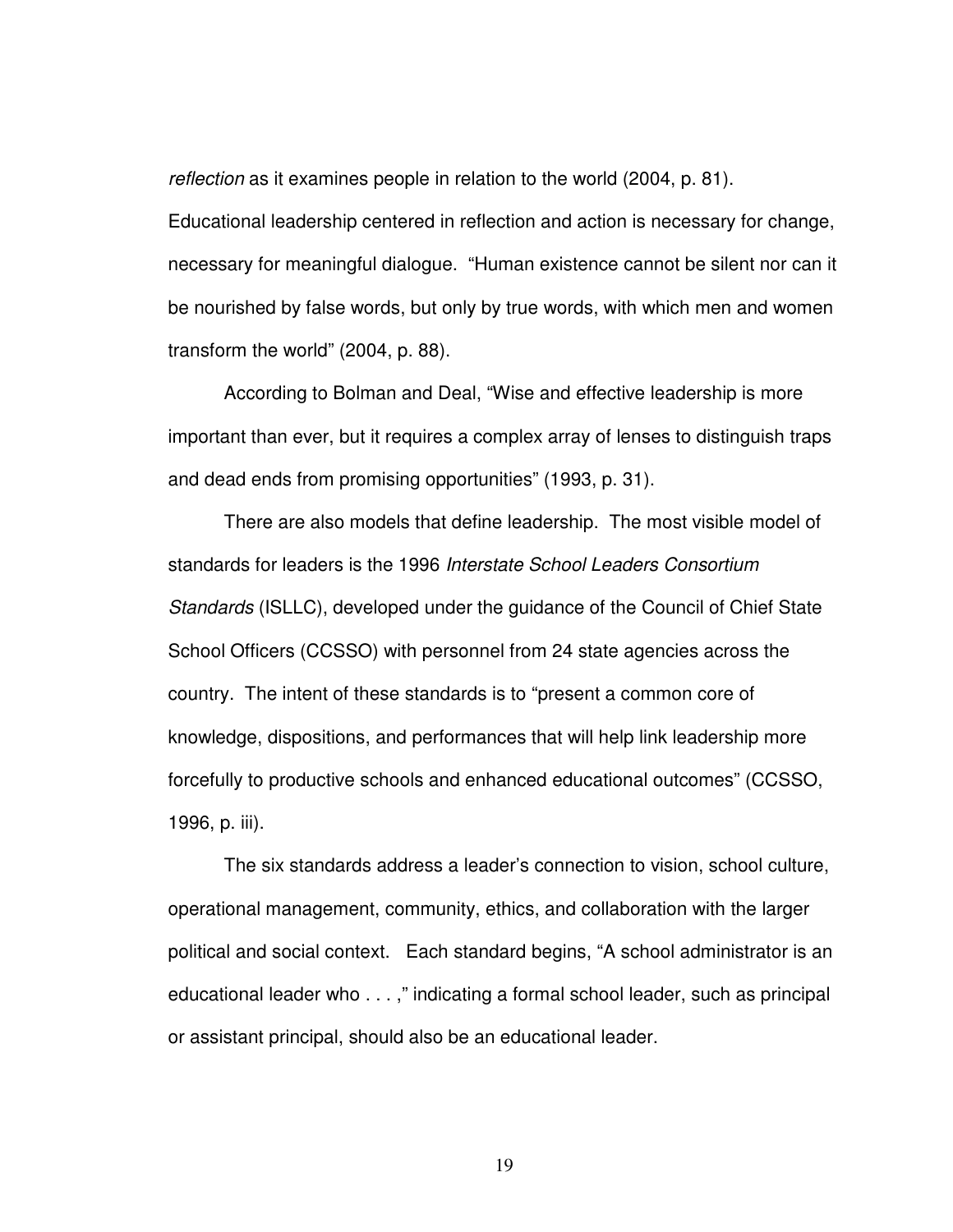Other researchers view postmodern leadership skills as effective and meaningful when viewed through the lenses of four paradigms: justice, critique, care and profession (Shapiro & Stefkovich, 2001, p. 6). Even though each paradigm is viewed as having equal importance, when utilized by leaders there is often a combination of the varying paradigms, such as with the ethic of care and the ethic of justice.

With the many descriptive definitions of leadership available in research, my starting point of study is a basic definition of leadership. For the purpose of my research, leadership is defined as a person's ability to influence others for a desired result.

With the numerous descriptions of leadership, I have increasingly come to realize the complex dimensions of leadership. Which theories of leadership can help us understand the narrative of the teacher who is the focus of my research? One way to understand Karen Cole (pseudonym) is the discussion of the formation of leadership.

#### **The Formation of the Leadership Identity**

 The core of our existence, our beliefs, values, goals and commitments, changes during the course of a lifetime. We are continually, developmentally spiraling from socialization by our families, who we meet, and the paths we take during the course of our lifetime (Curry, 2000, p. 27). It is through a person's values, beliefs and goals that leadership decisions evolve. As I show elsewhere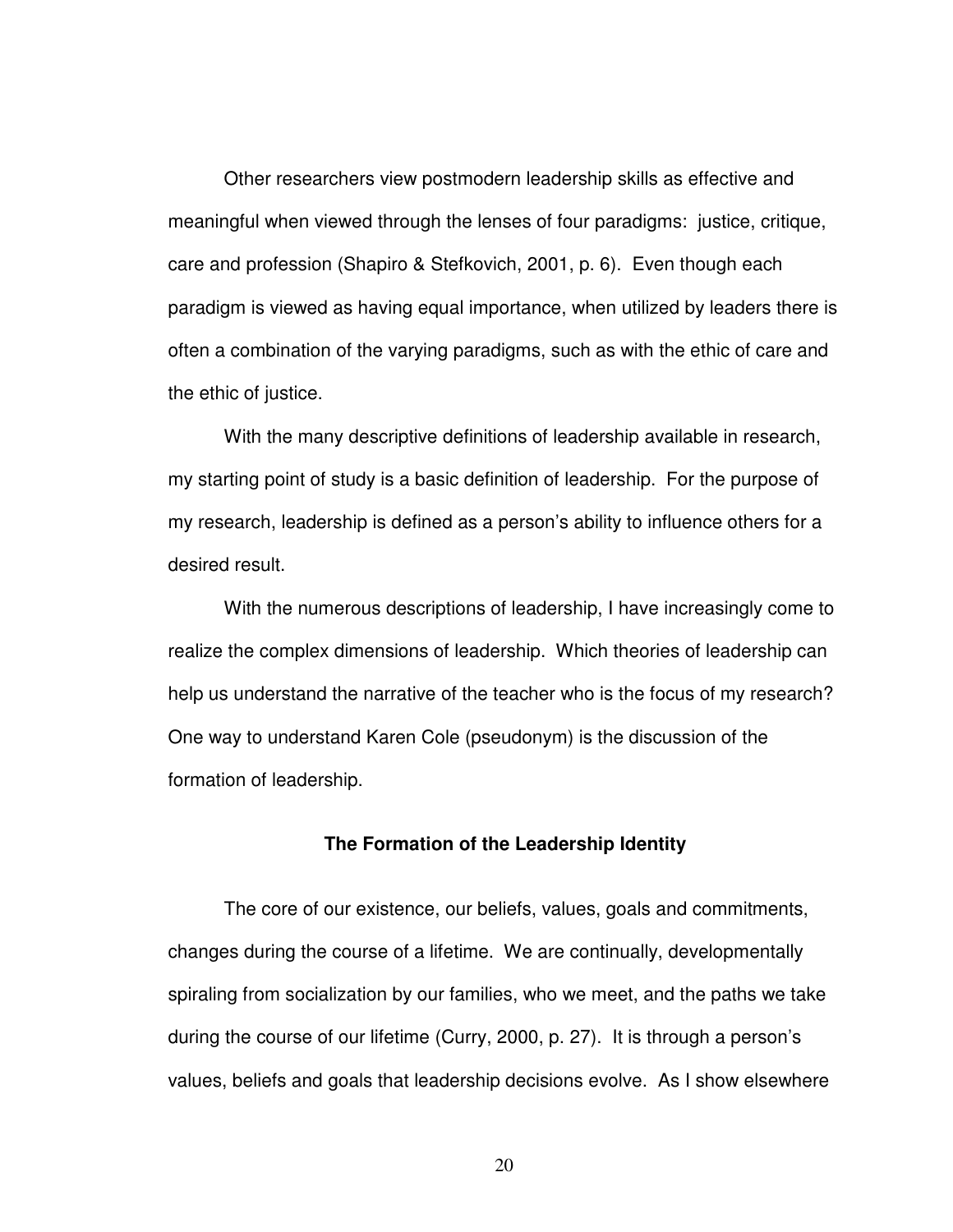throughout the dissertation, Karen Cole and I have values and beliefs rooted in

our southern culture and traditions of God and kin. These elements (values,

beliefs and goals), even though not the only fundamental elements in our

presence, influence our decision-making throughout life (Curry, 2000, p. 22).

Both Karen Cole and I have developed identities based upon our respective

experiences in life.

Identity is the stable, consistent, and reliable sense of who one is and what one stands for in the world. It integrates one's meaning to oneself and one's meaning to others; it provides a match between what one regards as central to oneself and how one is viewed by significant others in one's life.

Identity is also a way of preserving the continuity of self, linking the past and the present. In its essence, identity becomes a means by which people organize and understand their experiences and share their meaning systems with others. What we choose to value and deprecate, our system of ethics – these form our sense of identity. **A contract of the COVID-Josselson, 1990, p. 10** 

In a three-year study of identity formation in eight women leaders, Curry

noted a common thread in each person's story. Each person's leadership

persona emerged from early life experiences. She indicated that significant

adolescence experiences relayed by the women were not *leadership experiences* 

but each had constructed meanings of life experiences that cultivated adaptive

approaches to their current leadership abilities (2000, p. 42).

Additional research connecting life experiences and leadership determined

that challenges embedded in unexpected hardships were a key element in the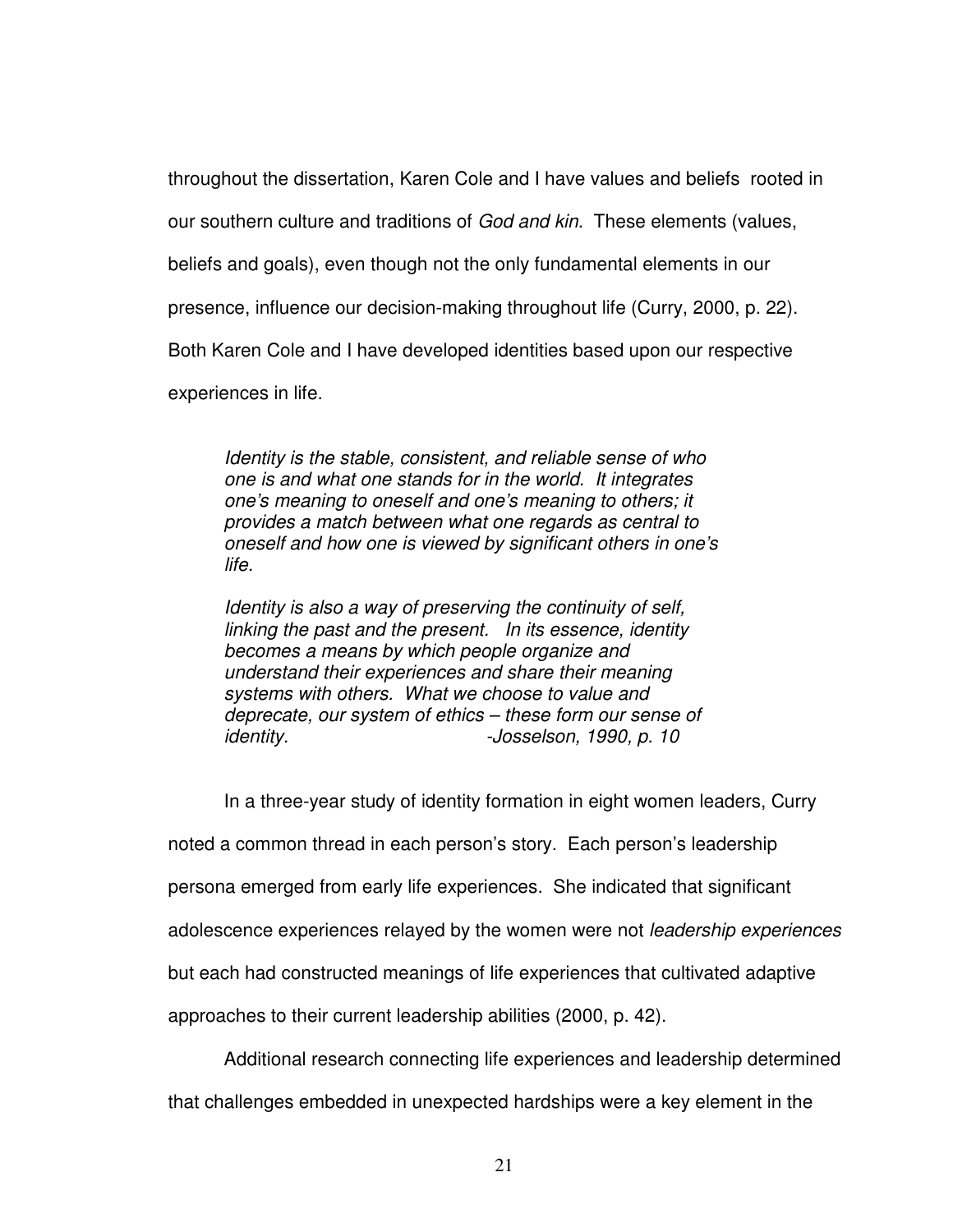development of leadership. As with Karen Cole, she endured hardships throughout her life. The hard knocks aided in forming her leadership persona. "Often it is when leaders experience a personal hardship that they learn the importance of sensitivity toward others, become more aware of the fears and hopes of others, and decide to be more vulnerable" (Moxley & Pulley, 2003, p. 14).

# **Dimensions of Leadership**

### **Introduction**

In this chapter, I discuss in some detail, theories of leadership that are particularly relevant in the case of Karen Cole. For the purpose of my research, I include the Caring Leader, the Servant Leader, the Spiritual Leader, and the Moral Leader.

# **The Caring Leader**

The biggest disease today is not leprosy or tuberculosis, but rather the feeling of being unwanted, uncared for, and deserted by everybody. -Mother Theresa (as cited in Beck, 1992)

 According to the seminal work of Milton Mayeroff, On Caring (1971), the goal of caring is human growth and development. "To care for another person, in the most significant sense, is to help him grow and actualize himself" (as cited in Beck, 1992, p. 456). A person who cares does not demand a relationship of intimacy, rather, they honor the person's dignity and hope for the person's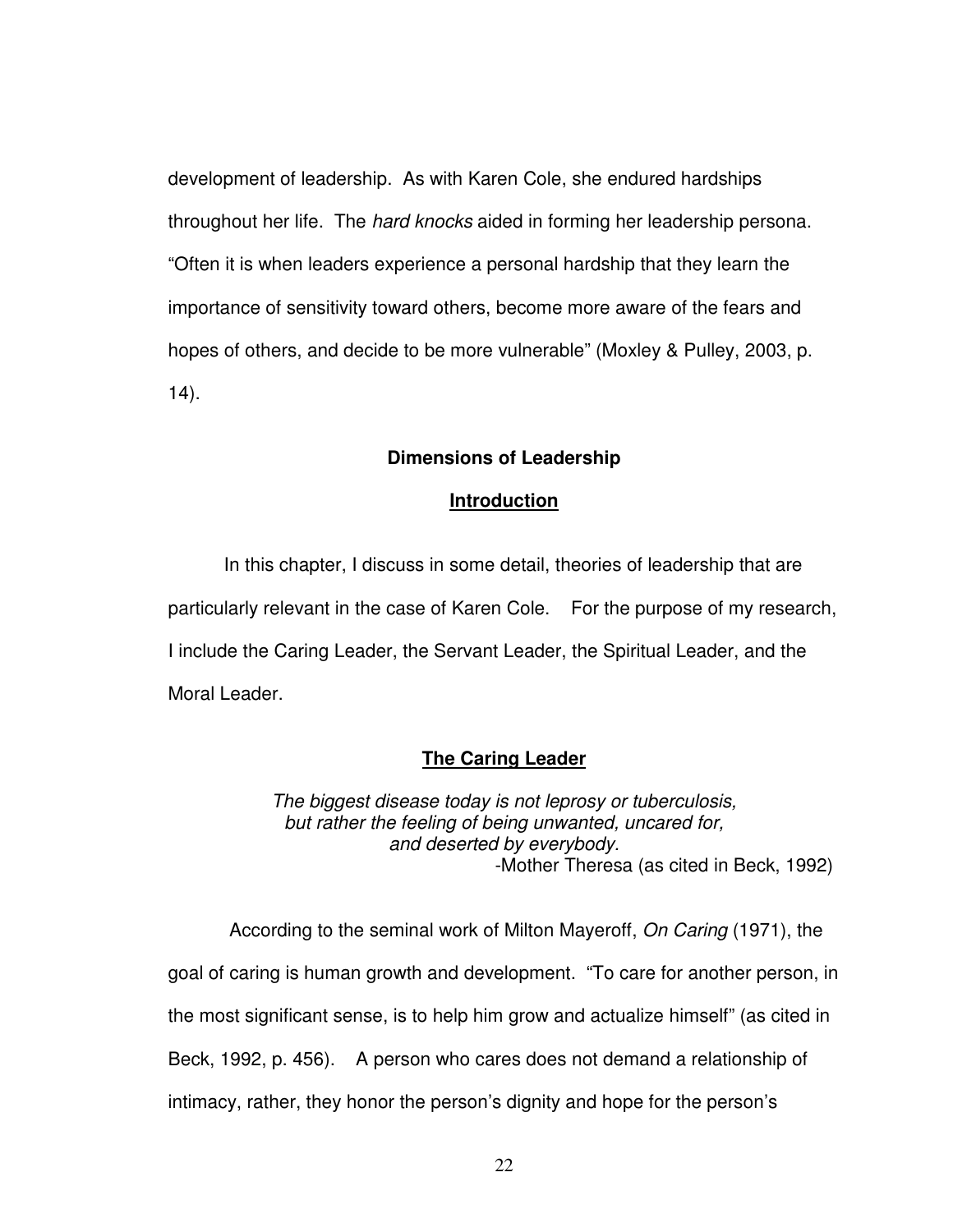enjoyment in life (Staratt, 1991, p. 185). Both Karen Cole and I were reared in cultural traditions of strong family and community bonds. We knew that others cared for our well-being and success in life.

Other research, such as Hollway's social policy literature divides care into two bodies of study: the ethics of care (caring about) and secondly, care as an activity (caring for) (2006, p. 4). The ethics of care (caring about) is often associated with women's oppression through feminist research such as the writings of Gilligan (1982), Noddings (1984), Shakeshaft (1987), Collins (2000) and Curry (2000). *Care as an activity* involves the physical actions involved in caring for someone or something.

 "Caring about" which involves social dispositions that operate at a personal level and assume a relationship between the carer and cared for, and "caring for" which involves the actual practice of caring, involving specific tasks such as lifting, cleaning and cooking, and does not necessarily relate to caring about. -Skeggs, 1997, p. 67

Care as an activity is a crucial component for all personnel in the educational setting, such as overseeing children's safety, as well as the nutritional and physical needs of students while under the school employees' supervision. Caring about someone can motivate a caring action. Therefore, caring about is causal to care as an activity. For example, after conferences and observations, an educational leader may care about the well-being of an overstressed novice teacher. As a result, the educational leader may seek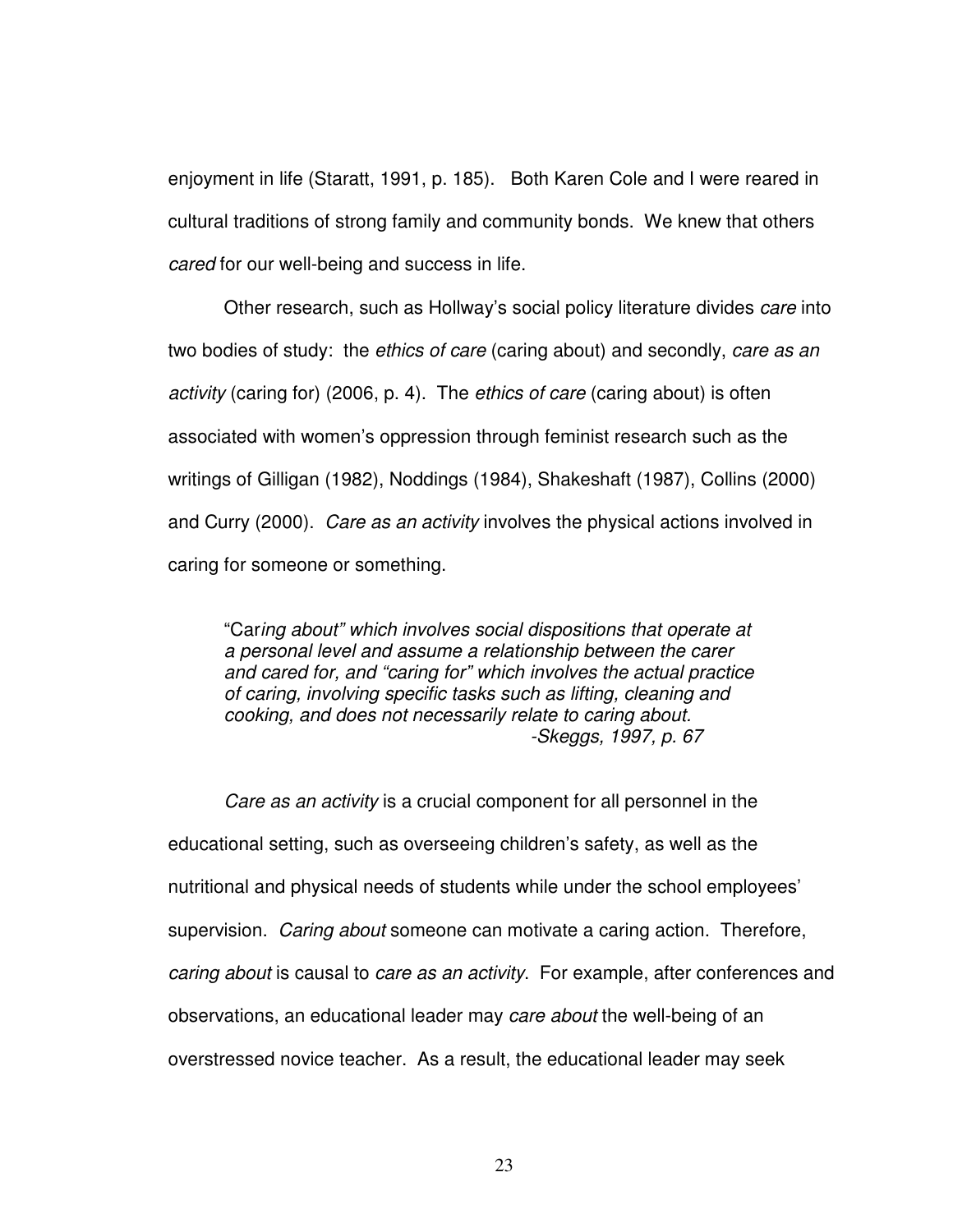workshops for first-year teachers or seek a cohort of novice teachers for on-going communication with the new teacher (care as an activity).

Caring about involves building relationships between the carer and the cared. The relationship between the carer and the cared is essential in a caring environment. Noddings, in Caring: A Feminine Approach to Ethics and Moral Education (1984), places relationships as crucial in caring. According to Noddings, "Taking relation (emphasis added) as ontologically basic simply means that we recognize human encounter and affective response as a basic fact of human existence. As we examine what it means to care and to be cared for, we shall see that both parties contribute to the relation; my caring must be somehow completed in the other if the relation is to be described as caring" (1984, p. 4). Educational leaders who operate in an environment where relationships are absent, will find themselves alone in a disconnected environment. Children cannot learn and prosper in a disconnected environment (Grogan,1998, p. 26).

 Noddings further contends that the connection of care (the relationship) between two people is also linked to their realization of "living fully as a person" (1984, p. 35). Through her research, Noddings describes a caring interaction and its enhancement of a person's own self:

When I care  $\ldots$  there is more than feeling; there is a motivational shift. My motive energy flows toward the other and perhaps, although not necessarily, toward his ends. I do not relinquish myself; I cannot excuse myself for what I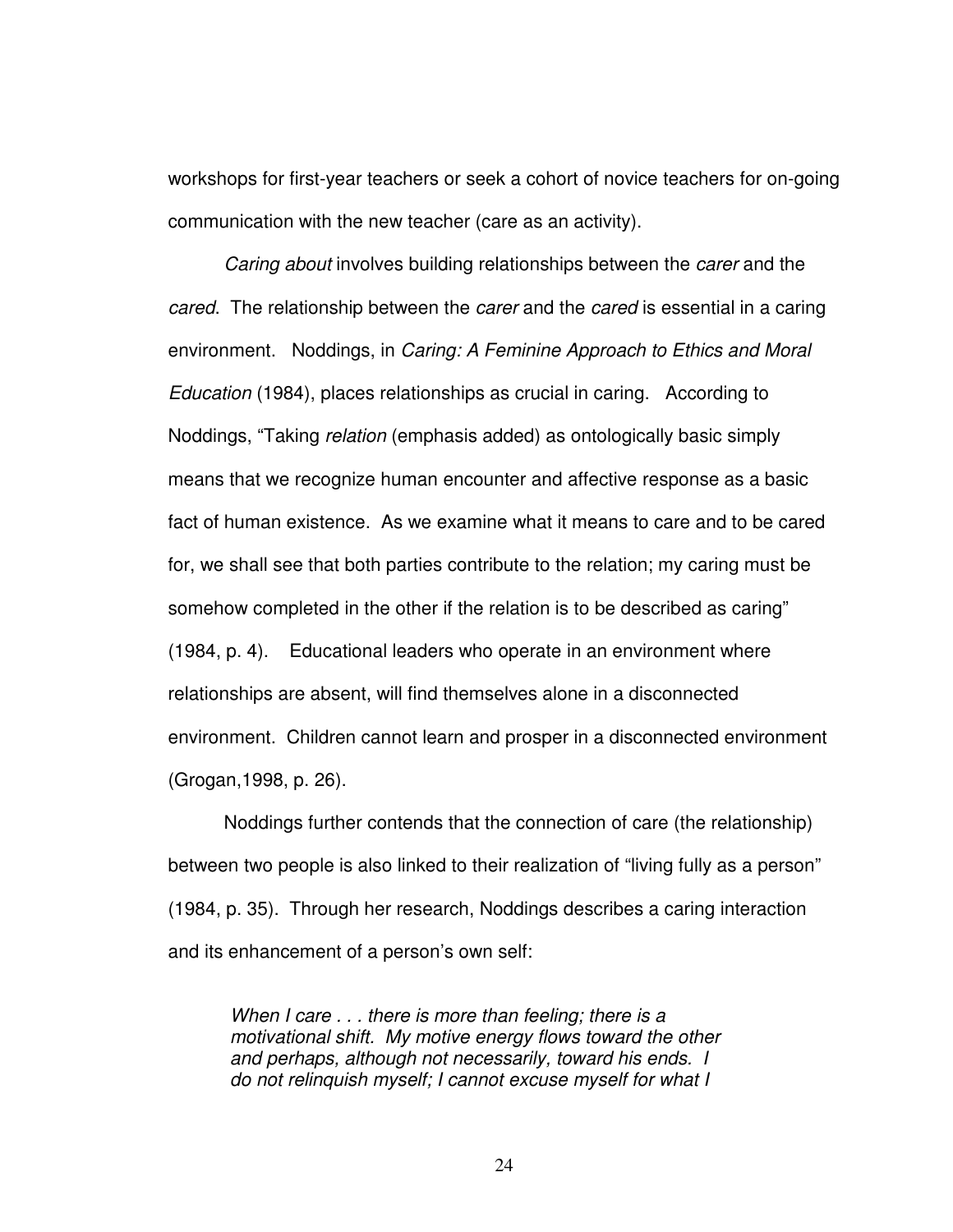do. But I allow my motive energy to be shared; I put it at the service of the other.

It is clear that my vulnerability is potentially increased when I care, for I can be hurt through the other as well as through myself. But my strength and hope are also increased, for if I am weakened, this other, which is part of me, may remain strong and insistent. – Hoddings, 1984, p. 33

 The caring interaction thus precedes a caring action. "Our reasons for acting, thus have to do with the other's wants and desires and with the objective elements of his problematic situation" (Noddings, 1984, p. 24). Noddings' pointing out the objective element in a caring relationship is especially beneficial for educational leaders who consider both the subjective and the objective dimensions of leadership. "Effective administrators will consider both the subjective and objective dimensions and will formulate responses that recognize personal needs and situational and contextual demands as well as more overarching rules and principals" (Beck, 1992, p. 458).

Also noting the importance of care and connection in schools is Jane Martin's The Schoolhome (1992). According to Martin, in addition to teaching the 3 R's (academic curriculum), students must also be taught the 3 C's: care, concern, and connection. In view of society's demands for higher standards and test scores, educational leaders often leave to the wayside the motivational whole child aspect of education such as caring and concern for others as well as connecting/building relationships.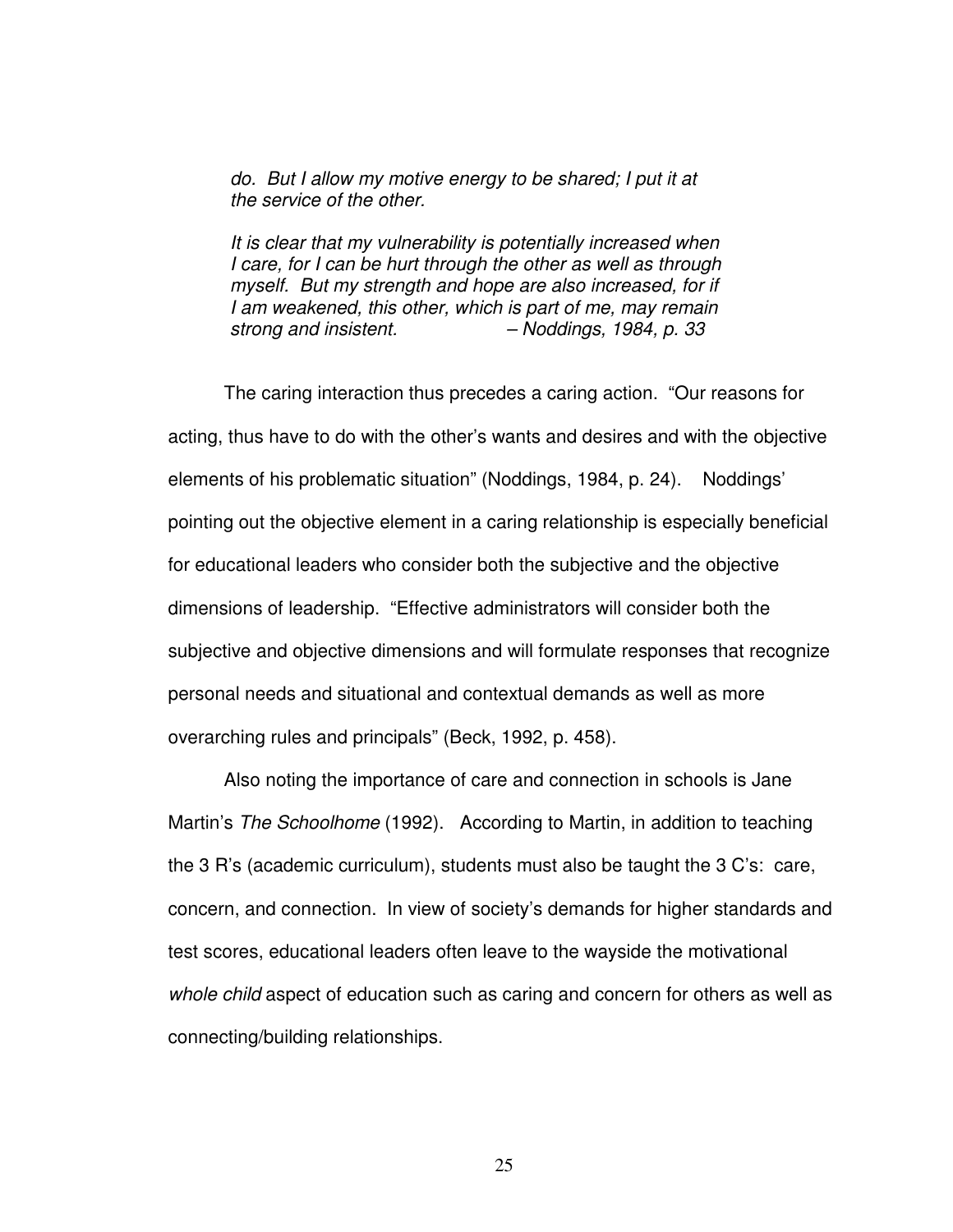Martin's contends that *schoolhouse* denotes work/production as the outcome of education. This can be evidenced by the push for increased achievement testing, benchmarks, and other outputs to determine success. The coined term schoolhome places as additional emphasis on building relationships and creating a caring environment beyond output. (Dodd, 2000). "The first job of the schools is to care for our children. Caring is the very bedrock of all successful education . . . " (as cited in Shapiro & Stefkovich, 2001, p. 16).

Carol Gilligan (1982) also stresses that an ethic of care is a necessary underpinning for all educational and social work. "Gilligan's work argued not for a different morality for men and women, but that our moral domain as human beings should be extended to include care/connectedness, a feature strongly evident in the female population she studied, as well as justice/rights" (as cited in Henry, 1996, p. 124). Noting the increasing importance of the ethic of care in leadership, Roland Martin (as cited in Shapiro & Stefkovich, 2001, p. 18) wrote:

One of the most important findings of contemporary scholarship is that our culture embraces a hierarchy of value that places the productive processes of society and their associates traits above society's reproductive processes and the associates traits of care and nurturance. There is nothing new about this. We are the inheritors of a tradition of Western thought according to which the functions, tasks, and traits associated with females are deemed less valuable than those associated with males.

 How can a leader promote a caring school environment? One answer is to lead by example. Caring involves stepping out of one's own personal frame of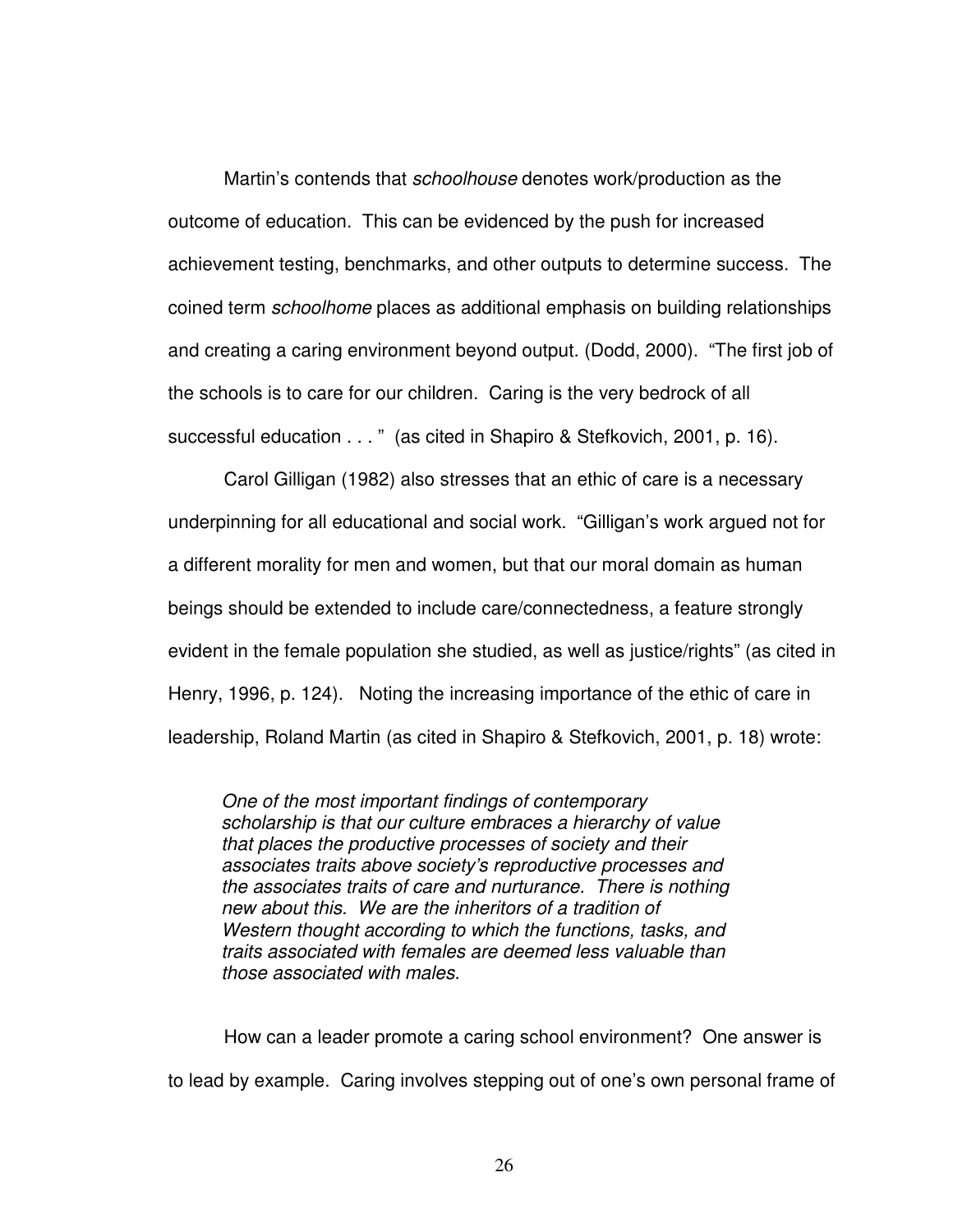reference into that of another person. When we care we consider the other's point of view, his objective needs, and what he expects of us. Our attention, our mental engrossment is on the cared-for, not on ourselves. (Noddings, 1984, p. 24).

 Beck's A Caring Ethic in Educational Administration (1992, p. 462) indicates that care is an ambiguous term, and therefore describes care in terms of three activities: (1) receiving the other's perspective; (2) responding to the awareness that comes from this reception; and (3) remaining in caring relationships for an appropriate length of time.

The recent call for schools to earn higher achievement scores to promote excellence in education is grounded in a competitive style, principles of management, business ethic. Using the previous year's baseline to determine the current success of students (adequate yearly progress) is from earlier years' work force framework of leadership. It follows a "straightforward competitive ethic, for they assume that striving against a standard, persons, or group will produce high levels of achievement" (Beck, 1992, p. 474). Beck argues that promoting excellence based upon business management ethics is suspect. Citing from Johnson and Johnson (1989), Beck links the ethic of care with obtaining achievement.

Joint efforts to achieve tend to create caring and committed relationships. Caring comes, not from memos and announcements, but from the bonding that results from joint efforts. Correspondingly, long-term persistent, committed efforts do not come from the head, they come from the heart.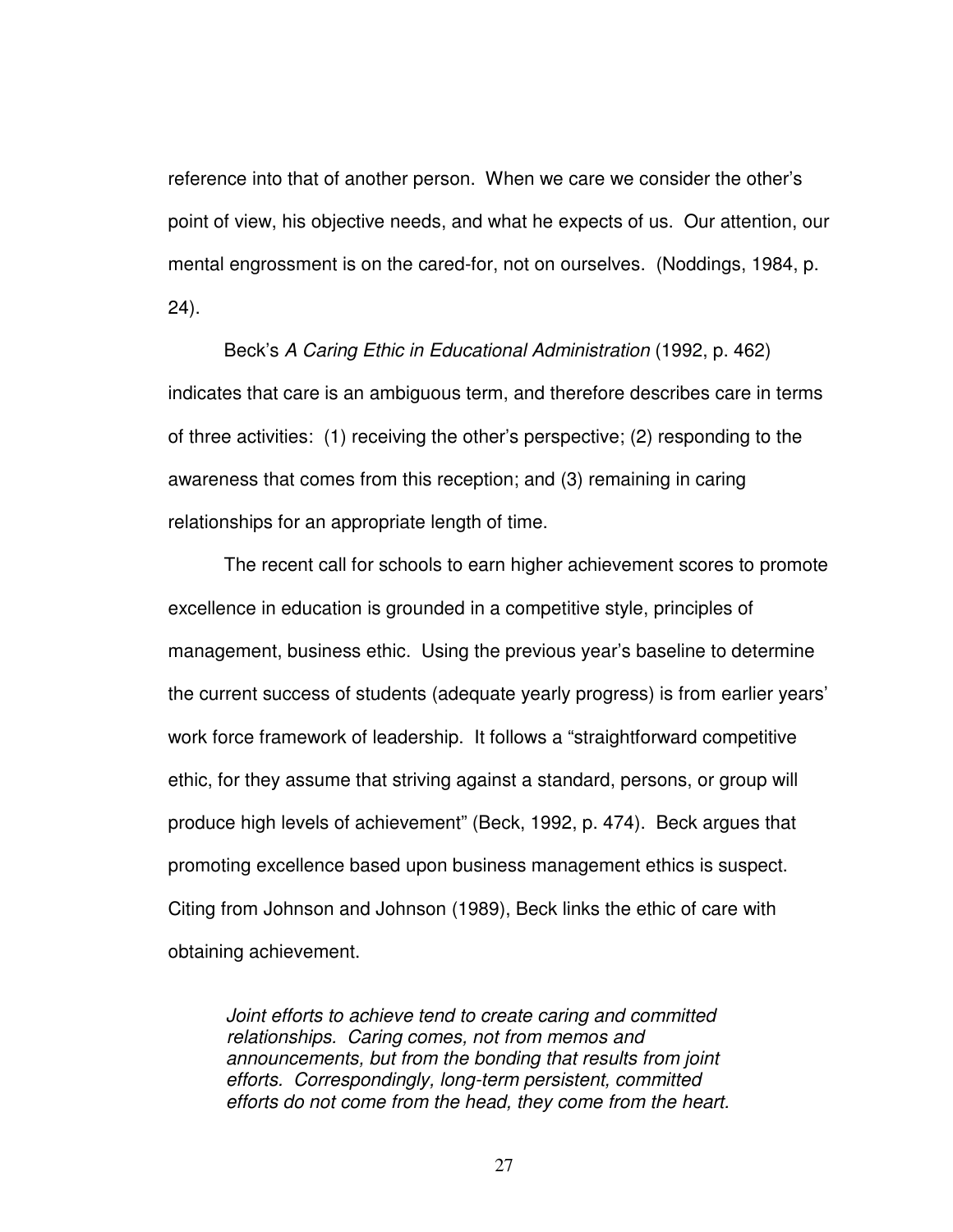Achievement is powered by caring and committed personal relationships (not tangible rewards or intellectual rationales). - as cited in Beck, 1992, p. 476

As a current administrative leader, I often monitor the school hallways and sometimes overhear the buzz of students in multiple group conversations. I recall often times hearing, who cares chime out from the student buzz. Even though I'm taking their comments out of context, in light of current research on the importance of creating an educational atmosphere where caring is a focal point not to be mistaken, I feel compelled to one day respond aloud, I do.

# **The Servant Leader**

The servant-leader is servant first. It begins with the natural feeling that one wants to serve. Then conscious choice brings one to aspire to lead. The best test is: do those served grow as persons; do they, while being served, become healthier, wiser, freer, more autonomous, more likely themselves to become servants? -Robert Greenleaf, 2003, p. 13

Servant-leadership is a leadership concept brainstormed by Robert Greenleaf from his reading of Herman Hess' Journey to the East (1992). In this story, a band of men take a spiritual journey with the help of a servant, Leo. Throughout the journey, Leo takes care of the group's menial chores while entertaining them with his song and spirit. When Leo disappears one day, the men fall into disarray without Leo and abandon the journey. Some time later, one of the men joins an Order and discovers that Leo, who was once his servant, is the wise and noble leader of the Order. Leo had been a leader the entire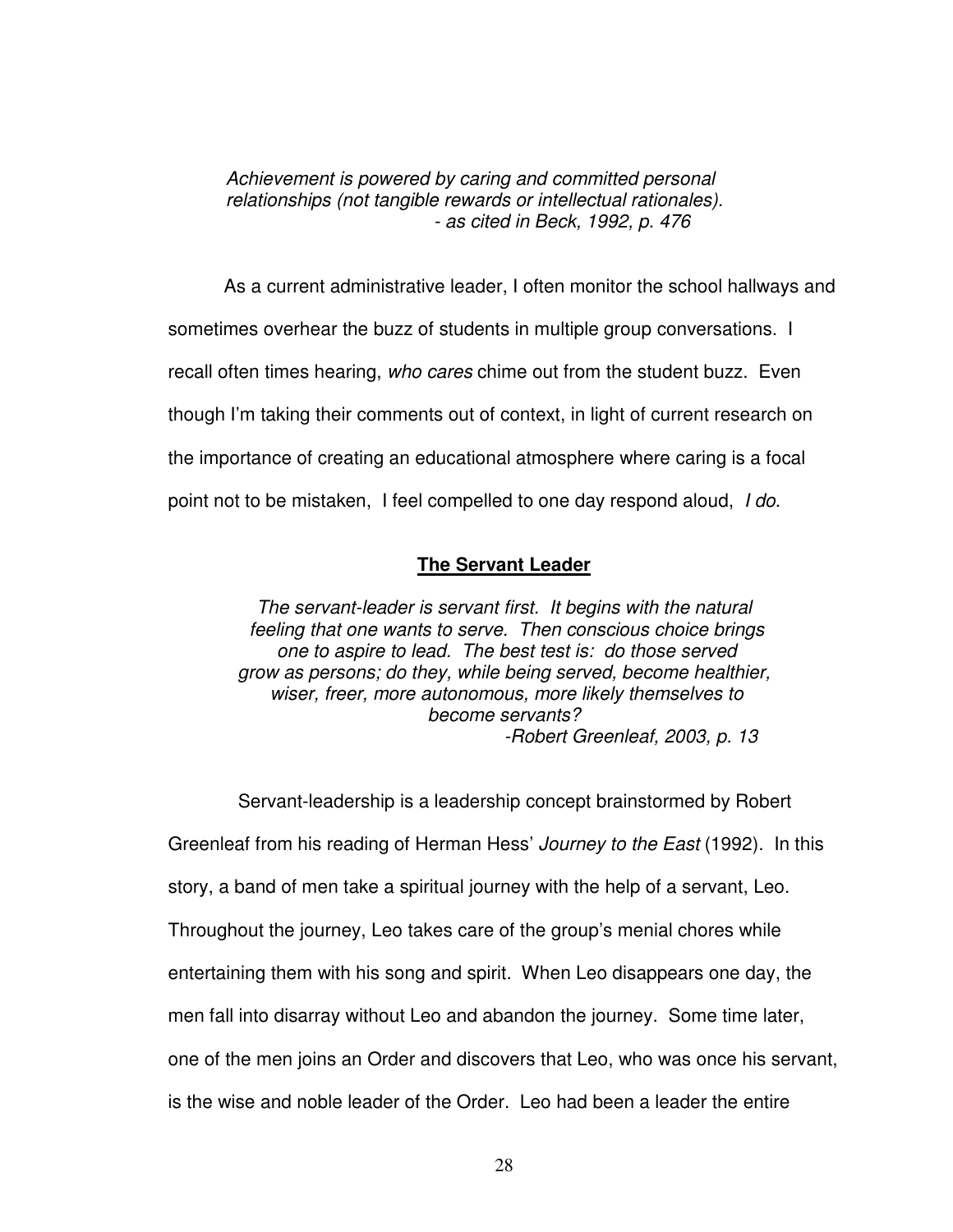journey; however, he was a servant first. Servantship was Leo's true identity. "Leadership was bestowed on a man who was by nature a servant. It was something given, or assumed, that could be taken away. His servant nature was the real man, not bestowed, not assumed, and not to be taken away. He was servant first" (Spears, 2004, p. 2).

 The concept of servant-leadership is intended for profit and non-profit organizations, including public schools. The concept bases its practices on teamwork and community, involvement of others in decision-making, making decisions based in ethical and caring behavior, and improving the personal growth of workers while improving the quality of the institution (Spears, 2004, p. 10).

 As demonstrated elsewhere in the dissertation, both Karen Cole and I were raised in families where we were taught to serve others in need, part of our neighbor helping neighbor tradition. I feel that community service is a strong component of leadership. It is my ideal of leadership and I also see it in Karen Cole's actions.

 According to Greenleaf, there are ten essential characteristics that servant-leaders possess:

Listening Empathy **Healing Awareness** Persuasion **Conceptualization** Foresight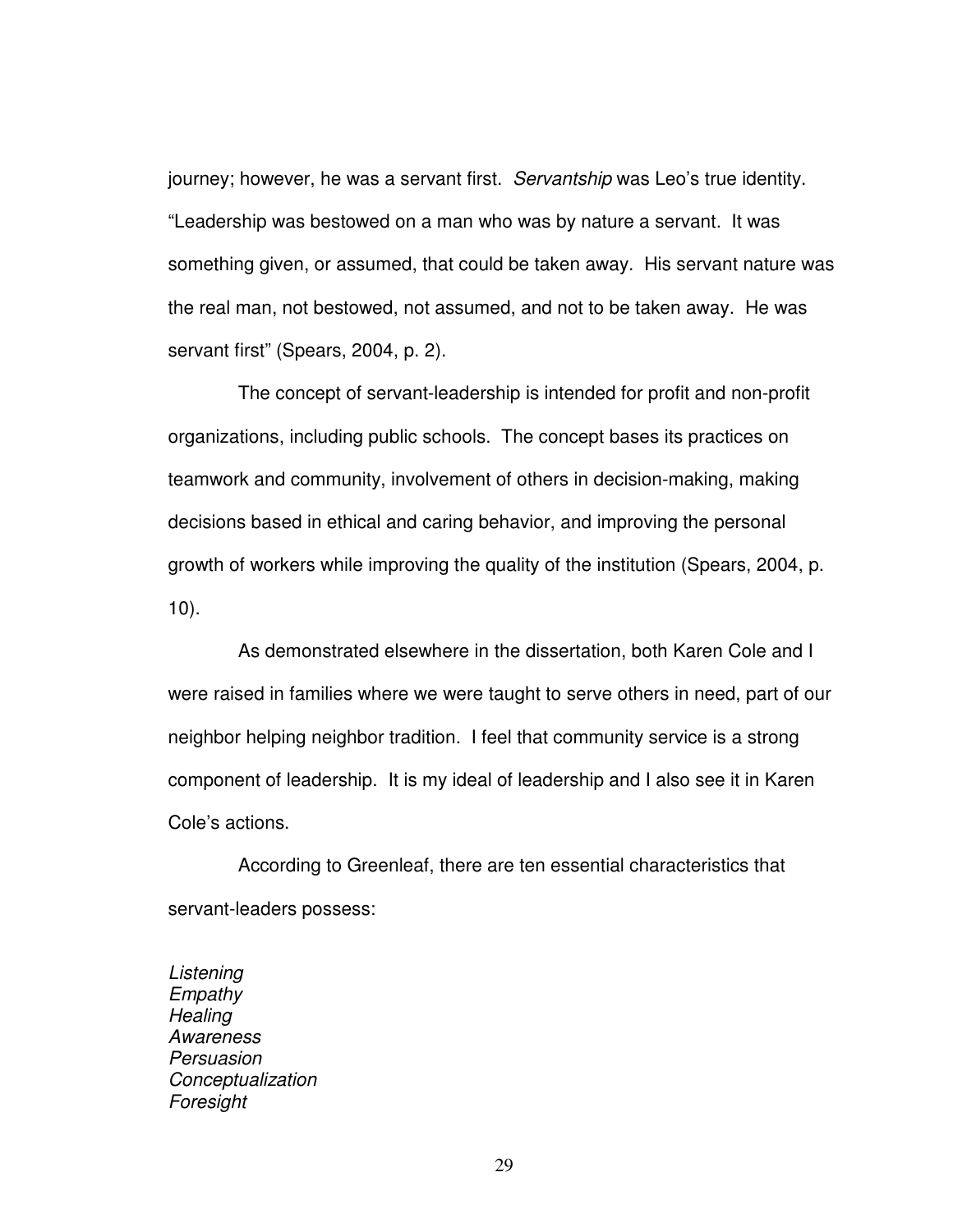**Stewardship** Commitment to the growth of people Building community

Listening is a valuable component of the servant-leader. It allows the leader to identify with others. Listening not only involves what is being said, but what is not being said, as well. "Listening also encompasses getting in touch with one's own inner voice and seeking to understand what one's body, spirit, and mind are communicating. Listening, coupled with regular periods of reflection, is essential to the growth of the servant-leader" (Greenleaf, 2003, p. 17).

Empathy allows the leader to accept and recognize people for their uniqueness. "One assumes the good intentions of co-workers and does not reject them as people" (Greenleaf, 2003, p. 17).

Healing is one of the greatest strengths for servant-leaders. Leaders are in contact with many people who have emotional hurts and sufferings. "Although this is a part of being human, servant-leaders recognize that they have an opportunity to 'help make whole' those with whom they come in contact" (Greenleaf, 2003, p. 17).

Awareness is both of others and awareness of self. Ethics and values are engaged through awareness and understanding of issues. "It (awareness) lends itself to being able to view most situations from a more integrated, holistic position" (Greenleaf, 2003, p. 17).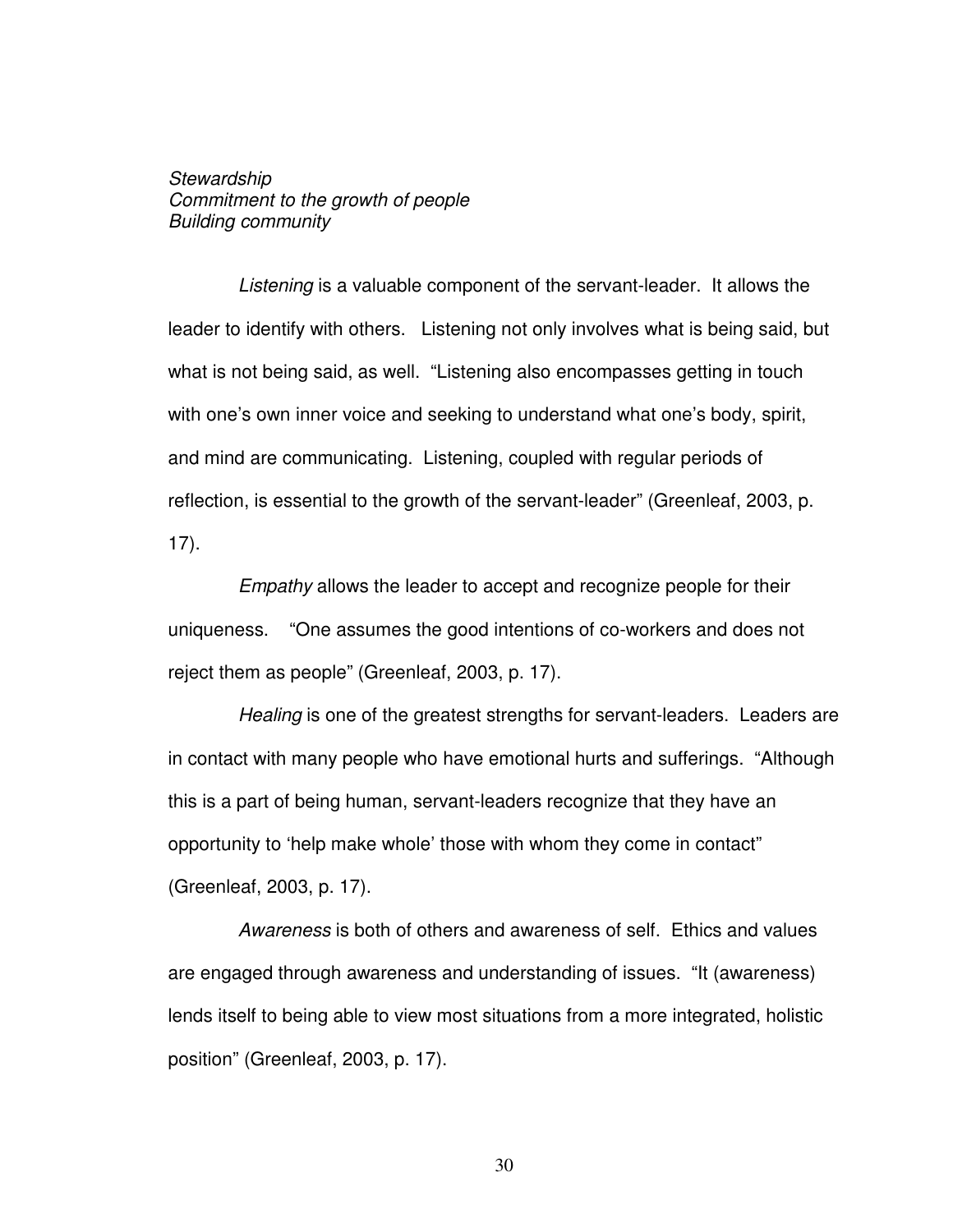Persuasion is utilized by the servant-leader rather than relying on their position of authority. The servant-leader works to convince others, to build group consensus, rather than to coerce decisions. "This particular element offers one of the clearest distinctions between the traditional authoritarian model and that of servant-leadership" (Greenleaf, 2003, p. 18).

Conceptualization involves leaders visioning beyond short-term goals. It requires one's thinking to encompass a broader framework while connecting the big picture to current operations. "Servant-leaders are called to seek a delicate balance between conceptual thinking and a day-to-day, focused approach" (Greenleaf, 2003, p. 18).

Foresight, closely related to conceptualization, is the ability to vision the outcome of a situation prior to its actualization. "Foresight is a characteristic that enables the servant-leader to understand the lessons from the past, the realities of the present, and the likely consequences of a decision for the future" (Greenleaf, 2003, p. 18).

Stewardship involves working for the good of all. It promotes honest, openness, and working for the good of all people. "Servant-leadership, like stewardship, assumes first and foremost a commitment to serving the needs of others" (Greenleaf, 2003, p. 19).

Commitment to the growth of people assumes that humanity is valued. Each person possesses more worth than the product. "The servant-leader recognizes the tremendous responsibility to do everything within his or her power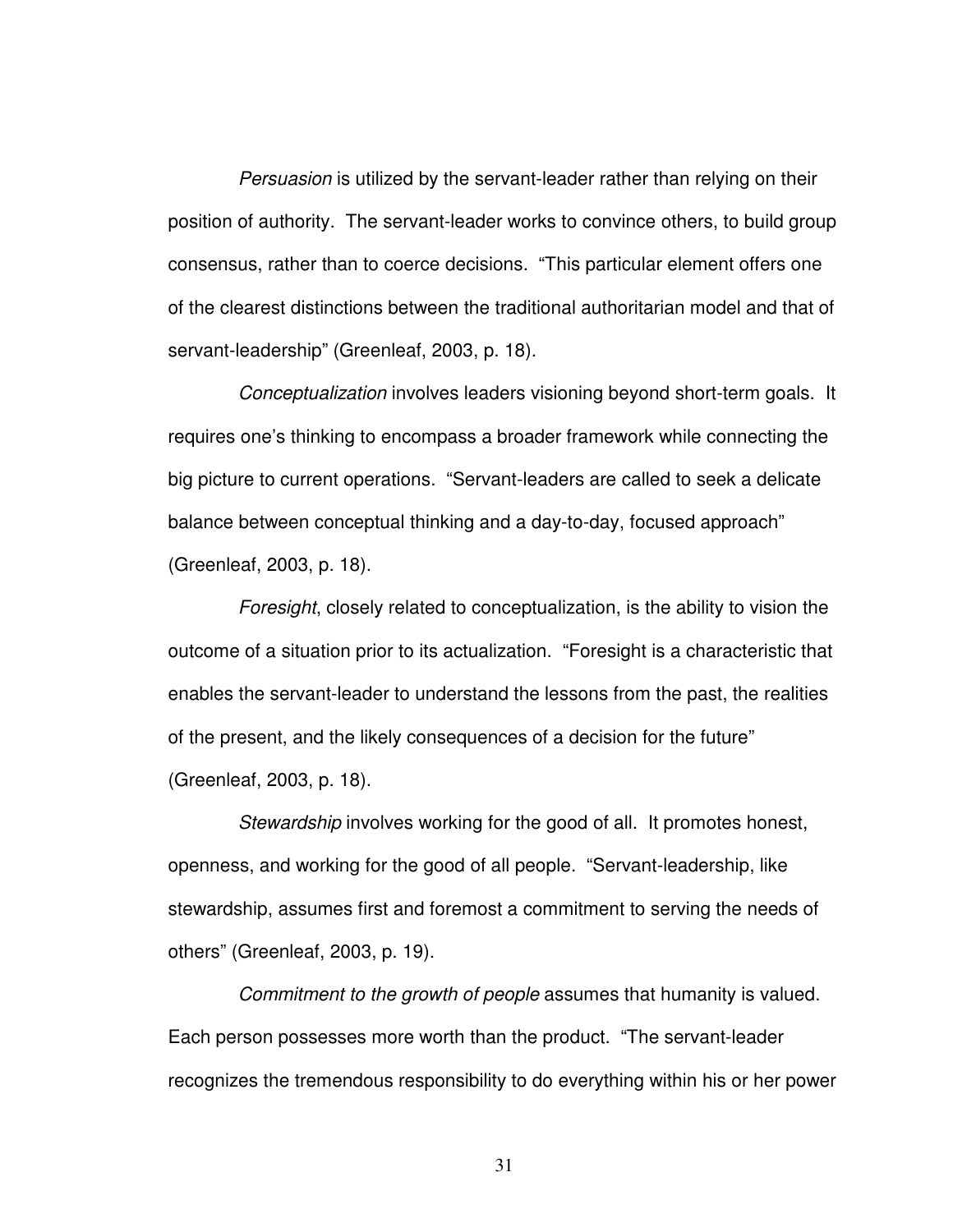to nurture the personal, professional, and spiritual growth of employees" (Greenleaf, 2003, p. 19).

Building community involves promoting a sense of unity among individuals within a group. In the past, people worked and resided in their local community. Due to the increasing number of larger institutions and our global society, there is a lack of community among individuals. "All that is needed to rebuild community as a viable life form for large numbers of people is for enough servant-leaders to show the way, not by mass movement, but by each servantleader demonstrating his own unlimited liability for a quite specific communityrelated group" (Greenleaf, 2003, p. 19).

 Even with the characteristics described in servant-leadership, how can one leader create change in the masses? The purpose of servant-leadership is not to change the world at once, but to change the world one at a time. As an example, Greenleaf describes an eighteenth century American Quaker, John Woolman, whose conviction was to rid slavery from the Society of Friends (Quaker) organization. Rather than begin a protest movement, Woolman rode the East Coast on horseback persuading Quaker slaveholders, one by one, that slavery defied their morality as human beings. This one-by-one approach to denouncing slavery resulted in the society's forbidding slaveholding long before the Civil War (2003, p. 58).

Just as Woolman used elements of servant-leadership to create a more caring society, the same is true of today's servant leaders. "Despite our massive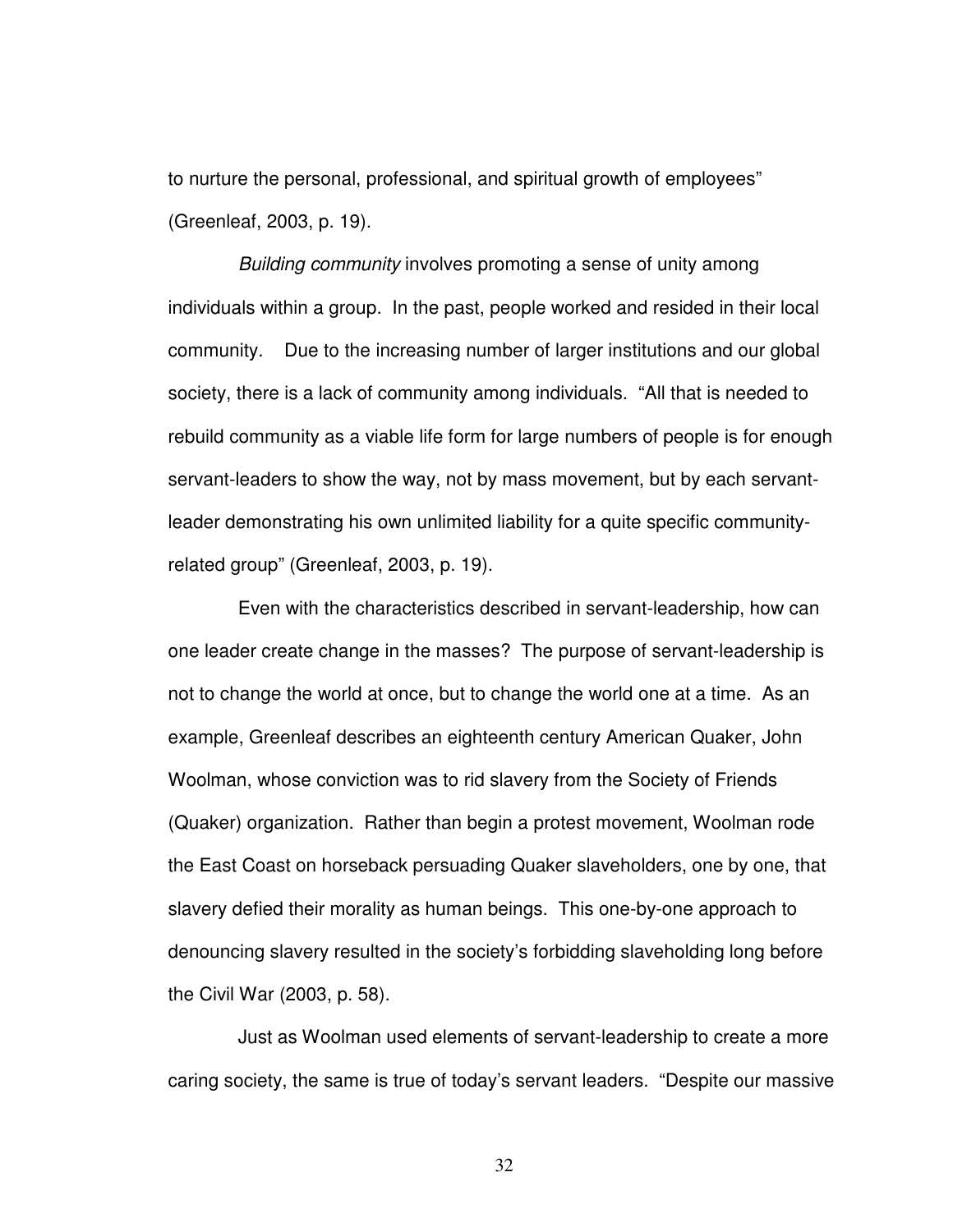education (or, alas, perhaps because of it) we are desperately short of talent everywhere. We will recover from this by growing people, one person at a time, people who have the goals, competence, values, and spirit to turn us about" (Greenleaf, 2003, p. 72).

 Also centered in servant leadership is The Secret (Blanchard & Miller, 2004), where the authors reflect on what great leaders know and do. Using the SERVE model, Blanchard and Miller outline the five service characteristics of great leaders:

> **S**ee the future **E**ngage and develop others **R**einvent continuously **V**alue results and relationships **E**mbody and values

 Closely aligned to many of the same attributes as Greenleaf's Servant Leadership model, The Secret reveals that true leadership comes from serving others. "Energy, passion, a teachable spirit, and most important . . . a serving leader" are necessary for effective leadership (Blanchard & Miller, 2004).

# **The Spiritual Leader**

As our world grows more chaotic and unpredictable, we are forced to ask questions that historically always have been answered by spiritual traditions. -Wheatley, 2002, p. 42

At first thought, the term *spiritual leader* seems misplaced in educational

research where the separation of church and state in public education is carefully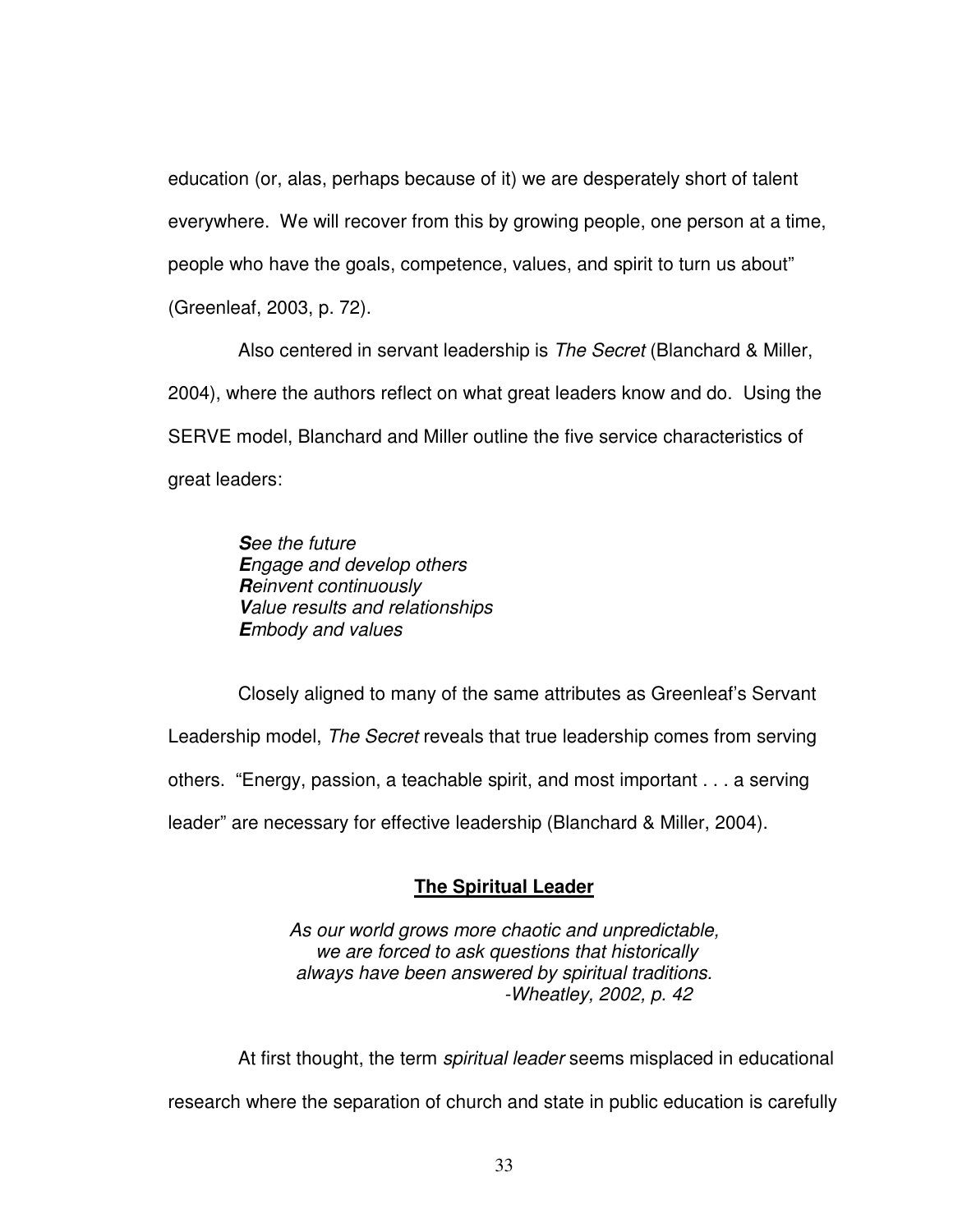scrutinized. Spiritual leadership is not taking one person's beliefs and imposing them on others. Spirituality in leadership should be understood as a *meaning* system for individuals. "Meaning systems are the answers people develop in response to existential concerns" (Soloman & Hunter, 2002, p. 38). Both Karen Cole and I have meaning systems that are engrained in our religious faith. Our strong family traditions of God and kin provide the foundation for meaning in our lives and in our role as leader.

 Jerome Bruner, in his book, Acts of Meaning, argues that if people could not apply meaning systems to their life, "we would be lost in a murk of chaotic experience and probably would not have survived as a species in any case" (as cited in Soloman & Hunter, 2002, p. 38). By applying meaning to our lives, we must look deep within ourselves, our inner self, which I refer to as my soul.

 Before the concept of spiritual leadership can be discussed further, the term *spiritual* must also be defined. According to Webster, *spiritual* is described as having to do with the spirit or soul as apart from the body or material things (1996, p. 1065). One's spirit is one's inner being; who you are and what you believe. For some of us it is our religious beliefs of a higher being and our role in life, for others it may be gaining a deeper understanding of one's life in connection with the larger world. Spirituality may better be understood by what it is not. It is not a material item that can be easily dropped at the doorstep upon entering the school building each morning. It is not a visible item. It is a dimension of self; an inner core of who you are.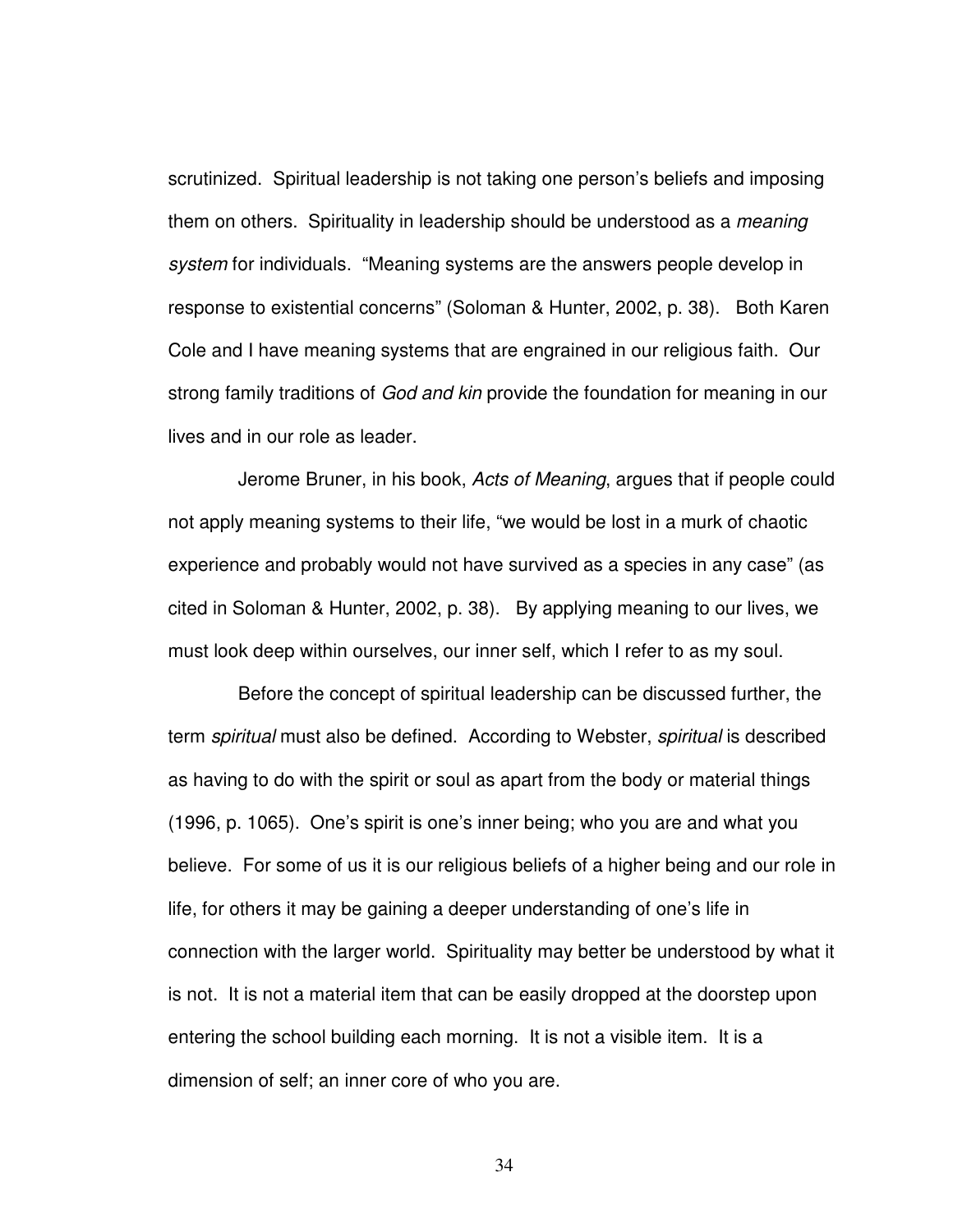Fred Stokley, a retired New Jersey school superintendent of fifteen

years, stresses the importance of leadership rooted in spirituality:

Leadership is a relationship rooted in belonging to a community. Leaders embody their group's most precious values and beliefs. Their ability to lead emerges from the strength and sustenance of those around them. It persists and deepens as they learn to use life's wounds to discover their own spiritual centers. As they conquer the demons within, they achieve the inner peace and bedrock confidence that enables them to inspire others.

Leading is giving. It is serving. Leadership is an ethic – a gift of oneself to a common cause, a higher calling. The essence of leadership is not giving things or even providing visions. It is offering oneself and one's spirit. Leaders cannot give what they do not have or lead to places they have never been. When they try, they breed disappointment and cynicism. When their gifts are genuine and the spirit is right, their giving transforms a school or school district from a mere place of work to a shared way of life. - Stokley, 2002, p. 4

 Spiritual leadership can be found in educational leaders at all levels, superintendents, principals, and teachers. A principal can stand before a room of teachers at a staff meeting and spell out the needs of the students based upon test scores as well as relay the most up-to-date methods of teaching to achieve these goals; however, without a connection as to how these needs also address creating the whole well-being of the child and creating a sense of community, the spiritual connection is diminished. The same can be true of the educational leader who serves as a mentor to novice teachers. Yes, the knowledge base may have been taught and embedded in college, the techniques may have been verbalized and carried out, yet unless the teacher understands the importance of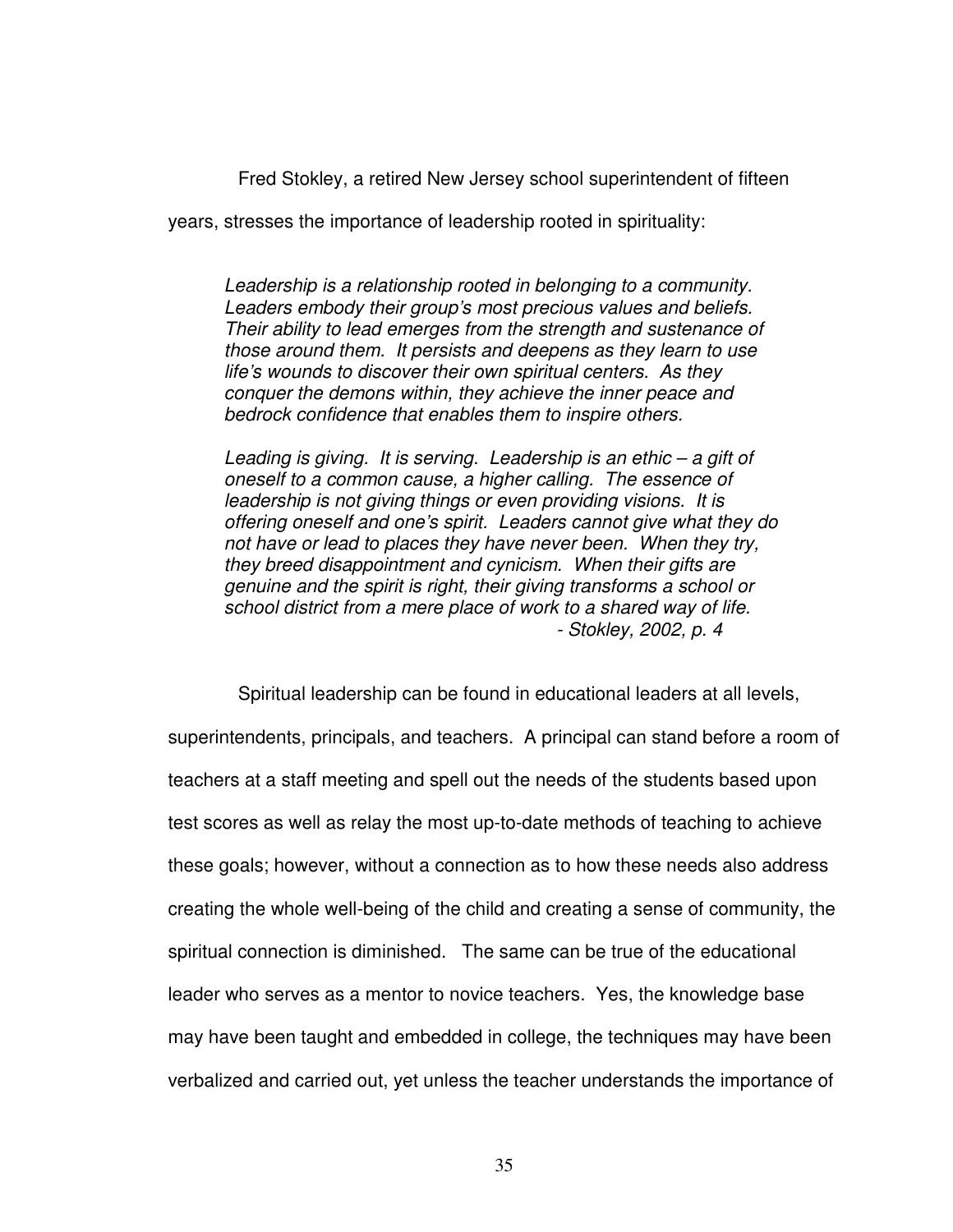relevancy and creating a deeper connection between the student and learning, the learning remains only factual.

 Parker Palmer explains the spiritual dimension in educational leaders as "the abiding human quest for connectedness with something larger and more trustworthy than our egos—with our own souls, with one another, with the worlds of history and nature, with the invisible winds of the spirit, with the mystery of being alive" (1999, p. 1). An example Palmer gives of this definition is his earlier childhood school years when taught about the Holocaust. According to Palmer, he understood the historical facts of the Holocaust, but did not connect it with his own life, his own inner being. Not until later in his life did he understand the disconnection between his understanding of the factual events of Holocaust and his life.

 He was raised in a small town that practiced systematic discrimination against Jews. Palmer, himself, failed to recognize the little Hitler discriminations that had developed within himself. "Because my teachers remained objective at the expense of the subjective, factual at the expense of the spiritual, they failed to educate my mind or my spirit. I learned neither about the Holocaust as it really was, and is, nor about myself as I really am" (Palmer, 1999, p. 2).

 Spirituality in education is also noted in Harvard Professor Howard Gardner's research. Along with his multiple intelligences model, he also studied personal intelligences, including intrapersonal and interpersonal intelligences. Through intrapersonal intelligence, a person gains knowledge of one's own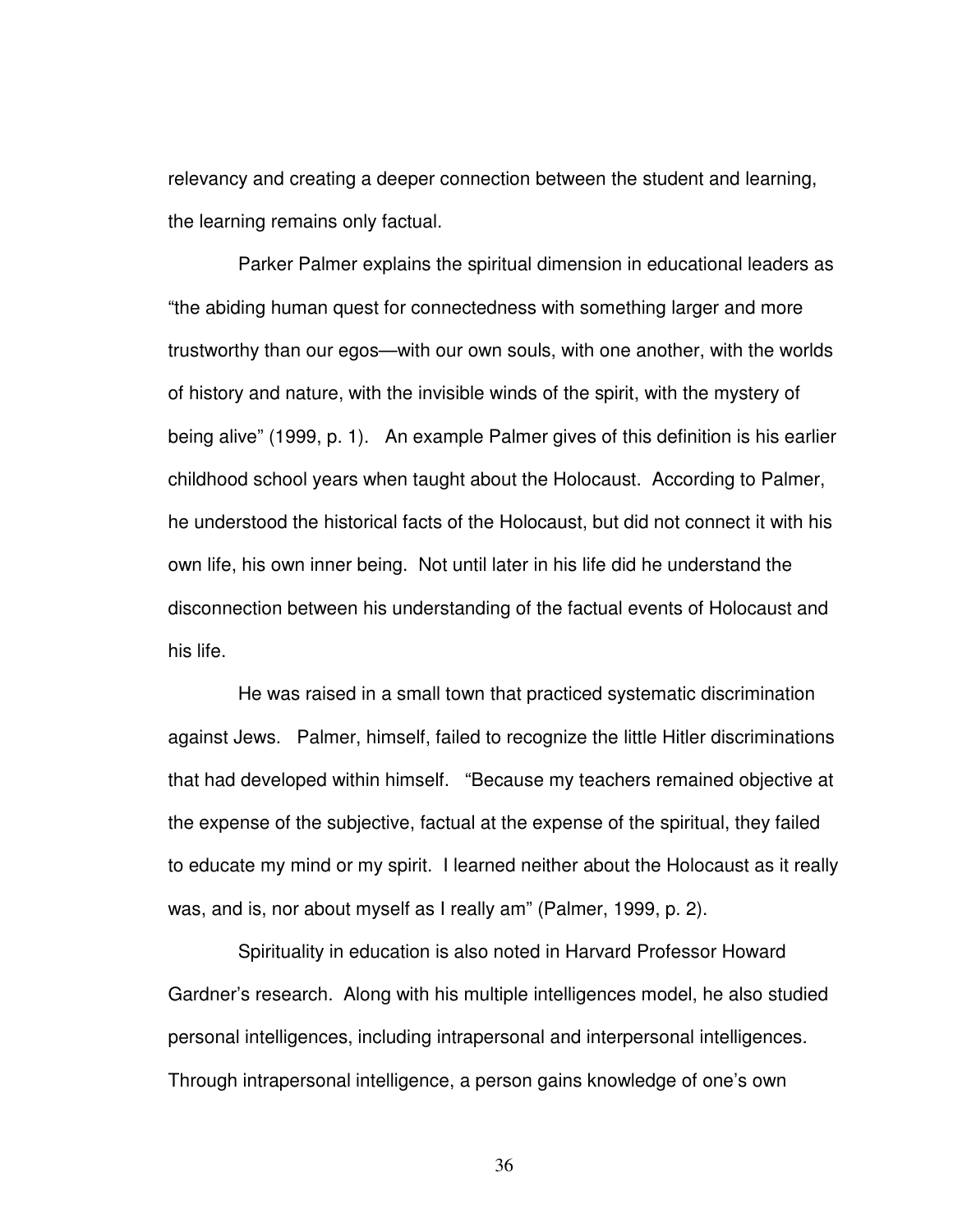feelings. Through interpersonal intelligence, a person gains knowledge based upon understanding of and relationships with others. Subsequently, Gardner has considered additional intelligences, naturalist intelligence, existential intelligence, and spiritual intelligence an important to education (Stokley, 2002, p. 48).

 How does an educational leader create a sense of spirituality in education? First, the leaders must be in peace with themselves. From this sense of peace develops a confidence in confiding in others and creating relationships that are trustful and open. "The spiritual leader must view those with whom he or she works in a positive light and not be judgmental or critical unless there is sufficient cause. This approach is empowering and builds confidence in others" (Stokley, 2002, p. 49).

There are various models of leadership embedded in spirituality. Enlightened Leadership developed by Stephen Sokolow (2002, pp. 32-36), a former school superintendent of twenty-four years, indicates that the eight principles (or spiritual truths) of Enlightened Leadership are spiritual elements of our inner being. Each principle already resides deep within us; we need to become more cognizant of their existence and move them to the forefront of our daily lives.

 The common thread of enlightened leaders is that they spend most of their time and efforts making life better for those around them. "People naturally gravitate toward enlightened leaders because their energy field uplifts them and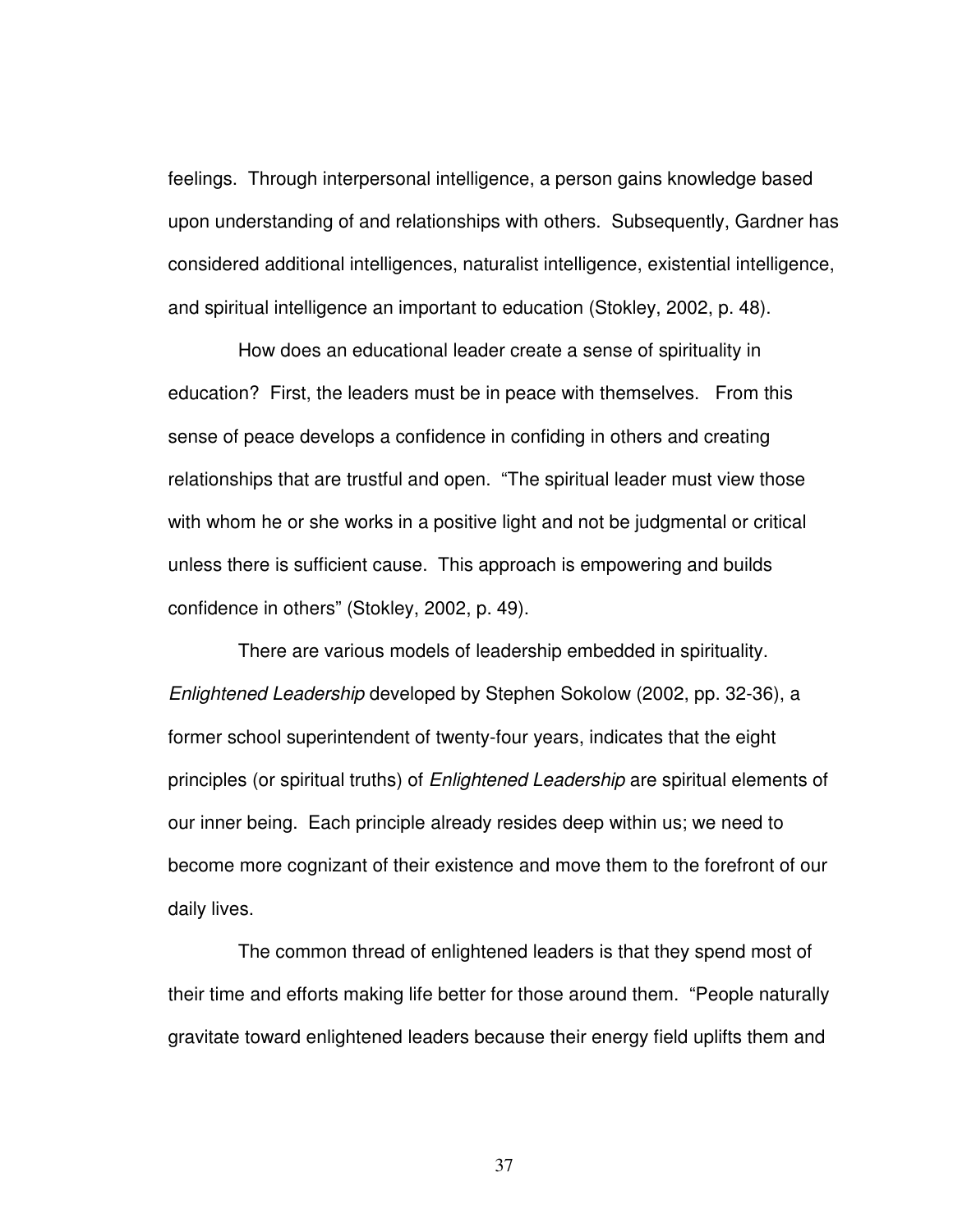makes them feel better about themselves" (Sokolow, 2002, p. 32). These eight principles; however, need to be surfaced in an effort to manifest divine wisdom.

The eight principles of *Enlightened Leadership* include: (1) Principle of Intention; (2) Principle of Attention; (3) Principle of Our Unique Gifts; (4) Principle of Gratitude; (5) Principle of Unique Life Lessons; (6) Principle of a Holistic Perspective; (7) Principle of Openness; and (8) Principle of Trust.

The Principle of Intention expresses our purpose in life or even in a situation. What we think, do, and say always has an underlying element, our intended purpose. By having a solid understanding of our inner being (our spirituality), we also have a better understanding of how we will react to different situations. "Enlightened leaders are aware of their intentions and naturally focus them on serving others rather than themselves" (Sokolow, 2002, p. 33).

The *Principle of Attention* focuses on how we choose to spend our time. Throughout the day we make choices as to what receives our attention and what must be put to the wayside. Attention is paid to the right things and done so for the right reasons. "Enlightened leaders have insights that guide them in deciding where best to turn their attention" (Sokolow, 2002, p. 33).

The Principle of Our Unique Gifts recognizes that each person is blessed with unique gifts and talents. Combining the unique gifts of the community, there is a connection creating a whole. Through this understanding, leaders not only recognize their own gifts and talents but assist others in recognizing hidden talents even before they themselves are aware of them. Not only are they (gifts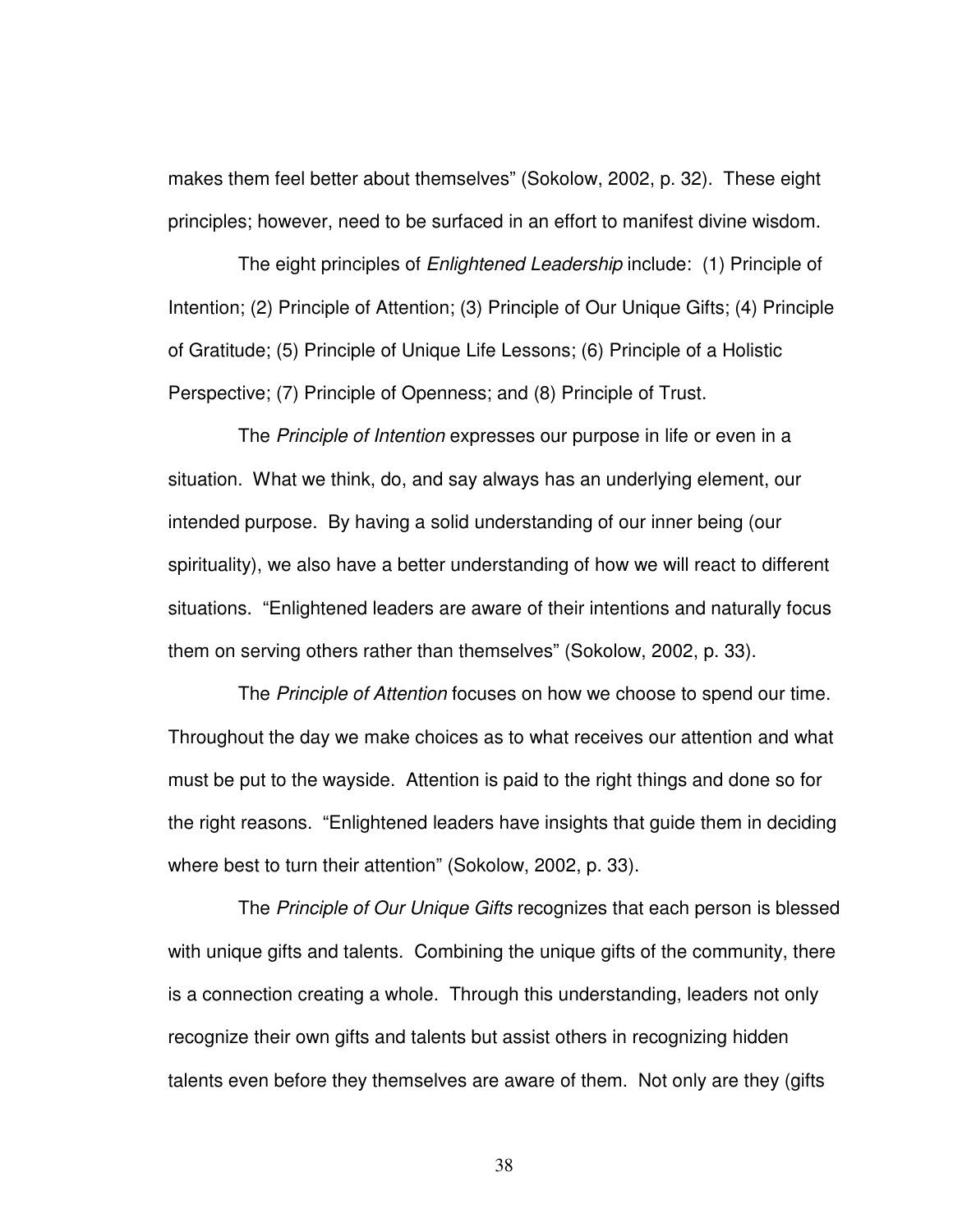and talents) recognized but cultivated to share for the good of all. "Enlightened leaders strive to help others identify their own gifts and talents and then cultivate them, helping them find their place in the puzzle" (Sokolow, 2002, p. 33).

The Principle of Gratitude emphasizes that a person cannot be too grateful. An attitude of gratitude is both internal (thoughts such as thankfulness) and external (actions such as kind words or expressions). Gratitude manifests an energy that attracts and empowers self and others. When we appreciate others, they are more likely to appreciate us. "Enlightened leaders abound with gratitude for the honor of serving others" (Sokolow, 2002, p. 34).

The Principle of Our Unique Life Lessons stresses the importance of life lessons that are embedded in the trials and tribulations encountered throughout our life history. Challenges are not only looked upon as obstacles to overcome but also as life lessons upon which to learn and develop leadership skills. Life's hurdles and roadblocks are ladders for acquiring leadership lessons. "Enlightened leaders try to look for the silver lining within every school and see

life's lessons as opportunity for growth and self-expression for themselves and others" (Sokolow, 2002, p. 34).

The Principle of a Holistic Perspective relies on the spiritual truth that we are part of a whole and that the whole is comprised of parts. Since we are part of a whole, our vision, our duty, should be devoted to shaping the world (the whole). Taking a microscopic look at the whole, we are also made of parts: the mind, the body, and the spirit. These three parts should be nurtured to create a healthy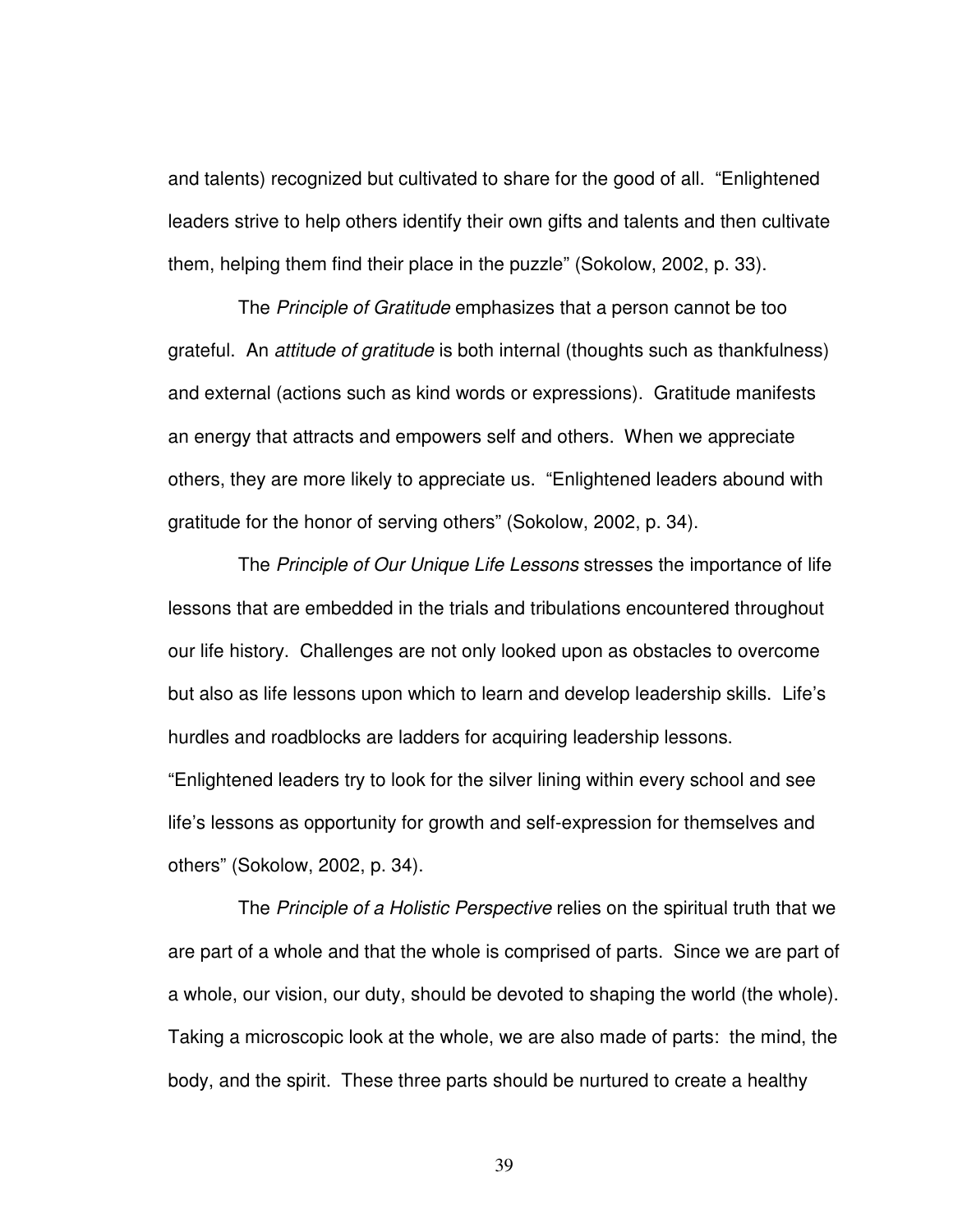being. A leader sees the connection between each part, including the connection between the well-being of the person to the larger well-being of the universe. There is an interconnectedness between everything in the universe as leaders continually work to understand the systematic connection between these parts. "Enlightened leaders help others recognize that they are part of something that is larger than themselves, but also that every part is vital and important to the success of the whole" (Sokolow, 2002, p. 34).

The Principle of Openness has no hidden agenda. Leaders appreciate the openness in themselves as well as the openness by others. Not only are leaders open to discussion from others, but they are also open to new ideas, new thoughts, and new direction. Often leaders in this principle struggle with fear of the unknown when changing direction. "Through wisdom, enlightened leaders learn to discern which voice and which information carry the highest truths and which carry lesser truths and untruths. It's not easy because sometimes the truth is unpleasant or painful or it means we have more work to do, but enlightened leaders continually work at being open to divine guidance to pursue the highest good" (Sokolow, 2002, p. 34).

The Principle of Trust must be engrained in every word and action. Leaders must be trustworthy, which is gained through on-going actions and deeds of trust building. Leaders walk their talk. In addition, leaders themselves, must also learn to trust others as well as to put trust in the unknown. Not indicating trust with blindfolds, trust is accompanied with wisdom. Through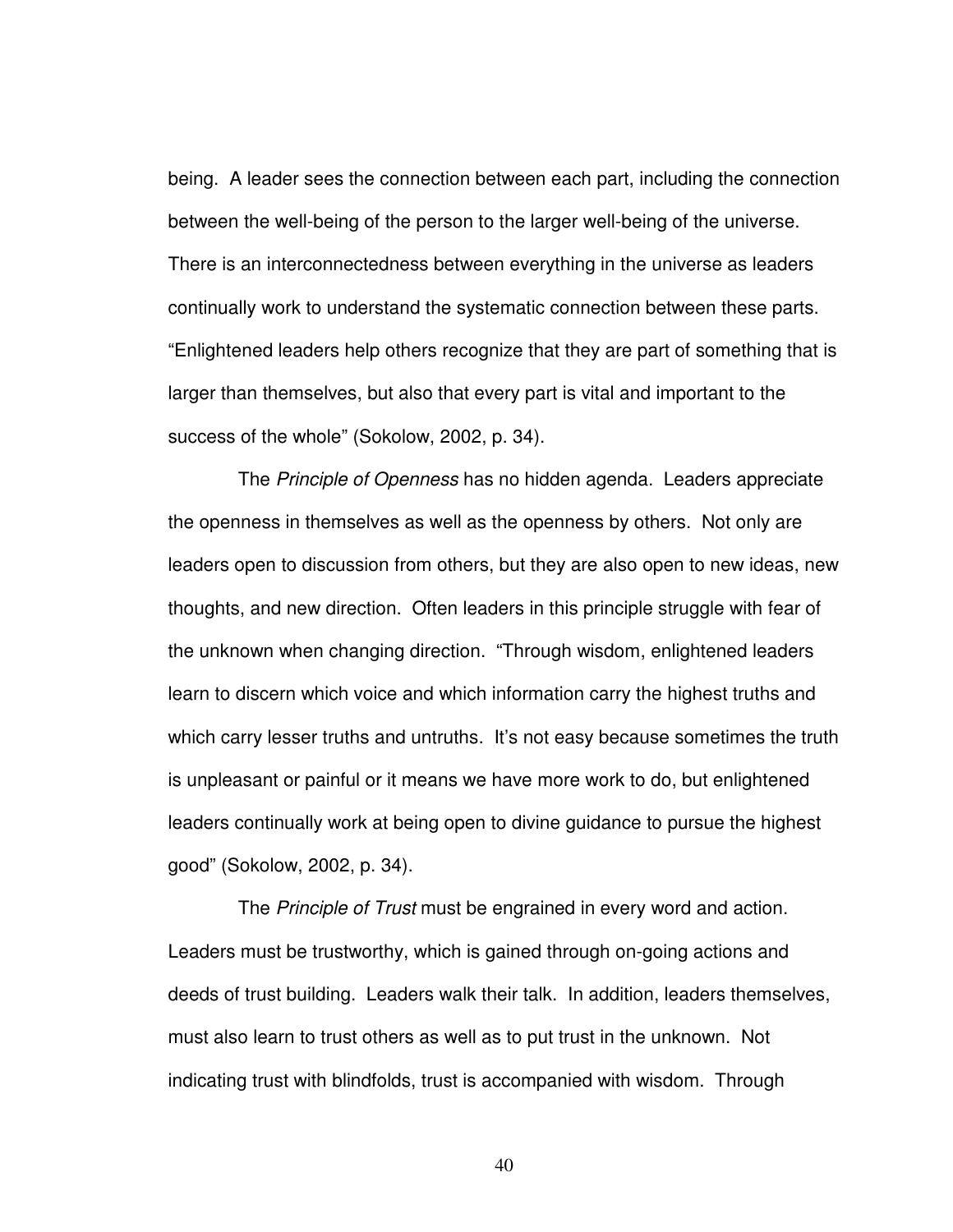wisdom, trust is not given to the wrong people. "Enlightened leaders tend to trust more so than not and, when in doubt, they are more likely to choose to trust rather than choose not to trust" (Sokolow, 2002, p. 35).

Michael Dantley's research on Purpose-Driven Leadership indicates the need for leaders to understand the community and the spiritual connection within the community. He deems that spirituality is part of each person's life and it is through spirituality that we make meaning of the world. "Spirituality is the grounding for the values and principles we espouse that inform our personal and professional behavior" (2003, p. 274).

 Particularly in schools populated by urban youths from communities of dehumanizing conditions, religion and spiritual context is a source of hope. It is their religious foundation that provides a sense of hope as well as resistance to the dehumanizing actions executed against them. An educator rooted in spiritual leadership goes far beyond academic achievement and students' performance on standardized tests to measure achievement.

 The spiritual leader views success from an ethical lens. "The purposedriven educational leader clearly understands the vicissitudes of the American way of life and senses a compulsion to prepare students to demythologize American life through critical reflection and to propose strategies for resistance to the vestiges of race, class, and gender oppression that are in the warp and woof of American culture" (Dantley, 2003, p. 282).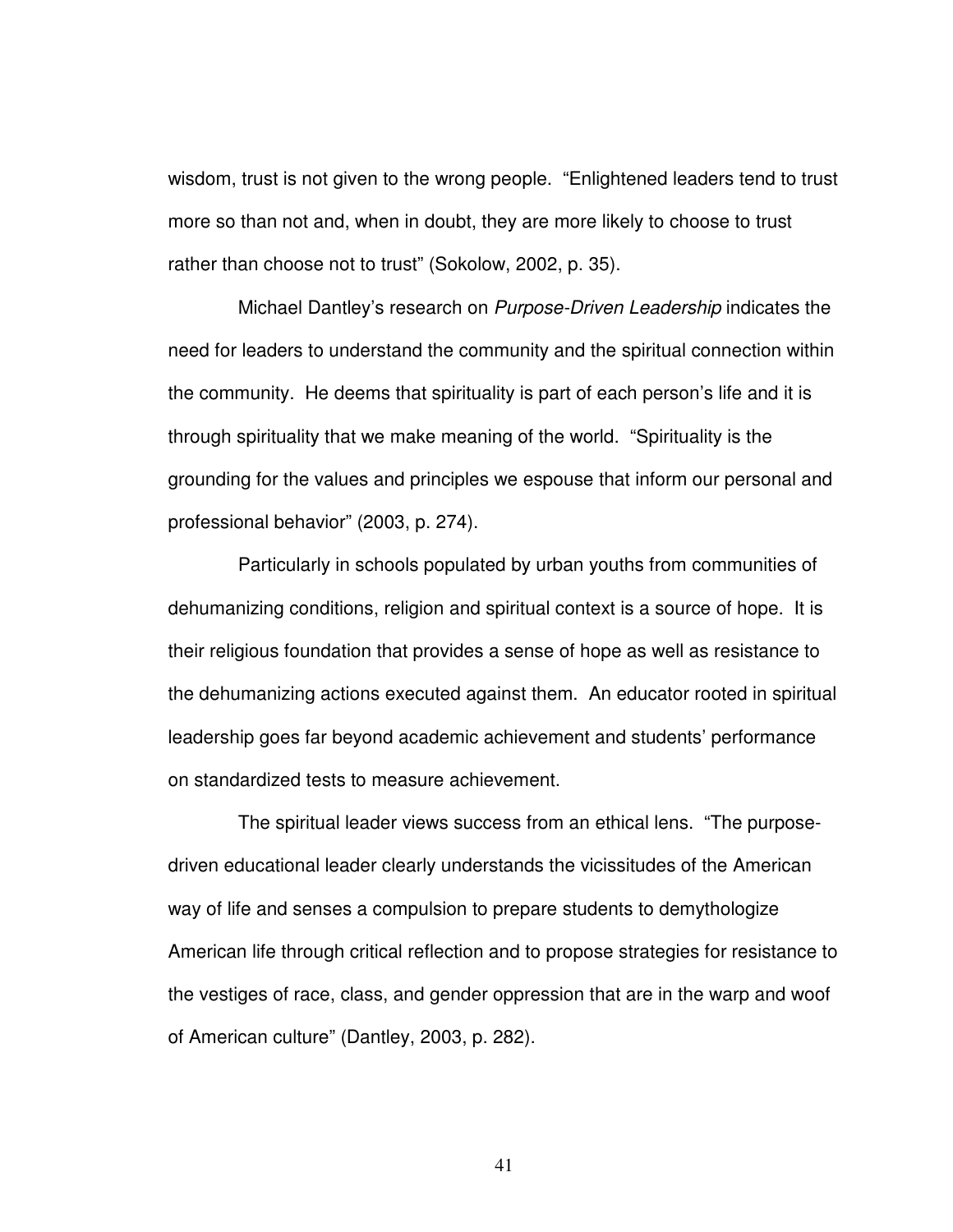To indicate the importance of the spiritual side of leadership, Herman Smith, a Texas Superintendent of twenty-five years relays a conversation by a minister who conducted his mother's funeral. The minister told him, "Never forget that you are a spiritual servant in your role as superintendent. You can have as much or more positive impact on the spiritual lives of others as those of us in the clergy" (cited in Hoyle, 2002, p. 18).

 Hoyle, a professor of educational administration at Texas A & M University, notes the dire consequences of leadership without spirit, indicating that lack of spirit promotes schools with low teacher morale, larger numbers of school dropouts, incidences of unethical student accountability reporting, and increased school violence (2002, p. 18).

 To avoid these detrimental outcomes, Hoyle indicates that spiritual leadership is *learnable* and provides strategies to teach spiritual leadership. They include: conducting spiritual discussions either with small discussion groups or with larger groups; create a spiritual self; develop a vision of the ideal self and strive to achieve that goal; assign reading on spiritual leadership; and share stories on great spiritual leaders in history (2002, p. 21).

 The spiritual leadership research addressed in this research is only a portion of the increasing interest in the spiritual connection to educational success. Found within each of the models addressed; however, are the common factors to search within oneself and to provide inspiration. "Our souls offer the highest inspiration at every moment. We see chaos, but the soul knows that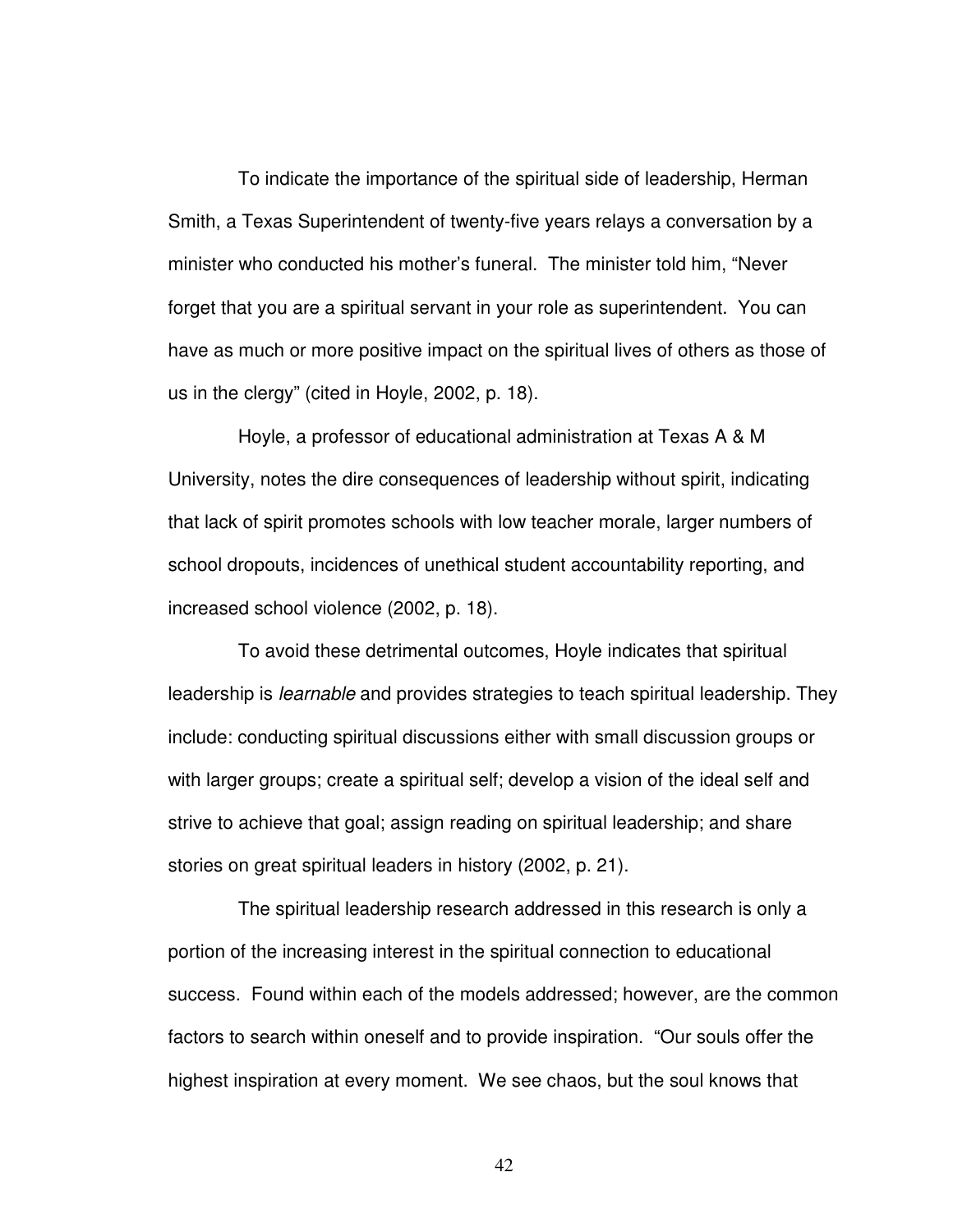order is more powerful than disorder" (Chopra, 2002, p. 10). A leader must look within for greatness.

### **The Moral Leader**

Overall, the challenge of leadership is both moral and one of developing the characteristics that make us respected by one another. -Louis Farrakhan

 There has been a surge of interest in moral educational leadership and ethical decision-making in recent years. This increase is in response to administrators, researchers, and the public in general, becoming more sensitive to the values and ethical issues in today's pluralistic society. Gardner indicates the importance of a moral leadership role indicating that "truly magnificent leaders embody the message they advocate – that is, they walk the talk, practice what they preach, and expect everyone else to do likewise" (cited in Duffy, 2006, p. 137). Karen Cole and I were raised in family values that taught honesty, respect, and dignity. Through decision-making as teaching strategies, I use these values, as Karen also demonstrates, in my daily role as leader.

 Greenfield argues that morals are imperative to school leaders, stating, "School administrators have a special responsibility to be deliberately moral in their conduct, that is, to consider the value premises underlying their actions and decisions" (1995, p. 69).

According to Begley's research on values in educational leadership, the increasing public interest in moral leadership runs parallel to the current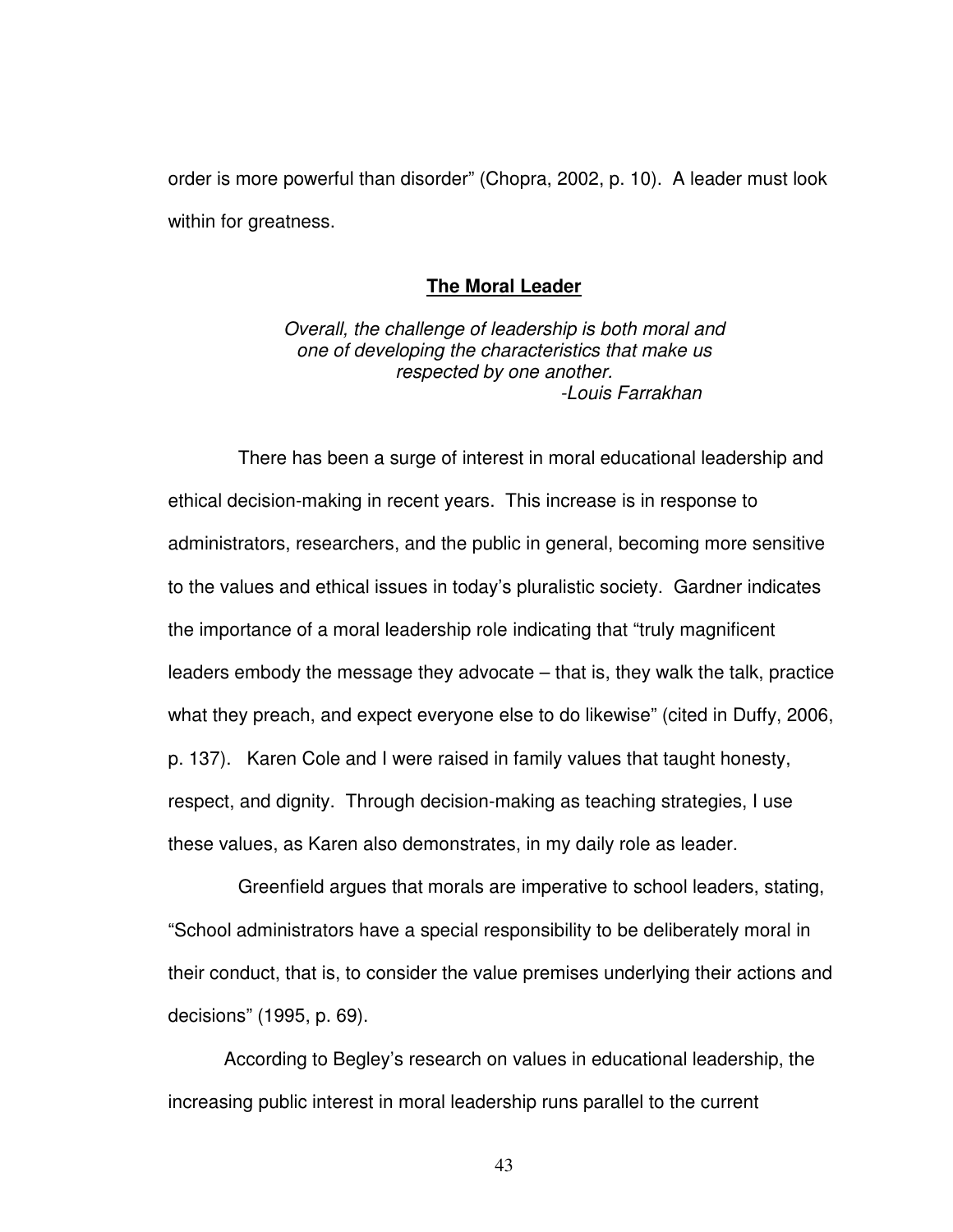stereotype of administrative practice which indicates that administrators are more pragmatically and unreflectively focused on day-to-day matters (1999, p. 238). Begley indicates that values are essential in making moral decisions. But what are values? "Values are those conceptions of the desirable which motivate individuals and collective groups to act in particular ways to achieve particular ends. They reflect an individual's basic motivations, shape attitudes, and reveal the intentions behind actions" (Begley, 1999, p. 237). This definition given by Begley indicates the strong influence that values play in daily decision-making by educational leaders.

According to values research by Hodgkinson (1978), there are four motivational factors that constitute a source for values, beliefs, attitudes, and actions in individuals. The four factors, or bases, are personal preference, consensus, consequences, and principles (as cited in Begley, 1999, p. 240).

Personal preference is merely a person's conception of what is good. An administrator may think that students' removing their hats when entering the building is good, which is certainly a personal preference. The second motivational factor, consensus, that influences a person's values, beliefs, attitudes, and actions, is grounded is what other's think. Consensus considers the experts' opinions, peer pressure and what the majority, in general, think about the topic or action. The third factor, *consequences*, considers the likely outcomes of particular actions, the consequences, when making decisions. Think before you act. Finally, the fourth factor, *principles*, is considered by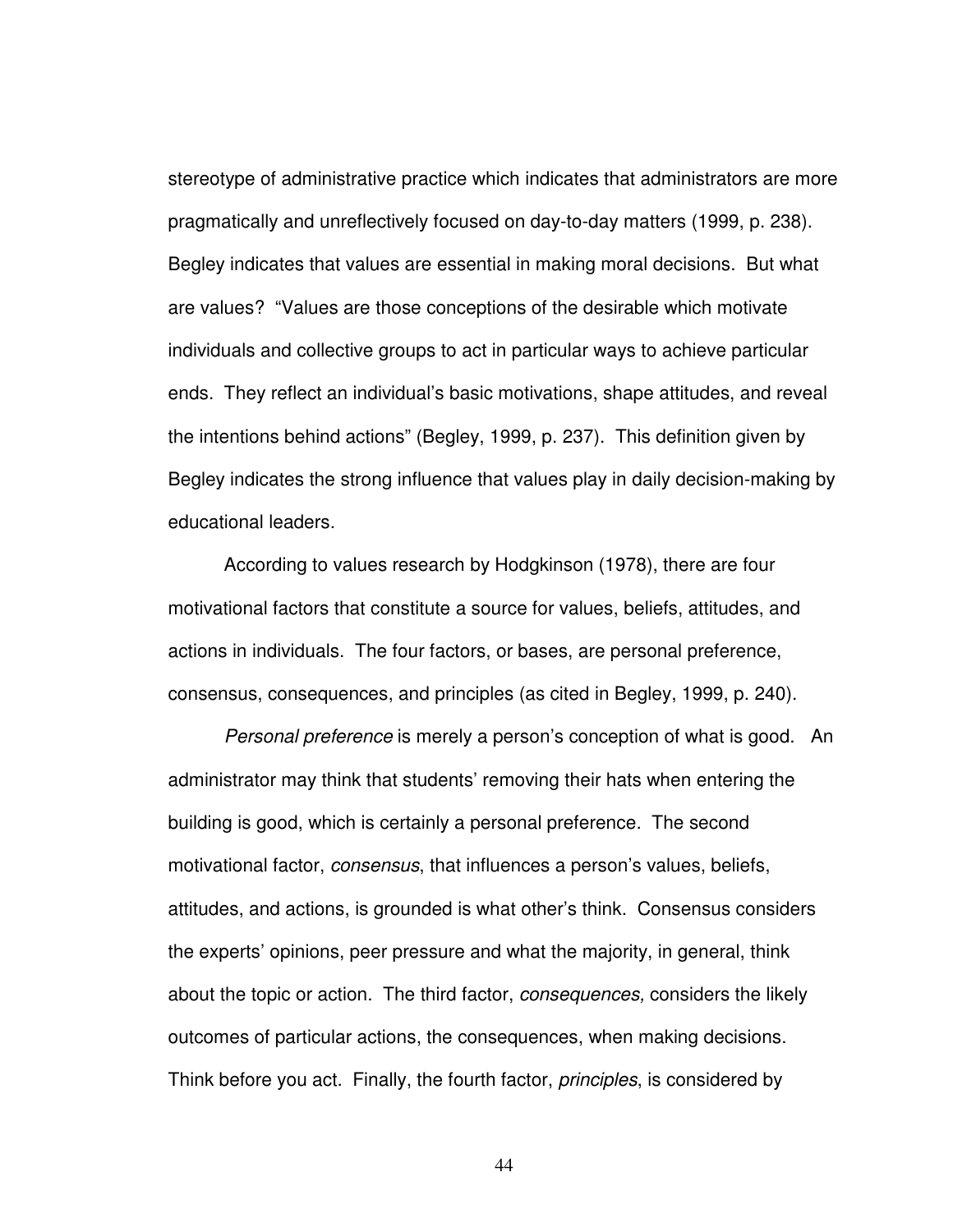Hodgkinson to be the highest level of the four-tier hierarchy of motivations for

values. A leader's principles are the soul, the will, of a person. They are what

you stand up for; the backbone in making decisions.

Educational leaders must have an awareness of their values in daily

decisions as Heslep (1997) also argues:

Being committed to the principles of moral value, moral rights, and moral duty as the fundamental standards for their judgments, those engaged in educational leadership must not approve ends and means that are inconsistent with these principles.

What they necessitate is that in forming judgments those engaged in educational leadership appreciate the knowledge, freedom, purposefulness, deliberativeness, and so on of all affected moral agents, respect the rights of such agents in these matters, and be cognizant of the duties of all concerned to foster freedom and knowledge in leadership of that kind.

- as cited in Cunningham & Cordeiro, 2006, p. 12

 Starratt's research on moral educational leadership directs that the use of moral leadership is more than mere actions such as whether or not to retain a below average teacher who has political connections or to compromise with a pressure group. Starratt states, "The much more essential work of moral educational leadership is to create a school-wide learning environment that

promotes the moral integrity of learning as the pursuit of the truth about oneself

and one's world, however complex and difficult that task might be" (as citied in

Cunningham & Cordeiro, 2006, p. 18).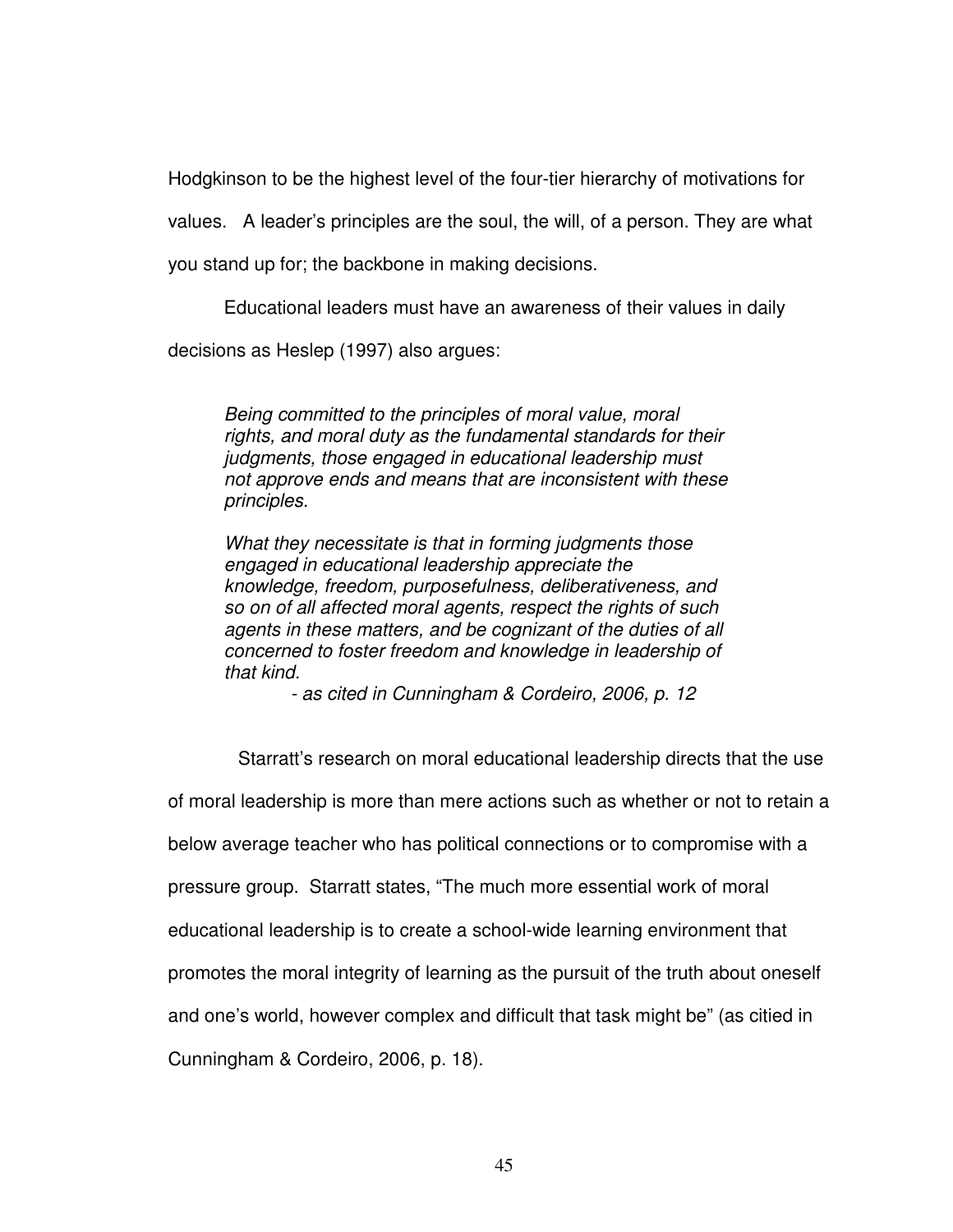The outcome of moral leadership will allow students to gain knowledge, question, and critique the world in relation to themselves and society. Starratt further states that learning is a *moral search*, where each person seeks the truth as tentative, incomplete, and ever-changing as it may be.

 Starratt's (1994) multidimensional ethical model for consideration by school leaders depicts two triangles, a smaller triangle inside a larger triangle. The inner triangle contains an ethic of moral leadership on each side. The three ethics are: caring, justice, and critique. The parallel sides of the outer, larger triangle pose questions for moral leaders based upon each ethic. Parallel to the justice side is the question, "How shall we govern ourselves." Parallel to the critique side is "Who controls," "What legitimates," and "Who defines?" Finally, on the third parallel side to caring, is "What do our relationships ask of us" (as cited in Cunningham & Cordeiro, 2006, p. 19).

 In a time when public scrutiny of schools focuses on adequate yearly progress and testing accountability, the root of any deficiencies may lie much deeper than classroom materials and curriculum guidelines. Research from Bolman and Deal "suggest that leaders have lost touch with some of these precious gifts, with what gives our lives passion and purpose" (as cited in Cunningham & Cordeiro, 2006, p. 16).

 As increasing research on moral leadership comes to light, the bigger picture for educational success may lie within each of us. Perhaps it is a quest for something greater. What passions, what principles do each of us possess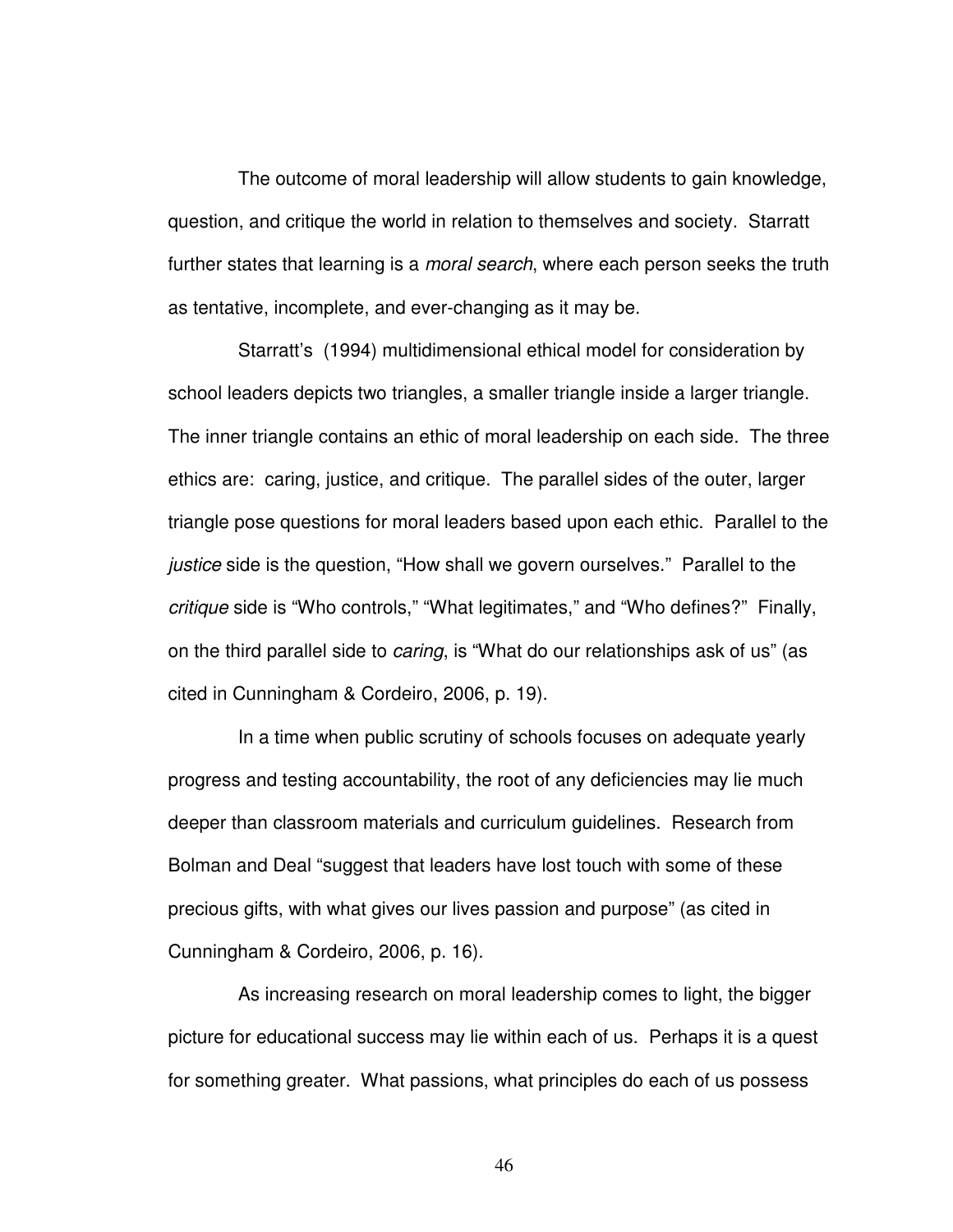that are engrained in our inner being? These inner strengths, these driving

forces, are what we, as educational leaders, must unlock in each of us and more

importantly, within each child.

Karen Cole unlocked her inner force, through narrative, as she reflected

her desire to treat others with dignity and respect.

These interviews have been good for me, all this **self-analysis**. I guess all these things that I do **could be seen as things that leaders do**. All I want to do is what is best for the children . . . to **be fair and to treat them with respect** . . . to treat them like they are special . . . and they are.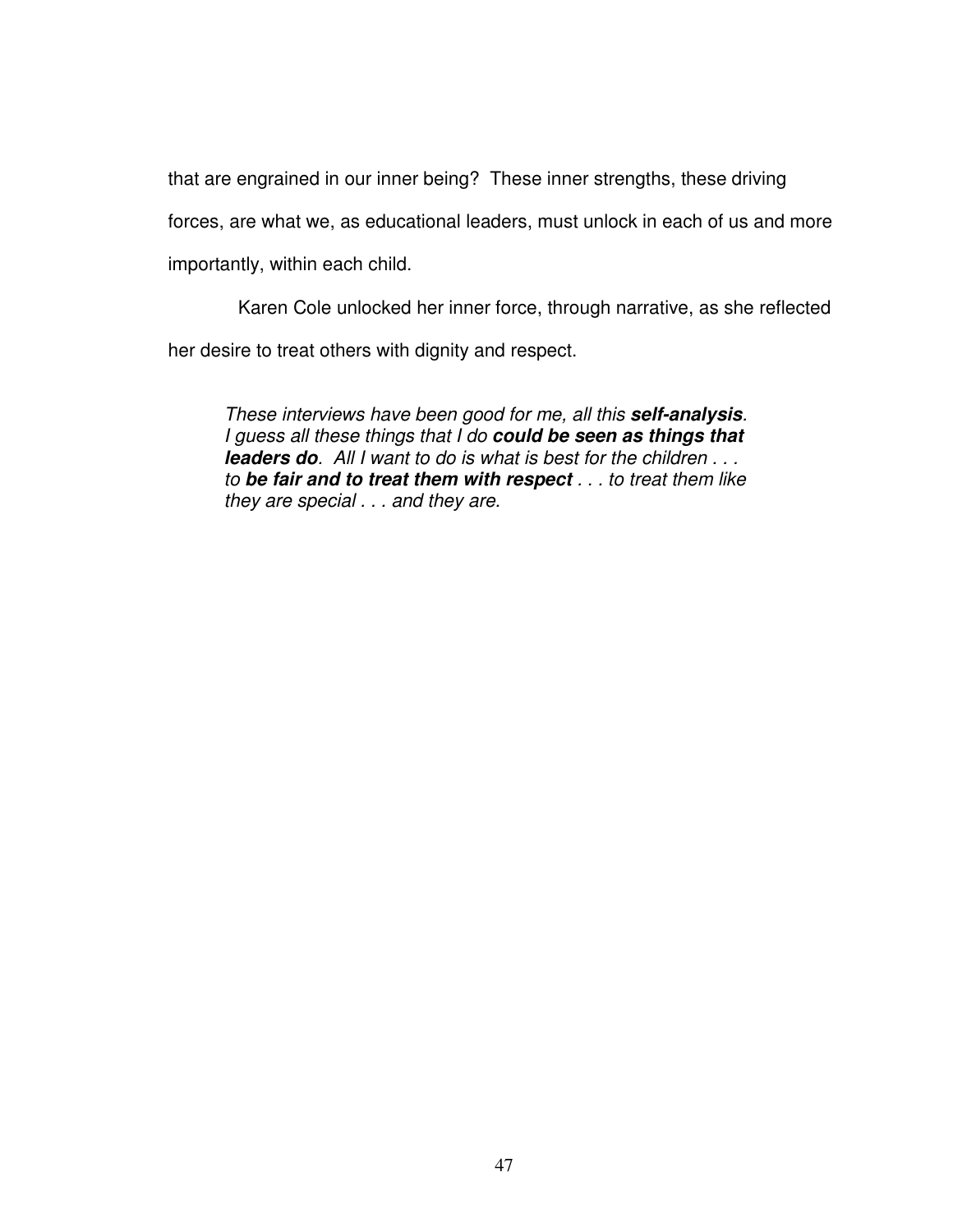# **CHAPTER IV METHODOLOGY**

In this chapter, I explain the framework for my qualitative research inquiry. I review the scholarly literature that offers insight into my research methodology. My selected research participant is described in this section as well as important elements of narrative analysis. As a researcher, my subjectivity is also discussed. Throughout the methodology chapter, I have boldface typed particular points for emphasis.

 My method of data collection for this research is through narrative inquiry (Casey, 1995-1996, 1993, 1992; Riessman, 1993; Popular Memory Group, 1982). Unlike other research methods, narrative inquiry is not bound to a set of science methods proving reliability and objectivity, based on question and answer sessions. Validation in narrative studies cannot be reduced to a set of formal rules or standardized procedures (Riessman, 1993, p. 68).

 The purpose of narrative research is to see the way that individuals make sense of their lives through life stories. During narrative methodology, the focus is not on factual accuracy of a person's story, but on the meaning it has for the person recalling the story. "Oral history, read in all its rich wholeness, will illuminate conscious human activity in a way positivism never can" (Casey, 1993, p. 13).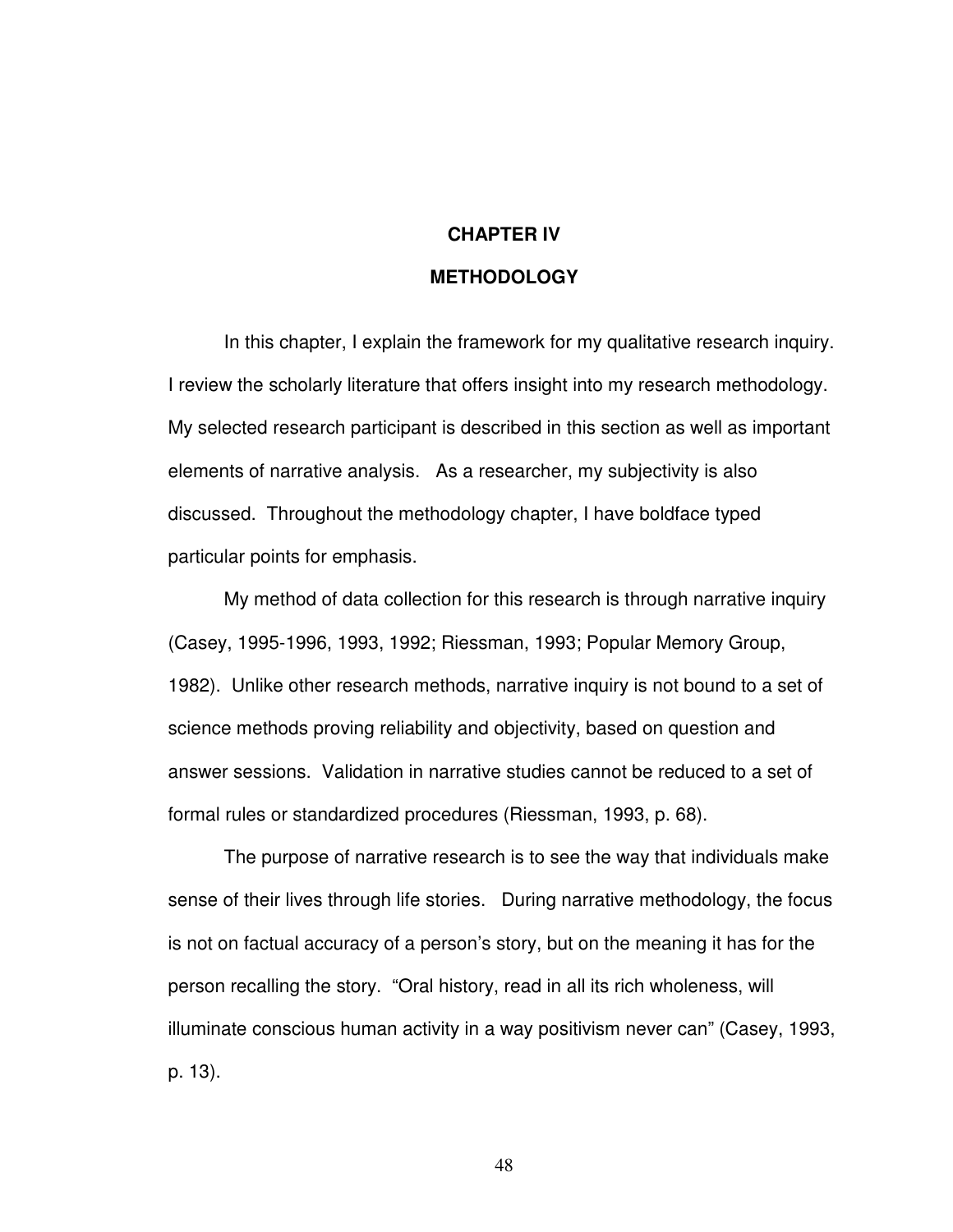Bruner (1986) recollected the mid-70's shift to narrative inquiry, "the social sciences had moved away from their traditional positivist stance towards a more interpretative posture: meaning became a central focus" (as cited in Casey, 1995-1996, p. 212). Through narrative interpretation, individuals recall previous encounters and actions that formulate their lives and claim identities. The teller takes the listener into a previous time and recalls events as relevant to his/her life (Riessman, 1993, p. 3). "Traditional notions of reliability simply do not apply to narrative studies, and validity must be radically reconceptualized" (Mishler, 1990, pp. 415 – 442).

 Karen Cole (pseudonym) speaks of experiences in her life that she chooses to recall. She determines what is important to her life and chooses to reveal those experiences as her *truths*.

> When talking about their lives, people lie sometimes, forget a lot, exaggerate, become confused, and get things wrong. Yet they are revealing truths. These truths don't reveal the past "as it actually was," aspiring to a standard of objectivity. They give us instead the truths of our experiences.

Unlike the truth of the scientific ideal, the truths of personal narratives are neither open to proof nor selfevident.

We come to understand them only through interpretation, paying careful attention to the contexts that shape their creation and to the world views that inform them.

- Personal Narrative Group, 1989, p. 261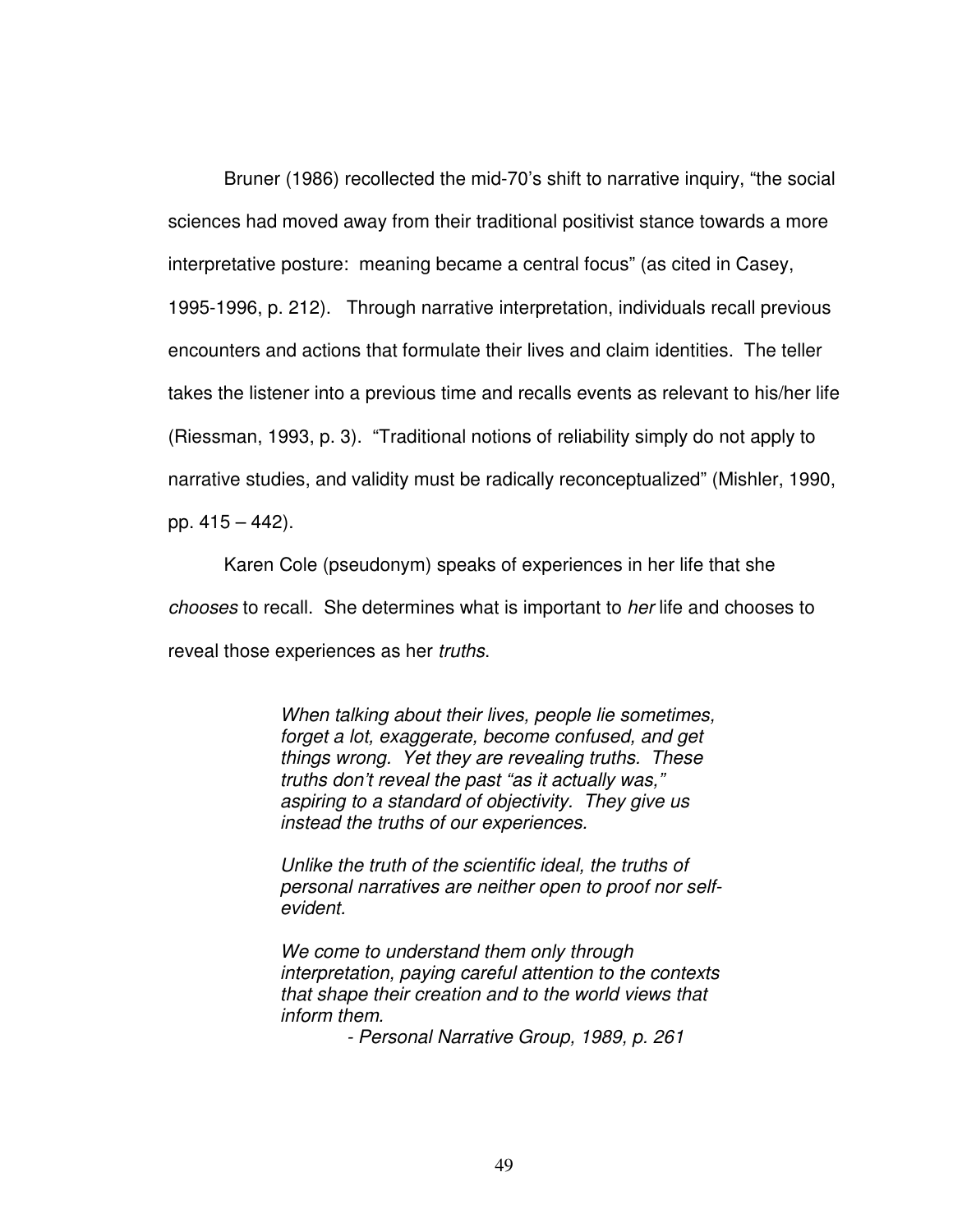Listening to Karen Cole's oral history, I realize my connection to her life through our common southern traditions and beliefs. From this sisterhood, I, too, feel compassion for Karen's same ideals for life and leadership.

> Sometimes the truths we see in personal narratives jar us from our complacent security as interpreters "outside" the story and make us aware that our own place in the world plays a part in our interpretation and shapes the meanings we derive from them. - Personal Narrative Group, 1989, p. 261

Recognizing the importance of narrative inquiry in making sense of our

lives, researchers Markus & Wurf (1987) contend that "we achieve personal

identities and self-concept through the use of 'narrative configuration' and make

our existence into a whole by understanding it as an expression of a single

unfolding story" (as cited in Dhunpath, 2000, p. 545).

As an educational leader, I reflect on my life history, the obstacles and the

achievements, to better understand my perspective on the multitude of

experiences which I encounter each day. Through my lived experiences, which I

narratively reconstruct, I can gain understanding and purpose using the lens

through which I construct meaning.

People tell others who they are, but even more importantly, they tell themselves and they try to act as though they are who they say they are.

These self-understandings, especially those with strong emotional resonance for the teller, are what we refer to as identities. The sected in Prusa & Stard, 2005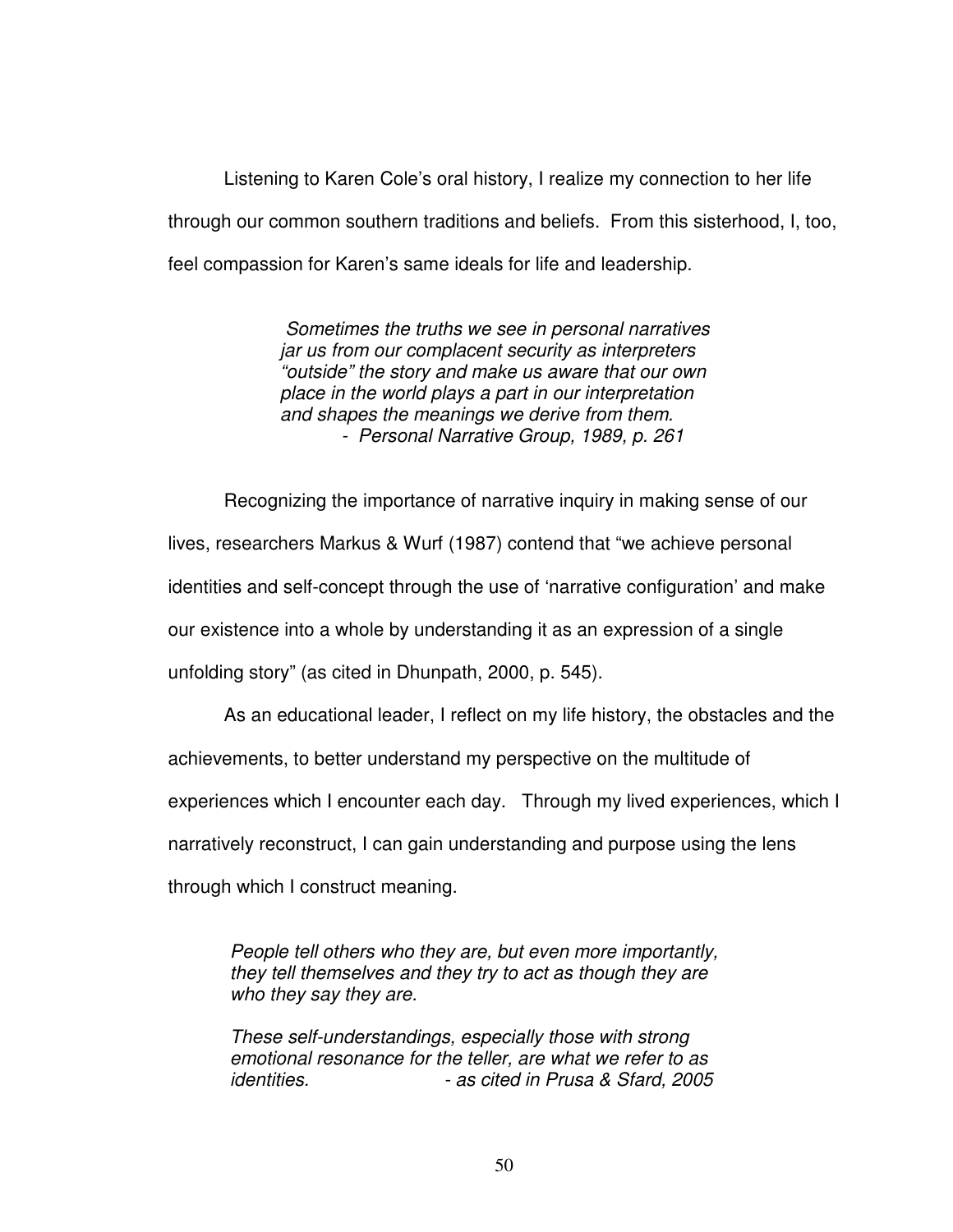Dhunpath coined the term, narradigm to "affirm the reality that our lives are intrinsically narrative in quality" (2000, p. 545). The past is a person's **selective reconstruction**. It is from life stories, patterns, discontinuities, what is reflected and what is missing that enables people to make sense of their lives and to better understand their perspectives and interpretations in society. "Oral history gives history back to the people in their own words. And in giving a past, it also helps them toward a future of their own making" (Thompson, as cited in Casey, 1993, p. 11).

 Emphasizing the importance of oral history in conducting research on progressive women activists who leave teaching, Casey (1992, p. 189) stresses:

The open-ended format which I have employed in my own research allows the interests of the narrator, rather than those to the interviewer, to dominate.

The political relations of research are designed so that the voice of the teacher can be given equal status with that of the academic researcher. Thus the act of **interpretation is largely relinquished to the subjects themselves**, while the researcher concentrates on discovering the patterns of priorities in the narrative texts.

### **Purpose and Research Question**

The purpose of this research study is to offer insight into the life of one

ordinary person whose leadership persona exhibits both reluctance and

confidence in varying educational settings.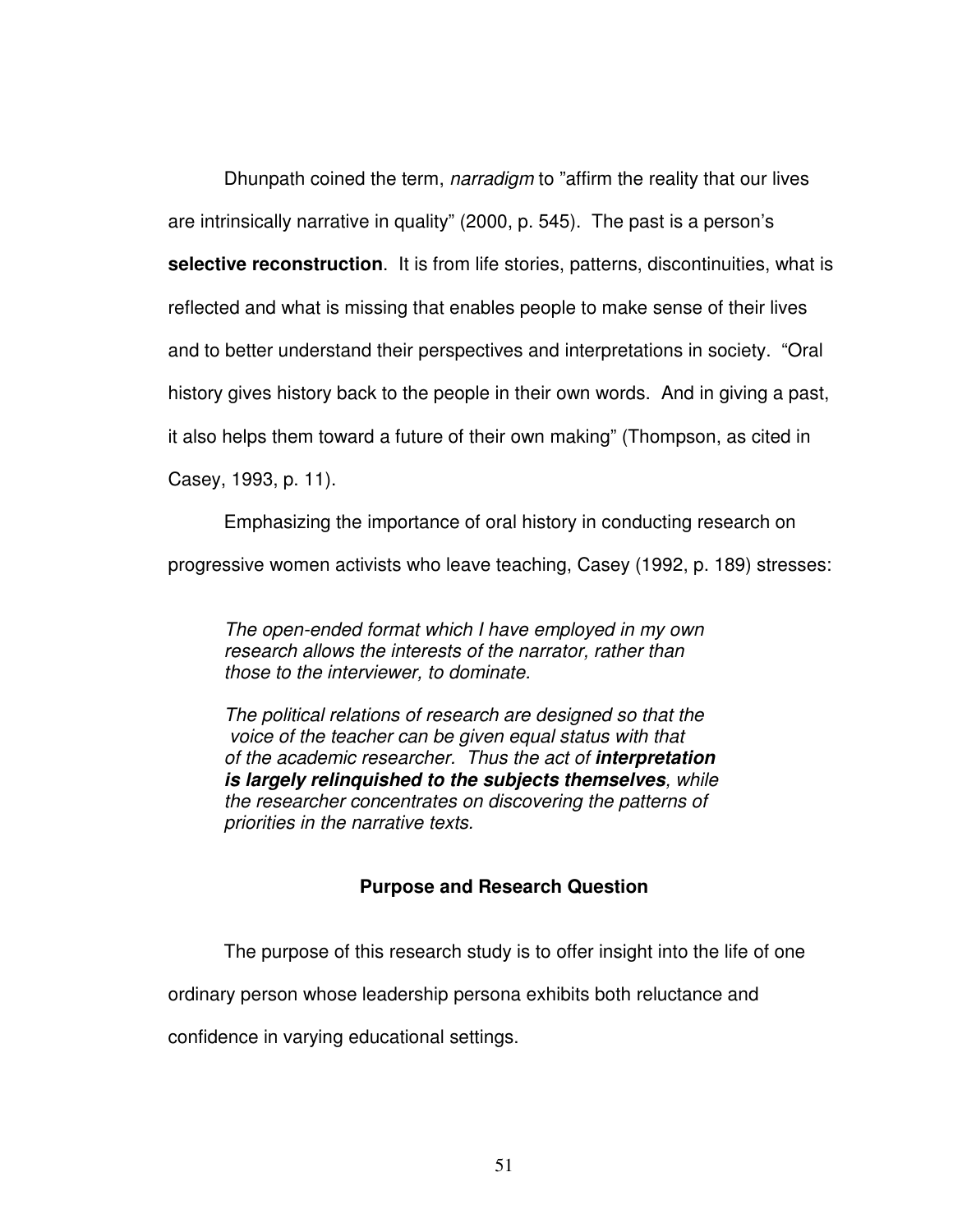My research question is why this person exhibits both reluctance and selfconfidence in different settings. True to the nature of narrative research, the only question posed to the narrator was, "Tell me your life story." I was dependent upon the narrator for information. Because this was my first attempt at conducting narrative research, I was skeptical as to how much my interviewee would be willing to reveal of her life story.

Whether it was because she had never been given the opportunity to voice her thoughts or whether she enjoyed reflecting on her history, I was delighted with the abundance of experiences that she recalled from her past. Without my giving her structure, she was able to determine which historical moments and events were important to her recollected life story. Researcher M. White (1992) while discussing narrative analysis stated,

The stories that persons live by are rarely, if ever, "radically constructed" – it is not a matter of them being made-up, "out of the blue," so to speak.

Our culturally available and appropriate stories about personhood and about relationships have been historically constructed and negotiated in communities of persons, and within the context of social structures and institutions. - as cited in Riessman, 1993, p. 65

### **Selecting the Participant**

Only one person, Karen Cole (pseudonym), has been selected for this

research study. The participant was selected based upon her leadership

qualities, exhibiting both self-confidence and reluctance in the educational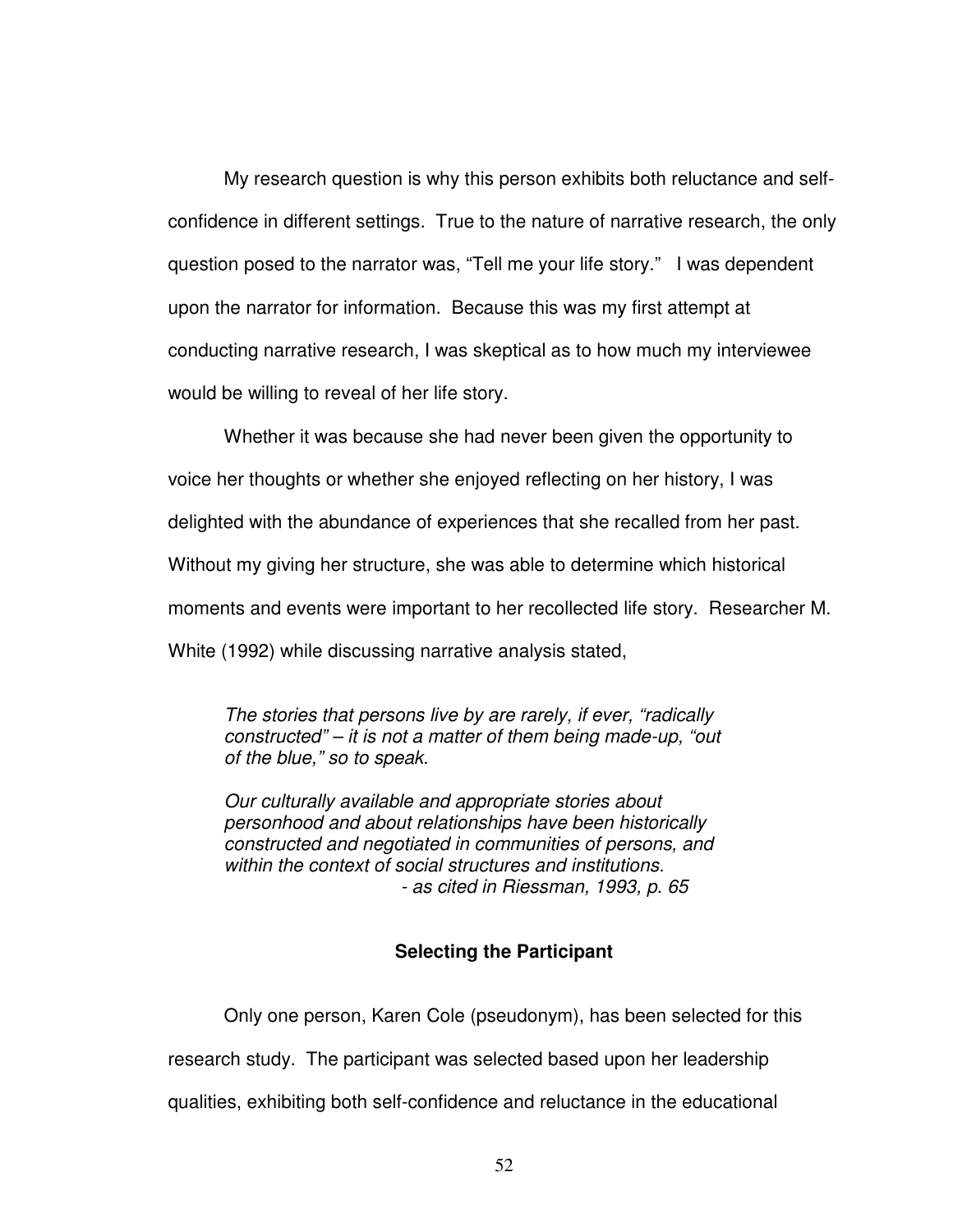setting. The experiences in her life story reflect numerous hurdles, hardships and happiness that may have assisted in formulating her current identity. It is the life story of an ordinary teacher, yet, in my judgment, a potentially extraordinary leader, who is the focus of my research.

My goal was to study a former teaching colleague whose leadership qualities enthralled those around to seek advice and encouragement. I also sought to understand why she appeared both empowered and submissive depending on the educational surroundings.

Unlike any group of educators with whom I have been involved, this educator exhibits leadership beyond those of the student-teacher relationship. I wanted to hear her interpretation of the life experiences that have molded her identity as a leader. "Oral history gives history back to the people in their own words. And in giving a past, it also helps them towards a future of their own making" (Thompson, as cited in Casey, 1993, p. 11).

### **Why Study the Ordinary Person?**

After taking various research classes, both quantitative and qualitative, in graduate studies, I became interested in narrative inquiry as a means to hear stories from those rarely, if ever, told. I recall the exact moment in a graduate research class when I decided narrative research was the perfect fit for my study. The professor, Dr. Kathleen Casey, was giving an overview of narrative methodology, relaying the ideology of multiple and competing versions of history;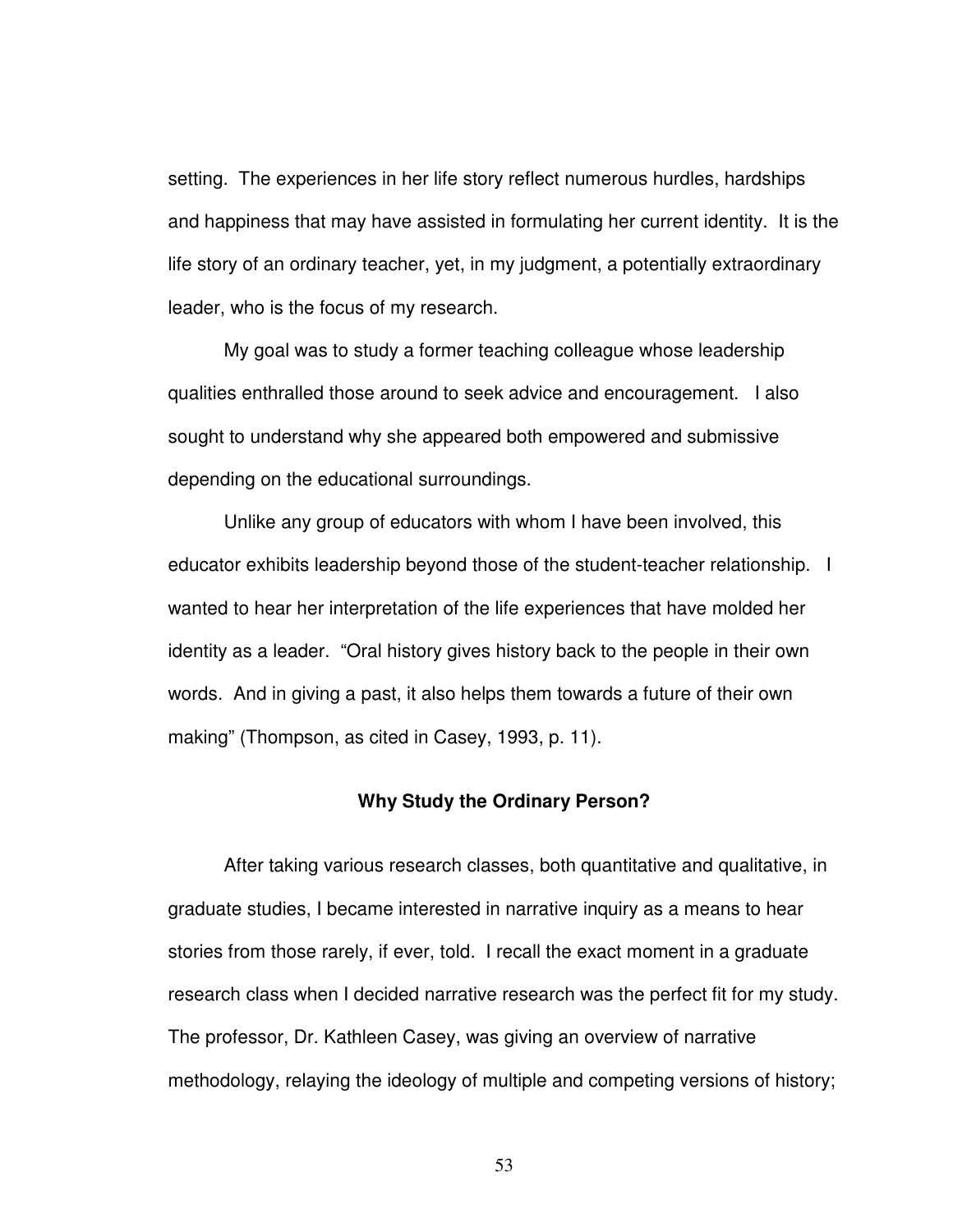however, the majority of our history is written by the winners. It was at this point in time that my Rocky Balboa mentality took over. It seemed the perfect fit for my research. I wanted to hear from the underdog.

Karen Cole, in my opinion, sees herself as an underdog. She is an exceptional teacher, viewed by others as a leader within the school. She praises colleagues for their potential abilities and offers guidance and assurance throughout the school; however, she appears less confident in her own eyes as a knowledgeable, guiding educational leader.

### **Defining Terms**

While many terms may appear self-explanatory they may also have dual meanings depending upon the context in which they appear. In this section I will explain terms to allow a clear meaning to my text.

 A key concept to explain is the meaning of a **rural setting** as it relates to the social context of the participant. The participant grew up in the rural Piedmont region of North Carolina in a low socio-economic farming community in close proximity to relatives. Daily life in summer months included extensive gardening of vegetables to preserve for winter months as well as to sustain the family throughout the year.

 The participant's family also grew their own livestock, cows, chickens and pigs, to sustain the family. Even though fields and woods separated many families in the community, the distance did not separate their socialization.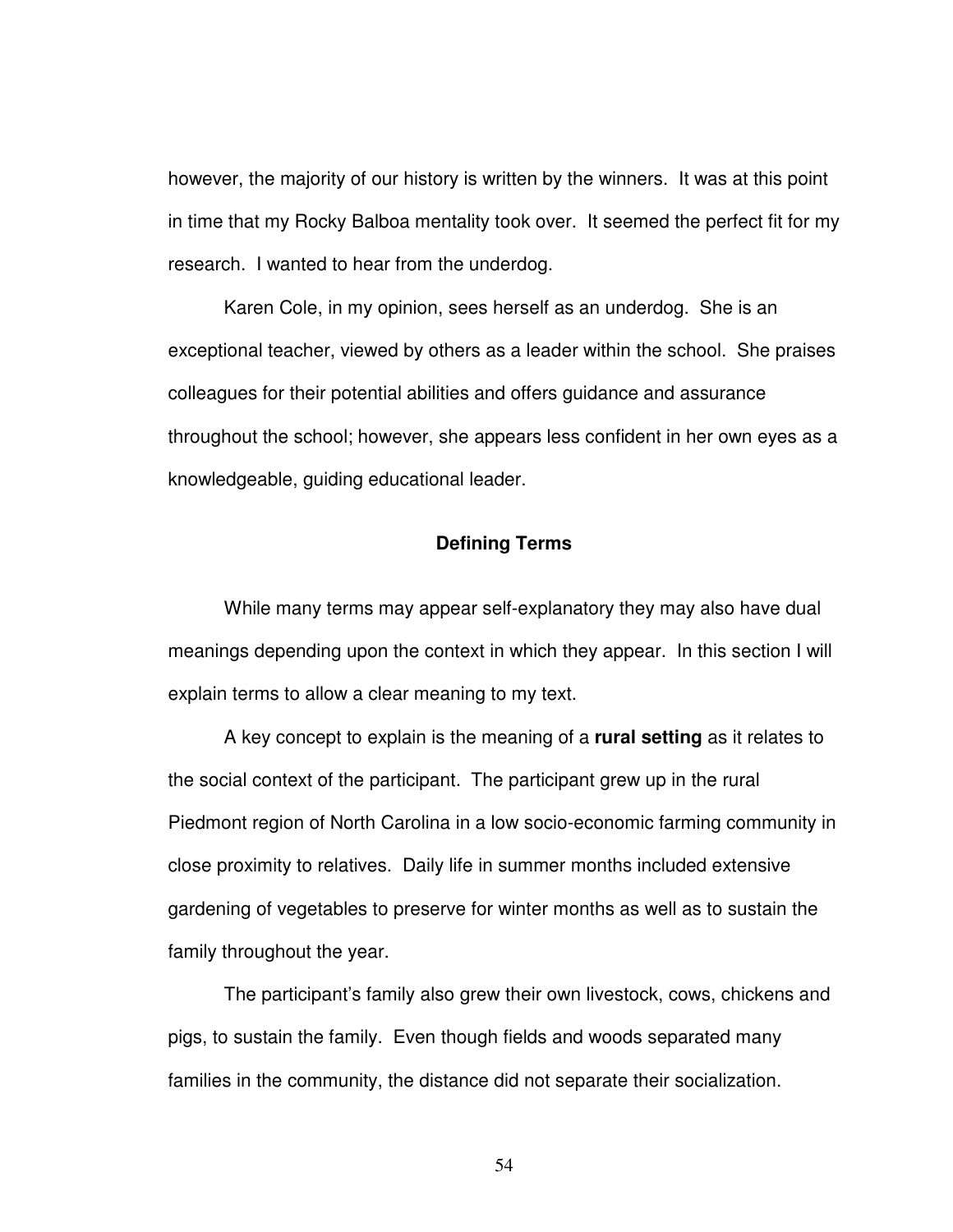Siblings, cousins and extended family members worked and socialized together in the farming community.

 Another term used throughout my research is **southern culture** and **southern traditions**. I use these terms interchangeably. Southern culture can be defined as shared beliefs, customs, practices and social behavior of a group of people from the south. Southern traditions are long-established customs, practices, beliefs and social behavior of a group of people from the south. Karen's southern culture is a result of her family's southern traditions. Their beliefs and customs have been passed from generation to generation. I possess many of the same southern traditions as Karen.

 Many of the southern traditions found in Karen's narrative include strong family bonds, working together as a community, neighbors helping neighbors, regularly attending Sunday School and preaching on Sundays, Wednesday night church services, Vacation Bible School, family reunions, mealtime as a family, frequent visits with extended family members and working on the farm. These traditions are rooted in the philosophy of God and kin.

 **God and kin** are embedded in Karen's southern culture. Christianity is revered and the Bible is the final word. Karen summarizes her grandfather's strong believe in his granddaughter's truthfulness saying, "Grandpa thought what I told him was the gospel." Every important event, baby showers, marriages, reunions, homecomings, and attendance at church and school involve family and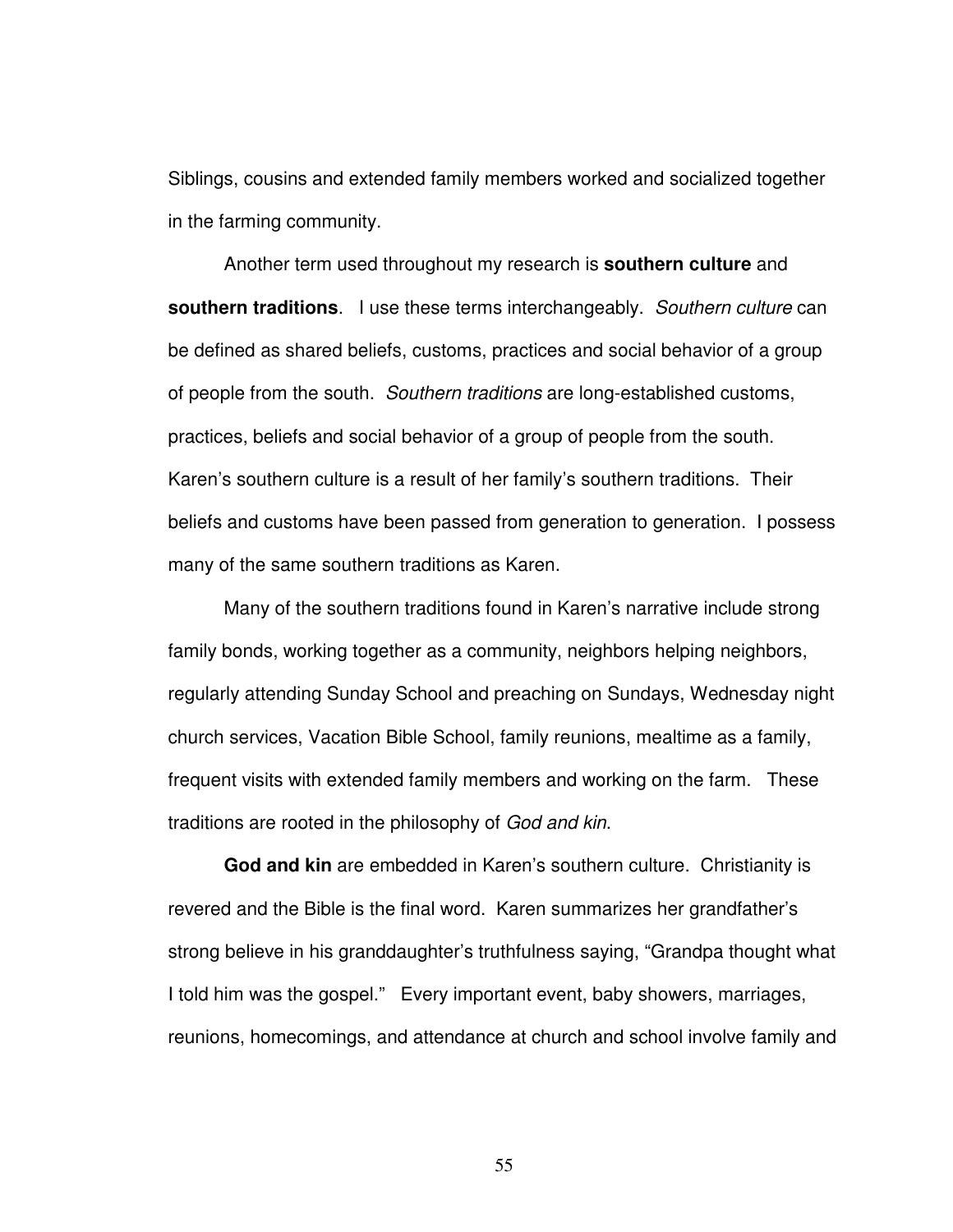extended family. Family is a link with strong unyielding bonds where neighbors support neighbors when in need.

 **Moral curriculum** is used throughout the narrative analysis to describe Karen's unwritten curriculum for her students. Moral curriculum is based on what someone's conscience suggests is right or wrong, which may differ from rules and regulations. Karen's moral curriculum is to teach her students what she had learned throughout her childhood; lessons learned from her grandmother. Her moral curriculum taught honesty, respect for others, respect for oneself, truthfulness, and perseverance.

#### **What is Narrative Analysis?**

 During narrative analysis, I study Karen Cole's experiences in understanding her positionality. I work with the understanding that the past is a selective reconstruction. "A personal narrative is not meant to be read as an exact record of what happened nor is it a mirror of a world 'out there.' Narrativization assumes point of view. Individuals exclude experiences that undermine the current identities they wish to claim" (Riessman, 1993, p. 64). Individuals construct different narratives from the same event. There are multiple and competing versions of every event.

 What is important in narrative analysis is not the accuracy of the event, but what and how the person has selected to reconstruct the event. In conducting narrative analysis, there were several major concepts to consider, including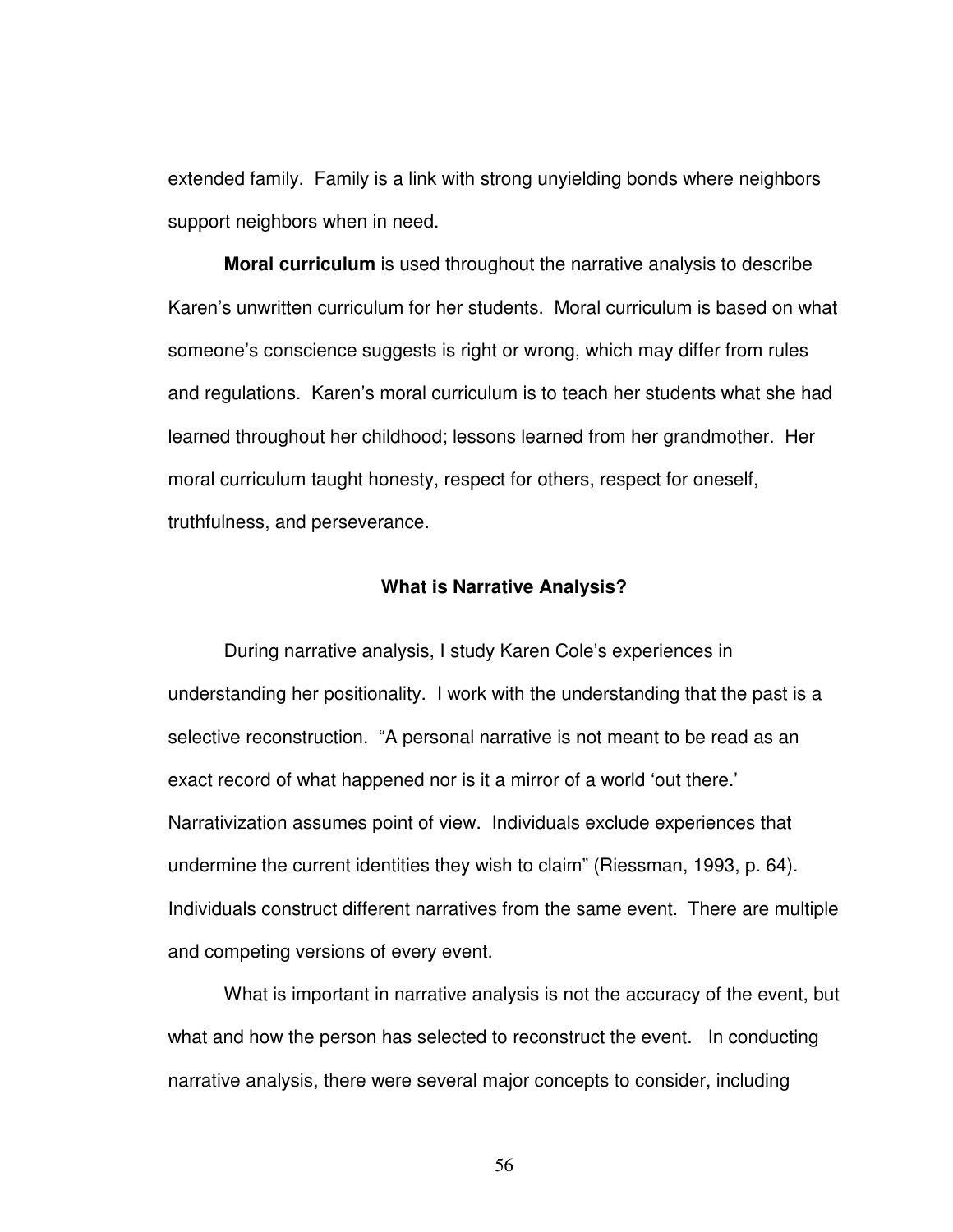selectivity, slippage, silence, intertextuality, and subjectivity (Casey, 1995-1996; Casey, 1993).

# **Framing of Narrative Methodology**

### **Selectivity**

In narrative analysis, selectivity is what the narrator chooses to reveal from his or her history, whether glimpses or details. "Meaning is fluid and contextual, not fixed and universal. All we have is talk and texts that represent reality partially, selectively, and imperfectly" (Riessman, 1993, p. 15). Throughout Karen's narrative, she provides contextual meaning to her views of self. Under certain conditions Karen indicates she loses her self confidence, while under different conditions she recognizes her strength and influence. These examples are interwoven throughout her narrative analysis.

During narrative analysis, I examine Karen Cole's story, how she chose to relay her life story, what sequence she chose to convey it in, and what details she chose to provide. Relaying events from her earliest memory to current day, Karen Cole spoke often of strong family and community bonds, particularly her maternal grandparents' influence in her early life in a rural, farming community, located in the foothills of North Carolina. Karen's childhood experiences are immersed in southern tradition. I share with Karen the southern culture of strong family and community ties.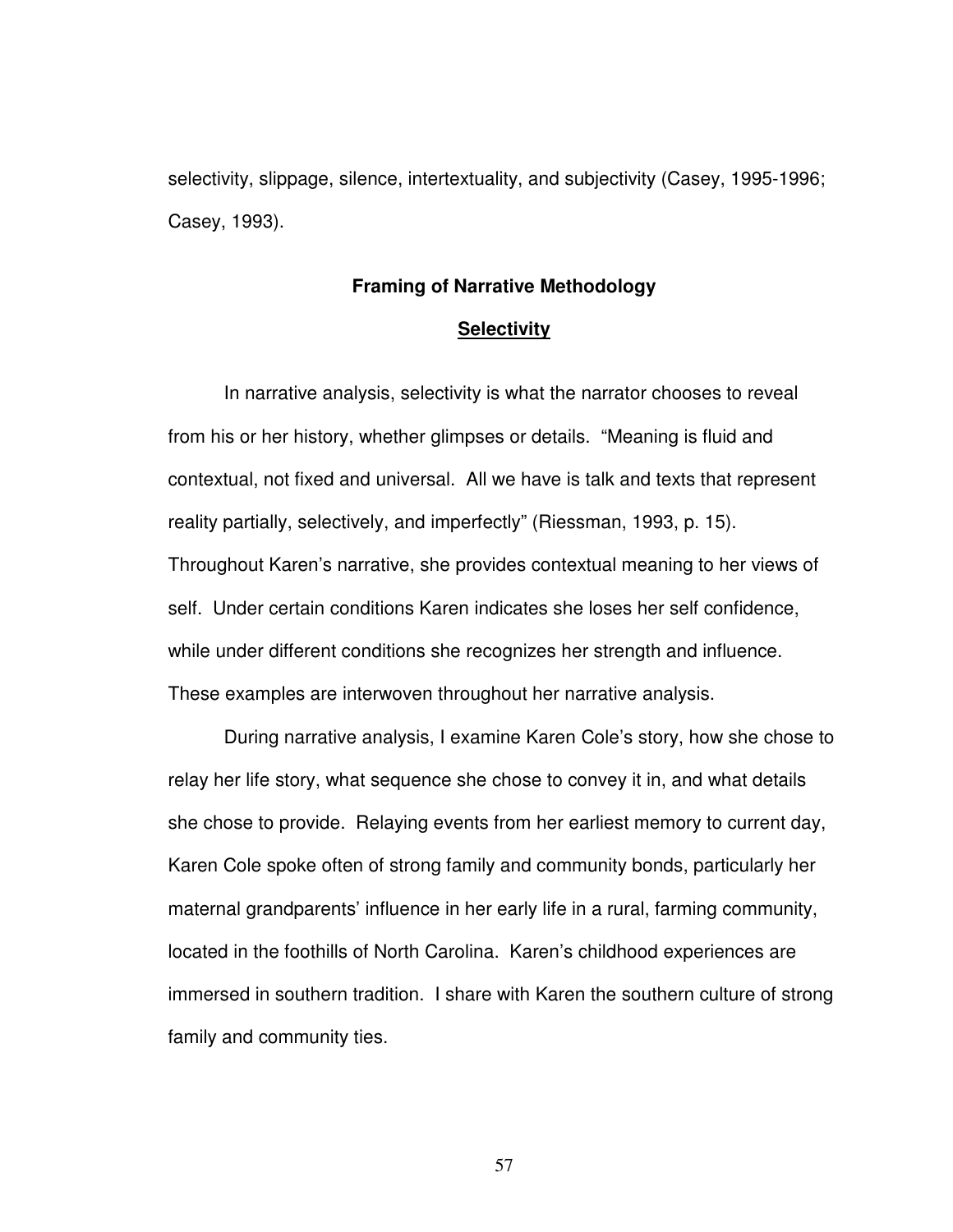I don't have very many memories of my parents when I was younger. **All my memories are from my Grandmother and Grandfather Jones** (pseudonym), so I don't know if that's because they had such an impact on my life. I don't know why I don't have memories of my parents from being young. Uhmmm.

It was just so much fun with grandma and pa and all the things we did on Sundays. Thinking back, everything . . . **just about everything, we did at grandma and pa's had something to do with learning.**

 Karen Cole's interpretation of events that solely involved her grandparents reflects the importance she felt her grandparents played in her early childhood development. Throughout her early age memory, she selected happier memories of life lessons and playing with cousins, giving details of particular events with her maternal grandparents and cousins.

 Her life was surrounded with family and community. Family socialization was a common occurrence and an important link to their close bonds. Weekly family gatherings were reliable. They weren't planned, they happened. They were a part of Karen's culture. During these gatherings, family and community shared in happier times as well as in times of sorrow; each person knowing others cared, shared, and supported their ups and downs of life. Note the repetition of every in Karen's dialogue.

**Every Sunday**, I can remember **EVERY Sunday**, we would go to Grandma Jones' house for dinner and my cousins would come over and we would play, climb in the barn, and do all those fun things; have so much fun . . . fly kites.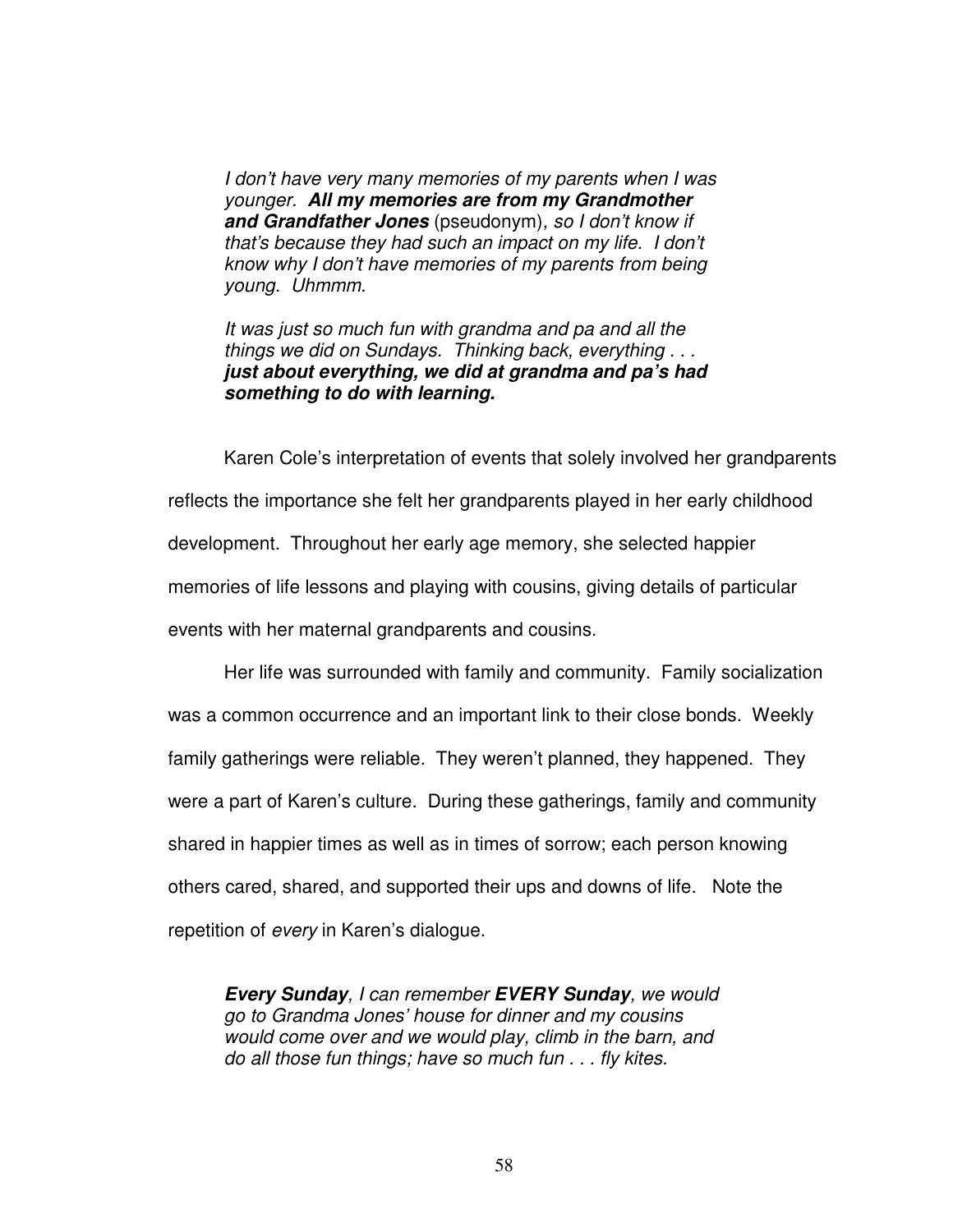**Every Sunday** Grandpa Jones would give us a brand new pencil and it was suppose to be our lucky pencil for school. He would trim it with his pocket knife. That pencil was supposed to be our lucky pencil so we would make good grades all week. My Grandpa Jones wanted all of us to do good in school. I remember he gave all seven of us a lucky pencil . . . **every Sunday** from pa.

 Upon reviewing Karen Cole's interviews, it is important to note that even though I posed the open-ended question, "Tell me your life story," she selected to spend the majority of her interviews discussing the importance of her early childhood and teenage experiences with extended family. "Telling about complex and troubling events should vary because the past is a selective reconstruction. Individuals exclude experiences that undermine the current identities they wish to claim" (Riessman, 1993, p. 64).

 Even as she discussed her current teaching methodology and her views of leadership, Karen Cole related these views to her childhood experiences.

I don't want any student being made fun of because they are overweight. I don't want anyone being made fun of because of the clothes they wear or the shoes they have on their feet, or even wearing glasses. I start every year talking about the differences in people and how everybody is different . . . **equal whether they have money or not**. I emphasize that at the beginning of the school year.

It doesn't matter how much money you have; its what's on the inside. I think that because of some of the things I came in contact with as a child has made me emphasize character traits to my students. Even before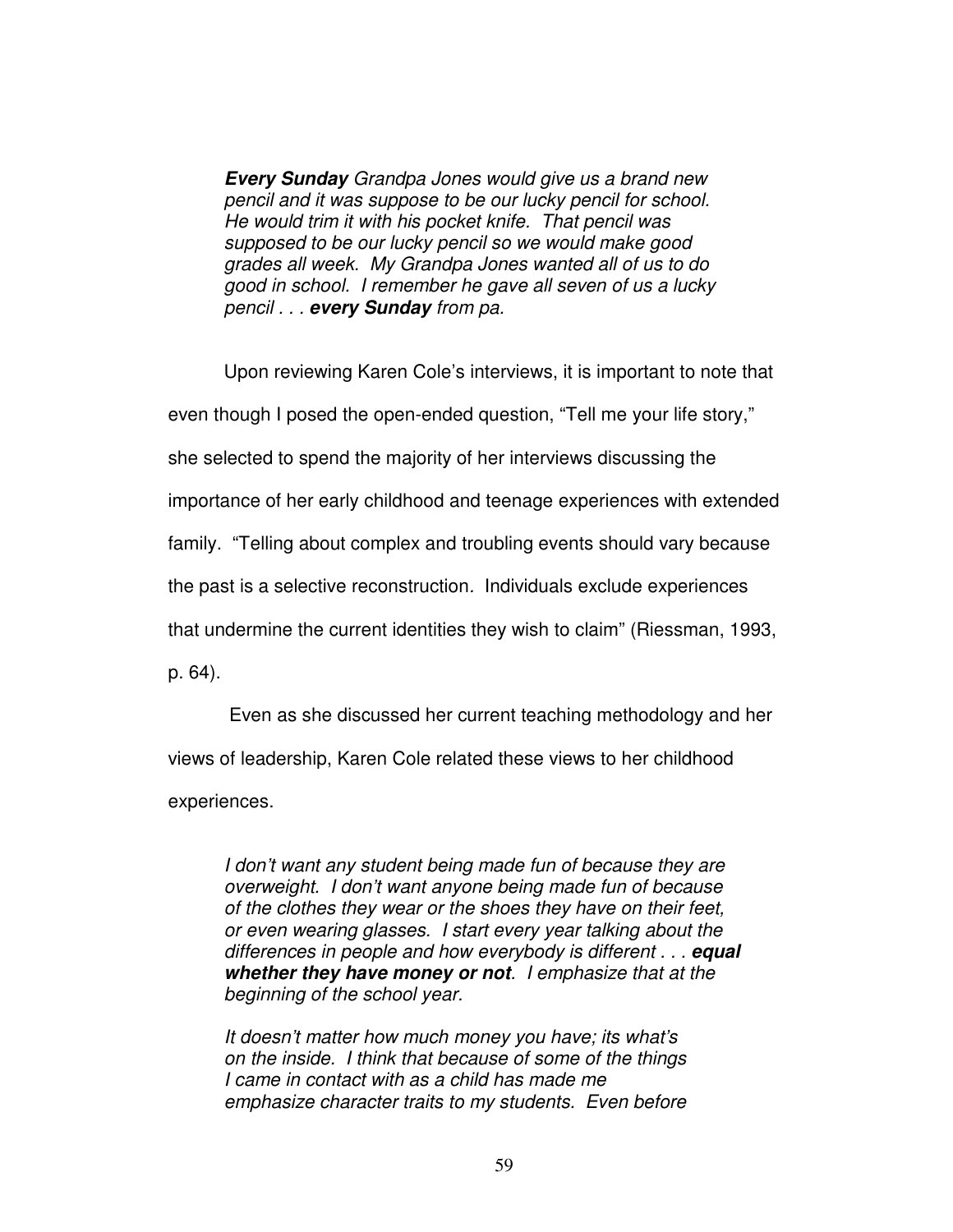it was in our school system, I always **emphasized character traits**. I think a lot of the things I grew up experiencing helped me want other children not to go through those things.

# **Silence**

During narrative analysis, silence is determined by what the narrator

chooses to leave out of her life story. Silences can be a very important tool in

better understanding the narrator. For example, in reviewing Karen Cole's

interpretation of her life history, she spoke frequently, and in great detail, of

grandparents and extended family members such as cousins. She spoke only

occasionally of her parents and their influence on her education. When briefly

discussing her parents, Karen Cole recalled the hardships of her parents.

Perhaps the sparse recollection of her parents in her early childhood reflects the

hardships that her parents endured and she silenced. Karen Cole's silences

could be a result of situations that were out of her control.

We were not middle class, we were just poor. I don't think I was poor, but as far as money goes, we were very poor. My dad had a drinking problem . . . he drank.

If I stayed with her (paternal grandmother), she would always ask me a lot of questions about . . . did daddy do this, did your mama do that, did your mama work today, did your daddy come home drinking last night. If I would say yes, like daddy had been drinking, she would spout out all these scriptures. She would have me so upset as a child because I just knew that **my daddy was going to hell and that my family was going to be torn apart**.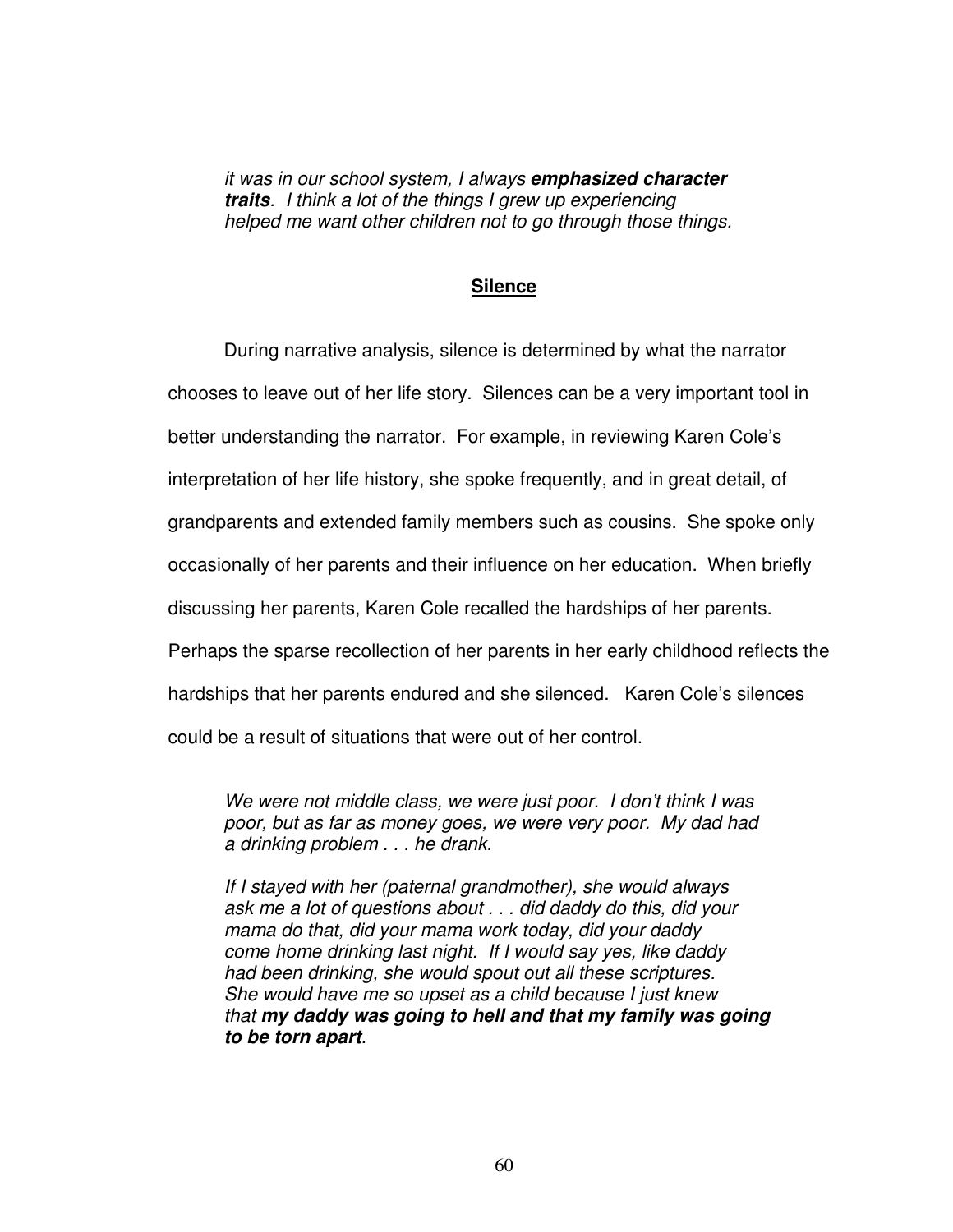There was also a silencing of her marriage. Karen Cole spoke only briefly regarding her husband. Even as she spoke of her husband of more than twentyfive years, the discussion was directed toward her grandparents while hinting to the challenges at home.

So, now, because I'm working and (husband) is at home, I see a lot of my grandma's qualities in me. I'll tell (husband) that **he's been around the house all day long so you can mop the floors or clean the dishes**. I can't believe that I'm so much like her (maternal grandmother).

# **Slippage**

Slippage occurs when one part of a story contradicts another part of the story. I searched Karen Cole's narrative for contradictions or places that had changed from her previous interpretation. One such place was is the discussion of her paternal grandmother. During initial dialogue, Karen Cole indicated her struggle with understanding her paternal grandmother's impudent comments as well as the inequitable treatment of herself as compared to other grandchildren. I have bold-typed Karen's recollection of Grandmother Smith's **condemning dialogue** with Karen. She endured an on-going downward spiral of comments.

Grandma Smith (pseudonym for paternal grandmother) seemed to always make me feel unimportant. I always felt inferior around her. **I was always told that I wasn't as good as so-and-so grandchild**.

So, I'd go from grandma's (maternal) house, where I was the smartest, the most important and could do everything . . . to her (paternal grandmother) house where I would be put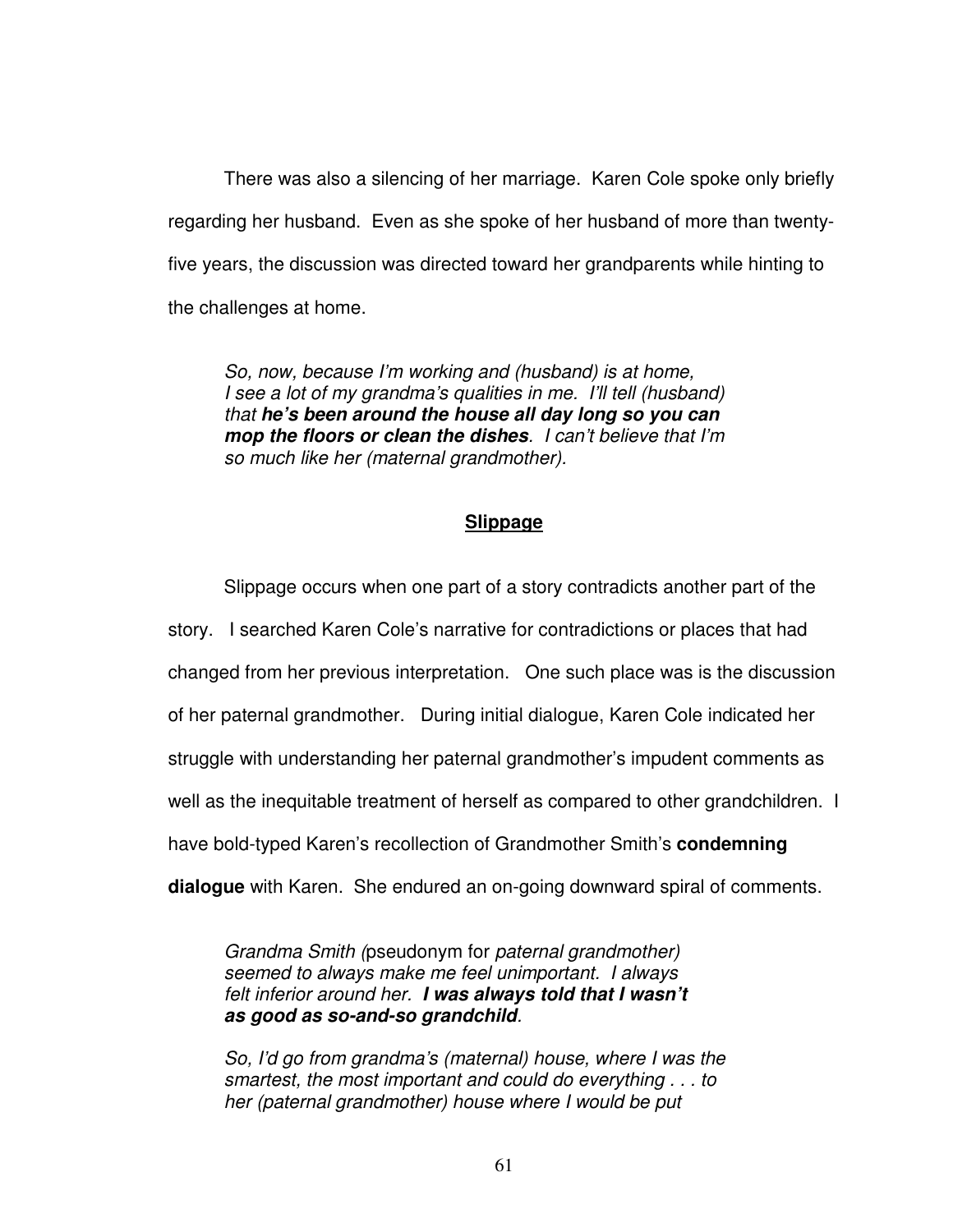down. I wasn't as good as (cousin). I wasn't as smart as (cousin). I was fat. I couldn't do things.

**Grandma Smith always treated me and (cousin) so differently that it caused a jealousy between us**. It gave me bad feelings. Going from one grandma (maternal) and feeling so special and then going to the other grandma (paternal) and always put down. One thing was my being overweight . . . and I wasn't pretty. I wasn't special at all.

I don't know, I just didn't like going there. Every Sunday we would go to Grandma Jones' (maternal) and have such a good time and then we would go back by Grandma Smith's (paternal)  $\ldots$  and  $\ldots$  a lot of times I wouldn't even go in the house.

During initial interviews, Karen Cole indicated that her paternal

grandmother was abrupt and demonstrated impartiality among grandchildren.

She spoke of efforts to avoid the inferior feelings that were on-going throughout

her childhood years.

However, during a subsequent interview, Karen Cole related to her

paternal grandmother in a respectful, loving nature. Perhaps the difference lies

in Karen Cole's spiritual beliefs, that a person who is Christian represents the good within.

 I have bold-typed comments that reflect Karen's slippage, even her inner struggle, to respect Grandmother Smith's word. Karen's southern culture had embedded in her to respect others, especially your elders. To question the spiritual voice, even though condemning comments, of a grandmother would be considered **blasphemous** to Karen.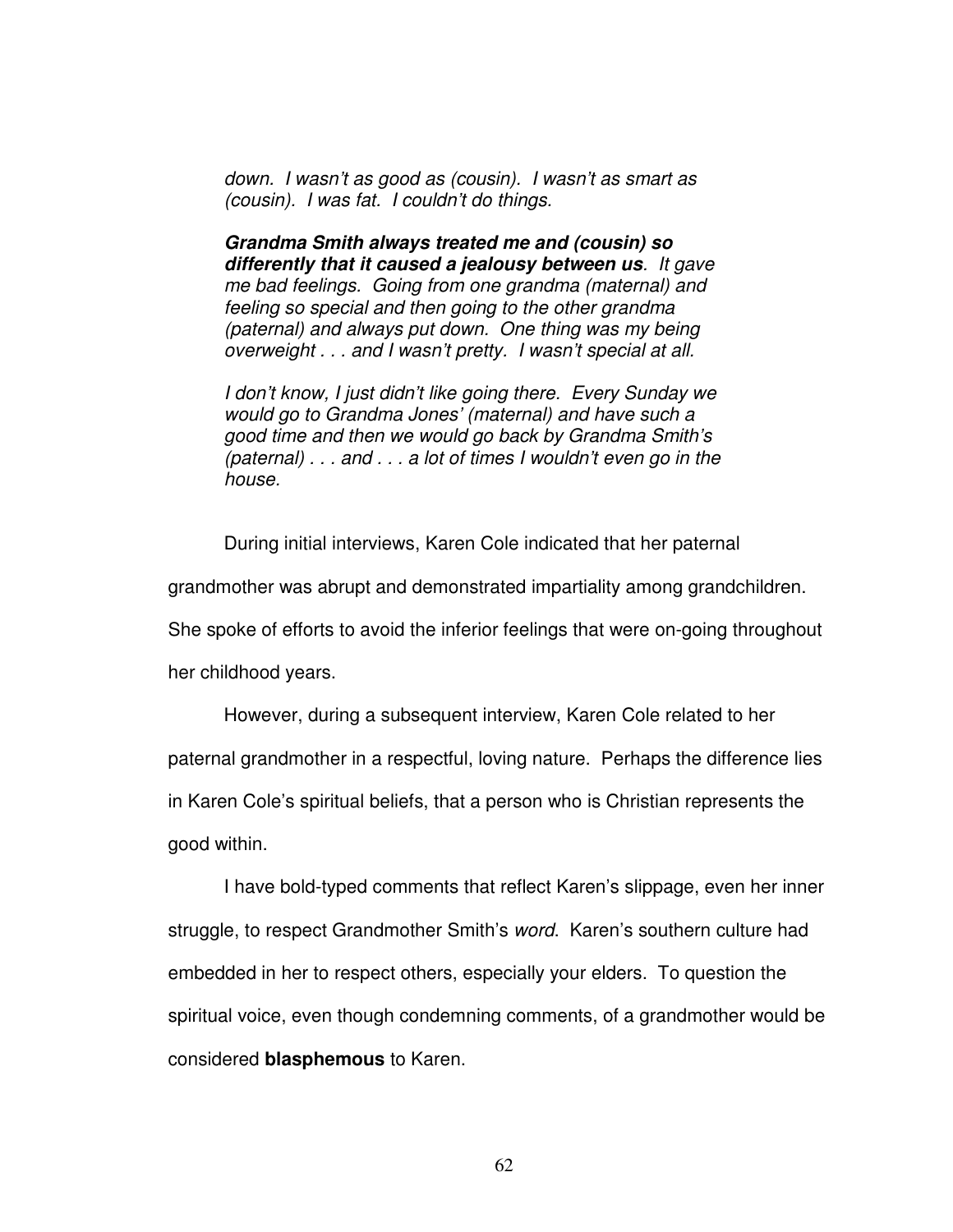Grandma Smith was **a good woman, a good Christian woman**. My Grandma Smith was very religious. She would always spout scriptures at you in one way or another.

### I **never felt** like she **loved** me, but she was a **good Christian person**.

Another contradiction in Karen Cole's story related to her feelings of self-

esteem. Karen, at times spoke of herself with differing views of self-confidence.

Demonstrating the complexity of human beings, she displays a duality of self-

esteem, both reluctance and self-assurance. Speaking of herself as an effective

teacher and leader, with Academically and Intellectually Gifted certification as

well as National Board of Professional Teaching Standards certification, Karen,

at times, was positive with her self reflection.

I feel like **I do make a difference** . . . all these things I guess all these things that I do could be seen as things that leaders do.

Nevertheless, dispersed throughout her oral history, Karen continues to

interpret her historical memories in terms of a **fragile** self-esteem.

I guess thirty years ago I wouldn't have thought that I would have been considered important enough to do that.

 I should have more confidence in myself. The one person in our school, Jessie, picks on me all the time. I don't know if she feels threatened by me or what, but she can take my self-esteem in one sentence every morning if I let her. I have to do all that I can to not let her **ruin my self-esteem**.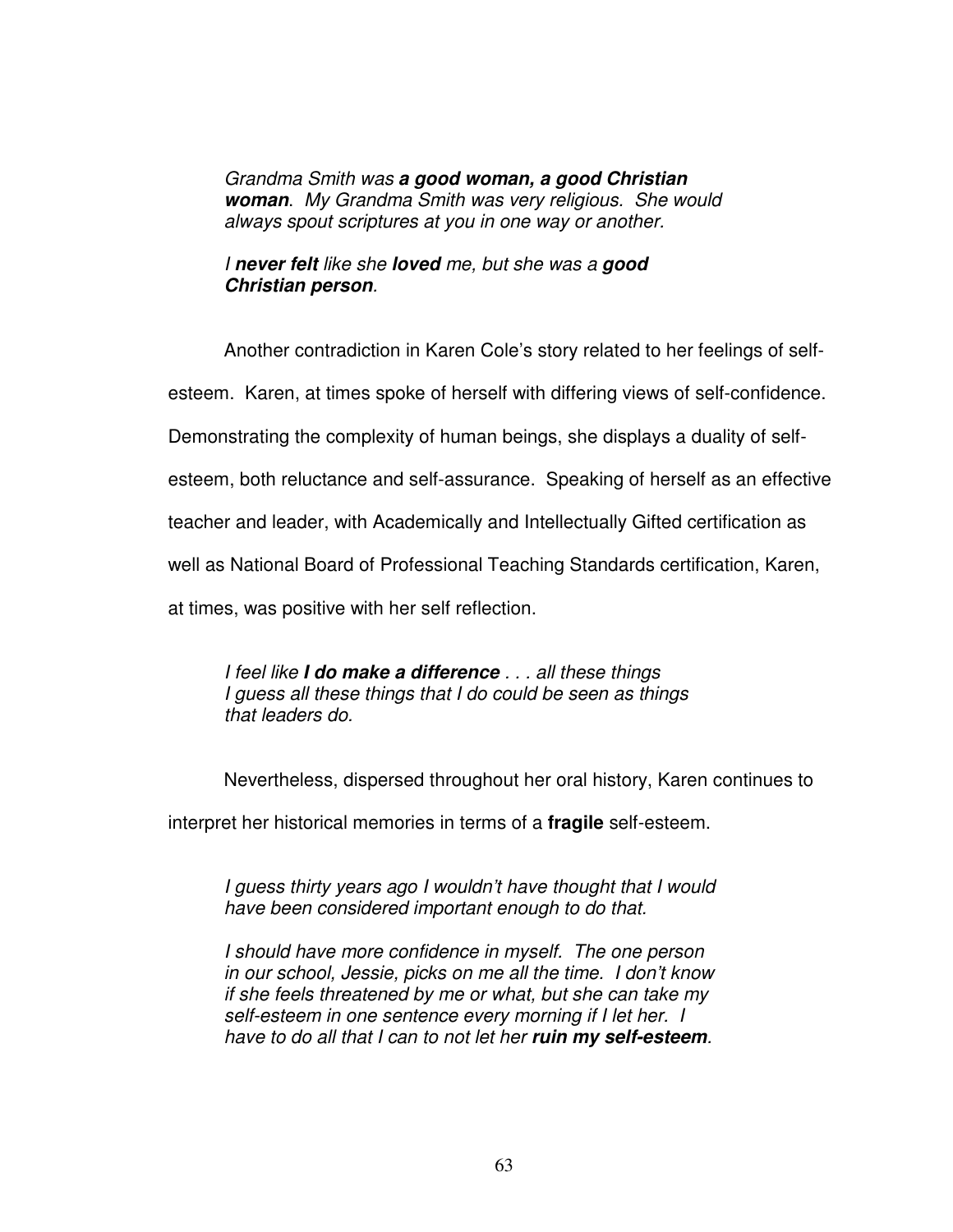Karen Cole's dual feelings, her slippage, of self-worth and worthlessness demonstrates the complexity of emotions in human beings. She recognizes the many *gifts* she has to offer to people; however, at other times she appears worthless.

### **Intertextuality**

Intertextuality is the process of searching for patterns and themes within the narratives. Sociologist Bell (1988) states the importance of applying intertextuality to her narrative analysis studies:

By studying the sequence of stories in an interview, and the thematic and linguistic connections between them, an investigator can see how individuals tie together significant events and important relationships in their lives. The analyst identifies narrative segments, reduces stories to a core, examines how word choice, structure, and clauses echo one another, and examines how the sequence of action in one story builds on a prior one.

Importantly, the emphasis is on language – how people say what they do and who they are – and the narrative structures they employ to construct experience by telling about it. - as cited in Riessman, 1993, p. 40

One such theme was **religion**. Embedded within the interviews, Karen

Cole makes reference to the strong spiritual beliefs of her paternal grandmother.

My other grandma (paternal), I think she has a lot to do with my **religious upbringing**. She would quote scripture. With her, when she told you something, she would always back it up **quoting the Bible**.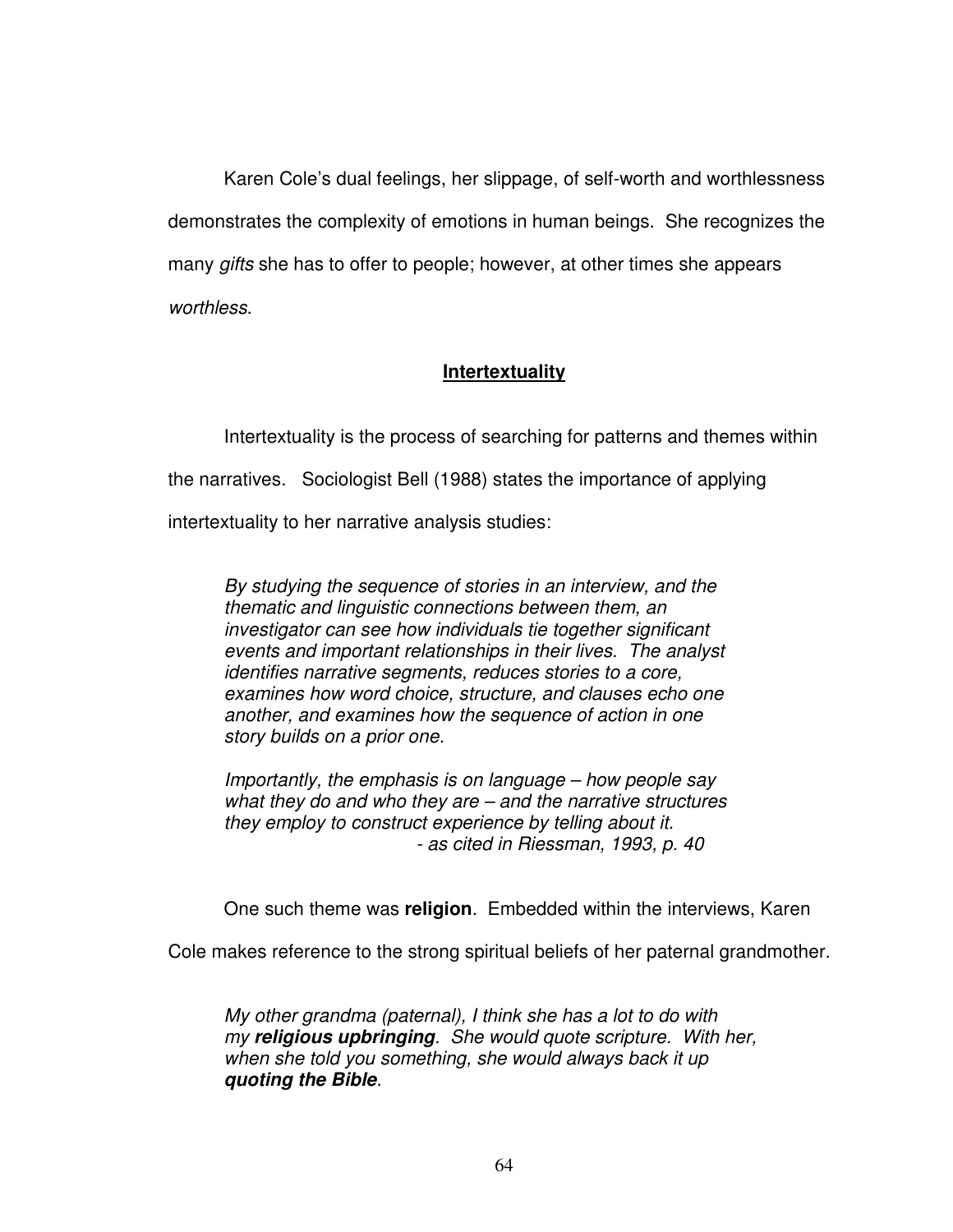# My **Grandma Smith** (paternal) was very religious. **I think I got a lot of my spiritual guidance from her**.

Even though Karen Cole doesn't verbally contribute her maternal

grandmother, Grandmother Jones, with her spiritual upbringing, there is a pattern

of religious activities embedded in various discussions of her maternal

grandmother. I have bold-typed Karen's reflection on Grandmother Jones'

importance of religion. Grandmother Jones demonstrated importance through

example. She wore her Sunday best only for important church worthy occasions.

According to the southern tradition of Karen's community, ladies dressed in their

best for Sunday church.

I remember **going to church with Grandmother Jones**, every Sunday. She would get dressed up with her dress . . . put on her **hat and gloves**. She always carried a pocketbook. I remember she told me, "A lady always covered her head with a hat and wears gloves to church."

She'd let me go with her to her **Sunday School class** with all the little old ladies. We would have chewing gum. It was the only time she offered it to me, chewing gum . . . while we were **at church**.

Even during her high school years, Karen Cole reflects on the importance

of religion in her studies as well as the religious influence of her maternal

grandmother. During a high school poetry project, she, along with her maternal

grandmother's encouragement, incorporated religion into the assignment.

We had to illustrate a book of poems. Grandma Jones asked me what I was doing. I said, "Grandma, I am working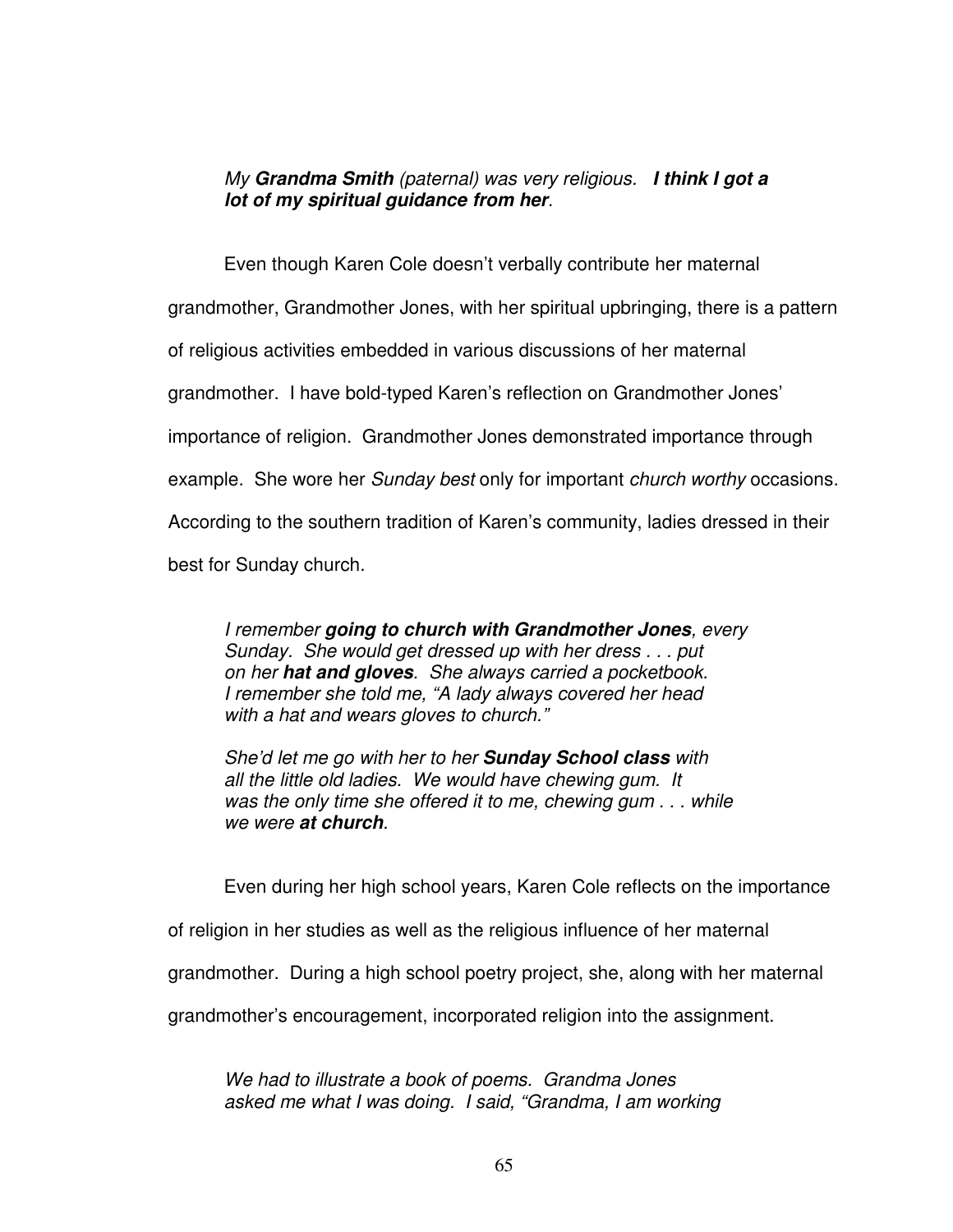on this poetry project. She asked, "What is poetry?" I told Grandma what poetry was. She said, "I have a lot of old **bulletins that I've saved from church**." Every bulletin she gave me I could use something in it.

I found this big abstract picture of **Jesus hanging on a cross**. I found a pair of **praying hands** off one of the bulletins and I cut that out and used it. Grandma said, "That picture looks terrible." I said, "No, no grandma, that picture looks so different I'm going to use it with one of my poems." When I got my project back I got the most encouraging remarks about my poetry book. She said it was one of the best Illustrations she had ever seen with the poem.

I showed it to grandma and she said, "What does it say? What does it say?" She thought my grade was her grade! **I can still see us cutting out that abstract picture of Jesus and putting it with that poem**.

During other interviews, Karen Cole spoke of her first college encounter

with an atheist and the following summary of her experience. She summed up

the experience as realizing commonality in physical appearance with Christians;

however, she continued to hold firm to her belief in internal differences.

My mom had always told us what an atheist was; a person who didn't believe in God. Well, I had a picture in my mind of an atheist as a monster with two heads! I don't know why, I guess from the Bible, Revelations. But **he was a regular guy**, but **didn't have a heart**.

Subsequent interviews reflected Karen Cole's current deep-rooted

religious beliefs, all a part of her southern culture of God and family,

while guiding novice teachers at school.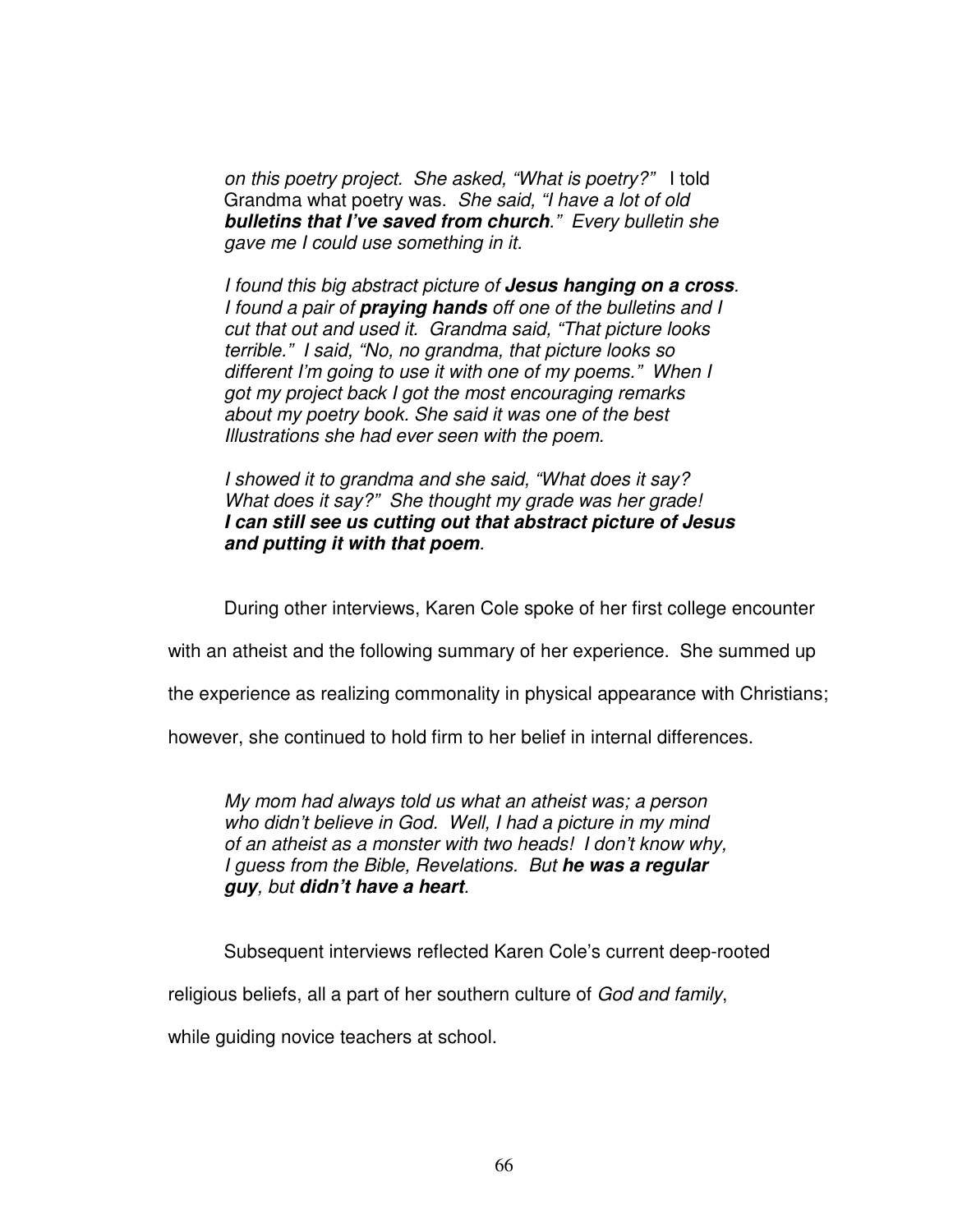I'm also passionate about new teachers getting started out with help. I remember being thrown in like a hunk of meat to the wolves! That is why I'm a mentor.

 I love to help new teachers. **One of the first things I tell them to do is pray** . . . **pray for wisdom and guidance**. Often we pray together. As a team, we pray before testing. Our third grade team met this year and prayed. We asked for success to do our best to meet the needs of God's children. I have told teachers that **God will solve problems**. All they have to do is ask for his guidance.

 Another common pattern throughout the narrative was Karen's use of the word *special*. She discussed how she felt *special* as a child growing up with her maternal grandparents. Throughout the course of interviews, Karen Cole referenced **special thirty-nine times** within her text.

 According to Encarta Dictionary, special means to regard with particular affection or made for a particular purpose (2004). Karen Cole, throughout her oral history, reflects her childhood emotions of feeling special and not special, seeking affection.

 The imperativeness of feeling special continues today as she desires her students and colleagues to feel special, for each person to feel purpose in their life. This is the core of Karen's educational moral curriculum.

. . . grandpa would hold me and tell me I was his **special** girl . . . I was so **special**. I was his **special girl**.

One thing was my being overweight . . . I wasn't pretty; **I wasn't special at all**.

So, it was always so much more **special** on the other (Jones) side.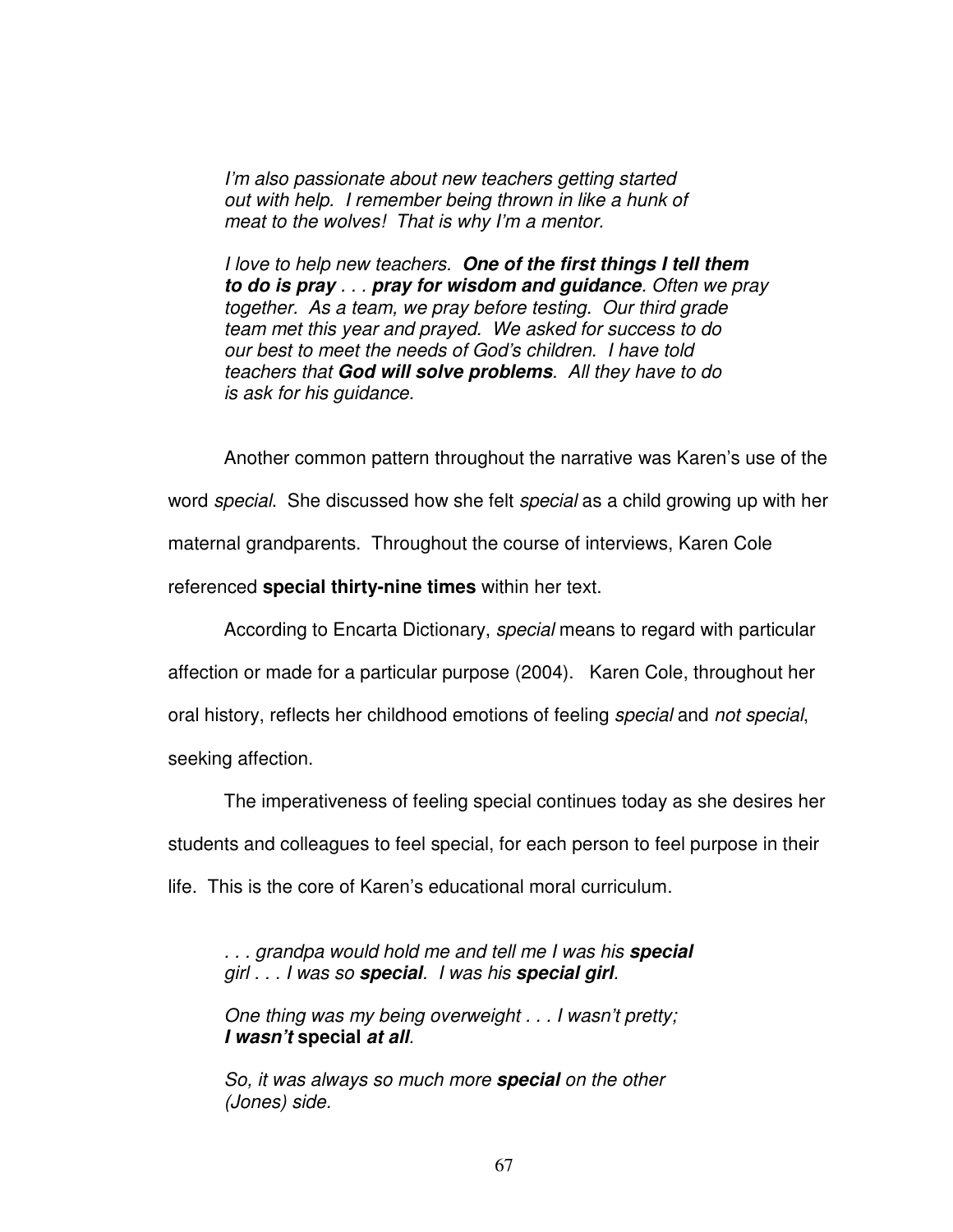She was always an encouraging person . . . she was very **special** to me.

All I want to do is what is best for the children, to be fair and to treat them with respect. To **treat them like they are special** . . . **and they are**.

### **Interpretive Traditions**

Interpretive traditions refer to the vocabulary, customs, and everyday way of life by persons with similar experiences. Throughout her narrative, Karen Cole speaks of lifestyles and rituals of her family and community. Her collectivesubjective oral history interprets her memories as related to her family and community. (Collective-subjective is when voices come together from people who are part of a community.) Karen Cole is an ordinary person within her community. Her reflective memories are based upon the southern culture of her community.

 Karen speaks of weekly family gatherings, playing with cousins, going to church, and learning through hardships of life experiences. Her oral Southern traditions of God and kin are also reflected in her modesty; in her civility; in her politeness; and in her reluctance to take credit for her accomplishments.

 This is Karen Cole's way of life; the cultural framework which shapes her story. It is from this framework that storytellers draw their experiences as they remember it. It is from these similar experiences of God and kin that I also draw my identity. Even though Karen's narratives reflect her life experiences, there are parallels between our stories.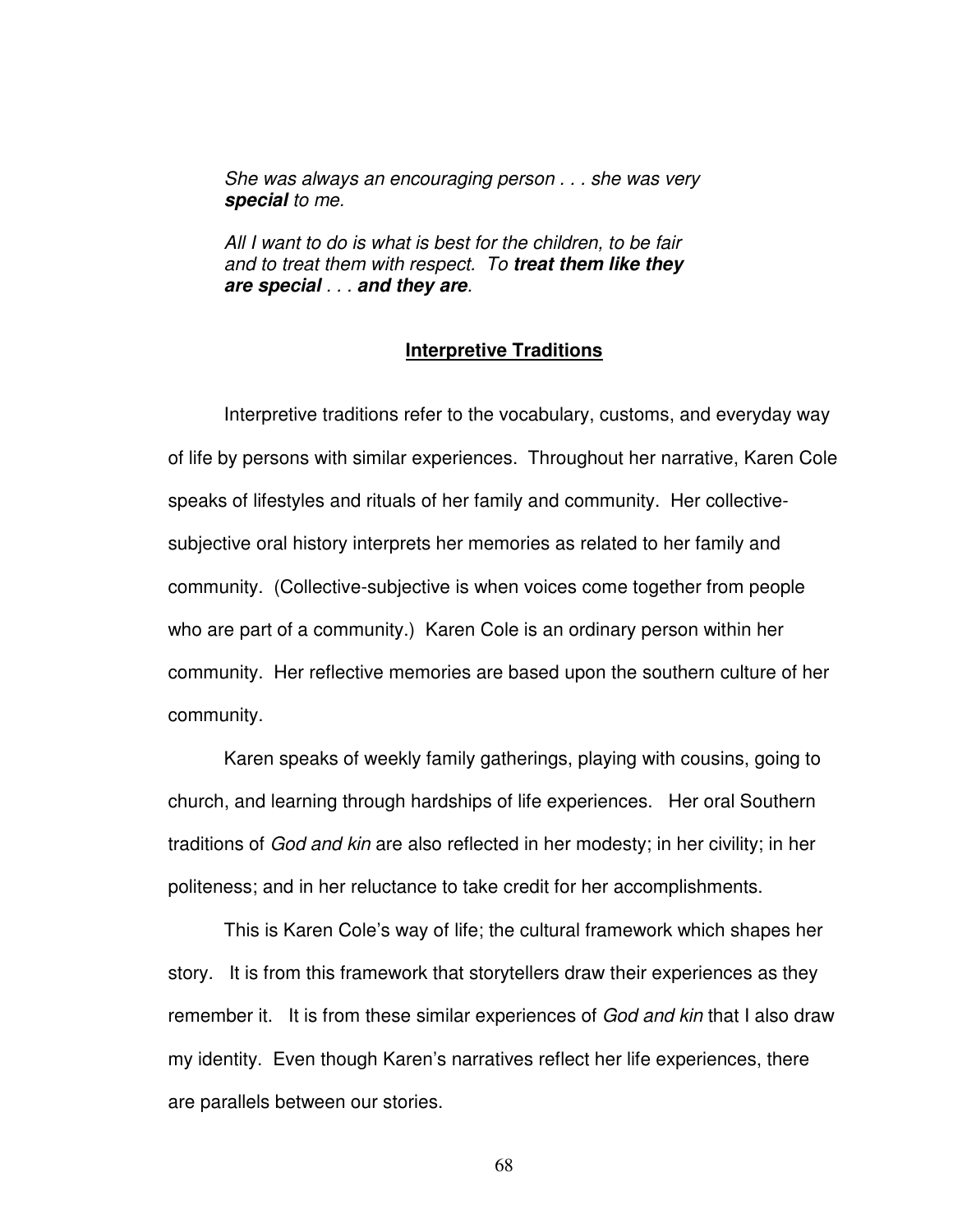Both Karen and I are immersed in family traditions; we attend community churches where members are relatives and neighbors; church members who you know their life history of hardships and successes. Both Karen and I were reared in families where parents labored hard for their family, where parents and grandparents wanted more for their children and grandchildren. We were both raised on a moral curriculum to be thankful for what we have and to lend a helping hand to those less fortunate. We have a commonality in our respect for others. We are connected by our Southern culture.

### **Subjectivity: Myself as Researcher**

 In narrative research, subjectivity refers to the researcher's emotions, values, and life experiences as related to the life story of the participant. Because of the various underlying passions and experiences a person holds within, they cannot be disbarred during research. During the interviews, I maintained an awareness of my subjectivity in many areas: teacher, colleague, southern traditions of God and kin, as well as a strong commitment to moral education.

 Nelson, while conducting a research project on earlier teaching experiences, stresses the importance of subjectivity in research, realizing the depth of questioning brought by different interviewers. Utilizing numerous college students as interviewers, she found differing results based upon the interviewer's subjectivity. "These divergent attitudes toward the work could not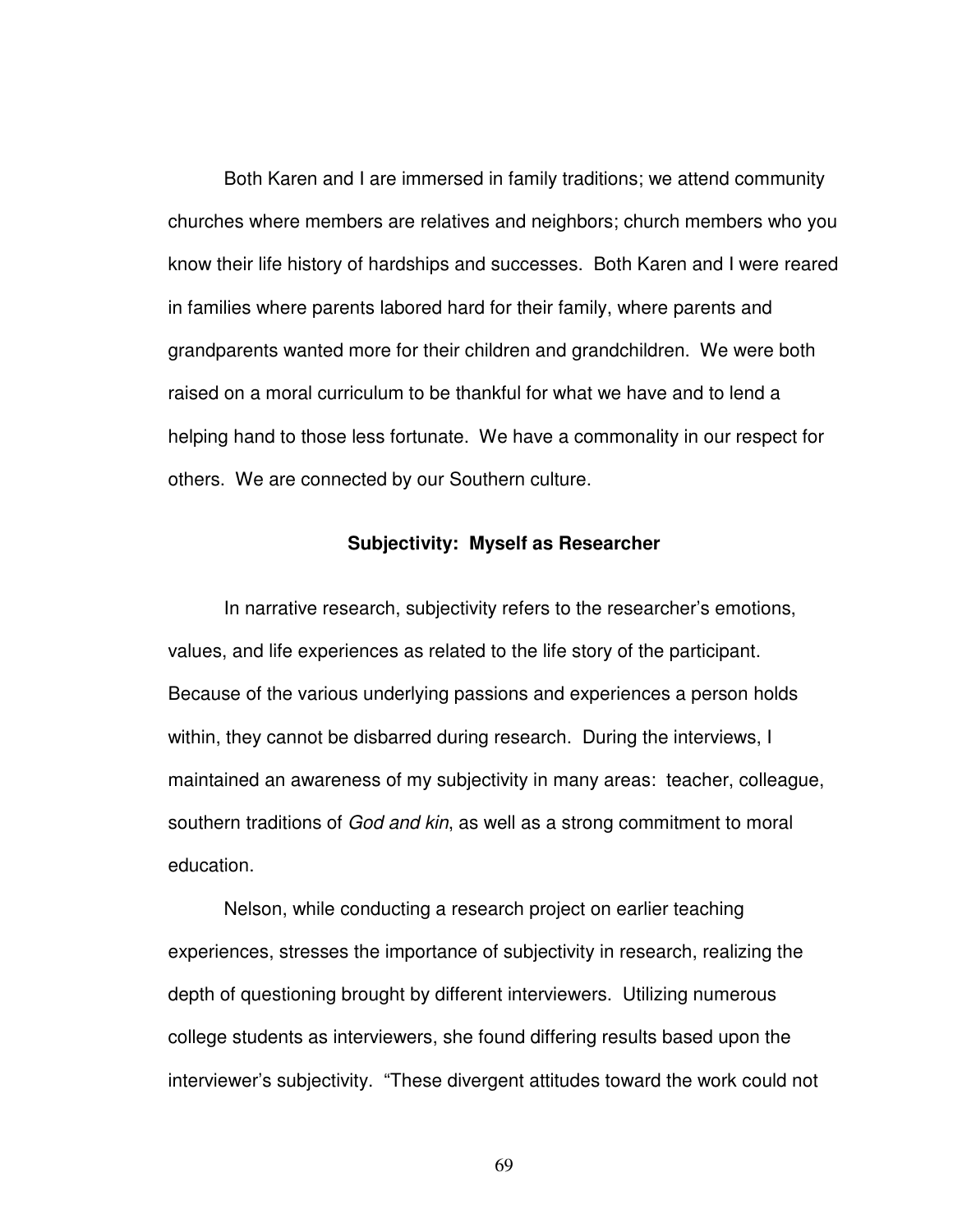have been ascertained by looking at the occupation from the outside. To fully understand the meaning of work we have to ask the workers and let them speak for themselves" (1983, p. 20).

 According to Webster, subjectivity is based upon a person's feelings or thinking (1996, p. 894). A person must be cognizant of their personal thoughts about a subject, topic, or situation as well as how those feelings might influence their research. "Whatever the substance of one's persuasions at a given point, one's subjectivity is like a garment that cannot be removed" (Peshkin, 1998, p. 17). Peshkin further contends that Subjective I's need to be uncovered during research, not afterwards, in order to be aware of its "enabling and disabling potential" (1998, p. 18).

 Based upon my knowledge of the teacher-leader whose life story will be told, I must be cognizant of my feelings as a past teacher and current administrator, my Educator-I subjectivity. "We cannot achieve immersion without bringing our subjectivity into play" (Kleinman & Copp, 1993, p. 19).

 Also reared in a rural setting within a family of strong bonds with religious roots, I maintain attentiveness to my subjectivity of, Southern traditions-l. "Our identities and life experiences shape the political and ideological stances we take in our research" (Kleinman & Copp, 1993, p. 10).

 I must consider who I am and what I believe in prior, during, and after collecting research for this study. "This approach (narrative analysis) brings into view the interpersonal context: the connections between teller and listener that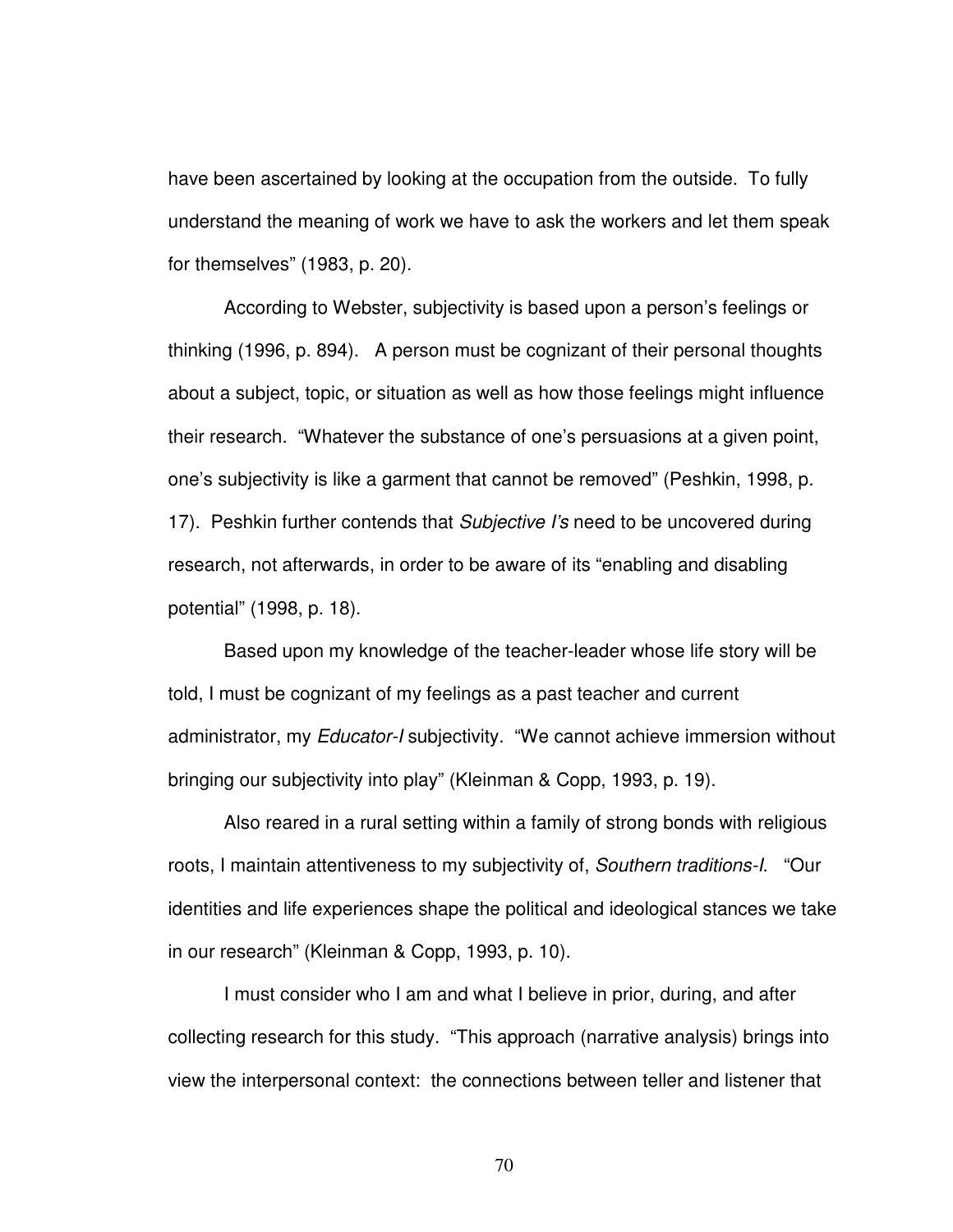are the bedrock of all human interaction including research interviews" (Riessman, 1993, p. 40). "The story is being told to particular people; it might have taken a different form if someone else were the listener" (Riessman, 1993, p. 11).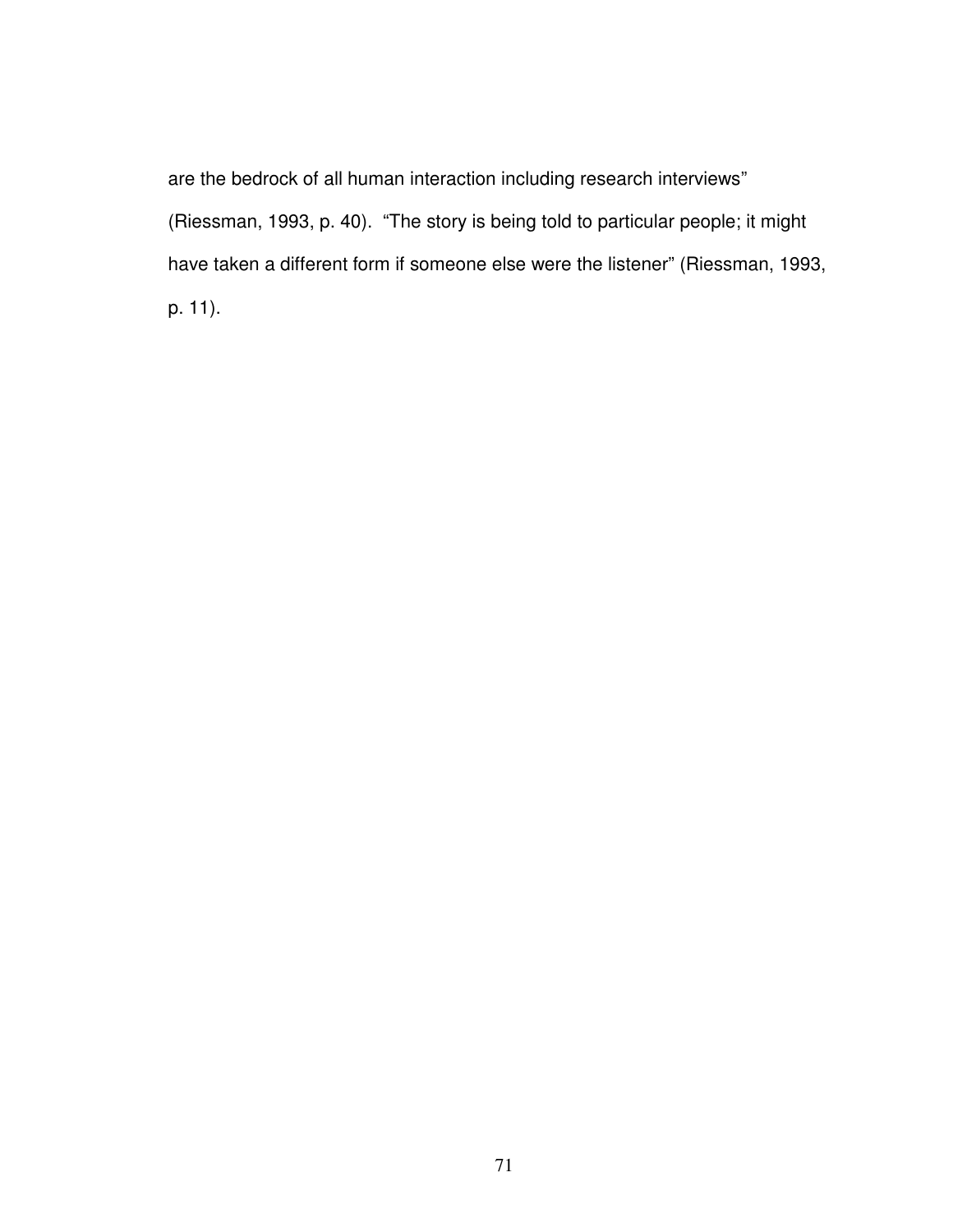# **CHAPTER V**

# **NARRATIVE ANALYSIS**

# **Introduction**

 In this chapter, I analyze the narrative of Karen Cole (pseudonym). Reared in southern culture in a rural farming community in North Carolina, I first study Karen in relation to family. Her strong belief in God and kin is rooted within her culture. Her experiences and interpretations reflect her deep commitment to family and community.

 In section two of this chapter, I study Karen Cole as a student. Her childhood and young adult life experiences are riddled with hope, disappointment, and resilience. The results of these experiences are embedded in Karen's current moral curriculum.

 In section three, I study Karen as a teacher. Her stories reflect pedagogy that demonstrate Karen's beliefs as to what is important for all children to learn; all rooted in her southern traditions.

 Throughout section four, I analyze Karen's role in relation to teacher of teachers through her interpretation of meaningful experiences with colleagues.

 Section five analyzes Karen as a leader of leaders. Through her reflective memory, I explore her role as leader.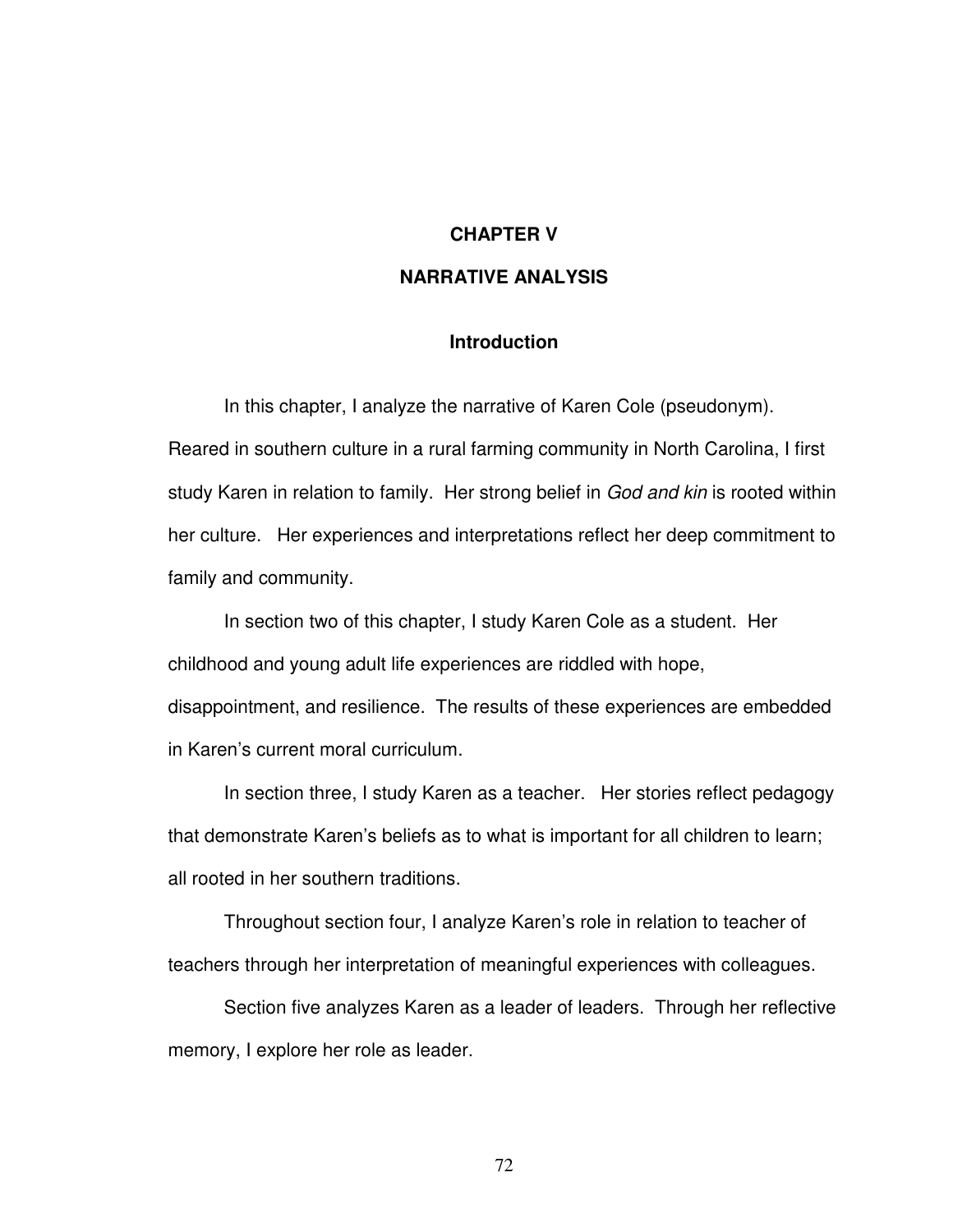### **Who am I in Relation to Family?**

I have learned that success is to be measured not so much by the position that one has reached in life as by the obstacles which he has had to overcome while trying to succeed. - Booker T. Washington

 As I studied and pondered over the many stories of Karen Cole, I continued to reflect back to her childhood era as well as to the stories of her grandparents' earlier years. Throughout her stories, Karen Cole refers to the influences of her grandparents, particularly those of her maternal grandmother. As I read of Grandmother Jones' hardships, I reflected on the ongoing social upheaval taking place in America during the early 1900s through the 1960s, and the struggle for women's rights during her years of childhood to maturity.

 Born in 1906 in the backwoods of North Carolina, Grandmother Jones was a young woman in the midst of social change. Even with turmoil brewing in America, her father's obsession of women's oppression did not reflect any change in lifestyle that equated those erupting in society.

 Based upon her childhood oppression, Grandmother Jones' struggles reflect the same issues as the 1900s Women's Suffrage Movement. Was she, a female, of little value as insisted by her father? What were her thoughts as she heard mention of changes in women's rights during her grueling days at the mill? I wonder her thoughts in 1920 as she learned that women were granted the right to vote under the 19<sup>th</sup> Constitutional Amendment (Barber, 1998).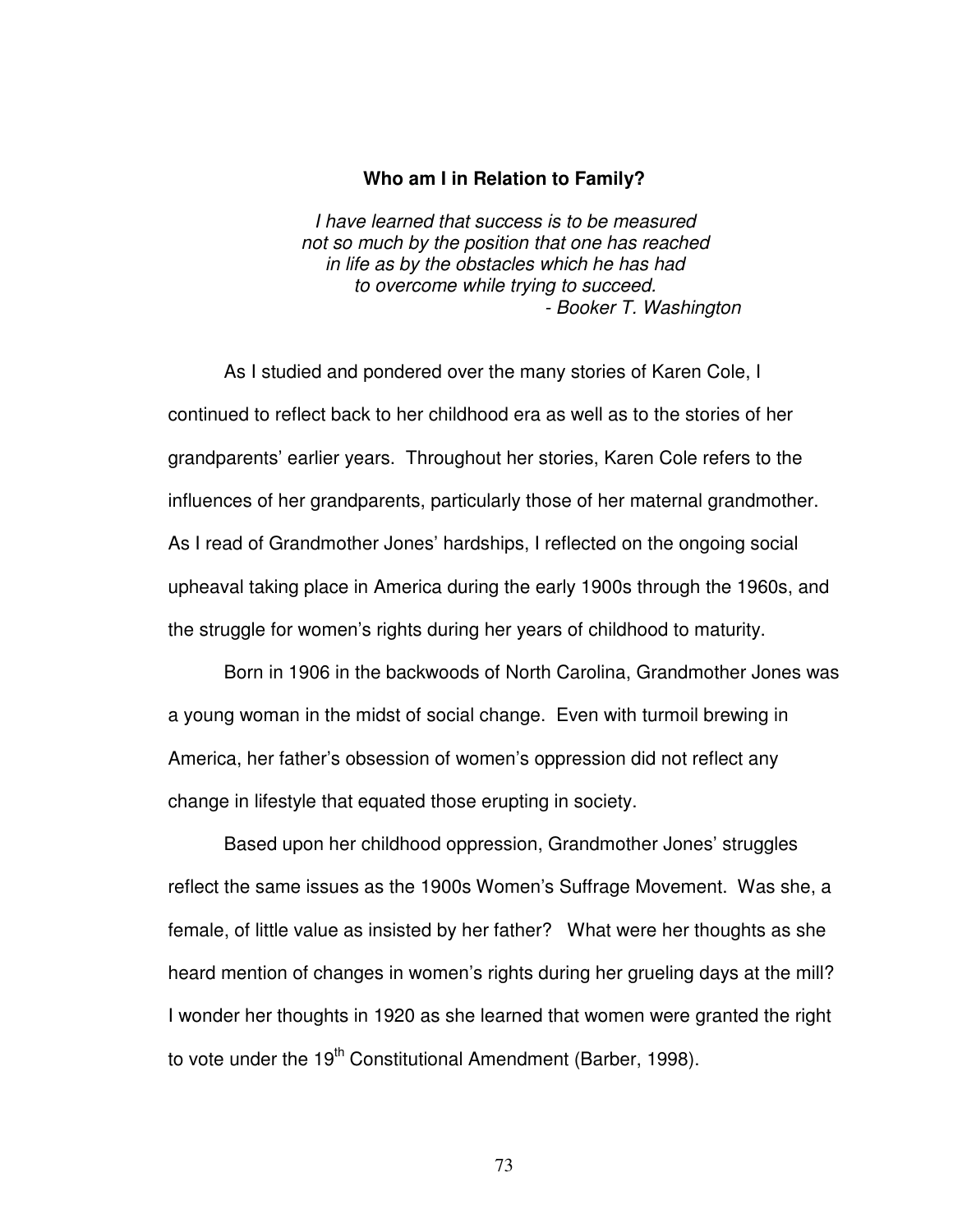Did she know of the on-going law suits during the 1930's through the 1960's advocating women's rights to birth control? In 1963, as she was still working diligently in the mill at age 57, I can only guess what went through her mind as she heard of the Federal Equal Pay Act. It became illegal for employers to pay a woman less than what a man would receive for the same job (Imbornoni, 2007).

 Karen speaks of her **grandmother's strong will**, her **boldness**, throughout the narrative; however, only once speaks of Grandmother Jones' physical appearance. Karen recalls seeing a picture, for the first time, of Grandmother Jones as a young woman. It is a picture that portrays an outward appearance of Karen's grandmother as the daring young woman. Prior to seeing the picture, Karen had only experienced her grandmother's boldness through actions; strong, confident and admired actions of a much older woman.

I have a picture of my grandma when she was, probably, in her twenties. I saw it for the first time after my grandpa passed away. I don't know why, but I was surprised when I saw the picture. My grandma was dressed in a roaring twenties **flapper** outfit! She looked so confident, like she could handle anything. She had on a coat too. It had fur all the way around it. She looked so pretty and dignified. I was more surprised that she was wearing such a nice outfit because I know they were poor. But, I **wasn't surprised** that she would wear it.

 Even though surprised by seeing the outward boldness of her grandmother's clothing, Karen and her family saw the **boldness** of her

grandmother through everyday actions.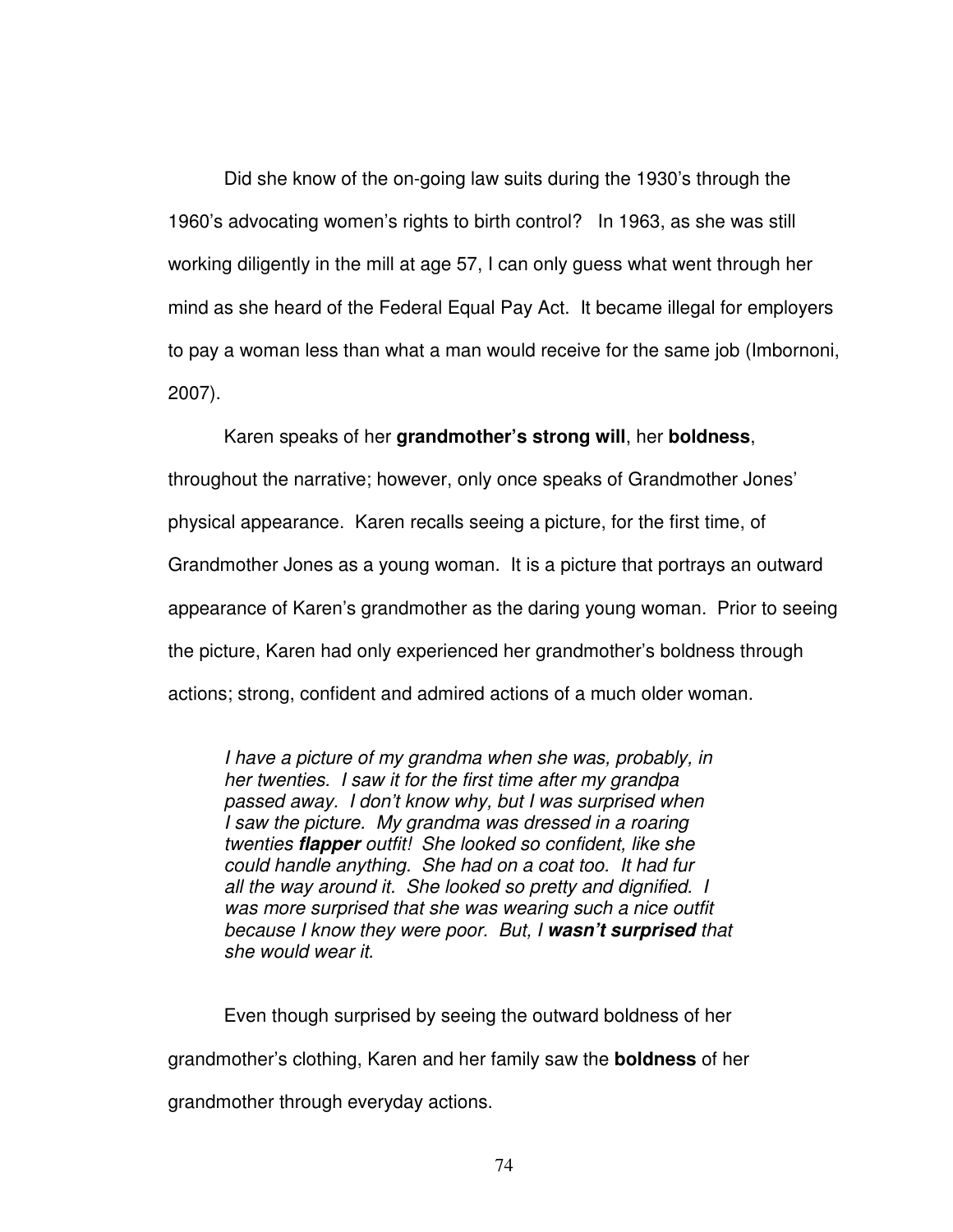Mama and daddy didn't like my hair cut short, but they didn't argue with grandma. **Nobody argued with grandma**. She was one of those people who had that tone of voice and could cut her eyes at you. When she cut her eyes at you and changed her tone of voice, you didn't argue with grandma. Grandpa even knew that. Grandpa would argue with grandma, then grandma would **cut her eyes** and **change her tone of voice** and pa would shut up. That was so funny. You know, they didn't argue much.

 From Karen Cole's narratives, Grandmother Jones wanted more in life; perhaps she felt value and self worth regardless of her father's gender-bias. Perhaps Grandmother Jones knew that if she could not make a difference in her own life, she would make a difference in the lives of her future generations. Yes, she had experienced a bad childhood, but she wanted more for her granddaughters. She would seek the "good" for them. It would become Grandmother Jones' legacy.

 Grandmother Jones, had she not been illiterate, may have enjoyed reading Betty Friedan's The Feminine Mystique (1963), which attacked the thenpopular idea that women found fulfillment solely through motherhood and homemaking. Freidman called it, "a problem that has no name" in current society (1963, p. 20). Grandmother Jones wanted more; she wanted more for her granddaughters, especially Karen.

 Bold-typed words, from Karen's narrative, indicate grandmother's strong will as a woman in a man's world. Her grandmother was a driving force to seek independence and self-worth within her granddaughters.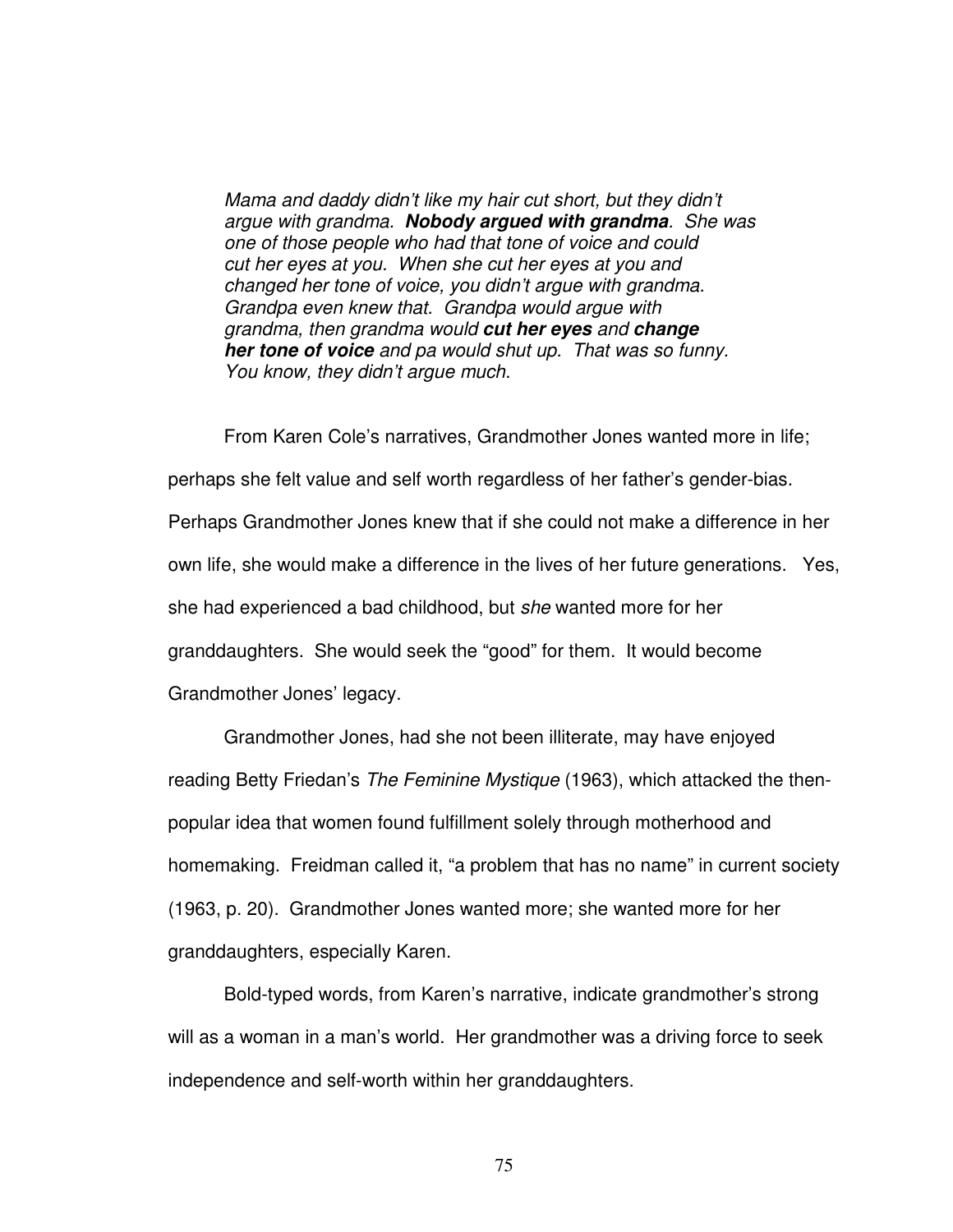Grandma never pushed the boys, but **she pushed us girls**. She always said that a man could make it, but **a woman had to be stronger**.

 Grandma Jones **always voted**. Even though grandpa tried to tell her how to vote, she would mark her own ballot. Grandpa would go into the voting booth with grandma and read it to her, but **she'd vote the way she wanted**.

 Karen Cole's emergence of self occurred from 1955 throughout the 1960s, within the years of desegregation. Public schools in the 1960s, from Karen's southern view, saw the slow metamorphosis taking place in classrooms across America. She encountered varying degrees of gender and class bias; however, she also reaped the triumph of teachers who saw value in each person regardless of gender, social status, or race. The value of women as productive citizens was slowly, often at a snail's pace, coming to light.

 Little did this vulnerable young student realize that she, growing up each day in a southern, small, rural farming community, was in the midst of such a monumental social change taking place in American society. Even from the small corners of southern rural America, the plight of women's rights and equity in education was peeking through the shadows within this little girl. She possessed a glimmer of self worth that was surfacing from a grandmother's desire for more.

 In the narrative analysis that follows, I assess the influences of Karen Cole's family members, particularly those of her grandmothers, and childhood teachers that are embedded in her philosophies as a current educator. From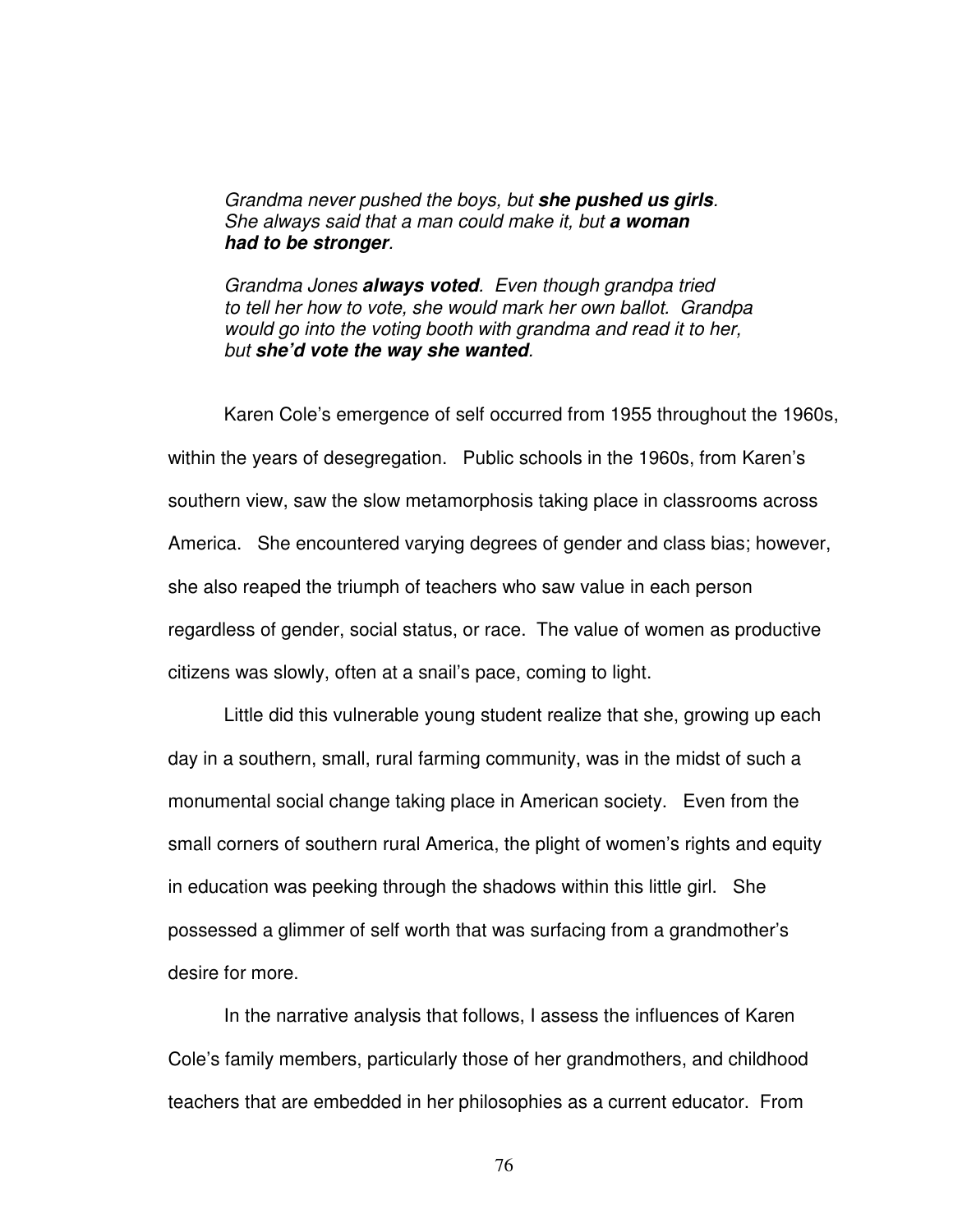these experiences, I delve deeper into Karen Cole as a teacher, as a colleague and as a leader.

#### **Influence of Family**

 Karen Cole grew up in poverty. In her words, they were materially poor but rich in other ways. "We were not middle class; we were just poor. I don't think I was poor, but as far as money goes, we were very poor." Due to impecunious financial hardships, she and her parents lived her early childhood years with her maternal grandparents (Jones). They lived in a rural North Carolina farming community where extended family members were neighbors who worked together, communed at church together, and socialized together.

 She recalls the strong family bonds strengthened by the weekly Sunday family reunions and joyous play times with her cousins. I have bold-typed the highlights of Karen's thoughts of her family and community. During each event, Karen portrays a picture of strong family bonds, playing together with cousins, story telling as a means of passing heritage, and the community coming together. All of these "events" reflect Karen's deep rooted **southern traditions** of **God and kin**. Even though these were regular, weekly practices for Karen Cole's family, these types of activities have become increasingly rare as Karen indicates in her narrative. Note the repetition of pretend.

We would "string up" tables outside and everybody would bring food. We would have a big party and have pictures made, run in and out and have **a lot of fun**. **People don't**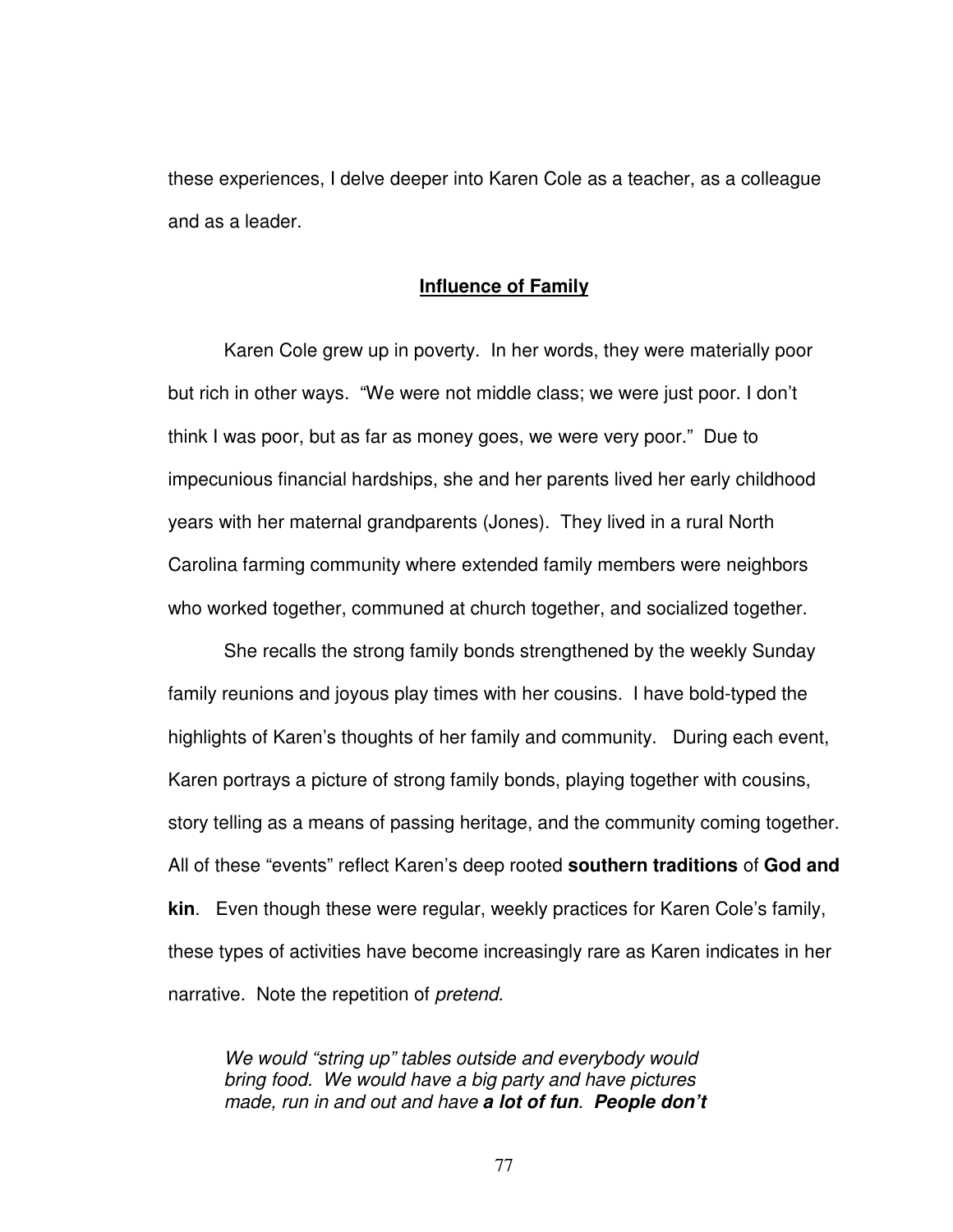**have family reunions anymore**. Everybody in the family would come every Sunday and we would put out tables for food under the big tree.

We had all kinds of **pretend play** that children don't get now. We played a lot as children. **Children don't play much today**. We would get a quilt and go under the tree in the summer. We didn't stay in the house like kids do now. We'd put up the quilt and **pretend** we were Indians or camping out. **We had imagination**. We had a swing set and would **pretend** that we were astronauts. We had all kinds of **pretend play** that children don't get now. We had the most fun playing.

**We'd play school**. I'd take rocks and write on the tin. I was always the teacher. My cousins would come over and we would play, climb in the barn and do all those fun things; have so much fun . . . we'd fly kites. **I felt important** when I was playing with my cousins.

 I remember Thanksgiving every year because all the **neighbors would come over** and we had what was called a **hog killing**. Grandpa would take the rifle out and the big butcher knife. I remember him getting the big butcher knife out of the drawer. I remember grandpa saying that all the children had to stay in the house. We would hear a gun shot and then a squeal. They would kill the pig and then cut its throat. I remember that was so devastating because we had played around those pigs, fed them corn all year long and that day they were dead. Later that afternoon we were eating pig for supper. I remember hog killing as a child.

 I have a lot of **good memories** with Uncle Ben and Aunt Penny because we lived behind their store and would run down there. Aunt Penny would **tell us stories of long ago**. We'd get a penny to buy a Coke or cracker at the store. Plus my great-grandma lived across the woods and I remember picking strawberries at her house. That's where I would meet my cousin Betsy.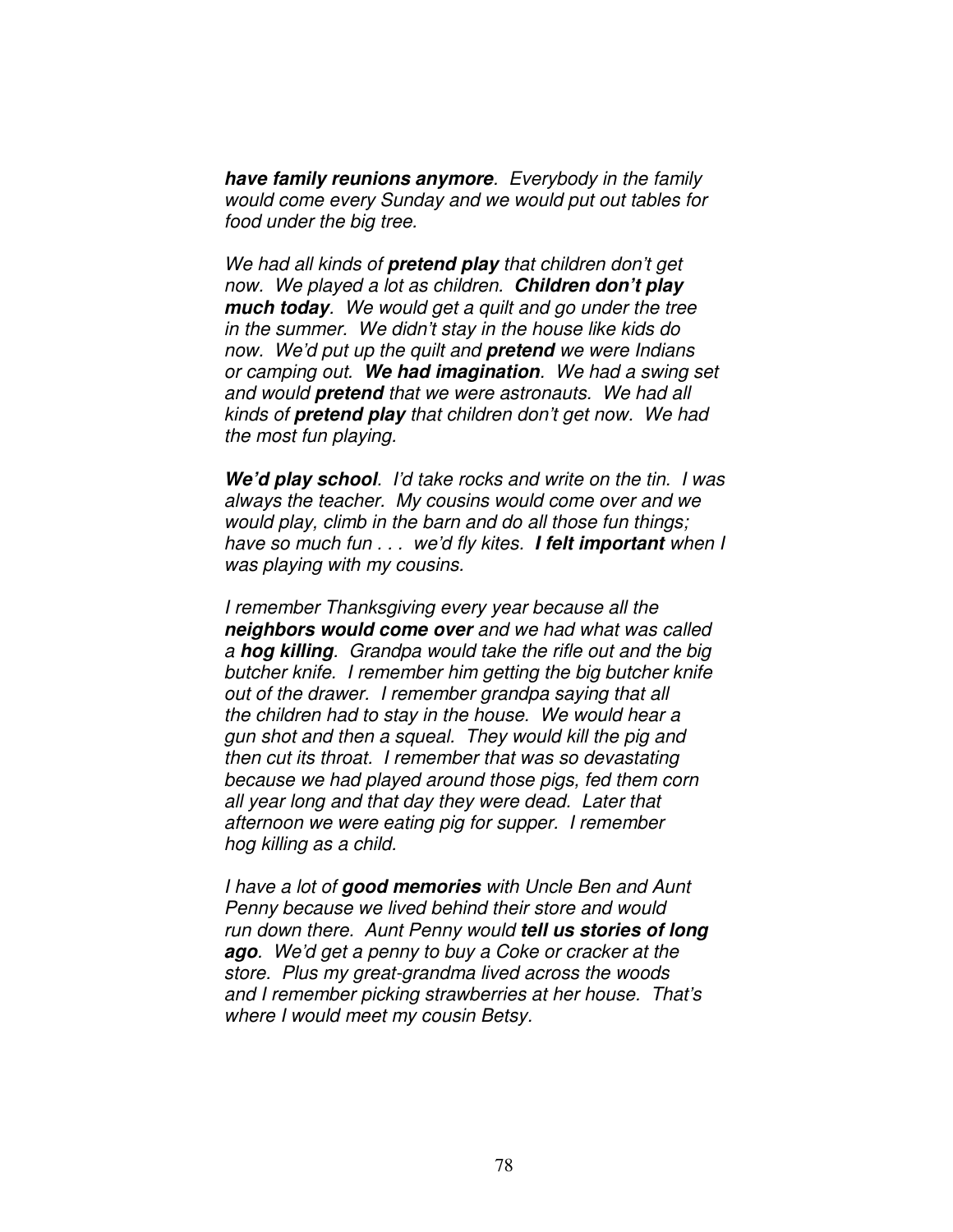Sunday family gatherings, holiday gatherings, playing with cousins, and community get togethers were as commonplace and routine for Karen Cole as going to school. With paternal grandparents (Smith) and their extended family members also living in the community, Karen Cole was immersed in family communion. She lived in **financial poverty** but lived within the **richness of family bonds**.

# **Influence of Maternal Grandparents**

 In this section I will discuss the influence of Grandmother and Grandfather Jones in Karen's life. I look at the numerous lessons taught through life experiences with her maternal grandparents and how these experiences influence Karen's educational goals, religious beliefs, and sense of self.

 From living with her Grandmother Jones, who could neither read nor write, Karen Cole ironically learned the value of an education. Living in poverty, while working lengthy hours at the mill, Grandmother Jones had to decide between frugal and frivolous spending. She lived a life without lavishness. Some might see Little Golden Books as a luxury. **Grandmother Jones saw the books as a necessity**.

 During those early childhood years, Karen recalls how, on numerous occasions, even though money was scarce, her grandmother would buy Little Golden Books. Regardless of her grandmother's illiteracy, they would look at the pictures together and create their own stories. It was during these special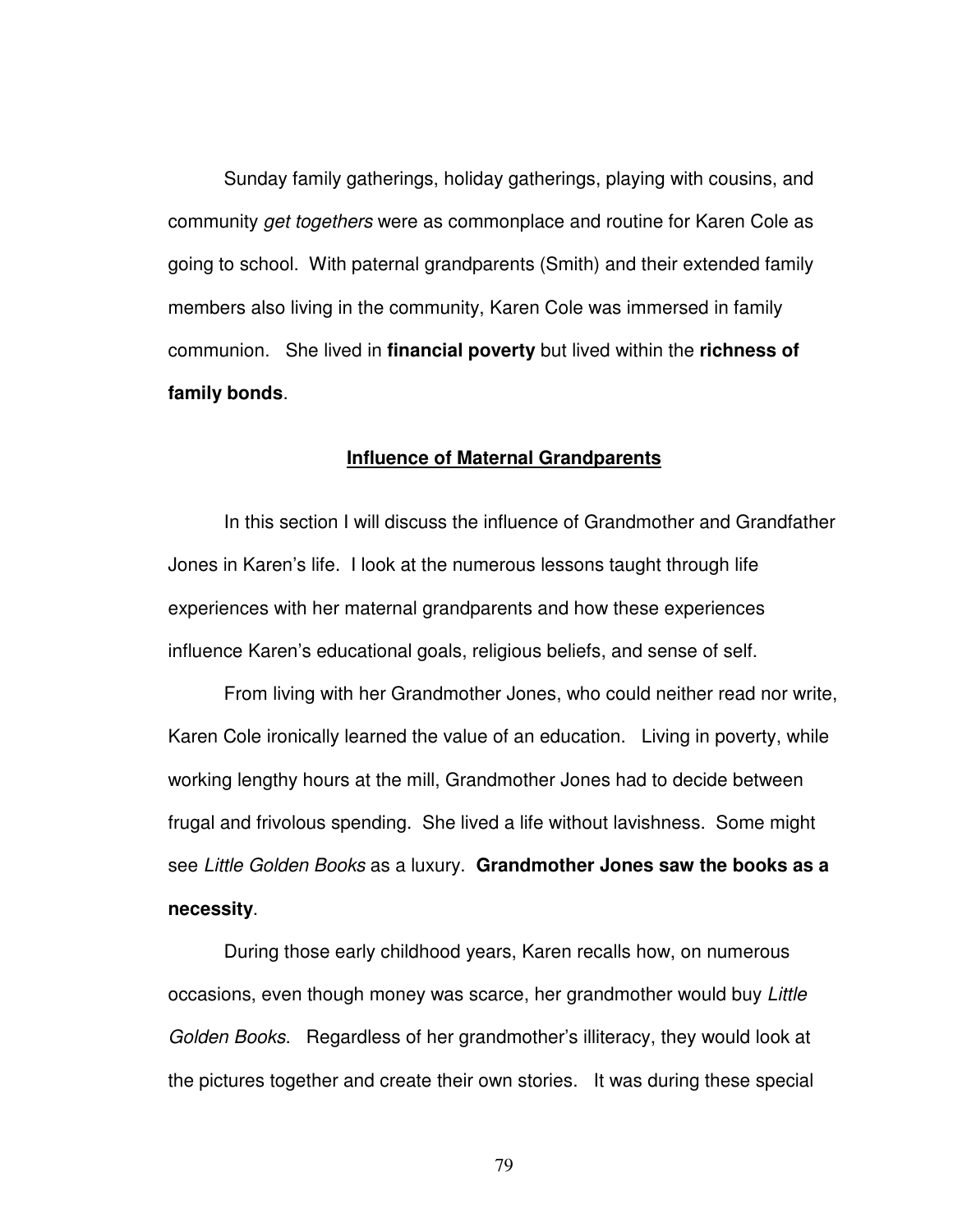bonding times together that Grandmother Jones would often tell her granddaughter that one day Karen would teach her to read. To this day, Karen Cole remembers the value and special care that her grandmother took with literature, carefully boxing picture books away after use, referring to them as precious items not to be destroyed. Books were important to Grandmother Jones and she taught her granddaughter to value them as well.

 Even though her grandmother was not formally educated, she had the wisdom to encourage her granddaughter to value the importance of an education, teaching her that it was a gift that could never be taken away. Perhaps the larger gift from her grandmother was the unspoken gift of independence and self-worth.

 I have bold-typed Karen's comments related to her grandmother's strong influence on literacy at an early age; that literature is essential for overcoming the boundaries of illiteracy. Note-worthy is the strong verb Karen uses to relay her grandmother's desire, determined. No matter the cost or financial hardship, she was determined Karen would read.

Reading was the most important thing to my Grandmother Jones because she couldn't read . . . and so, each payday, which was every Friday back then, she would go to Mr. Thompson's store. Mr. Thompson always had Little Golden Books. She was **determined** that I was going to **have books very early**. She would turn the pages and kind of tell me stories because she couldn't read the words on the pages. I can remember sitting on her lap as just a little, tiny child and her turning those pages and telling me the story. That was **Grandma Jones' big thing, that we all learn to read**.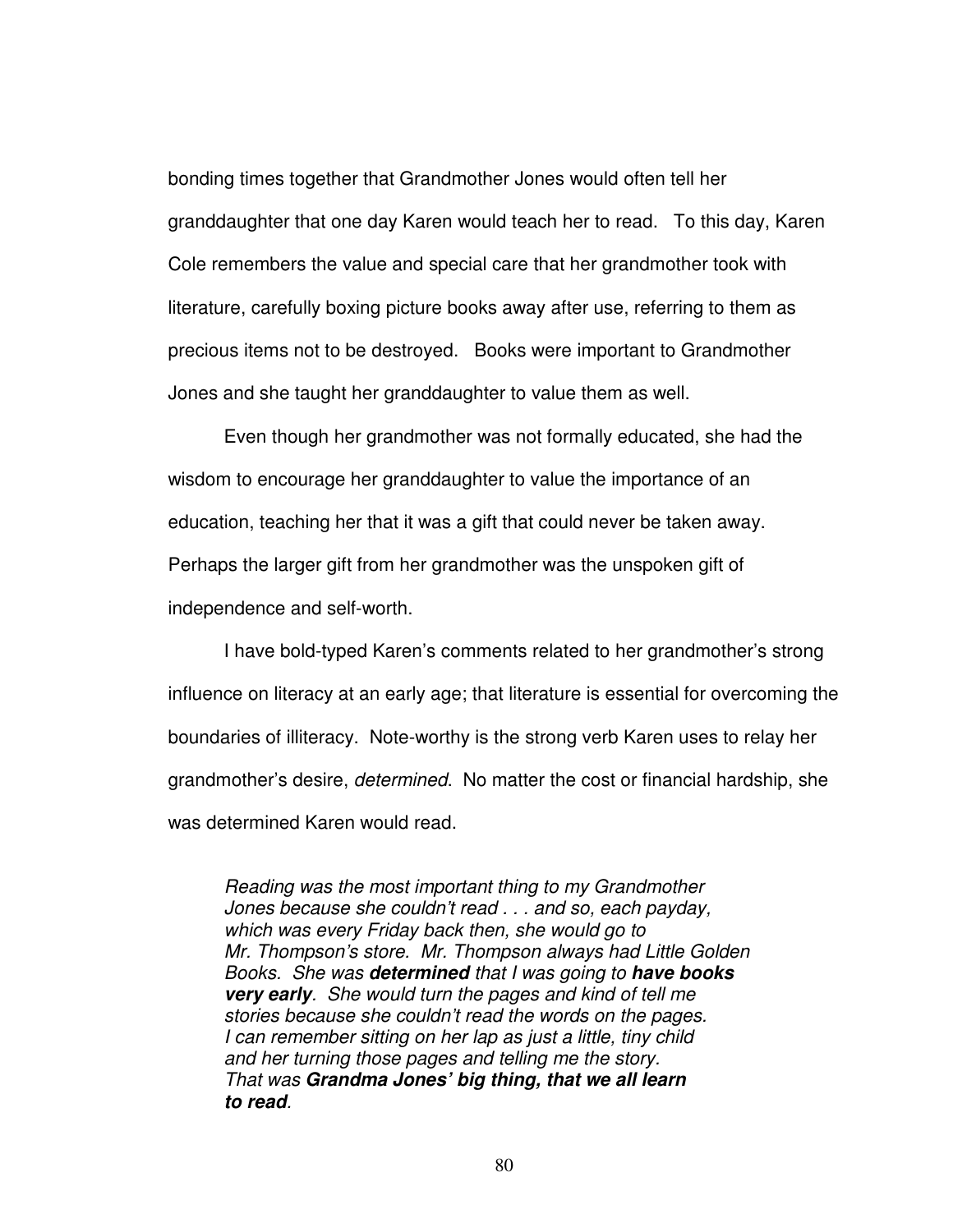She wanted all her grandchildren to read because she didn't know how to read . . . Grandma Jones could not read and she wanted me to go to college to be a teacher and to teach her to read. I never got to do that, but that is what she wanted me to do . . . to teach her to read.

 Visits with her maternal grandparents taught Karen Cole valuable life lessons. Grandmother Jones' wisdom taught her granddaughter the importance and worth of literacy and independence. In a wavering society filled with increasing awareness of gender and class bias, Grandmother Jones, in her small, rural corner of America, was preparing her granddaughter for a brighter future. She had lived a harsh reality of gender unfairness as a child and young woman and was now conquering those inequities through her granddaughter.

 From Grandfather Jones, she not only learned educational skills, but life lessons in general. Even though Karen Cole indicates that her grandfather had a tendency to be lazy and her Grandmother Jones' steady, ardent work at the mill provided their needs, she made numerous references to her grandfather's significance in her education.

 My grandparents were such a big influence on my value of life long learning. Grandpa Jones thought it was **his responsibility to teach me things too**. He always wore bib overalls and had a pocket watch . . . one of those big, old, round things. It would fit in a little pocket on the overalls and he would pull it out and we would talk about time. He would let me listen to it tick and he would talk about how many seconds it would tick in a minute and how many minutes in an hour. I can't ever remember not knowing how to tell time. I was pushed . . . not really pushed, but encouraged to always keep learning.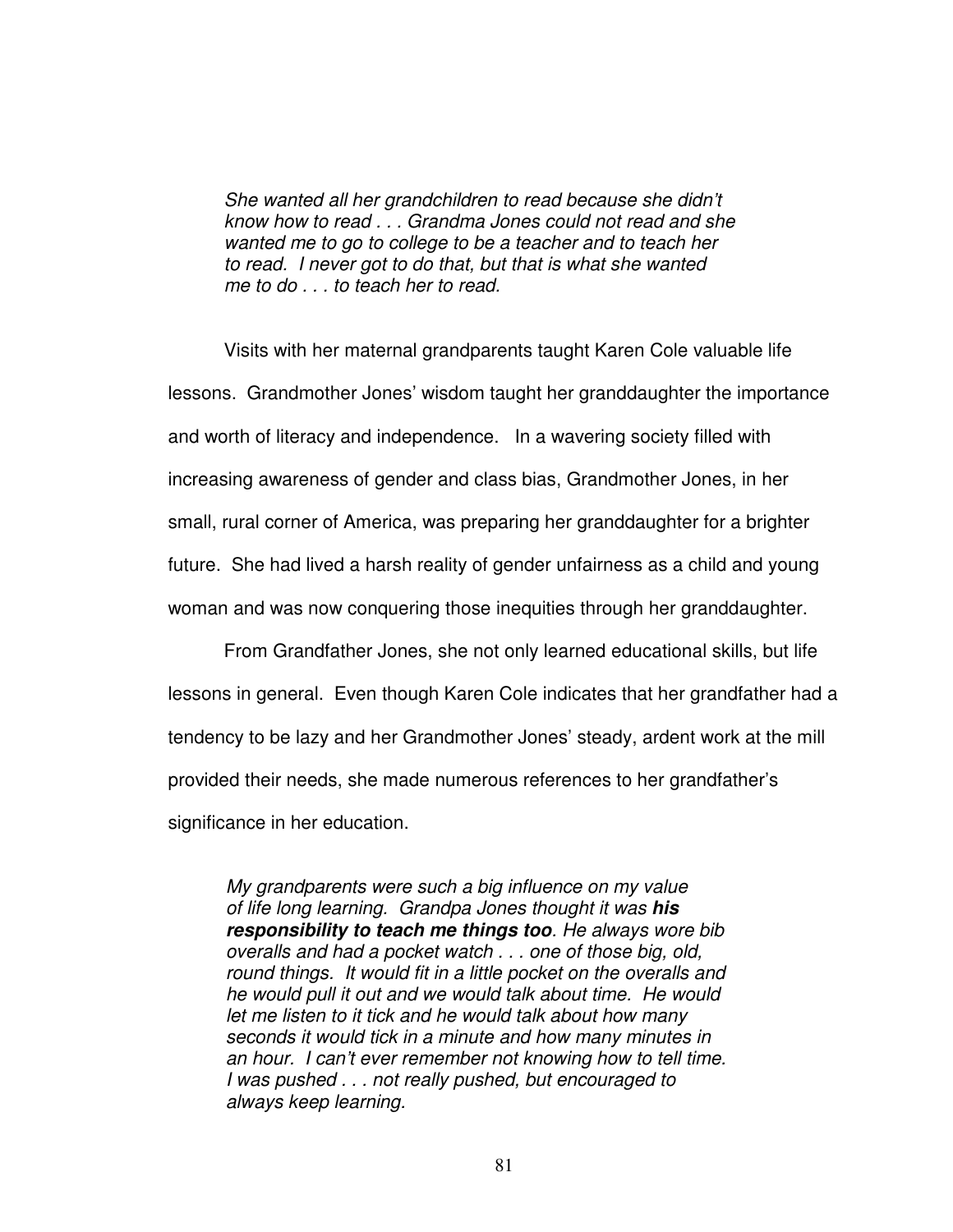**He taught** me about newspapers and what they were about. He was a phonetic reader. Even though I learned to read from grandma pretending to read the Little Golden Books, I learned to phonetically read from a newspaper from my grandpa. He would go, if he didn't know the word, for example, "double" he could go . . . "d" "o" "dou" "ble."

 My grandpa thought it was **important for us to write**. So, he made sure that we had a **new pencil every week**. I tell you . . . just learning to do things with them was so much fun.

 My grandpa lived for ninety-seven years. He was buried in his overalls. I'm having a pair of his **overalls and his pocket watch framed**. They mean so much to me. He thought anything I told him was the absolute gospel; I'm the one educated and the one who knows everything. My Grandmother Jones lived ninety-one years. She died on Christmas Eve. I miss her so much.

As with Grandmother Jones, her grandfather taught educational skills, but

he also taught valuable life lessons. Throughout the interviews, Karen Cole made

on-going mention to the lessons learned from her grandparents; lessons that

were instilled from their values. From her grandparents' humble resources, she

learned the importance of life, that it was precious and not to be wasted.

I have bold-typed one life lesson, part of the **moral curriculum**, learned

by Karen at a very young age.

**Grandpa Jones taught us a lot of life lessons**. I'll never forget one Sunday my cousins and I had caught turtles and put them in a basket. We forgot about them and they died. The next Sunday, when all seven of us came over, Grandpa Jones set us down in a row. He brought those turtles in the basket to show us and talked about how life was precious and that we needed to be more careful when we played. I never will forget crying and crying over killing those turtles, even though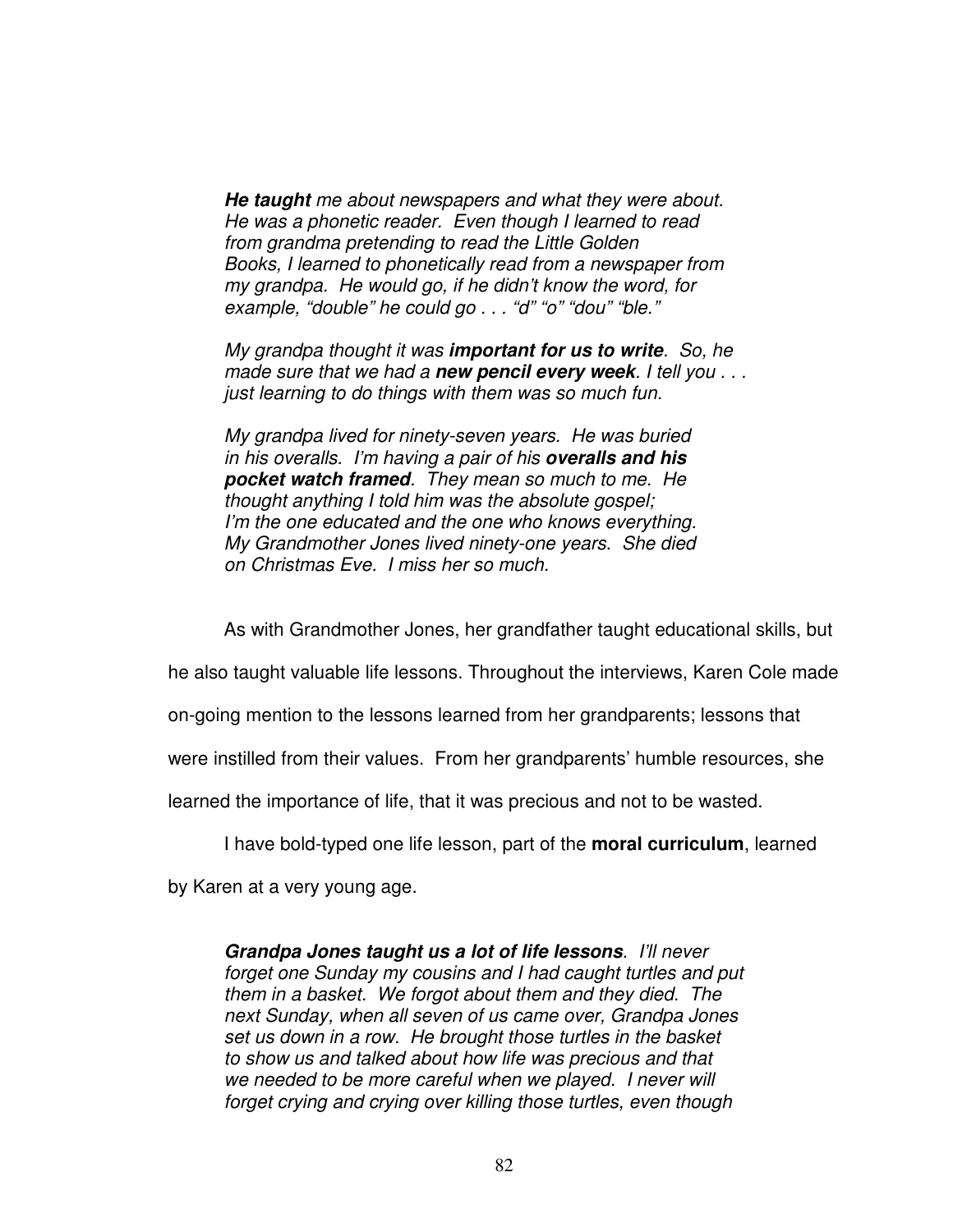it wasn't on purpose. **Grandpa wanted us to know that you don't take a life unless it is necessary.** It wasn't too long after that he killed a turtle and we ate it for supper!

Grandmother and Grandfather Jones always wanted the best for their

grandchildren. They had scant finances, but had an abundance of determination.

They had determination to see that their grandchildren have success in their

lives. They demonstrated their desire in their *teachings* and also in their daily

lives. They taught their grandchildren to be thrifty, that food was not to be

wasted, and to make the most of resources.

I remember my grandpa had caught a turtle in a trap. He and all the daddys loved turtle. My grandpa killed that turtle and I watched him clean that turtle. Now that was more than I could hardly take, but I guess that was part of the **education too, learning how people eat**. Then we had to hear about how the Indians ate turtle and used the shell for this and the shell for that. Grandma, bless her heart, she cooked turtle for my pa; she would make turtle soup.

Even at mealtime, whether family or extended family dinners, **southern** 

**culture was demonstrated in their food**. Southern culture directed the meat at

dinner, often wild life rather than domestically raised animals. Living within their

means, dinner was often not the food of choice for the grandchildren; however,

was substantial and plentiful in their rural farming community. Nevertheless,

Grandmother and Grandfather Jones wanted more for their grandchildren. They

wanted their grandchildren to **taste the good** life; serving barbeque and chicken

to their grandchildren. Through her grandmother and grandfather's wisdom and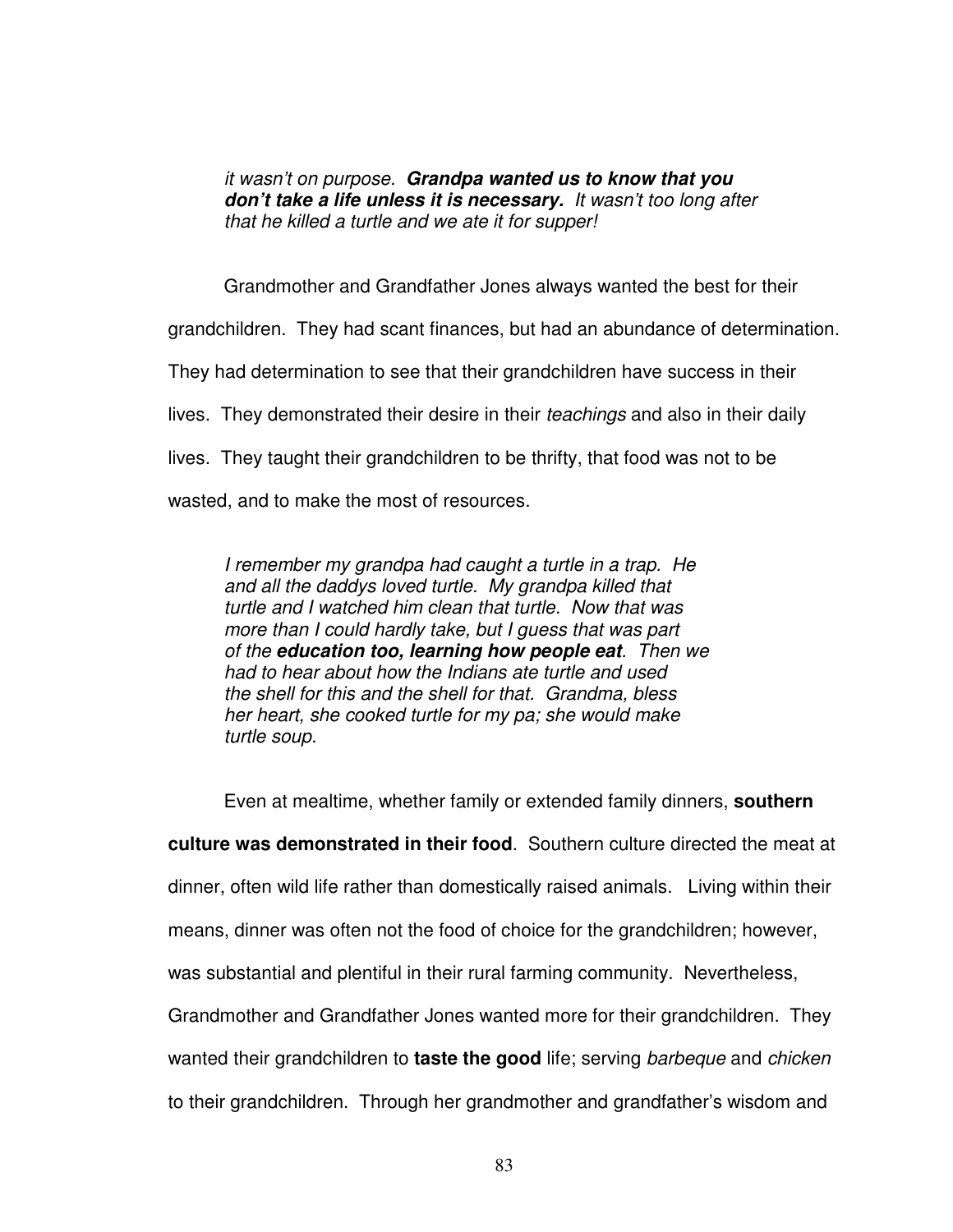resourcefulness, Karen never felt as though she was missing anything in her life,

saying, "What I ate was good . . . "

 One Sunday, grandma knew what grandpa was doing, but she didn't say anything, just looked at us and grinned. He said I got some new stuff for you to try today. There were two bowls of meat and one of them was kind of a black looking meat. Grandpa said, "I want you to try this **new type of barbeque**." Come to find out someone had **killed a raccoon and barbequed it** and that was raccoon barbeque! Oh Lord!

 Then in the **other pot was this wonderful chicken** with cornflake crumbs. It was softer and a little more greasy, but it was really good. When we had eaten, grandma said, part of it was chicken, but part of it was turtle. What I ate was **good**; I thought it was white meat chicken, but I think I ate a piece of turtle too.

 Emphasizing the imperativeness of education, Grandparents Jones celebrated educational accomplishments with their grandchildren. Formal education was a milestone for the Jones' grandchildren. It was a time when Graduating from First Grade was an important event, parallel only to Christmas and birthdays. Both maternal grandparents, especially Grandmother Jones, symbolized the important step in learning by not only addressing it with a name, Graduating from First Grade, but also the importance was symbolized by dressing the graduating grandchild in their best Sunday clothes and providing each child with scarce money. They would signify the event with wearing their finest clothes for the finest occasion. Even though it was warm outside, Karen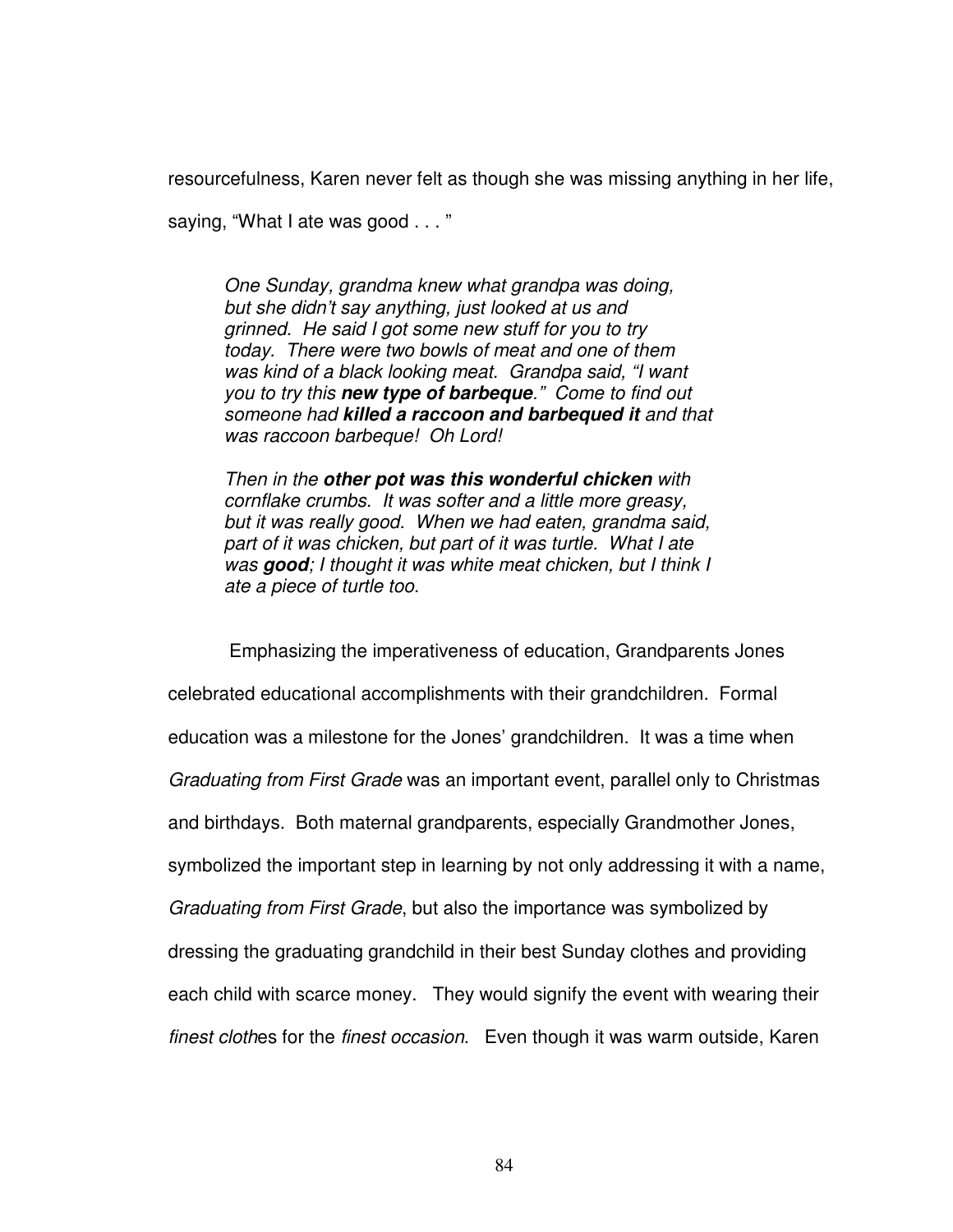Cole's finest was a little white sweater which Grandmother Jones insisted she carry on the trip.

Grandmother Jones was celebrating her own triumph over illiteracy

through her granddaughter. Dressing her granddaughter in her Sunday best

clothes and driving to another town for a shopping spree must have **paralleled to** 

### **a triumphal march for women's rights in the mind of Grandmother Jones.**

Her granddaughter would not encounter the chains of illiteracy as did

Grandmother Jones.

I have bold-typed the rewards and special treatment as Karen Cole

recaptures the significance of passing first grade.

My Grandmother Jones called it, **Graduating from First Grade**. I remember all of us . . . when we graduated from first grade you went shopping with Grandma and Grandpa Jones one Saturday in Salisbury. You would get to **spend five dollars**.

 I never will forget grandma in Salisbury on my **special day**. Grandma Jones got me up and dressed me in my **black shinny shoes and a little red dress**. Grandma had given me a little white sweater for Christmas and for some reason, **I had to take that little white sweater with me** even though it was somewhere around June.

 I remember my grandma and grandpa holding my hand going down to Salisbury. One on one side and one on the other and I was skipping in between them. I held her hand all day in the stores while I spent that five dollars. **She was so proud of me for learning to read**.

**I thought I was so special that day**. I came home and told Billy, because he was a year behind me. I said, "You better make good grades and pass first grade because you get to go to town with grandma and grandpa." I remember telling him all about it. I said, "You better learn to read or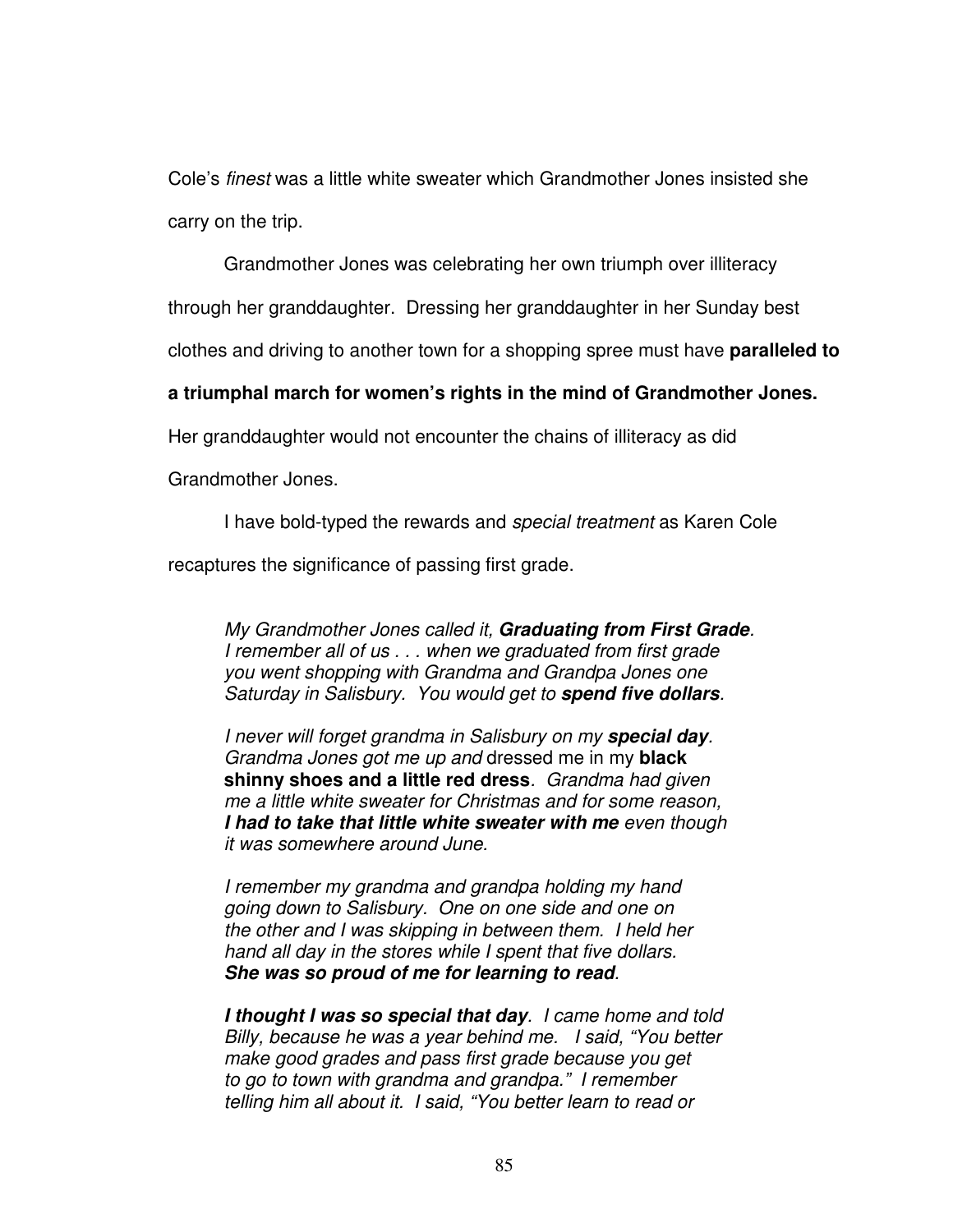grandma won't let you go to Salisbury if you don't learn to read." **Grandma just made it special about school and how important it was**. Everyone of us passed first grade, all seven of us, and we all got to go to Salisbury with them.

 The importance of education did not end with the maternal grandparents after first grade. It continued throughout high school and into college. Karen Cole's grandparents remained steadfast in their determination to free their granddaughter of the binds of illiteracy and low self worth. It was once again, a lifting out of the submissive hole from Grandmother Jones' childhood.

 I have bold-typed Karen's remembrance as to her grandmother's persistence to keep her focused in reading. At age fifteen, Grandmother Jones continued to transcend Karen in an educational path.

**Grandmother Jones insisted that I read every night** before I went to bed. I even remember at age fifteen, she insisted that I read every night!

 High School Graduation was an occasion beyond the jubilant scope of Graduation from First Grade. Grandmother and Grandfather Jones endured hazardous weather conditions and nightfall to attend the auspicious occasion. Dressed in their finest, weather did not dampen the joyfulness of their success, a triumph seen in the graduation of their granddaughter. This event, for proud Grandmother and Grandfather Jones, marked another spiral up in the **transcendence** from first grade through high school. Stressing ever, Karen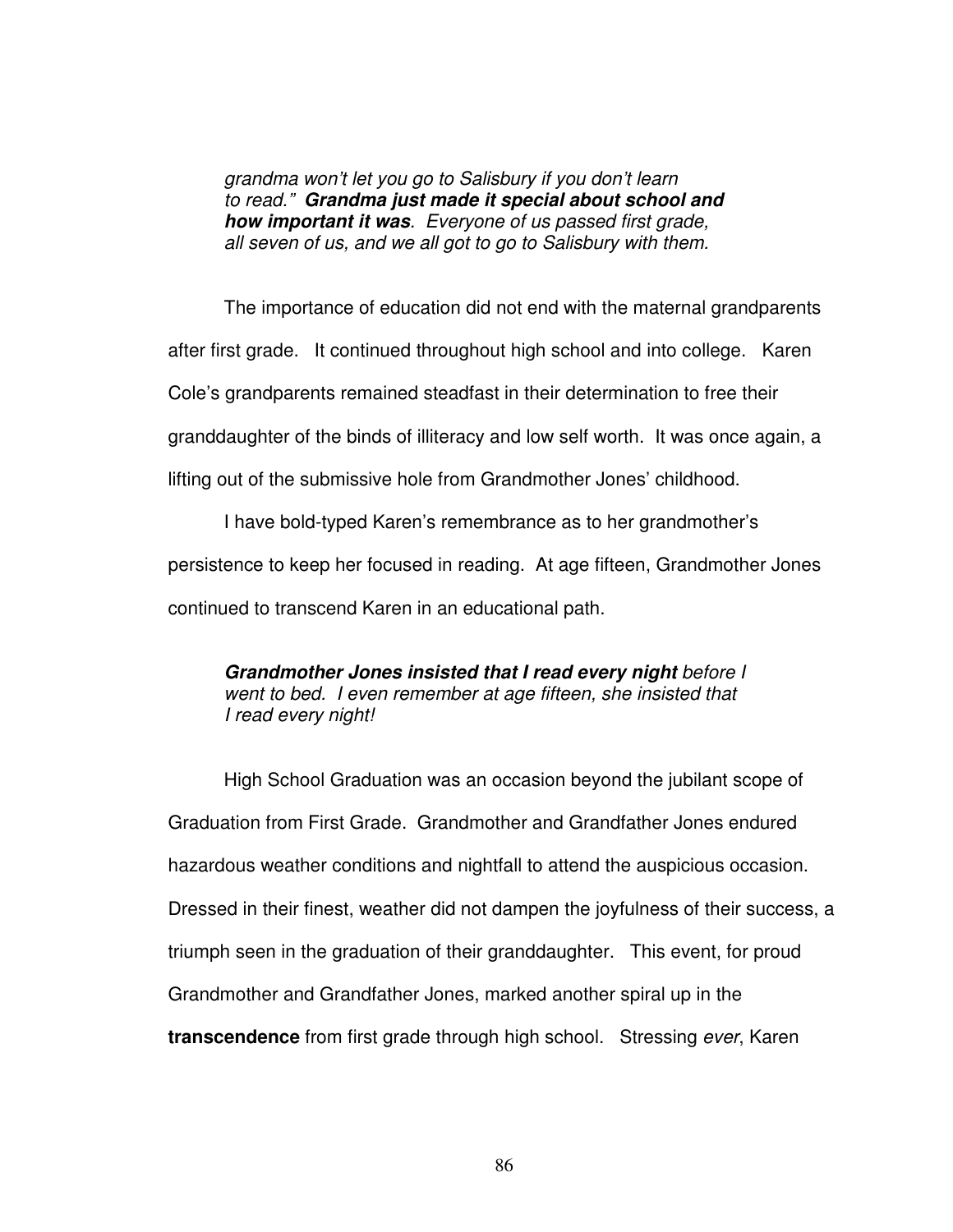reflects the enthusiasm of her grandmother. It was a dream in the clouds that was becoming a reality for Grandmother Jones.

 I still remember graduating . . . when I graduated (from high school) Grandma and Grandpa Jones came to my graduation and **she was so proud of those honor robes**. She and my Grandpa Jones, **they drove in pouring down rain that night**.

Nobody in my Grandma Jones' family hardly ever graduated from high school. I was the **first person to go to college**, **EVER** and **she was so proud of that**.

 Throughout financial hardships during college, the bond of family, pulling together resources, and the sustaining hope from Grandmother Jones, gave Karen Cole the strength to keep alive her dreams, and the dream of her grandmother, to become a teacher.

 As noted by educational scholar Maxine Green, "The world can only be renewed if the silenced can speak, if there are new names. Naming, people interpret; they confer meaning on what others had taken for their own (1997, p. 5). Unbeknownst to her, Karen Cole was on the front line of her grandmother's fight against women's oppression. Perhaps it was a fight that Grandmother Jones, herself, did not outright declare.

 Bold-typed are the it takes a community to raise a child endeavors as family and community pitched in to help Karen succeed in college. She would be their success story, but more importantly, Grandmother Jones' success story. To Grandmother Jones, Karen's graduation from college would allow her to surpass the current blockades encountered in illiteracy as well as women's oppression.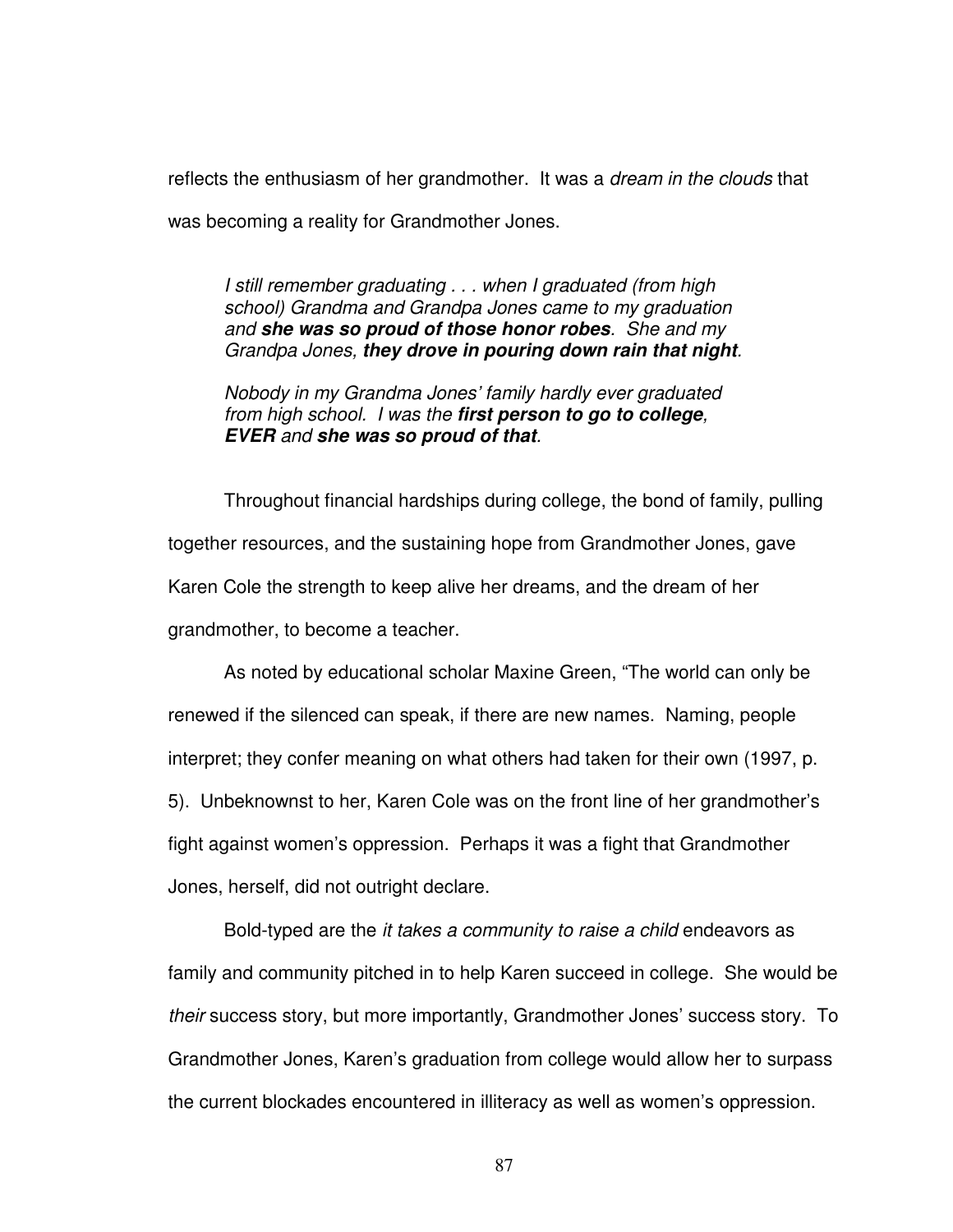The summer before I went to college I held down a full time job trying to earn money for college. I had gotten one scholarship and a grant. I still lacked money for tuition and to pay for my books. I knew that my mom and dad wouldn't be able to afford it . . . but **Dad had done some outside work** and earned enough to pay for my books.

 I didn't get to stay on campus because I didn't have enough money to do that. We didn't have an extra car so **mama paid a lady to let her ride to work** every morning so I could drive the car . . . but **Grandma Jones, she had been saving money too**. She would hide a little money back for me. She was so proud that I was going to college.

 On Fridays in college, it was my own **special day**. I had late Friday schedules and a break between classes. My grandparents didn't live too far away. **Grandma would cook lunch for me so I wouldn't have to pay for it**. She would have homemade biscuits coming out of the oven and vegetable soup when I got there. Then **she would slip me money** for gas so I could go back and forth.

 She would say, "I can't help you study, but tell me what you're studying and I'll tell you about it. It was so funny . . . she would **want to know what I had learned that week**. If I had projects in college she would give me the money to go to Roses to get what I needed like poster board and things. **Even though she couldn't read to me, she was providing me with supplies that I needed for college**.

Grandmother Jones was seventy-two years old when Karen graduated

from college. Throughout those numerous years, many celebrations of births,

weddings, and community events had occurred. Not one of those events

equaled the monumental importance of the day Karen graduated from college. "It

was the happiest day of her life."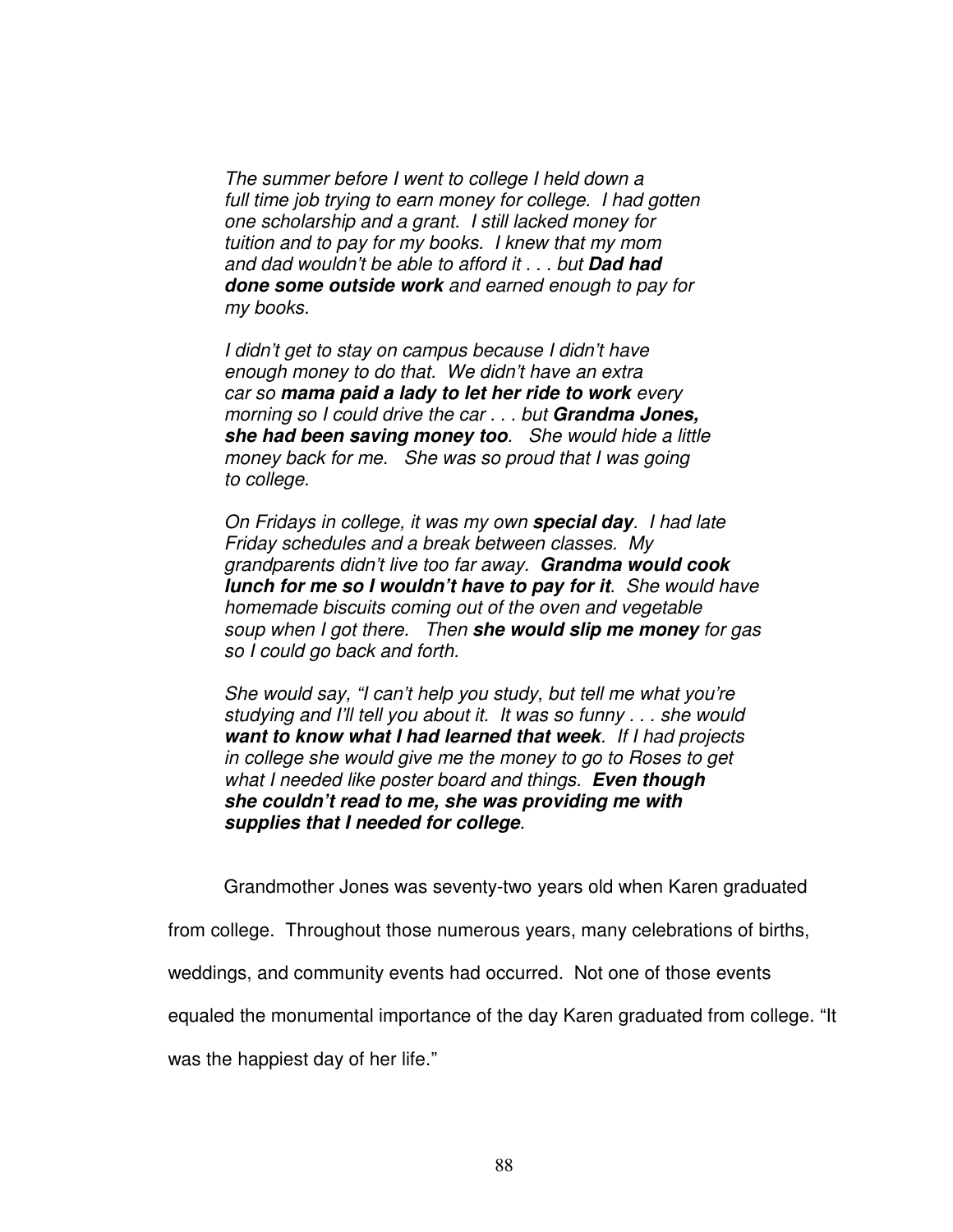As with Graduation from First Grade and High School Graduation,

Grandmother and Grandfather Jones dressed in their Sunday finest to attend

graduation. It must have felt surreal to Grandmother Jones as Karen's finest

hour occurred, as she accepted her college diploma. The *dreamlike* experience

for Grandmother Jones **transcended Karen further up the spiral** to end

women's oppression.

 Graduation from college, I think, was the **happiest day of my Grandmother Jones' life**. My Grandmother didn't go to a lot of occasions, but I **recall her buying a new dress** and coming to graduation. It was the **highlight of her life** . . . to see me graduate from college and to become a teacher.

 My Grandfather Jones brought her that day and he was very excited that day too. He never wore a suit, but **he did wear a suit the day that I graduated from college**. The first thing he did was make me a paddle for my classroom! That's what he gave me for graduation . . . a paddle! I remember Grandma Jones saying **she wanted her picture made with me** with my cap and gown . . . I remember she told me that all that hard work had paid off . . .that I was graduating from college. I graduated in three and a half years. It was the **highlight of her life**.

 "It was the highlight of her life," said Karen, knowing graduation had just as important of a meaning to Grandmother Jones as it does for Karen. Once again, Grandmother Jones had triumphed, through Karen, a small advocacy for women's rights.

Grandmother Jones was a Christian woman who embedded those values

in her granddaughter. Karen Cole spoke frequently of Grandmother Jones'

religious actions within her narratives. Even though she did not recite religious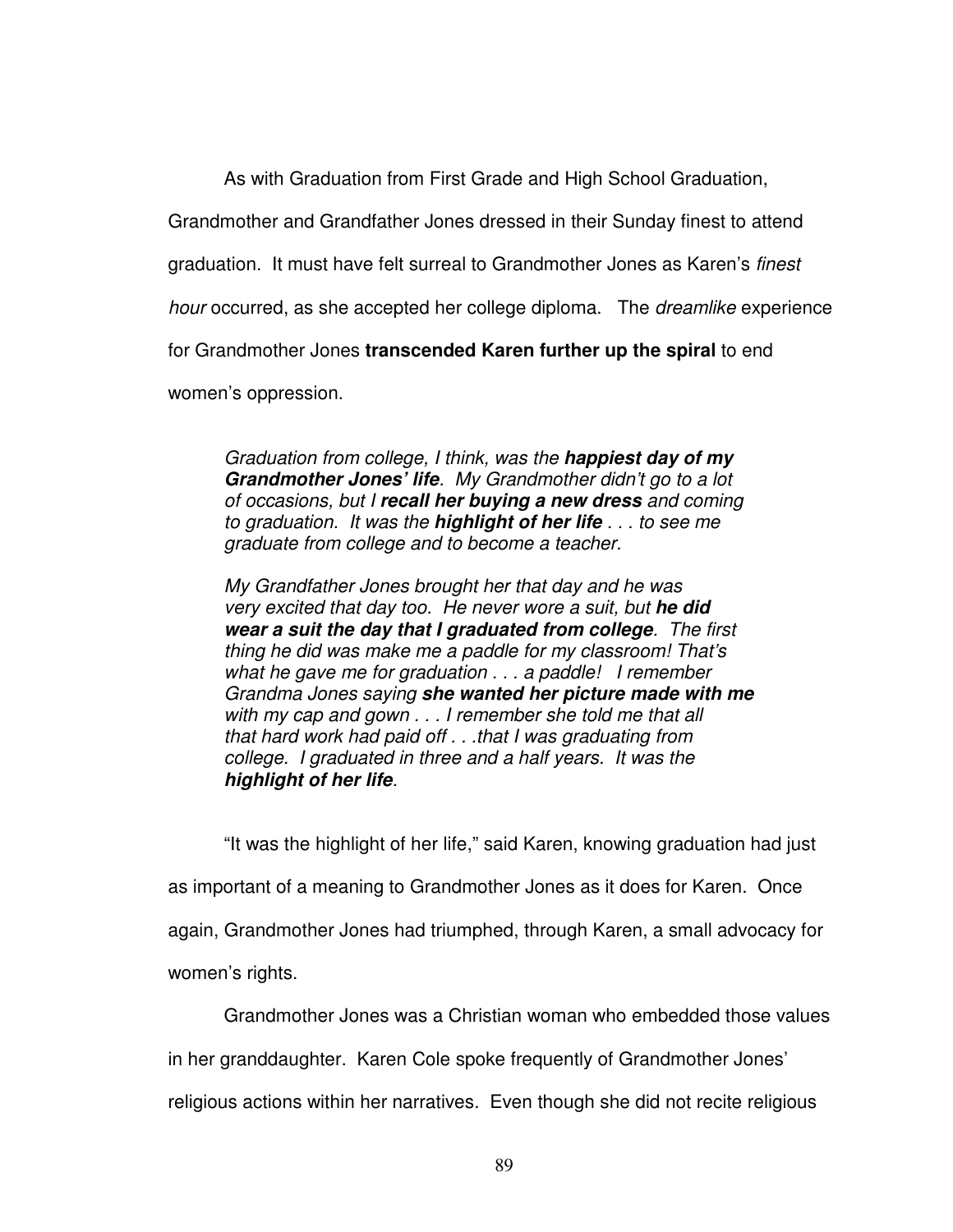scriptures throughout her daily encounters as did Grandmother Smith,

Grandmother Jones' actions spoke loud and clear of her religious commitment.

 I have bold-face typed events that Karen recalls that exemplify the importance of attending church, all part of their **God and kin southern culture**. Grandmother Jones taught Karen to reach for a higher life. Karen never understood why her grandparents attended the community church where wealthier people attended, but remembers, according to Grandmother Jones, the proper dress for a lady. This is another example of Grandmother Jones wanting more for Karen, she wanted Karen to know the good life.

I remember going to church with Grandmother Jones every Sunday. She would get **dressed up** with her dress . . . put on her hat and gloves. She always carried a pocketbook. I remember she told me, "A **lady always covered her head with a hat and wore gloves to church**."

She'd let me go with her to her Sunday School class with all the little old ladies. We would have chewing gum. It was the **only time she offered it to me, chewing gum** . . . while we were at church.

Other times I remember going to church and Grandma Jones getting out an **envelope to put money in it**. More of the wealthy class of people went to Grandma Jones' church so I never could understand why she went there . . . because she and pa were not wealthy at all.

Karen Cole reflects on the religious influence of her maternal grandmother

during her high school years, efforts which often incorporated her unwavering

push for literacy. Longing for her granddaughter to teach her to read,

Grandmother Jones assisted her granddaughter in the best possible means;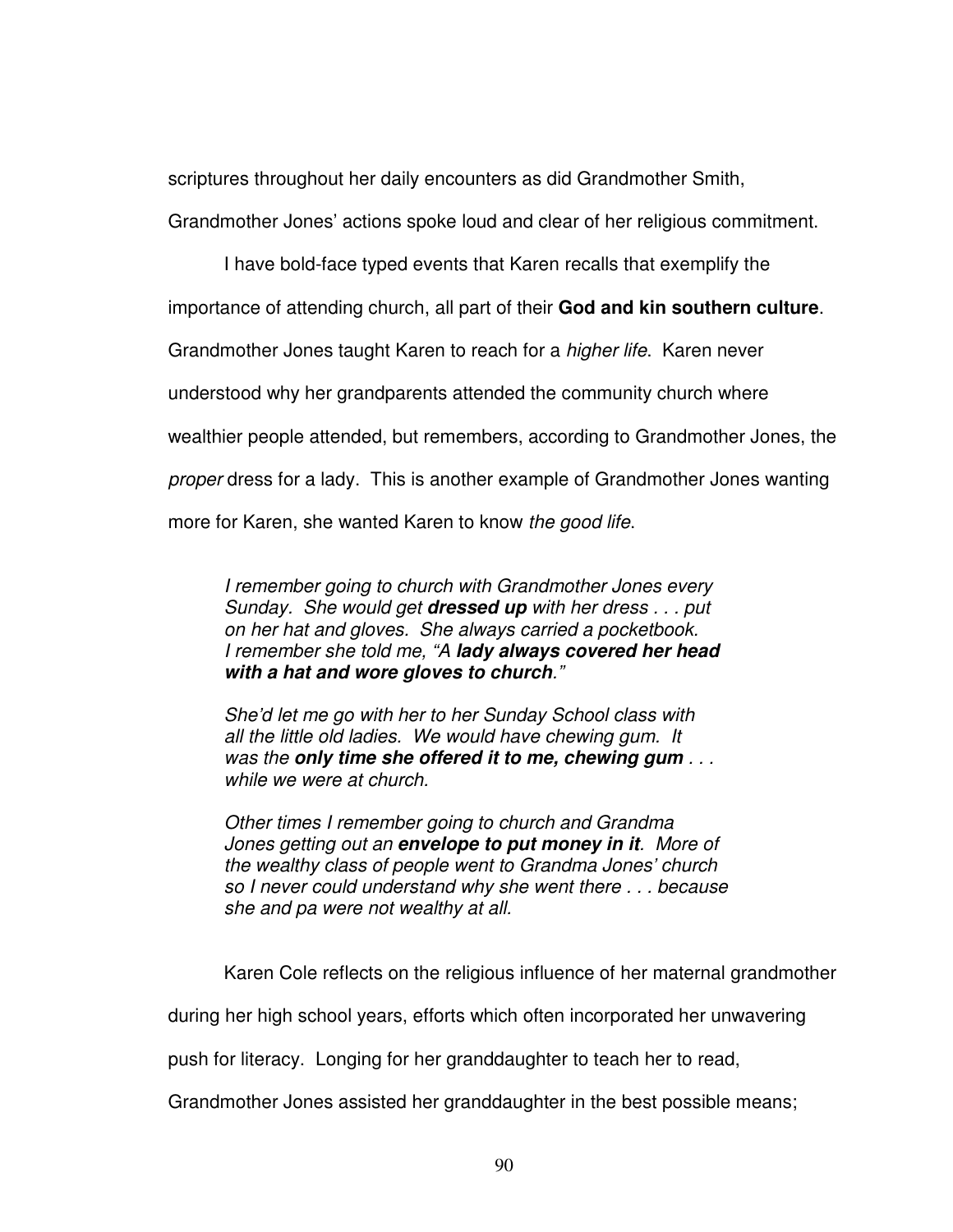incorporating religion with her assignments. Grandmother Jones **insisted** Karen read every night; once again, her strong desire for Karen to obtain a better life, through education.

Even at that age (fifteen years), my Grandmother Jones **insisted** that I read every night before I would go to bed. The only thing she had around the house much to read were . . . the books they sent every month from the church, My Upper Room . . . and the Bible. So, **I learned to read the Bible early and I learned to read the Upper Room**.

Grandmother Jones cherished her Christian beliefs. She also valued

education. By **incorporating religion** into school assignments, Grandmother

Jones must have thought there was **no greater means of helping** her

granddaughter. Karen Cole speaks of her grandmother's assistance in a high

school language arts project.

We had to illustrate a book of poems. Grandma Jones asked me what I was doing. I said, "Grandma, I am working on this poetry project. She asked, "What is poetry?" I told grandma what poetry was. She said, "I have a lot of old **bulletins that I've saved from church**." Every bulletin she gave me I could use something in them.

I found this big abstract picture of Jesus hanging on a cross. I found a pair of praying hands out of one of the books and I cut that out and used it. Grandma said, "That picture looks terrible." I said, "No, no grandma, that picture looks so different I'm going to use it with one of my poems." When I got my project back **I got the most encouraging remarks** about my poetry book. She said it was one of the best Illustrations she had ever seen with the poem.

I showed it to grandma and she said, "What does it say? What does it say?" **She thought my grade was her grade!**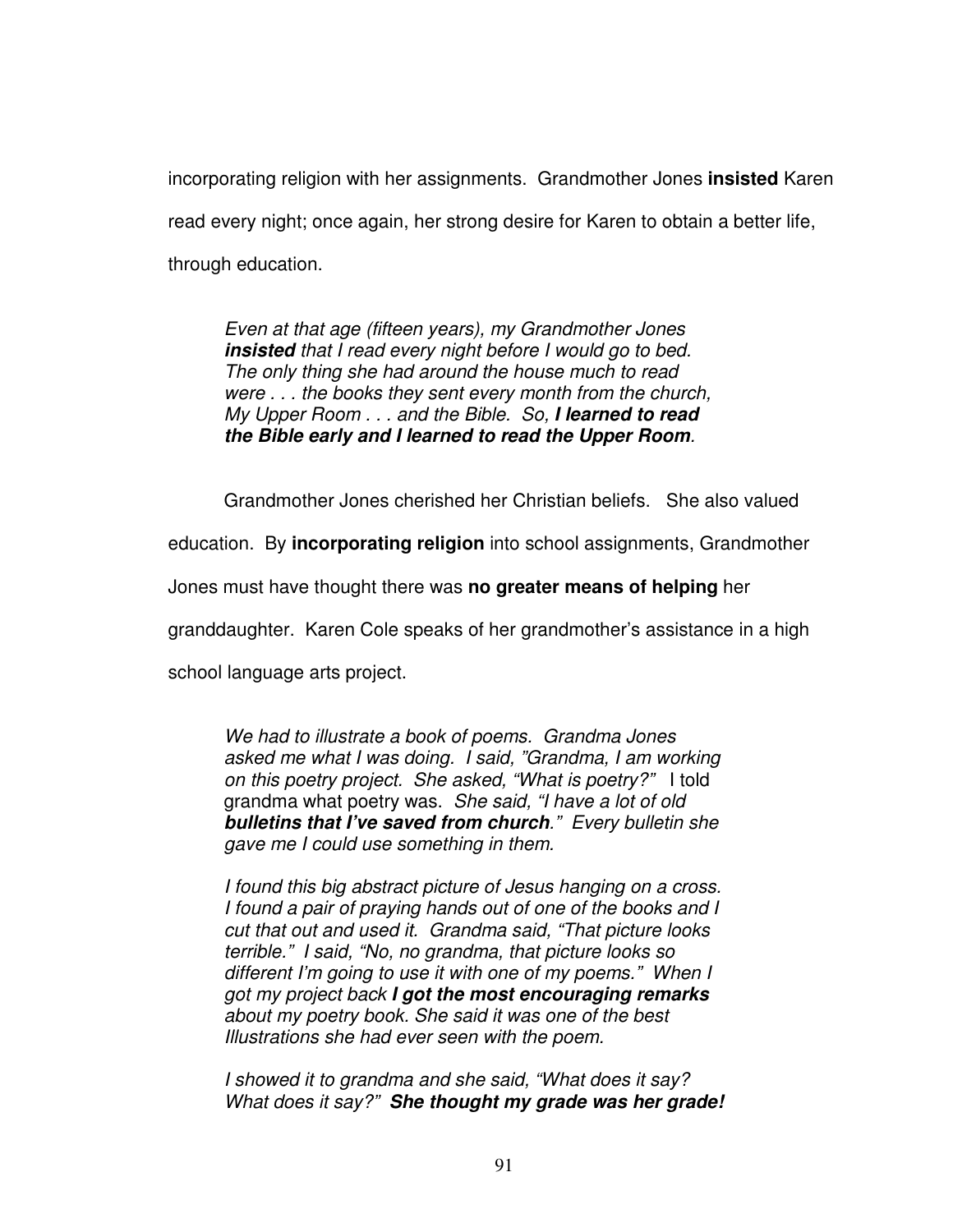I can still see us cutting out that abstract picture of Jesus and putting it with that poem.

From Grandmother Jones' perspective, Karen's grade was her grade.

Karen's success in life would be her success in life.

Throughout the hardships, Karen maintains her determination at the forefront, keeping in mind that life's hardships are also life's lessons. It's another lesson taught from her grandparents. Karen reflects that **life's lessons have the ability to transcend a person from the depths of hardships**. All of which are part of a bigger plan.

I guess you have to go through so many trials and tribulations and make sure that you still follow your dreams and make sure that you make them reality. I think that everything happens for a purpose and reason. I look at it now as **God's plan for me**.

 The 1920s Constitutional Amendment giving women the right to vote, and the on-going fight for women's rights, must have been at the forefront of Grandmother Jones' thoughts as she and her mother were verbally degraded by an abusive father as being worthless and without merit. To have endured these mental attacks, Grandmother Jones must have engrained a strong desire to overcome the shackles of oppression; igniting an inner flicker of fire that burned brighter each day. She was fighting to leave the bad life behind and to search for the good life, one free of oppression.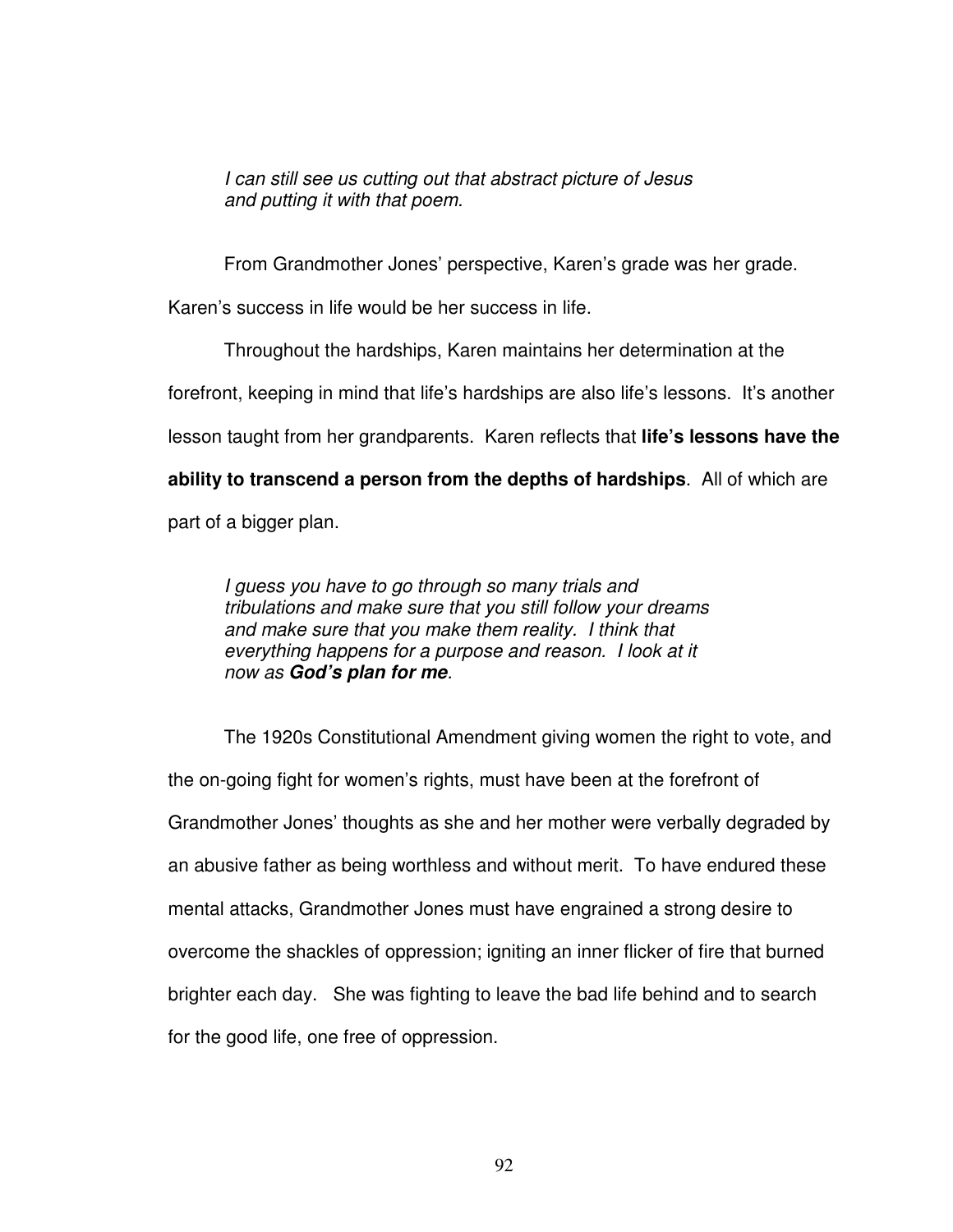Noteworthy is Karen's interrupted thought as she initially told how girls couldn't work on the farm. Mid-way through the sentence, she redirected her sentence to "well, they thought girls couldn't." Grandmother Jones' views are instilled in Karen. Her words echo the thoughts of her grandmother as she clearly detested the unfair treatment of females. Bold-face typed are Karen's unyielding opinions based on the unequal treatment of women.

 My Grandmother Jones grew up hard; **girls were treated like dirt back then**. My grandma had been disowned. Boys were treated very, very special back then. The more boys you had . . . they could work on the farm and cut wood. Well girls couldn't . . . well, they **thought** girls couldn't.

 She left at eighteen and came to this county to work in the mill. She worked there until after she was seventy years old. She would have worked longer had Dickson (mill supervisor) not made her retire at age seventy. She resented that.

 She worked on the spinner. My grandmother had hair all down her back. **She sat on her hair because it had never been cut her entire life**. Well, she wore it braided and the spinning machine grabbed her hair and got caught in the machine. She almost got pulled into the machine. If it hadn't been for someone standing nearby she would have probably been killed.

 My grandmother went and got a haircut the next day and got her hair cut real short so it couldn't get caught in the machine. Well, she got on the train to go back home for the weekend. When my grandfather saw it . . . it was such an **indignity to get her hair cut that he disowned her**! He told her that **girls weren't worth anything** anyway, the only thing girls were **worth was the hair on their head**! He disowned her and she didn't inherit any of the property, anything, because of that!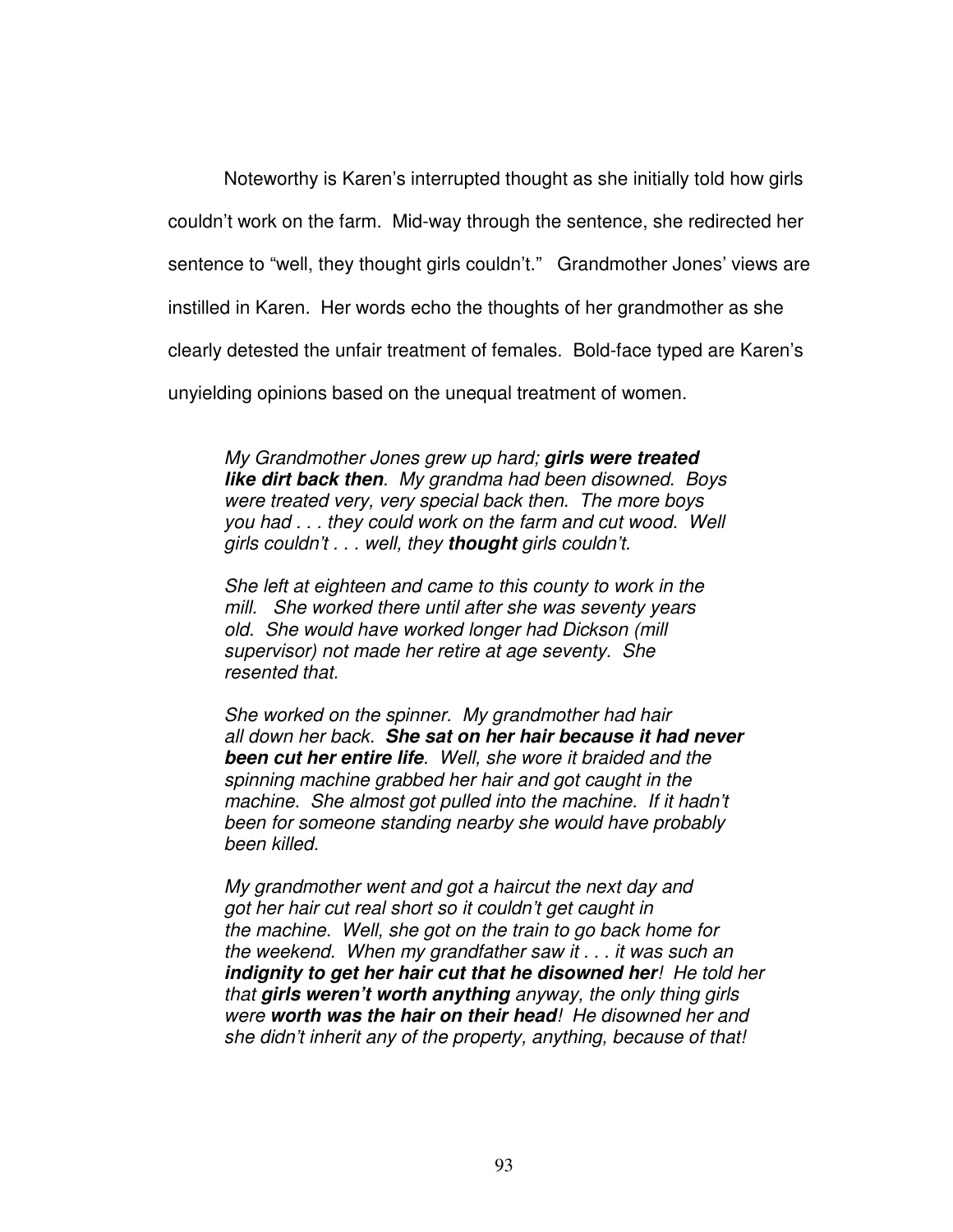Did the belittlement and worthlessness embedded by her father only give Grandmother Jones the strength to seek a better life for her future granddaughters? Living her own battle for women's rights in the backwoods of rural North Carolina, did the young Grandmother Jones know that she would become a catalyst in educating a future generation? She would advocate an education based upon Christian values and formal schooling. She also educated her grandchildren through life lessons, making the most of resources and providing lessons that taught worth and value in all human beings, especially women. She made her granddaughters feel *special* and to embed within themselves a sense of self-worth.

 Karen continually uses special and determine throughout her narrative when discussing how she felt in the presence of her grandmother.

 My grandmother . . . I think when I was born and I was a girl, it was just, **I was really special to her**. I think she was intending for everyone to know that **girls are special**. Girls could do anything that they want to do, the only thing they need to have is **determination**. I think she instilled in me very quickly that learning was important and also having the **determination** to do what you want to do. **She was determined to live her life** after that. He disowned her and she never went back.

 Noteworthy is Karen's memory of her grandmother's reaction to being disowned by her father. She was *determined* to live her life . . . she absolutely hated long hair. Her grandmother was fighting for self respect and worth as a female. She was fighting for Karen too.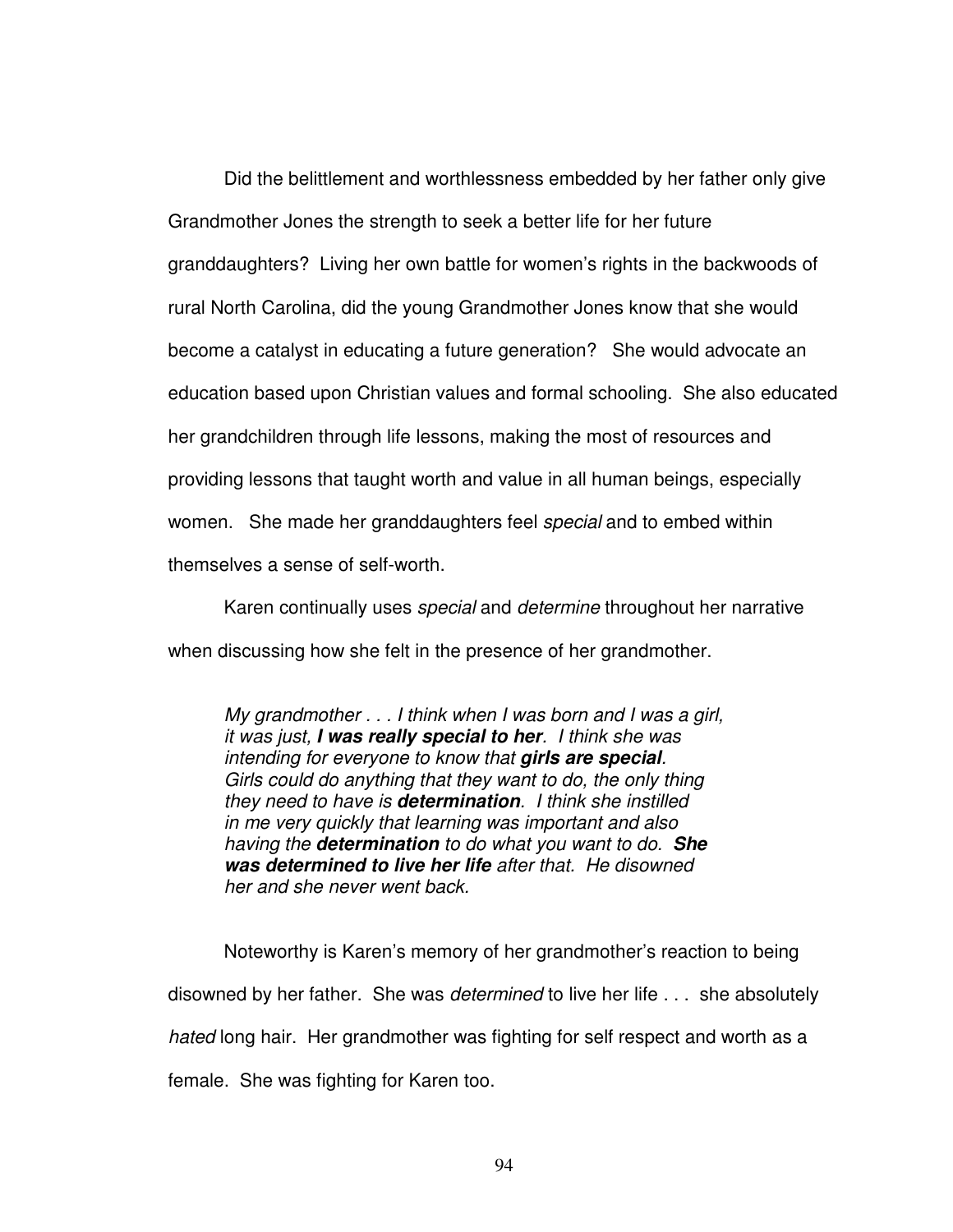My Grandma Jones, she really valued . . . **she really valued us girls**. I had long hair as a child, all the way down my back. I was spending the week with grandma and she took me with her to the beauty shop and had the lady cut off my hair. It was a pixie haircut, cut short all the way around my head. My mama and daddy didn't like it. They got angry, but they didn't argue with grandma. Nobody argued with grandma . . . **grandma absolutely hated long hair**.

Grandmother Jones was *determined to live her life* after being disowned as a worthless daughter. She was also determined to live a life of betterment, but to also open the doors to a better life for her granddaughters. By cutting Karen's hair, in her own way, Grandmother Jones was making a statement. She was challenging anyone to dare her granddaughter of being unworthy. Once again, she was saying **good riddance to the bad life** of years past and **securing a good life** for her granddaughters.

# **Influence of Paternal Grandparents**

During this section, I will discuss Karen Cole's paternal grandparents, Grandmother and Grandfather Smith, and their influence on educational expectations, religious views, and Karen's sense of self-worth.

 A **sharp contrast** to the strong educational influences of her maternal grandparents, Karen Cole speaks briefly of her paternal grandparents. Particularly, her story told **disparity between the two grandmothers**. She spoke of coming to terms with the internal struggles from being held to high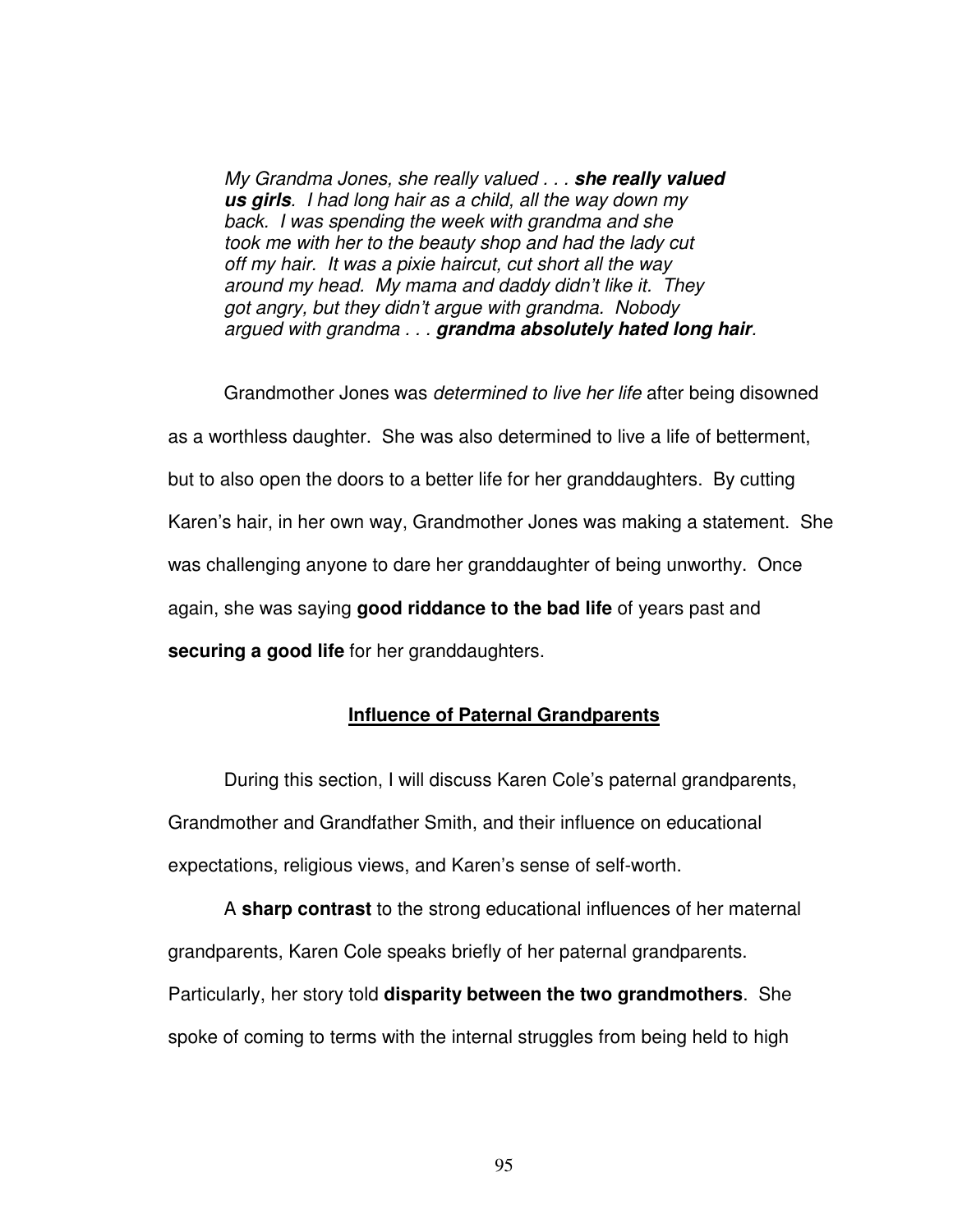expectations from her maternal grandparents to the harshness of shortcomings

and low self-worth when visiting her paternal grandmother.

I have bold-face typed Karen's **diminishing self-worth**, a descent down

her spiral of self-esteem, when in the presence of her paternal grandmother.

Note Karen's descriptive memory, using inferior, unimportant, and put down, to

reflect her contradictory feelings in the presence of Grandmother Smith.

 She (Grandmother Smith) seemed to always make me feel **unimportant**. I always felt **inferior** around her. I was always told that I wasn't as good as so-and-so grandchild. So, I'd go from **Grandma Jones' house, where I was the smartest**, the most important and could do everything . . . to her house (**Grandmother Smith**) where I would **be put down**. I wasn't as good as (cousin 1). I wasn't as smart as (cousin 2). I was fat. I couldn't do things. That was when I was younger.

 As I grew older, my Grandmother Smith began to respect me. When I turned sixteen and could drive her somewhere, she liked me to take her to town, she started to respect me then. Until about age sixteen, she would put me down all the time. I didn't like to stay with her. **I never felt like I was loved**.

Karen Cole spoke of her monumental educational milestones, graduating

from high school and from college. Recognizing that these were important

events in her life that were attended and supported by her maternal

grandparents, she quickly recognizes the **lack of encouragement** from her

paternal grandparents. Karen continues to feel her paternal grandmother's lack

of confidence in her academic achievement. Karen felt no support, reflecting that

her Grandmother Smith thought she wouldn't make it.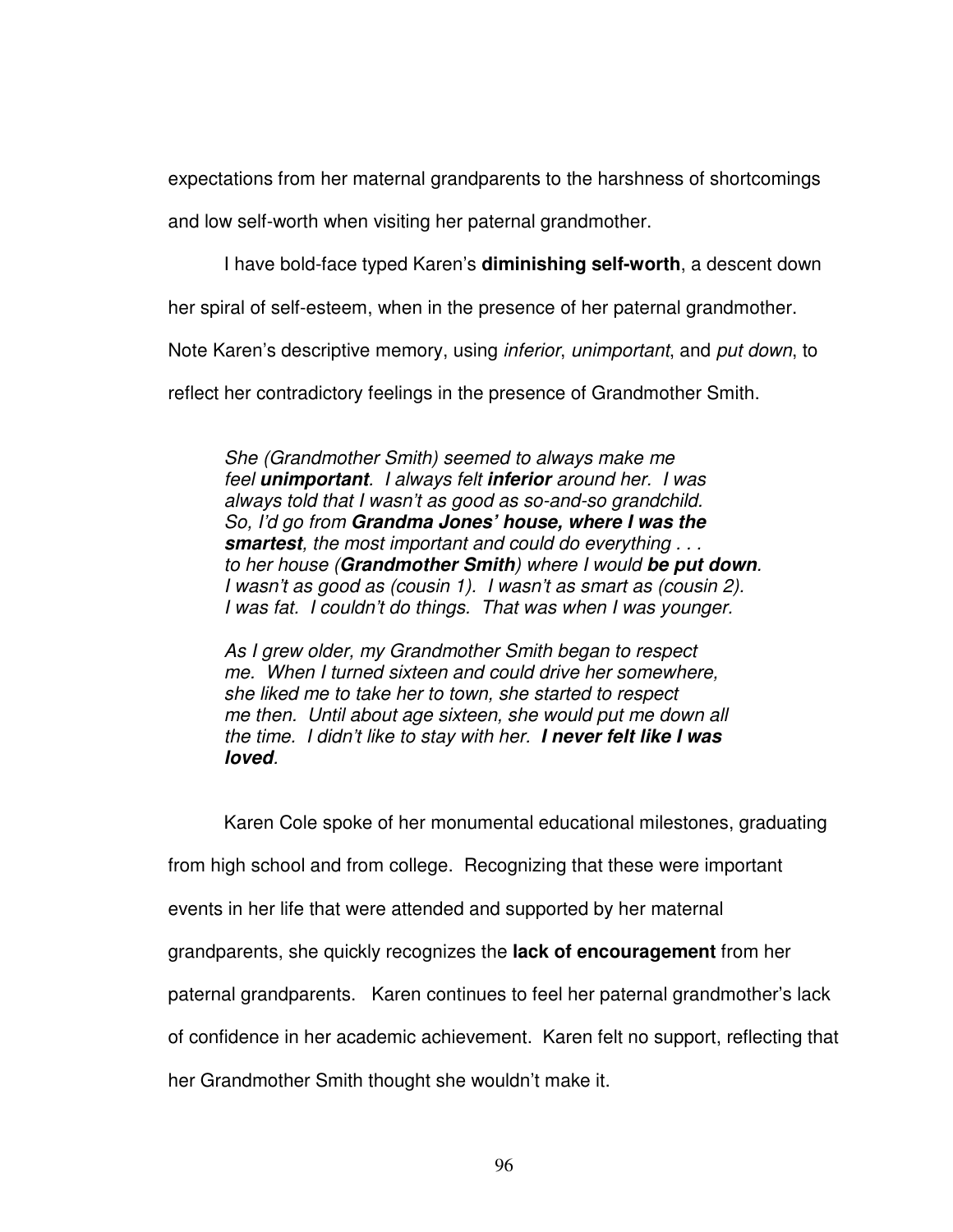I still remember when I graduated from high school; Grandma and Grandpa Smith did not come. Graduation from college was the happiest day of my Grandmother Jones' life. I remember my Grandmother and Grandfather **Smith didn't come**. **I don't think she (Grandmother Smith) thought that I would make it**. She knew I was going to attempt it, but she didn't think that I was going to make it.

 It is clear to Karen Cole that expectations in others can bruise or heighten their self-esteem. She felt special when visiting her maternal grandparents who held high expectations for their granddaughter. However, within the same day, she would fall to discouragement in the presence of her paternal grandmother. A harsh life lesson to learn, Karen Cole remembers these lessons in later years. "There were so many life lessons that happened to me that have helped me become a better teacher."

**Grandmother Smith was revered by the community** as a strong and faithful Christian woman. She and Grandfather Smith regularly attended worship services and were influential in constructing their community church. Karen recognizes the **religious values** of her paternal grandparents; however, she speaks only briefly of examples of their religious influences in her life. Even those influences associated a negative conviction. In contrast, Karen Cole reflects often of *church memories* with her maternal grandmother. It is ironic that Karen Cole indicates she received her religious upbringing from her Grandmother Smith, but speaks of many religious memories with her maternal grandmother, Grandmother Jones.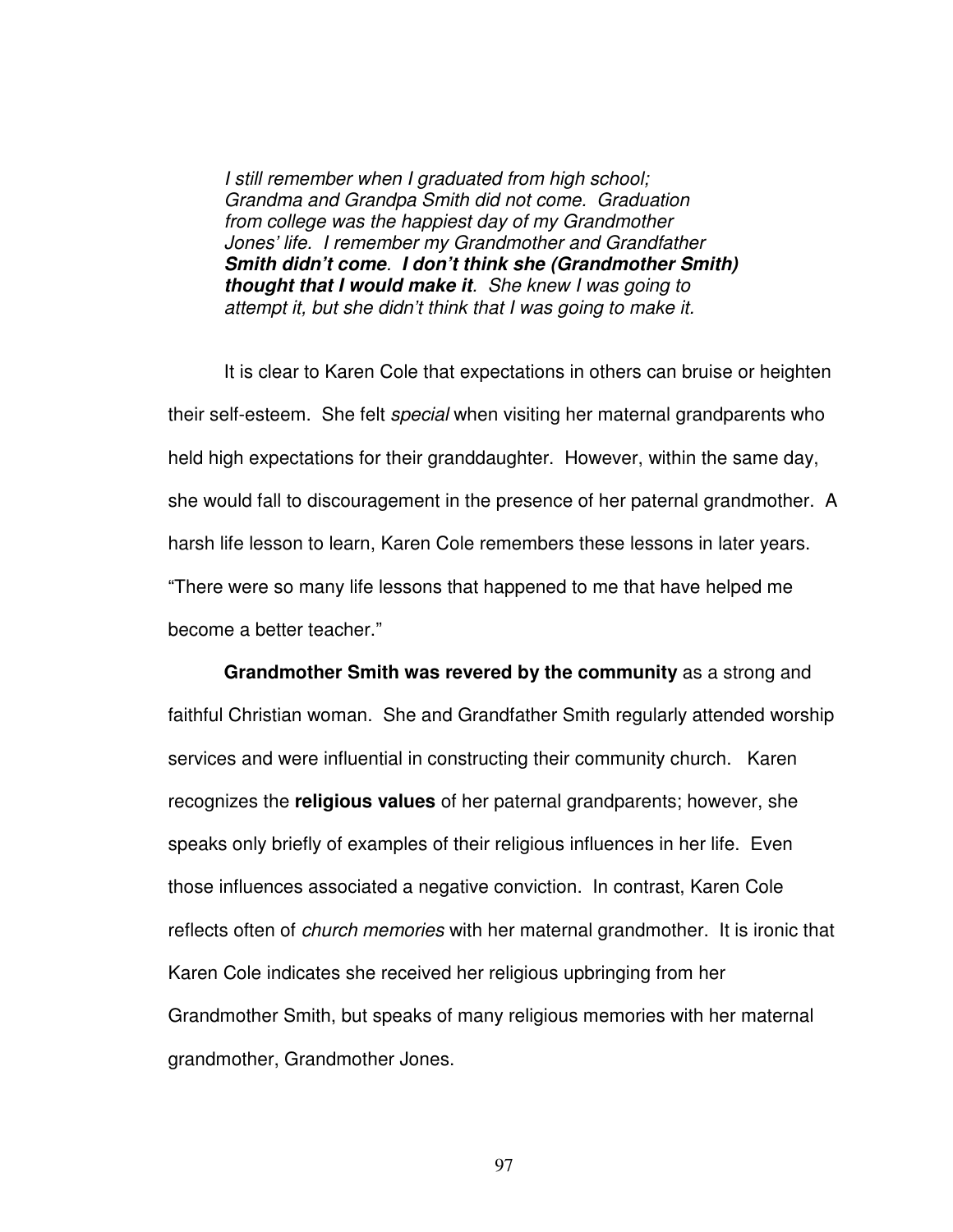I have highlighted the staunch wording Karen uses when demonstrating

her paternal grandmother's religious demeanor.

I think I got a lot of spiritual guidance from Grandma Smith. (church name) is where my Grandma and Grandpa Smith went to church. They were some of the **founders of the church** and helped build it. My Grandma Smith was **very religious**. She would always **spout scriptures** at you in one way or another . . . She would ask me all kinds of questions.

If I would say, yes, daddy had been drinking, she would spout out all these scriptures. She would have me so upset as a child because I just knew that my daddy was **going to hell** and that my family was going to be torn apart . . . she seemed to always make me feel unimportant.

She was **a good woman**, a **good Christian woman**.

Karen Cole considers both her grandmothers as religious women.

Grandmother Jones' religious beliefs were evidenced in her daily actions and

loving nature. Raising Karen as a Christian and incorporating her religious

literature into Karen's assignments, Grandmother Jones assisted Karen in the

best means possible, by loving example. Grandmother Smith and her steadfast

commitment to religious rules and regulations was, what we could call, the

**keeper of the commandments** versus Grandmother Jones' the **giver of love**.

Both women hold important roles in Karen's eyes.

 Grandmother Smith had a strong influence on Karen Cole's sense of self worth and self-esteem. It was a powerful, **demeaning influence**. Karen Cole's on-going references to her paternal grandmother's lack of confidence in her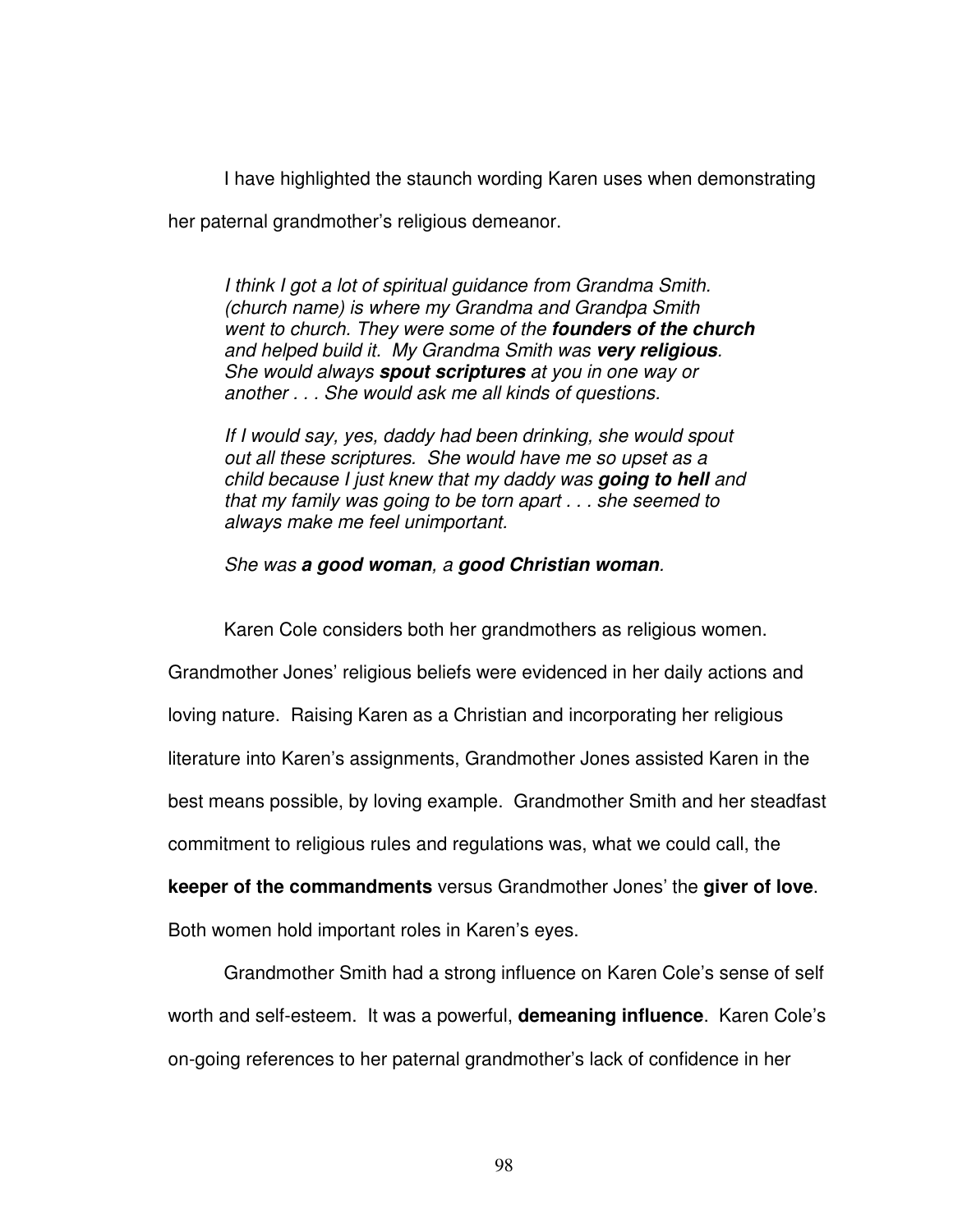granddaughter quickly embedded feelings of insignificance and even created

jealous rivalry among cousins.

I have boldfaced the inner feelings Karen reflects toward her paternal

grandmother. But also highlighted is another hint toward the struggle in Karen as

the granddaughter of two women, both role models, who had completely different

views of Karen and her value in society.

Grandma Smith was always putting us down. She made me, (sister 1) and (sister 2) feel inferior to others in the family because our daddy would drink and because we didn't have a lot of money like others in the family. Grandma Smith always made me feel that I wasn't important; I wasn't intelligent; I wasn't pretty; **I wasn't special at all**.

 Grandma Smith always treated me and (cousin) so differently that it caused a jealousy between us. It gave me bad feelings. Going from one grandma (Jones) and feeling so special and then going to the other grandma (Smith) and being **always put down**.

 One thing was my being overweight . . . and I wasn't pretty . . . **not special at all**. I don't know, I just didn't like going there. Every Sunday, we would go to Grandma and Grandpa Jones' and have such a good time and then we would go back by Grandma and Grandpa Smiths' and . . . **a lot of times I wouldn't even go in the house**.

Throughout her childhood years, Karen Cole struggled with her paternal

grandmother's disparagement. Reflecting on a Christmas memory, Karen Cole

tries to come to terms with her Grandmother Smith's coldness. While reflecting,

Karen Cole points out that she often spoke her mind as a child. This curse, or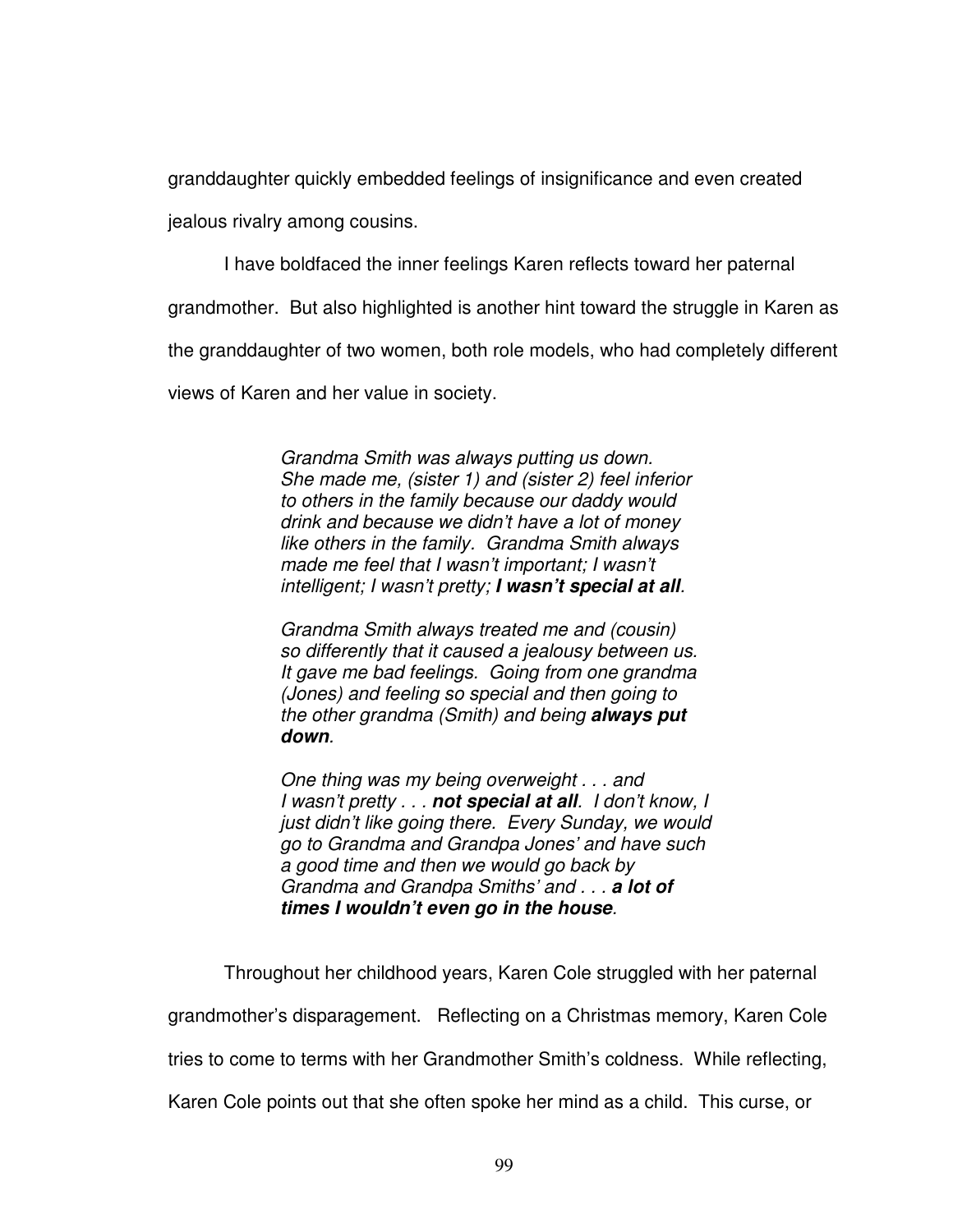blessing, depending on which grandmother's view is taken, may have been the

catalyst of Grandmother Smith's criticism toward her granddaughter.

Karen reflects on her memories and feelings of surprise when

Grandmother Smith treated her as an equal to her cousins.

I remember the Christmas my Grandma Smith gave every one of us grandchildren, the girls, a doll. They were in plastic cases. I got a doll just as pretty as anyone else. **I didn't think that I would get a doll**, but I did. I thought she would give one to everyone but me, but I got one like everybody else. I still have my doll. I don't know if my cousins have their dolls, but I still have mine. I didn't think she'd give me one but she did.

Note that Karen interprets that her sometimes audacity as a child was

looked upon as impudence by her paternal grandmother. Continuing to

demonstrate her culture of respect for *God and kin*, Karen respects her religious

grandmother, dismissing it as alright because she was a good, Christian woman.

I guess I just wasn't one of her favorite grandchildren. It may have been because I talked too much . . . Sometimes, if I didn't agree with something, I'd say so. If I thought something wasn't right, I'd say so. My Grandma Smith didn't like that; but if I thought something wasn't fair, I'd say so. **I don't think she liked my opinions** . . . but that's alright. She was a good woman, a good Christian woman.

Karen Cole searches for answers to her unhappy childhood with her

paternal grandmother. Clearly stating she values her paternal grandmother as a

good woman, she questions her own behavior as a child. Nevertheless, having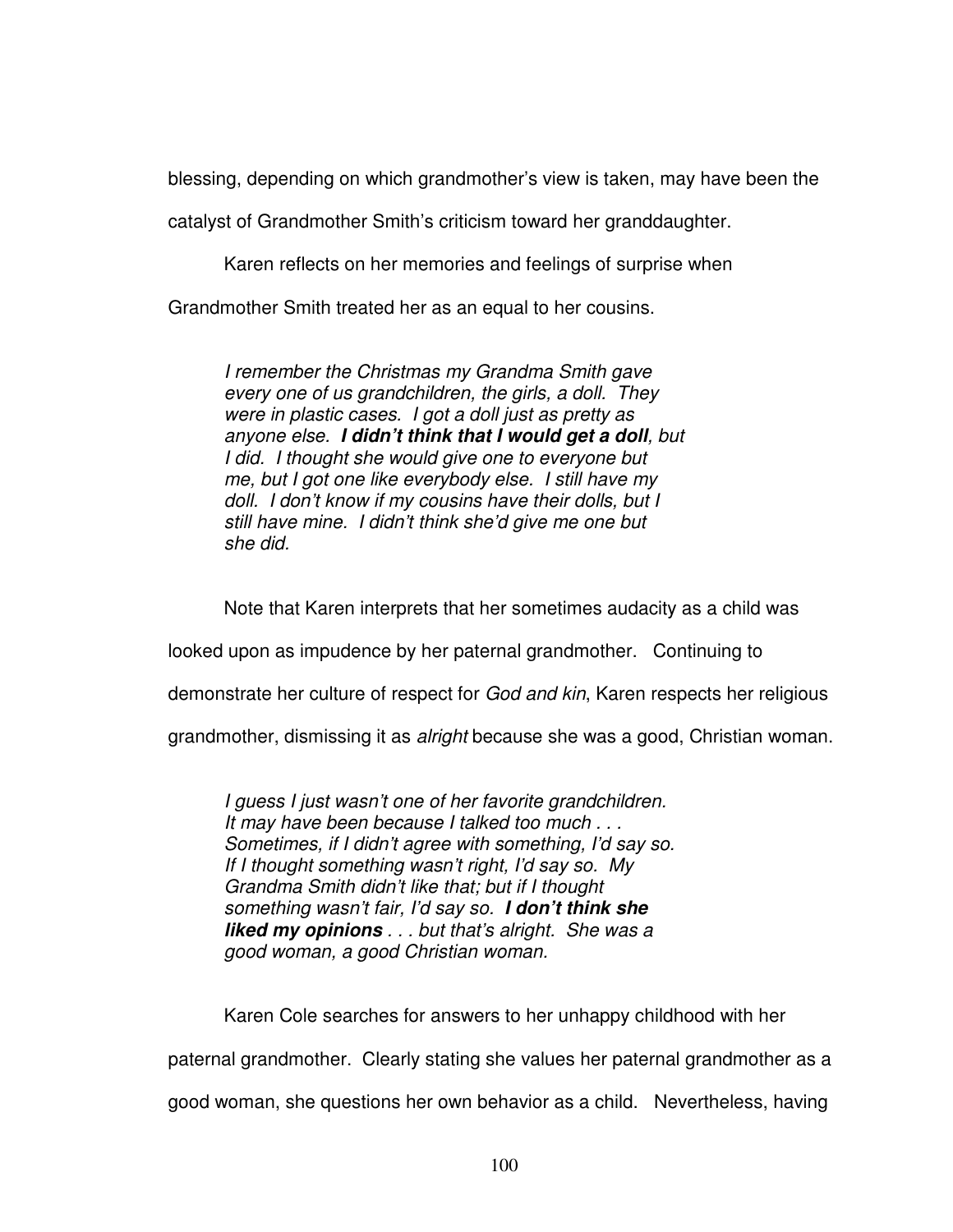spent the majority of her childhood with her maternal grandmother, Karen Cole's self perception was, in contrast, emerging as one of independence. She learned to participate in discussions and to judge equity in situations.

**Grandmother Smith; however, chastised Karen Cole for the very same reasons that were celebrated by Grandmother Jones**. The granddaughter of two women, both important role models, brought Karen contradictory and confusing views of women's worth in society.

#### **Community as Family**

 Karen Cole's world is **engulfed in community**. She lives in a world that evolves around trials, triumphs, and tragedies. Throughout each encounter, immediate family, extended family and community members prove steadfast in providing the support and encouragement needed to climb out of the trenches of distress. She lives in a **southern culture of the traditions of God and kin**.

 Karen Cole speaks of the many hardships that were overcome for her to attend college. There was the financial strain of tuition and textbooks, having only one family car for transportation, and the heart attack of her father.

 I have boldfaced the struggles, hardships, and sacrifices as family and extended family members pitched in to help Karen succeed in college. They performed worthy acts of kindness, but the acts were a common thread of their engrained community tradition of God and kin; Karen's **southern culture of neighbors helping neighbors in times of need**.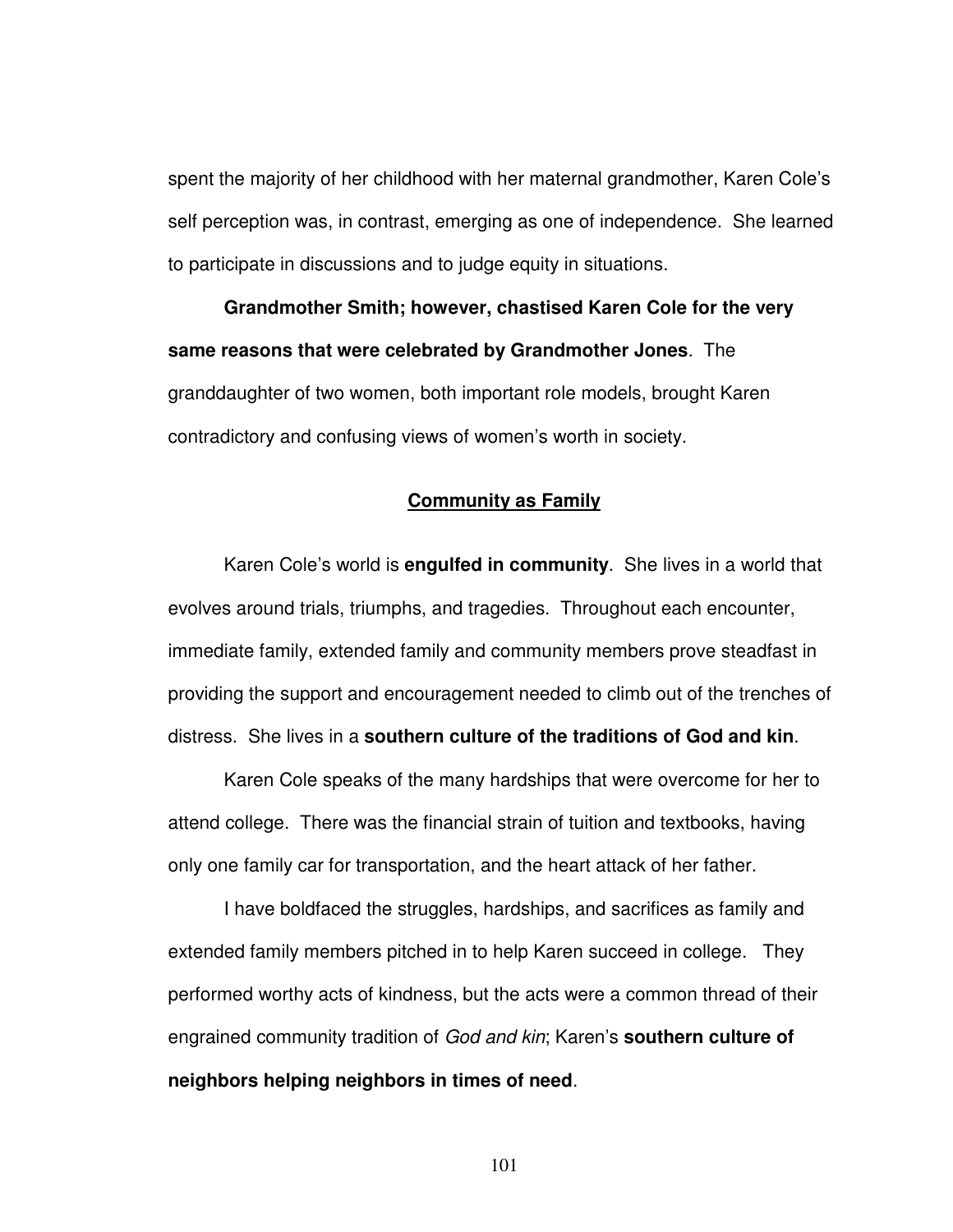I remember my first year, in November, thinking that I wouldn't be able to finish. My dad had a massive heart attack. Tuition was going to come due again in December to go back in the spring semester and I knew there was no money for books. I thought, **Oh Lord, where is the money coming from**?

**It must have just been meant to be**, because Mrs. Lee, she was a **community person, offered me a job** at Roses working during Christmas. She let me work after Thanksgiving and I earned enough money to pay for books. Mrs. Moore at (college) said come in and talk to me because I know your daddy is sick and everything . . . her sister-in-law worked in the office where my daddy worked. **Mrs. Moore found me a student loan** that I could pay back later. I got to stay in school.

I found out later that my **uncle wanted me to stay in school** so much that **he had gone to work** and was helping daddy and mama pay their bills so that they wouldn't have to worry about me. He ran the local gas station. Gas was rationed back in the seventies and I was a day student so I drove back and forth everyday. He (uncle) would put two dollars in the tank, then he would roll it back so that it wouldn't look like I was getting more than two dollars.

He ran a charge account for my parents so daddy could pay him as he could for my gas going to school. It was **just meant to be for me to go to school**. **Grandma and Grandpa Jones would slip me money every now and then**.

Even the help from extended family and community members were part of

what Karen views as God's bigger plan. Through perseverance Karen could

achieve her goals in life, to graduate from college and become a teacher.

Karen Cole lived in a family that was poor in material items but rich in

compassion and concern for their fellow neighbor. Even with scarce money,

outreach wasn't questioned when others were in need. She grew up in a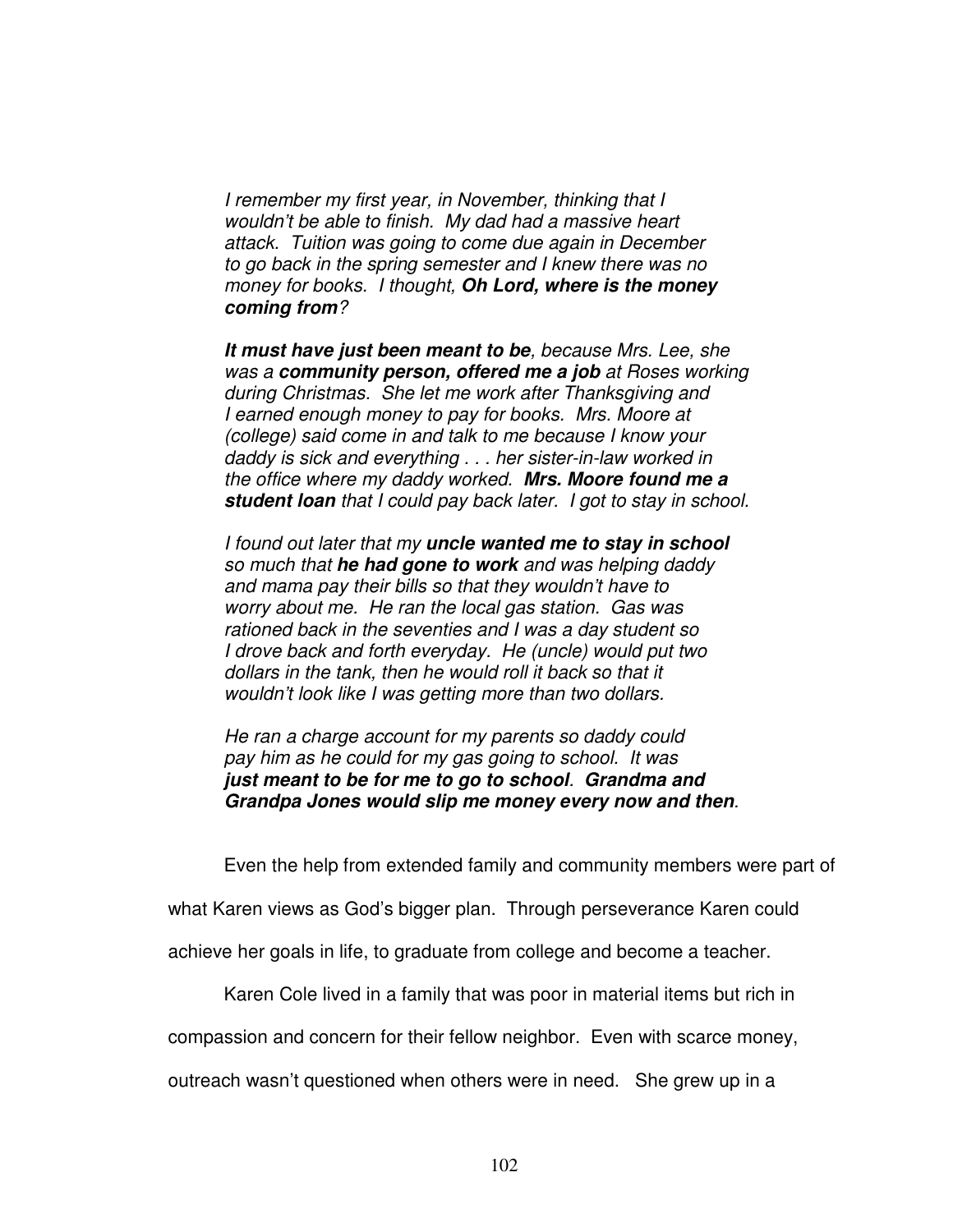community of **neighbors helping neighbors** in times of trouble and need. The sense of outreach infused in Karen Cole during her childhood years remained entrenched through adulthood as she commits to serving others.

She recalls the hardships of her cousins who spent their summers with her

family. Even during their troubles, self-respect through appearance was taught,

all part of Grandmother Jones' **moral curriculum**. It was respectable to have

haircuts. There was a continual search to seek the good out of the bad.

Poor Timmy and Tommy, their life was so difficult. Mama shared with me some things lately and I didn't know that their life was so bad growing up. I just knew that when they came over in the summer, **the first place they would go would be the barber shop**. They would get a summer haircut.

When we took them back home at the end of summer, the night before school started, **we would always get them shoes**. They would have the same shoes on at the end of the school year when they came back . . . even if the shoes were crunching their toes.

Karen interprets her current practices as a teacher a result of her

grandmother's moral curriculum. Her childhood experiences assist Karen in

better understanding the diversity of her students.

They always cried when they went back; they wanted to stay with us. They were so unhappy. I didn't realize that they didn't get other things like we did and that **made me think a lot**. **It helped me to understand children who don't have a lot of things,** because I didn't grow up with a lot of things.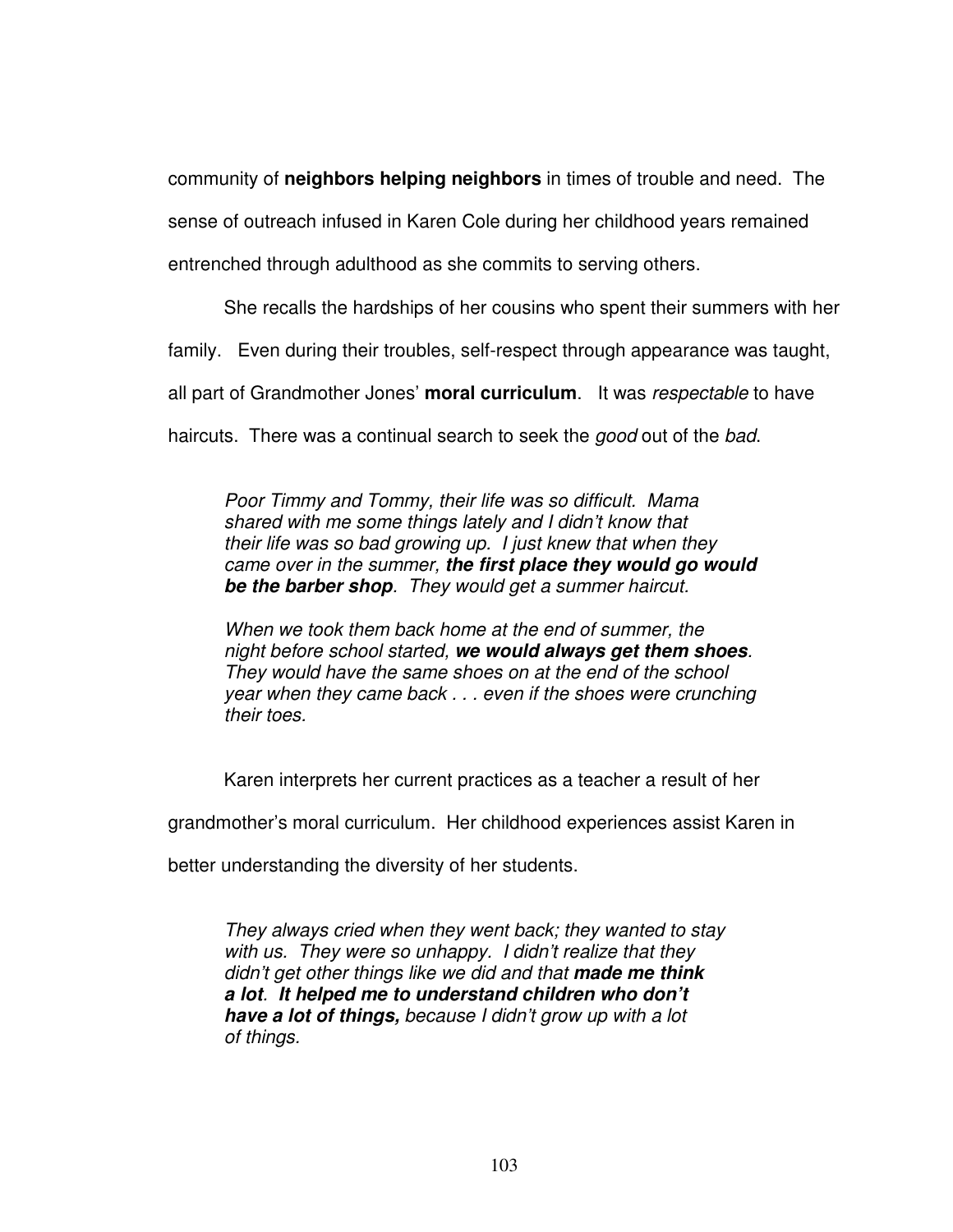Throughout her teenage years, Karen Cole continued to learn life lessons.

Her father insisted that she work in the mill to appreciate a college education.

Even at the mill, extended family members watched over her. The experience

not only aided Karen Cole with her expenses, it allowed her to gain respect for

others whose work demands exhaustive physical labor.

Highlighted are memories of lessons learned from Karen's **moral** 

**curriculum**. Karen's father wanted her to learn that **honest hard work breeds** 

#### **respect**.

I will never forget my dad . . . he wanted me to appreciate college. He said, "You're going to go to work in the mill." Well, my two aunts worked with me. Lord have mercy! I was under a microscope all the time and had to be on my best behavior.

My **daddy said that I was going to appreciate my education** because I was going to work and earn money over the summer.

I learned how hard a dollar is to come by when I worked at the mill. I think that is one of the reasons that **I respect people who have worked in the cotton mill** . . . because it's a hard job and I have worked there. I know a lot about that and I have respect for people who earn a living in the cotton mill.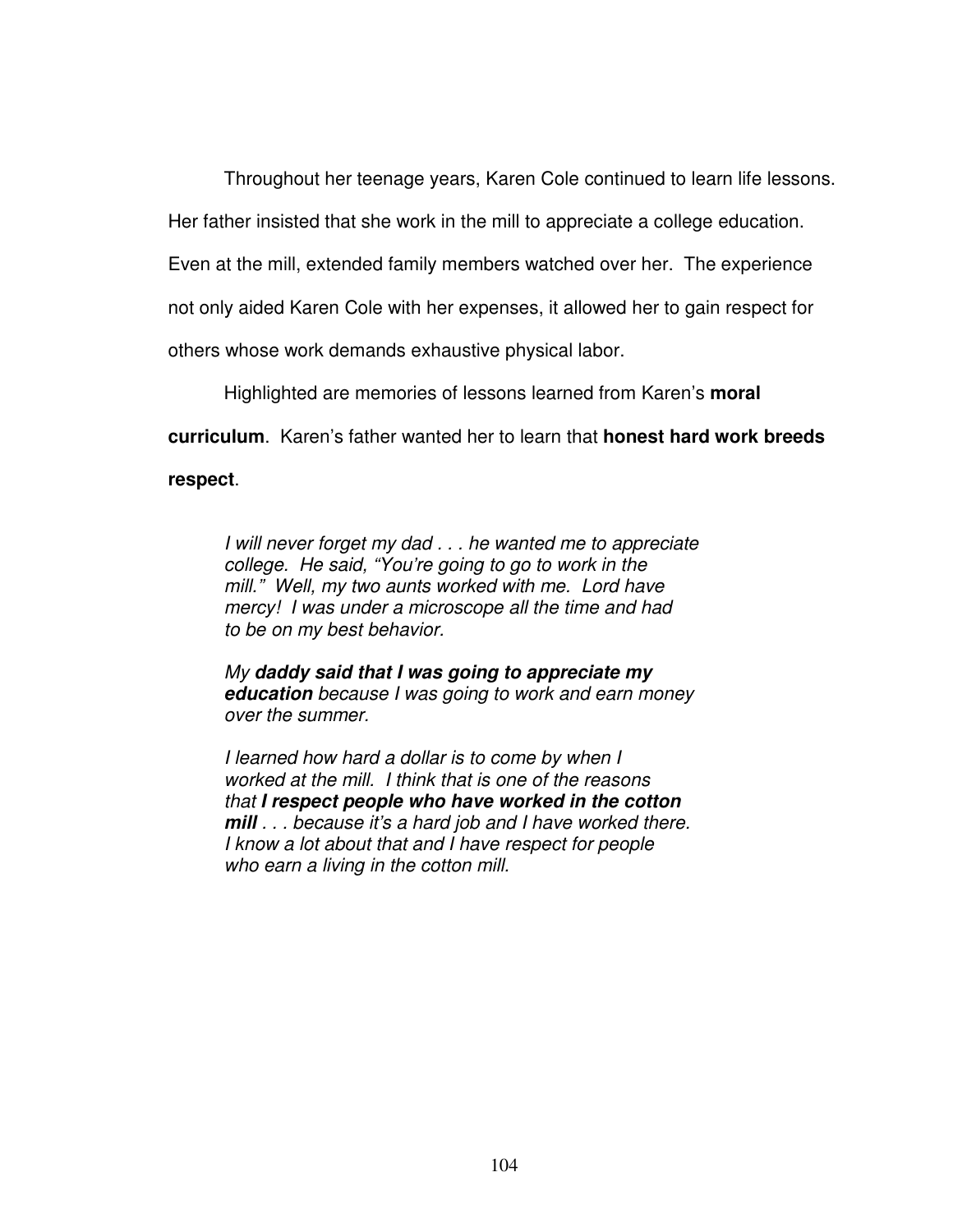#### **Who am I as a Student?**

Hold fast to dreams, for if dreams die, life is a broken winged bird that cannot fly. -Langston Hughes

 Karen Cole, through the love and support of family and community, overcame harsh obstacles as a child as well as a college student. She possessed all the ingredients for failure: living in poverty, on-going degrading comments of physical appearance and mental capability, and role models who offered criticism rather than optimism. It is understandable that her self-esteem would plummet based solely on these daily encounters.

 Had it not been for the hope and encouragement of family and community, especially her maternal grandmother, who saw potential and worth in her granddaughter, as in all her grandchildren, Karen Cole may have succumbed to helplessness and felt destined to labor in the mill. Karen Cole's story indicates the negative experiences she encountered from a paternal grandmother but also from teachers.

 As clear in her mind as if they just happened, she speaks of her loss of identity and of a judgmental teacher she encountered during her vulnerable elementary school years.

**I thought my name was special** . . . and I got to first grade. There were five Karens in there and I found out that Karen was not such a special name after all. So, immediately my name was changed to Sue. They took my name away! That was one kind of slap in the face. **I lost my identity**.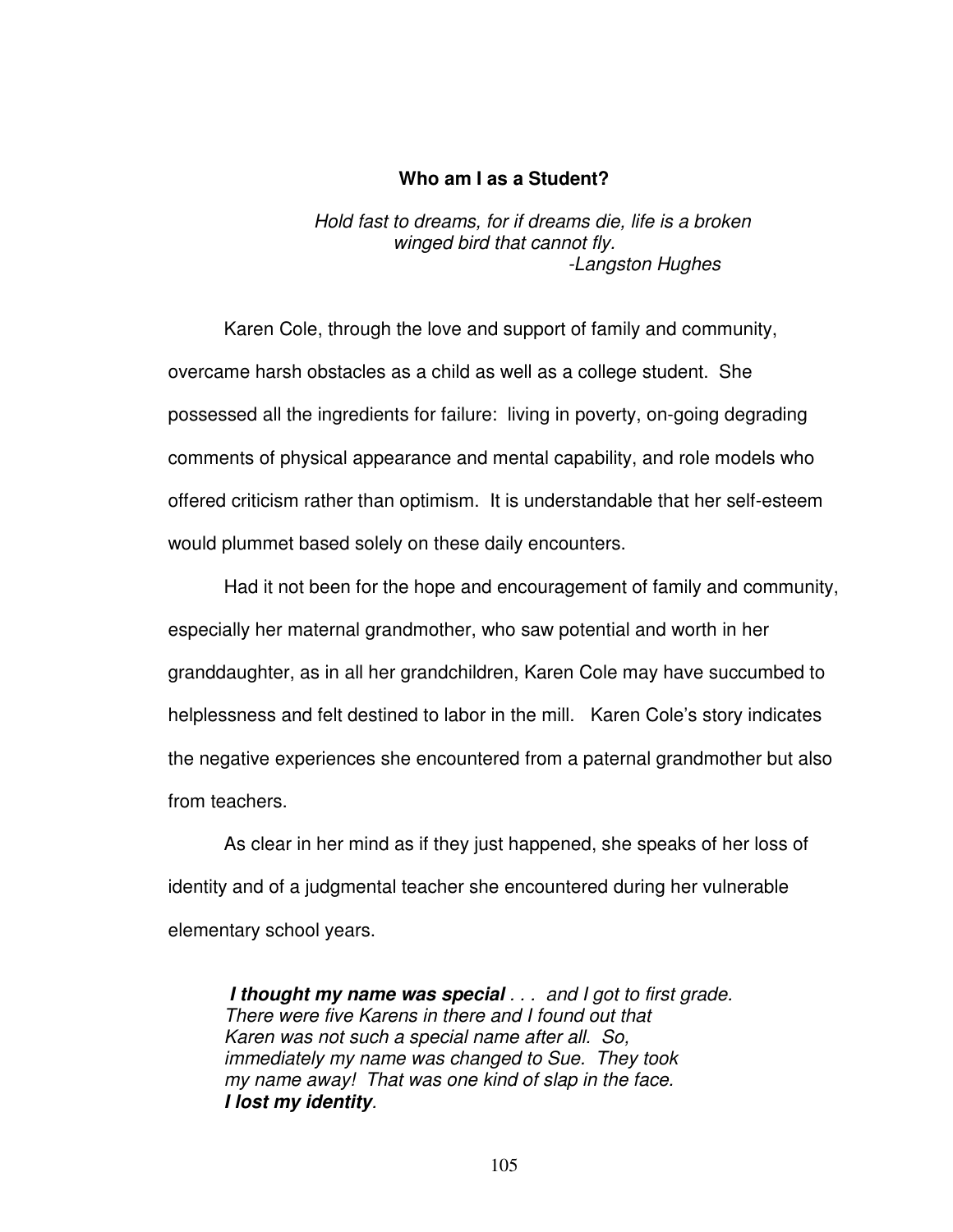I hit another obstacle in fifth grade because my teacher was of the high society people, who didn't like people who didn't have a lot of money. She sort of **treated me differently**. I always made A's and B's. I could never understand why she put me with the slow kids.

Karen's words emphasize the disconcerted grief she felt when confronted

with the callous elementary school teacher.

That was the first time that I noticed that people would treat others differently by how much money they had. I was **terrified every day at school** that I would get a spanking from her. She loved to square dance. So in her room you had to square dance. Well, I have two left feet and can't dance.

**She didn't like me**. I was the same size as some of the other girls in the room. I've always been overweight . . . and I remember she would weigh us in class and say our weight in front of the whole class. I remember these two twins that she loved . . . **they weighed more than me, but I was fat, they weren't**.

Through her fifth grade year, Karen Cole endured the cruel reality of social

injustice based on status. Engrained at such a crucial year in her life, she

recalls the exact moment she decided to become a teacher for reasons other

than to teach her grandmother to read. She wanted to become a teacher to

encourage others and provide fairness and equity in the classroom. That

moment is highlighted within her text.

I remember it was getting cold outside and I was still wearing flipflops to school. Mama and daddy didn't have enough money to buy me a pair of shoes. We had to go to school on Saturday that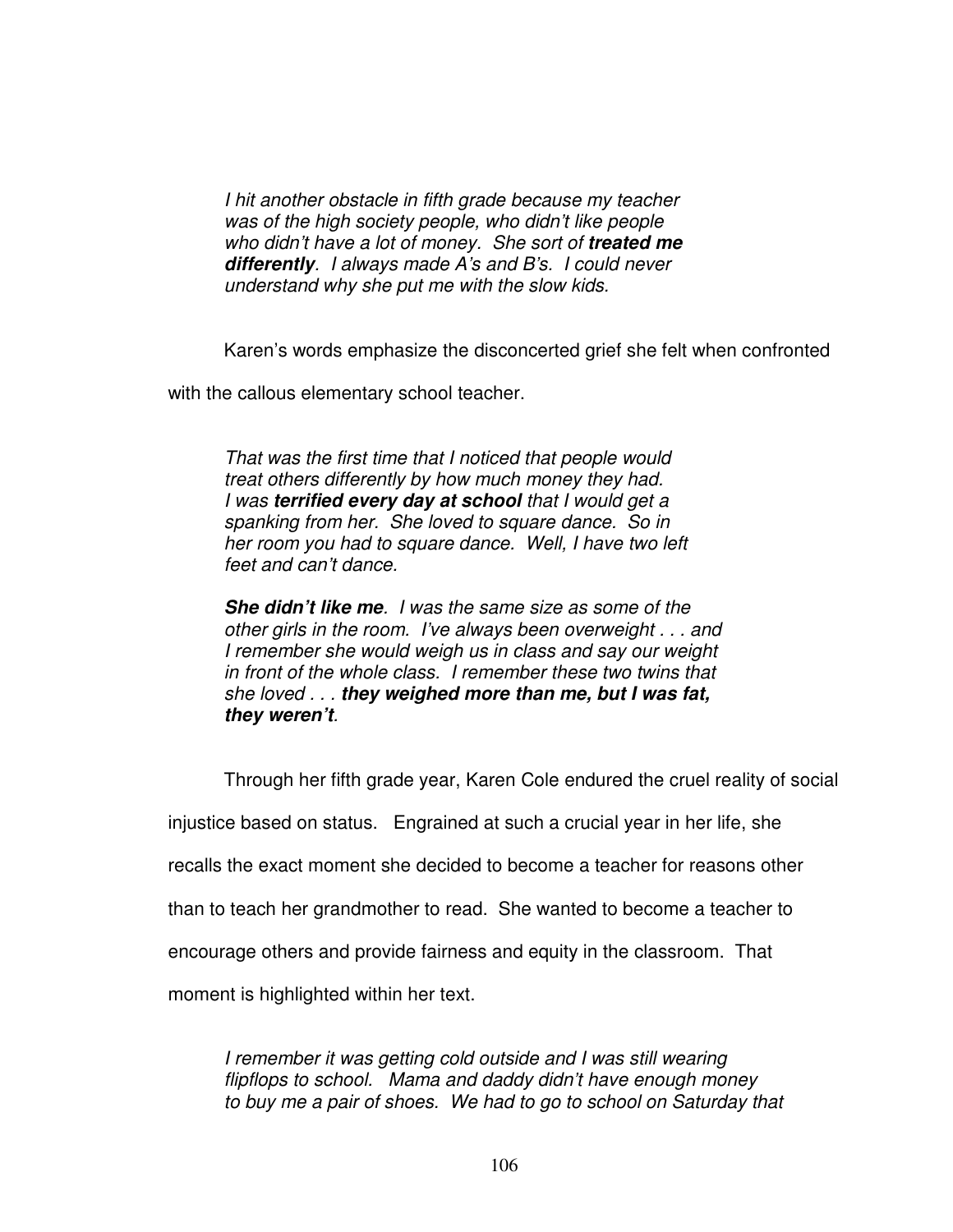year because we had missed so much school. My mama came to pick me up because she wanted to take me to get a pair of new shoes.

I will never forget that teacher. She said, "Just where are you taking her?" Mama said, "Well, I'm taking her to town to get some new shoes." I remember that teacher looking at mama and saying, "It's about time you get her some new shoes!" I remember thinking that **teacher didn't care about me personally**, she just didn't care. You know the poorer you were the less attention you got from the teacher. I remember thinking that if I ever grow up, **I'm going to be a good teacher**.

Sadly, Karen Cole encountered a similar teacher during her high school

years. Each teacher attacked her self-worth; her elementary school teacher

viewed her as insignificant compared to other students, while her high school

teacher **attacked her capabilities of career success**.

I had a teacher in the eighth grade tell me . . . as I was trying to find out about the college track, that I would never . . . never . . . be able to pass college. He said that I would never be able to make it in college and that I might as well go through the easiest way that I could to get out of high school because I would never be able to pass math in college. I listened to him. So, I took what they called economic math and went into those . . . he told me that . . . he squashed my dreams to be a teacher. **He told me I would never be a teacher!**

Just as Karen Cole had a maternal grandmother who was her saving

grace during early childhood years, she also was fortunate to encounter a

teacher who saw the potential and worth in the crushed young student. It is

noteworthy that Karen chooses encouraged, faith, and wonderful to describe the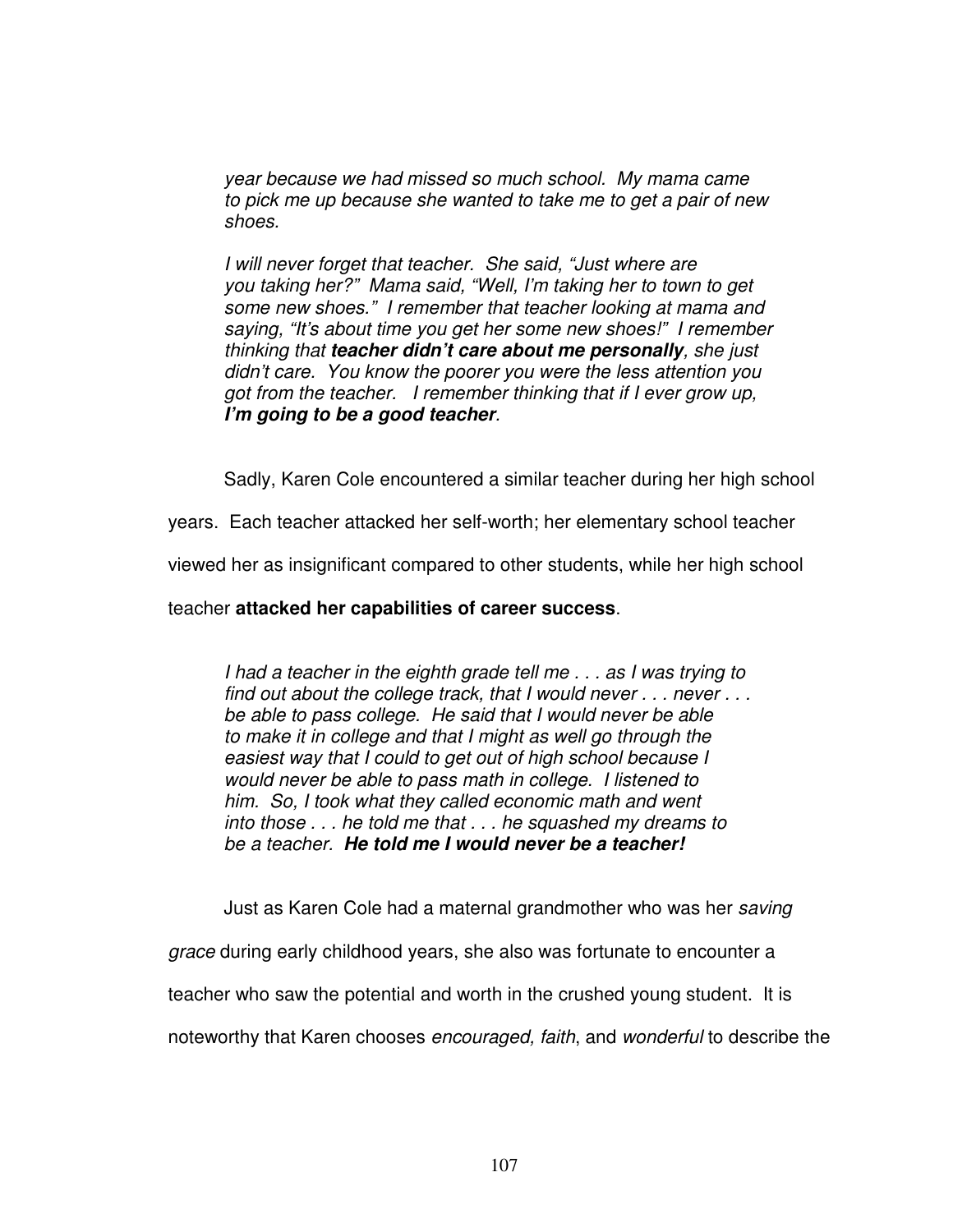positive teacher. All included within Karen's framework of southern traditions of

God and kin.

I would love to see Ms. Kent and tell her how important it was that **she encouraged** me to get on that right track in math. She was so important in my life as a teenager, getting me on the right track so that I could become a teacher some day. **She had faith in me**. She told me that one day I would make a wonderful teacher and she was a **wonderful person**. I hope that if all that I have been able to do is encourage children like she did, **I will be happy**. She was always like that, just an encouraging person.

# **Who am I as a Teacher?**

I think tolerating a certain degree of failure-not because it's good for you but because it's a necessary part of growth-is a very important part of the message that leadership can give. -Howard Gardner

Rather than sweep under the rug her obstacles of the past, they have

become Karen Cole's platform upon which she teaches. Her **moral curriculum**

embeds elements of care, self-worth, dignity and fairness that are taught to every

student that enters her classroom. It is more than a curriculum to Karen Cole; it

is her triumphal means of reaching out to all students.

I don't want anyone being made fun of because they are overweight. I don't want anyone being made fun of because of the clothes they wear or the shoes on their feet, or even wearing glasses. I start every year talking about differences in people and how **everybody is different, equal whether they have money or not**. I emphasize that at the beginning of the school year. It doesn't matter how much money you have, **its what's on the inside**. I think that because of some of the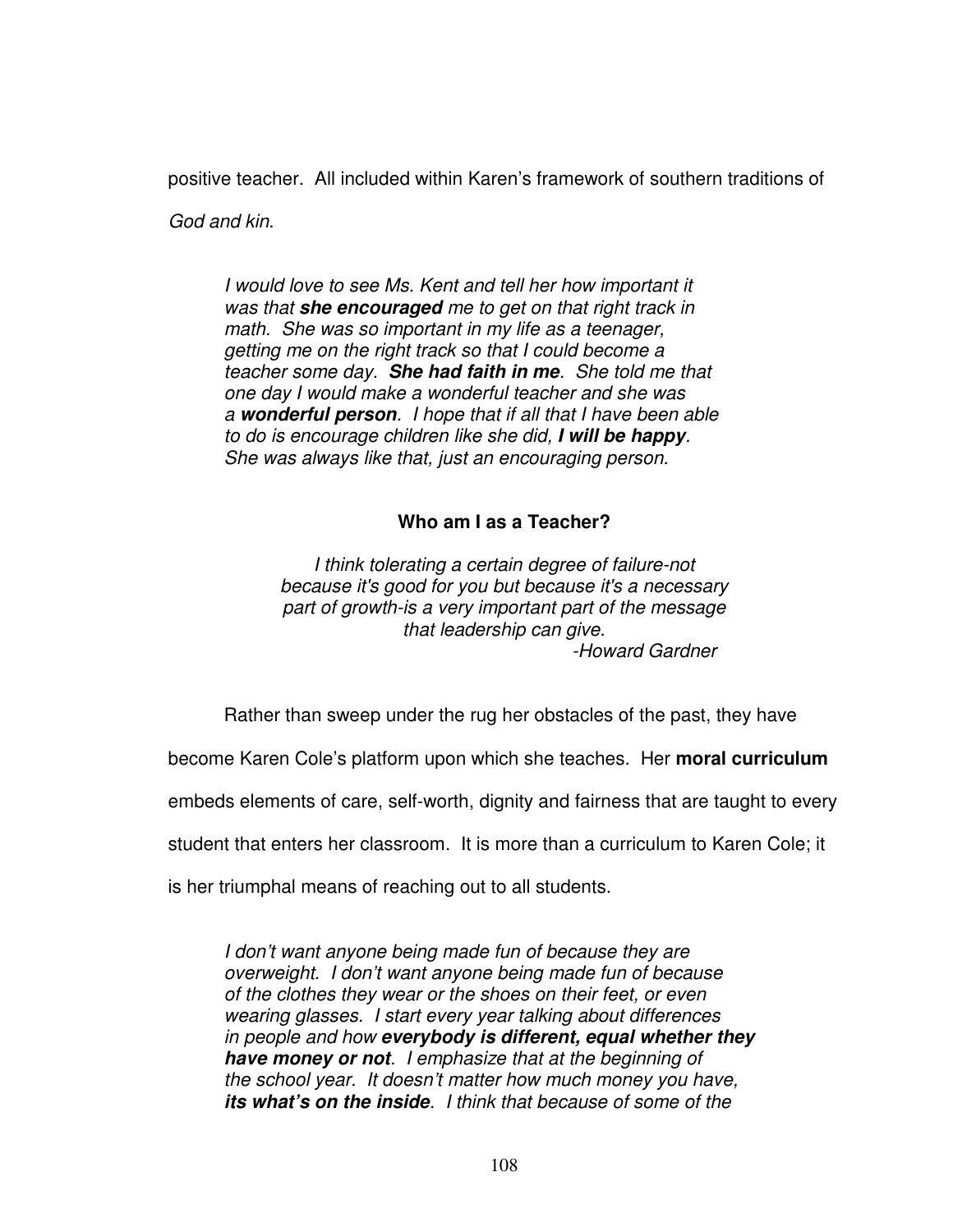things I came in contact with as a child has made me emphasize character traits in my students.

**I love to sing with my students**. **Music builds self-esteem** plus every child can sing. When a child sings, they relax and are able to be **successful**. In a lot of my teaching, I create songs. It helps **build rapport** with the children; it teaches so many skills, listening, memorization, time. Children relax and are happy when they are singing; everybody usually smiles. I teach a lot with songs, vowels and different reading strategies.

 Character education is not solely taught within the confines of the classroom walls, Karen Cole practices what she preaches. She involves her students in community services projects. It is interesting to note that the community service projects which Karen mentions involve reaching out to grandparents. This, perhaps, is Karen Cole's legacy to her *special* grandparents.

 These activities are part of Karen's **moral curriculum** for her students. Neighbors help neighbors. This is part of Karen's southern culture. The community is which Karen works is her community, her kin. Not only are the students being taught moral responsibility, Karen is teaching them the same sense of community she was taught as a child. Help your family when they are in need.

I also do a lot of **community service projects** with my students. We practice Christmas songs and **visit nursing homes** during the holidays and present a concert. It is so much fun. The students enjoy it too and it makes the residents feel so special. Many of the residents are great-grandparents of my students or related to someone they know. It teaches them so much when we go to the nursing homes . . . **compassion, responsibility** . . .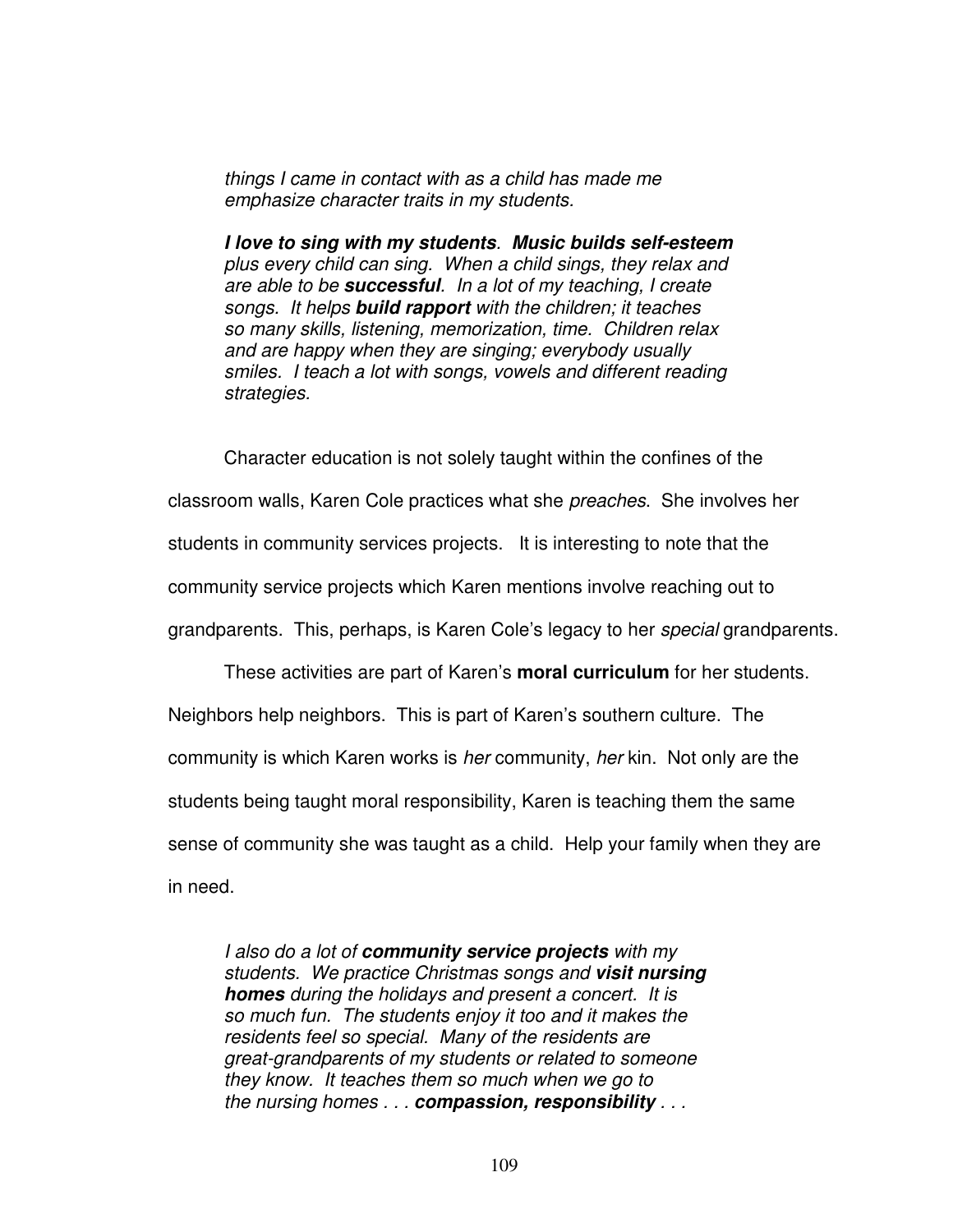I've planned something new this year. I plan to have the children write **thank you notes** to parents and grandparents for helping them with homework and other things . . . like if they come to PTA or curriculum night or math and science night. They'll write to their parents, grandparents, extended family, and sometimes even cousins come.

Karen brings the community cultural traditions into her classroom.

Stressing the importance of embedding character traits within her curriculum,

Karen says the students need to learn. This is Karen's **duty** to do what is best

for her students, to teach them life lessons as she was taught by her

grandparents.

I also have the children invite their grandparents each year for our **Grandparents' Tea**. The students practice songs and make gifts for their grandparents. It also builds **character traits** in the students. They **need to learn** the traits . . . like **service to others** and **responsibility**.

During the Grandparents' Tea, the students and I make an **invitation to the grandparents** to come to class. Sometimes they help with projects. I had one grandparent come and do a holiday project with the children. I want to make them **feel welcome**. I try to go the extra mile to make them feel welcome.

Karen remembers throughout her narrative the insensitive comments

made by an elementary school teacher who degraded her appearance and

sense of self. As a child, she vowed outside the door of her fifth grade

classroom, to be a good teacher. Karen makes every effort to fulfill her vow; she

daily **encourages her students through praise**.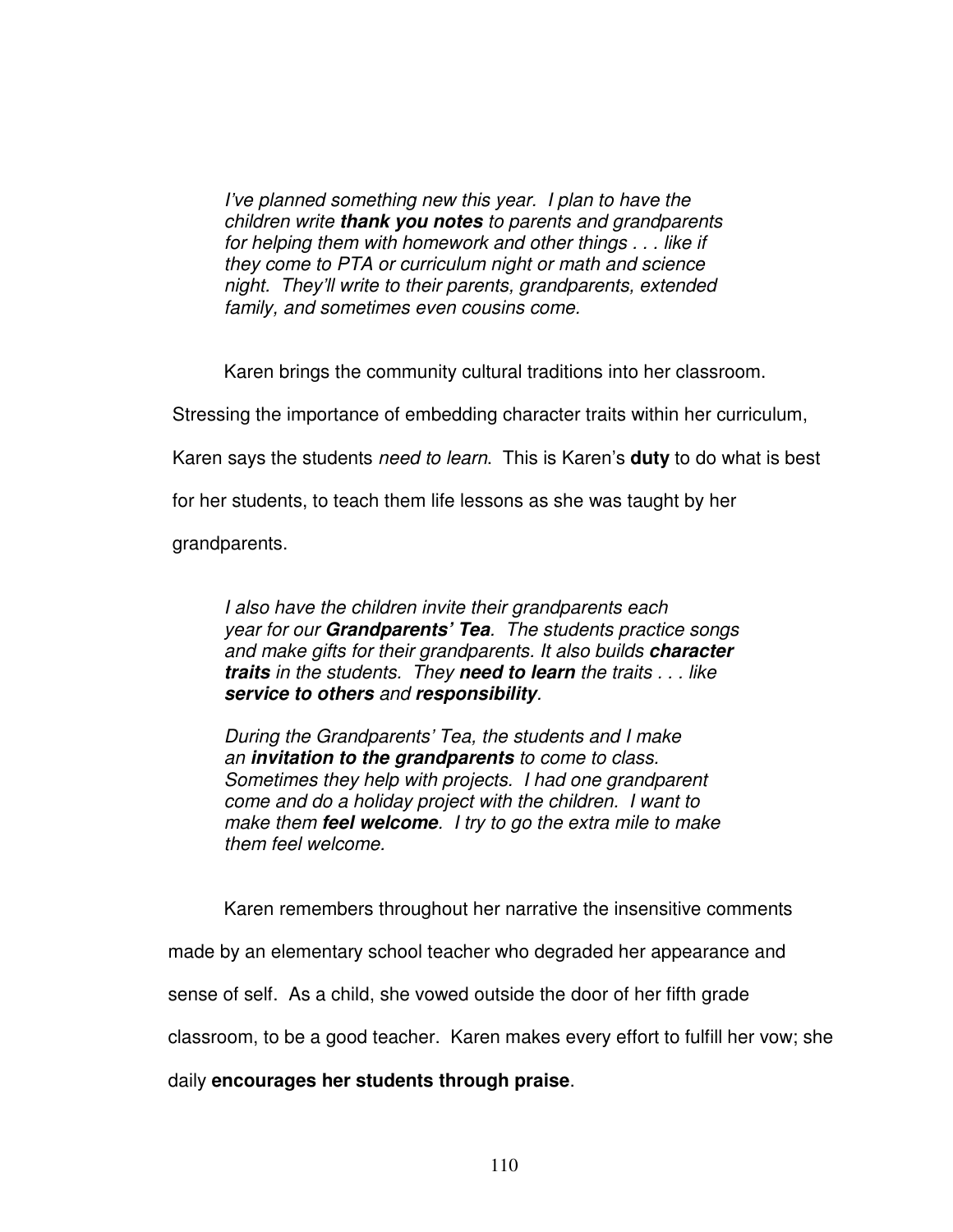I personally **welcome** every child into my classroom every morning. I make it a point to tell each child that I'm glad they're there, glad they're assigned to me. I'll tell them, "I'm really glad you were **handpicked** to be in my homeroom." I also think this has helped with attendance in my room too.

 I **praise** their clothes and hair all the time. I'll say, "I love that outfit, I wonder if they have it in my size." It builds **self-esteem**. It makes them see that I am personally recognizing them and they have my **full attention**.

Karen wants her students to have ownership and pride within their

community. In keeping with her moral curriculum, she stresses the importance of

community workers to her students. She accomplishes this goal by inviting the

community into her classroom to visit with students. Boldfaced are topics which

Karen interprets as important to her students' curriculum.

We talk a lot about goals and **setting goals** and how to reach those goals. Every year, I invite Miss (county) to talk to the students. She'll read them one of their favorite books and then talk about her platform and how **personal appearance** is important and that you must take care of yourself too.

 I invite community workers into the classroom. One person that visited was a beekeeper. He talked to the students about how beekeeping was his hobby, but it also helped the **environment**. He told things like . . . being part of a community is to help **take care of that community**. The children really enjoyed him.

 I always have someone for our county's Environmental Health Agency visit. Since a lot of the students have well water, she talks about water purity and how she chose a **job that helps the community**. She brings tools for the students to pass around; they like that.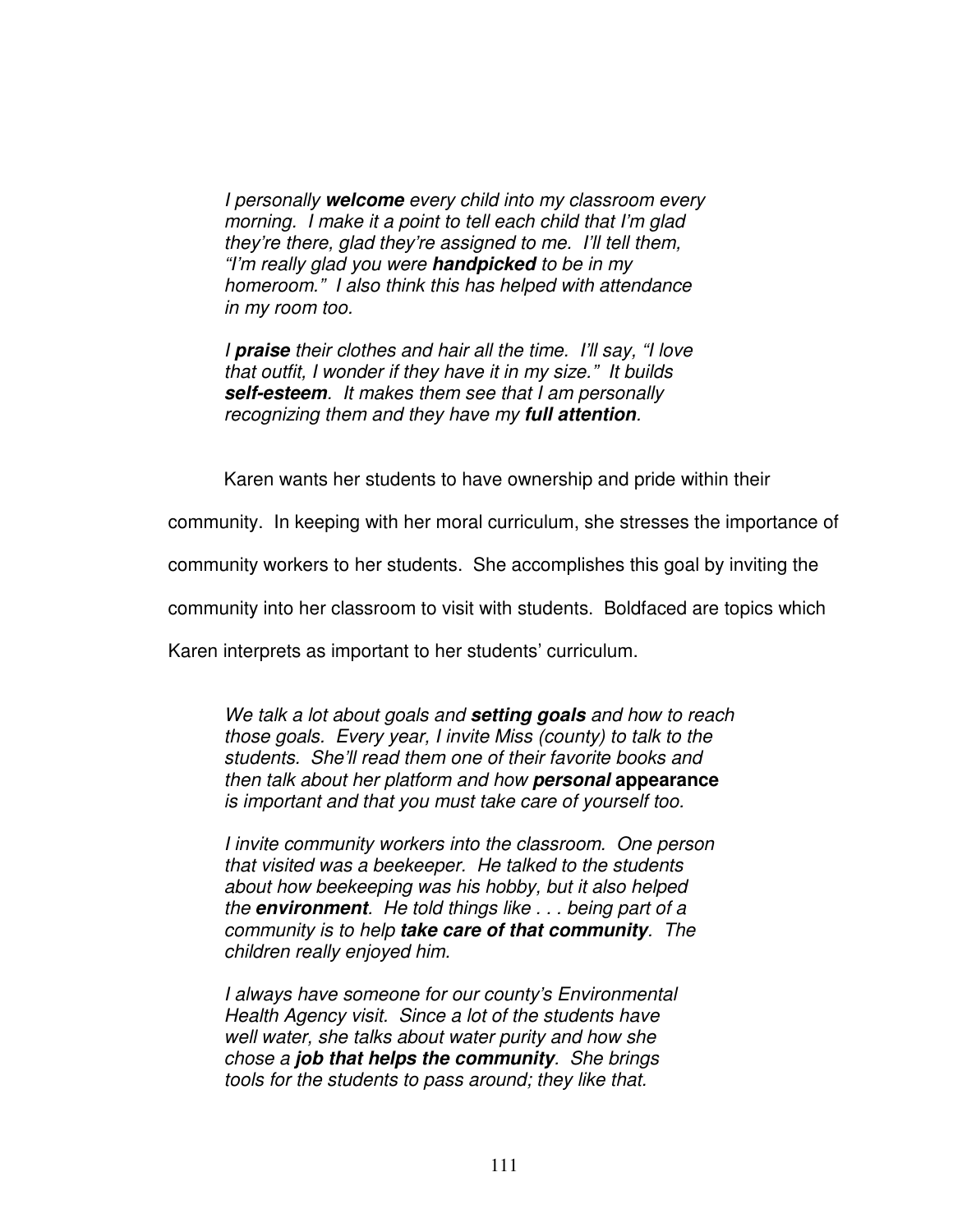As Karen Cole speaks fondly of her classroom activities with her students, she weaves a common thread within the moral curriculum. She wants her students to be **connected to their community**. She wants them to feel needed, but to also feel a need to help others. Taking care of each other, your family, your extended family, and your community are all part of Karen's **life lessons** learned from her maternal grandparents. **God and kin** are embedded within Karen and within her moral curriculum.

# **Who am I as a Teacher of Teachers?**

Leadership should be born out of the understanding of the needs of those who would be affected by it. - Marian Anderson

 Karen Cole integrates a moral curriculum into everything she teaches, whether formally or informally. Reaching out beyond the confines of the classroom walls and her students, she spreads the message of self-worth and encouragement among her colleagues. She accomplishes this heartfelt endeavor through mentoring novice teachers, providing staff development to colleagues, offering on-going daily advice and words of praise to others, and most importantly, through her actions.

 I have highlighted Karen's chosen words where she expresses her commitment to building students' self esteem.

 I still think that **encouragement** just makes so much of a difference with teachers. I just want to prove that there are people out there that I could gladly say that's a teacher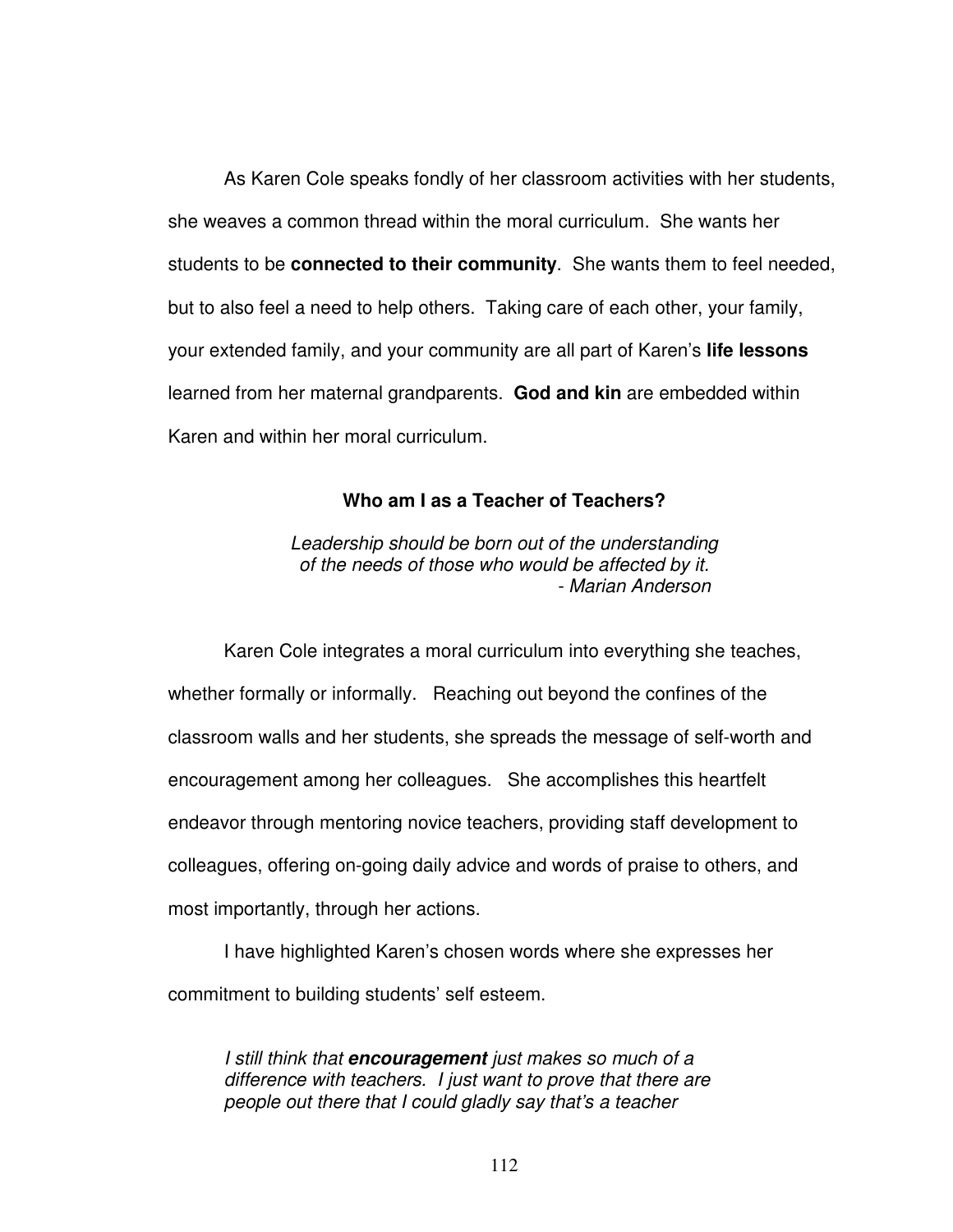who believes that **all children can learn** no matter what the color of your skin or who your daddy was or where your mama came from, or how fat you were or how skinny you were.

 I think that all teachers need to see where their students live, where they come from each day. It can open your eyes. One thing that I think all teachers should do is ride the bus routes. **If you see where your students live, sometimes it helps to better understand them**.

To demonstrate her passion for moral education and its importance in the

development of students, Karen Cole discusses a county workshop where she

presented her ideas. Not by chance, the workshop promoted building self-

esteem in students. Her commitment to teaching students and teachers to *treat* 

others as you want to be treated continues to be the focal point of Karen's

curriculum.

 Some time ago, I gave a workshop for teachers on children's behavior. I used the example of a paper cup of sand and how that is our student as they come to us each day . . . filled to the brim! But if we **berate or belittle, it's like a nail punching the cup and a little sand leaks out**. If the next person they meet does the same thing . . . bad grades or tells the child that they are stupid . . . then another hole is punched in the cup of sand. If this continues throughout the day, by the end of the day all the sand leaks out. They're empty.

 The metaphor of sand to a person's self-esteem is apparent as Karen remembers her own scars. Her scars are from a paternal grandmother's disparity and from discouraging teachers. Years later, Karen's scars remain. It is Karen's moral obligation to teach colleagues to fill cups. It is a legacy of Karen's maternal grandmother.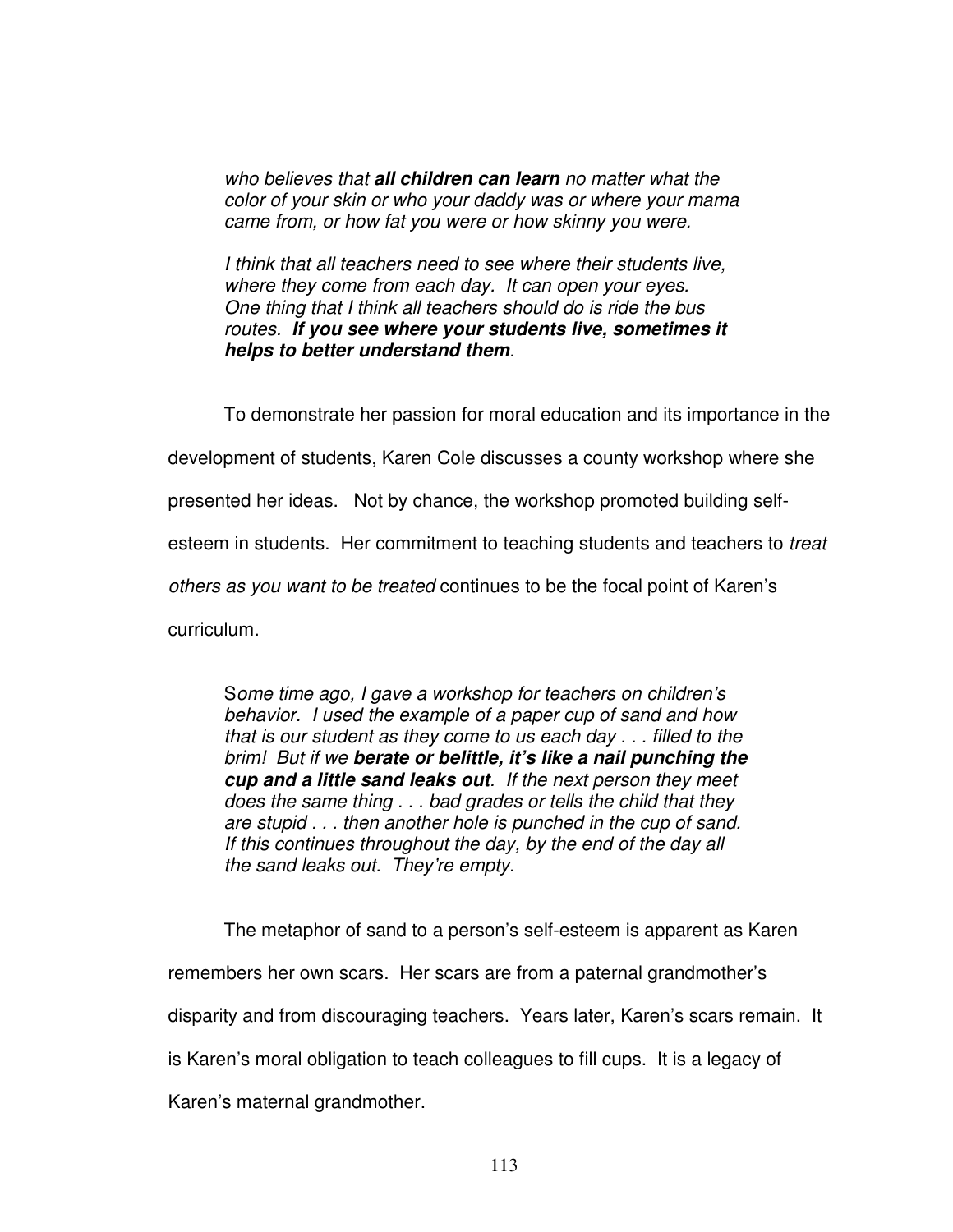**Just one band-aid** (the band-aid is something positive like kind words or a caring attitude) we can patch up some holes and we can put in more sand. But I reminded them that the scars always remain . . . scars remain. **I told them that we, as educators, should fill cups**. Even the prettiest and best dressed child in school can have "hole punches" from home. I feel that is so **very important** for all teachers to know.

As Karen recalls another teacher workshop she conducted on building

students' sense of self-worth, Karen parallels her own childhood years to her

knot analogy. As Karen self-analyzes her years compared to the knot story, her

victory is apparent with two ending words, **I did**.

 I gave **staff development** to a group of teachers some time ago on **self esteem**. I taught them a lesson with a rope; the rope had counting knots on it. I told them to think about all the knots on the rope. One of the knots might be child abuse, one knot might be no breakfast, another knot might be because they are putting themselves to bed at night. Each child comes to school with a rope full of different knots. I held up a knotted rope and then tied a knot at the end of the rope. I told the teachers that we, as **teachers, are the last knot on the child's rope**. It is up to us to help the child use that last knot to **hang on to their dreams and to make them feel special. I did.**

Karen's compassion and sense of community are apparent as she reflects

on a student's hardship.

 I'll always remember a few years ago at the end of the school year, I had a child cry and cry. I thought he was crying because he would miss coming to school. I told him that we'd be right here when he returned after summer. **What he said really made me think**. He said he wouldn't get any more good food until he came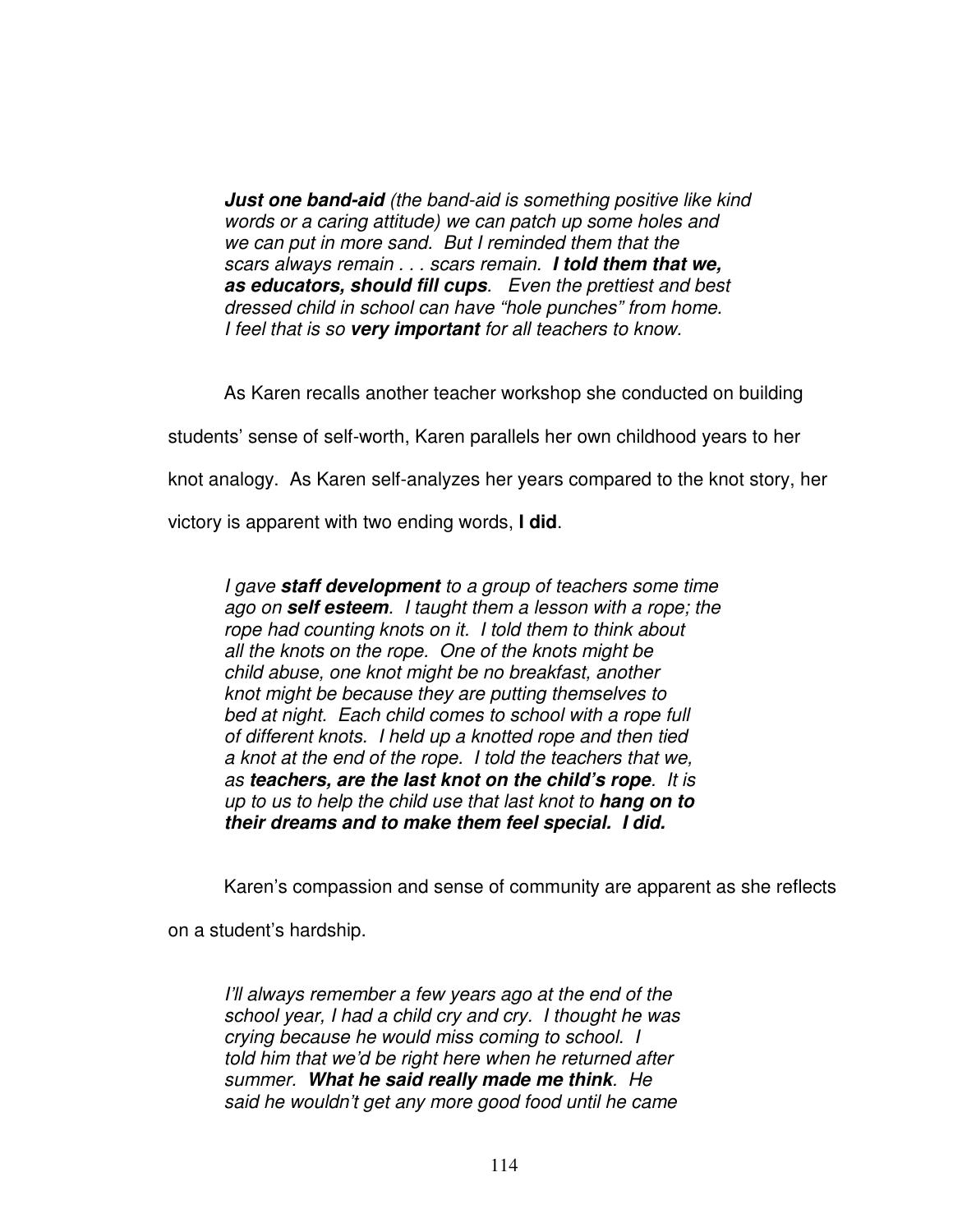back. I thought about how much food I throw away. Sometimes people talk about free lunch, but sometimes **that's the only meal a child might get for the day**.

Karen Cole compassionately speaks of her commitment to assisting new teachers in understanding the importance of their profession and the influence it embeds in young lives. Realizing the stress that novice teachers succumb to during their first few years of teaching, Karen Cole provides nurturing and caring support throughout the school year.

 Karen supports her mentees by being positive and listening to their views. She hopes to keep them from being *gulped up* by the endless requirements and expectations of a novice teacher. Karen parallels her experience as a young, vulnerable teacher to a *hunk of meat*. Karen vows to not let her mentee, her community kin, be food for the vultures.

 I try to **be positive** with my mentees. I like to **listen** to their thoughts and try to guide them from a positive standpoint. I'm also passionate about new teachers getting started out with help. **I remember being thrown in like a hunk of meat to the wolves**! That's why I'm a mentor. I love to help new teachers get started.

 I remember one day my mentee was so **upset**. She was excited about starting the new school year and getting her room decorated for her students. Since she's a new teacher, she had workshops to go to the first couple of days of school. Our principal came around to the classes after only a couple of work days and told my mentee that her room was drab! It **upset** her so bad.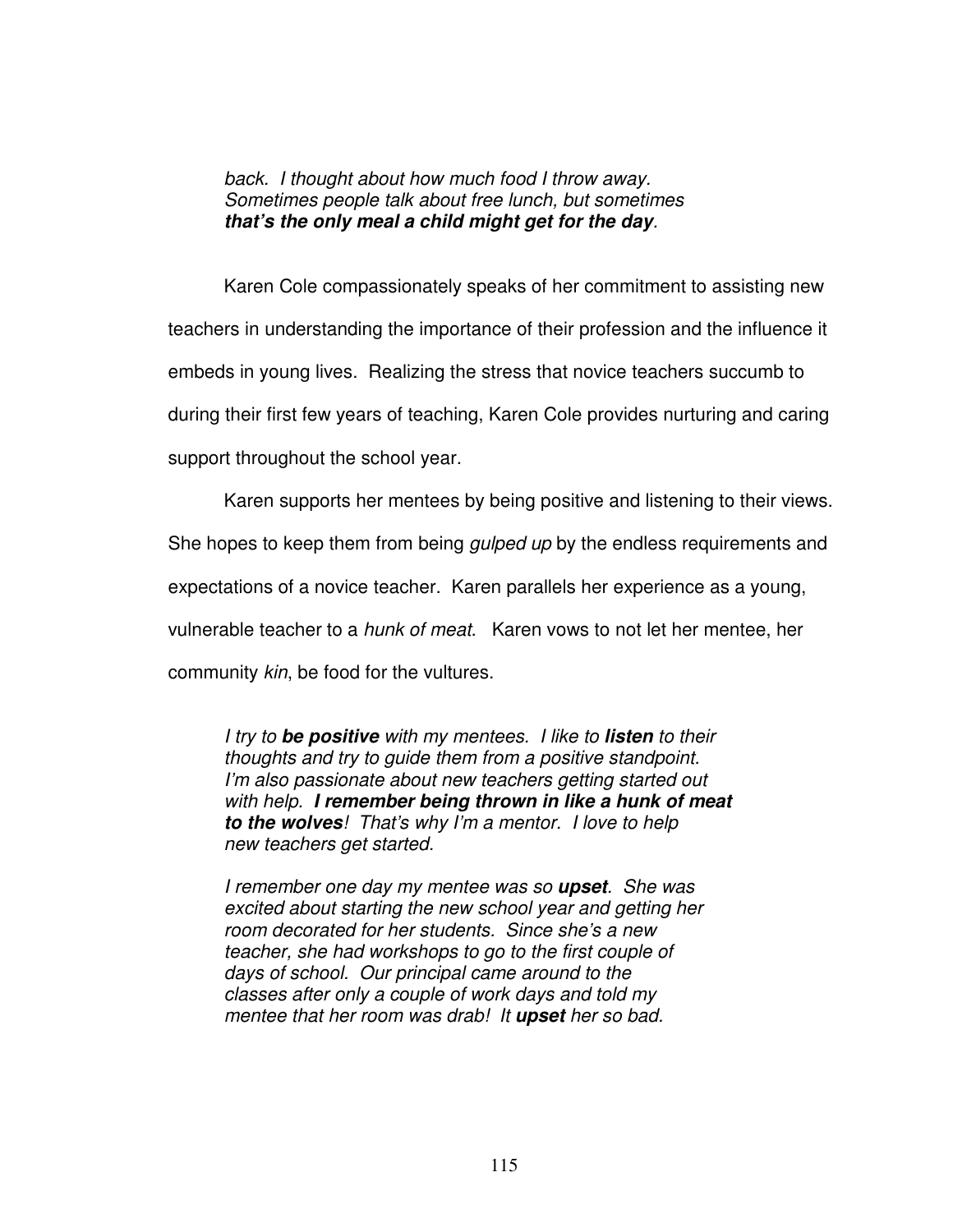Helping others in need is Karen's bedrock of southern tradition. As Maya Angelou's poem, Alone (1975), spells out, "nobody, but nobody can make it out here alone," Karen knows her responsibility as a neighbor and friend. Her **mentee is not alone**. Karen will be there, every step of the way.

 She always has such high spirits and that **one comment brought her down so much**. I told her not to worry, that I'd help her and we'd work on her room all day, that **she wasn't alone**. If **it affects her, it affects me**. Students aren't the only ones that can be hurt by comments.

Within every school, there seems to be someone who brightens each day; a person who makes every effort to lighten the load for those around. Whether a smile or encouraging word, the simple gestures promote harmony and high spirits. Karen is this person. Once again, it is part of her **cultural tradition**; help your neighbor when they are in need. Note the boldfaced words. They are Karen's interpretation of her acts of kindness and how they affect her colleagues, her neighbors.

There are some things I do around the school for others that I don't talk about. They're like . . . they're **little acts of kindness**. I try to **listen** to the teachers and assistants, and everybody. If they're having a bad week, I'll put a card in the mailbox with a little **encouraging note** in it. I don't sign the note, it's anonymous. It's fun to do and it makes them feel better to know that **someone cares** about them and how they feel.

 I gave my mentee a matching **planner and bag**. It made her feel good to know that **I care** and that I want her to do well.

I also bring **snacks** and put them in the teachers' lounge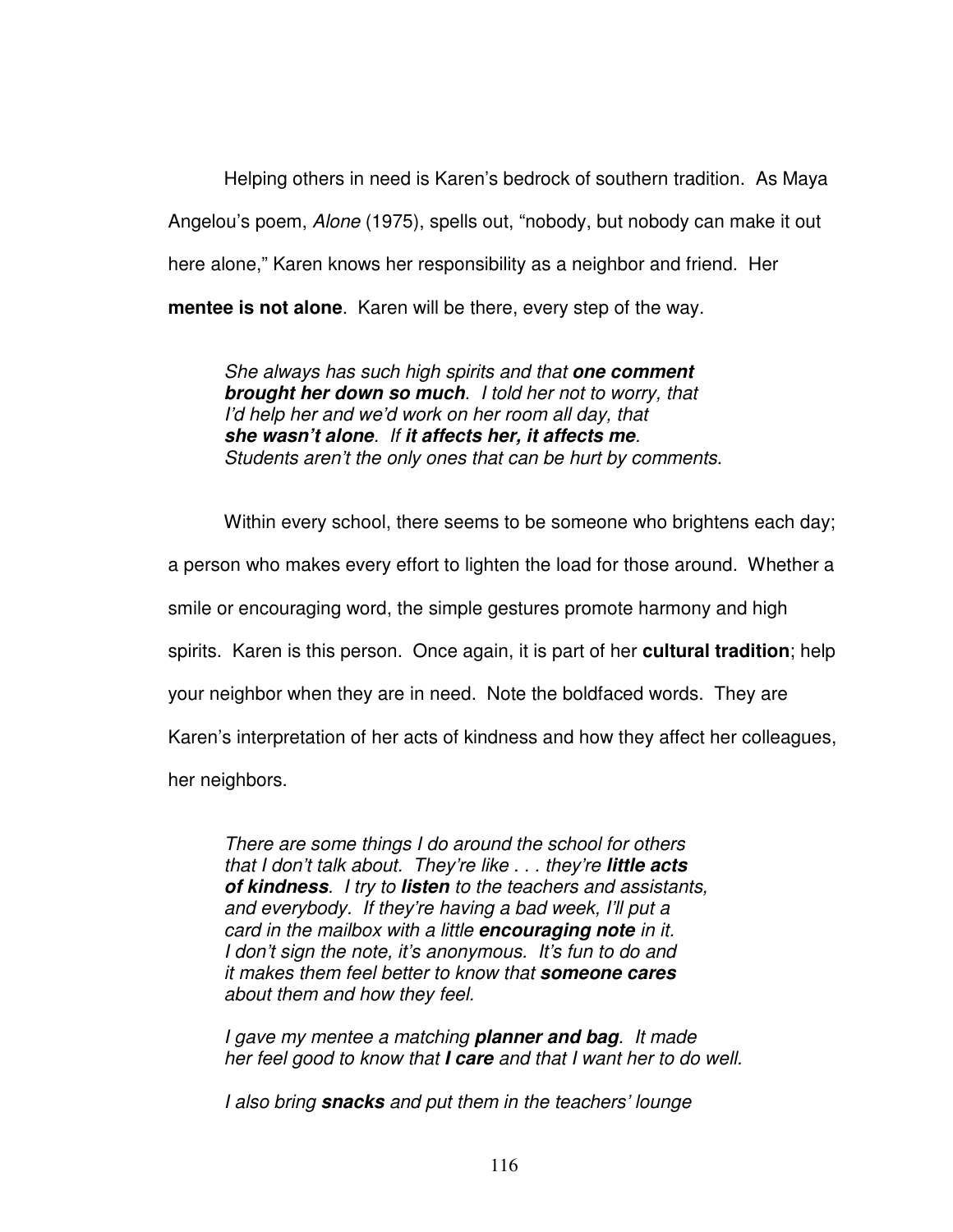sometimes. I try to sneak them in without anyone seeing me. I like hearing someone open the door and say, "Oh, look what someone did for us." It makes **everybody feel better**. One thing I do is make muffins. It's a morning "pick-me-up" for the staff. It makes everybody smile. Sometimes I'll make banana ones. **It's contagious**. Now other people are bringing in things and leaving them in the lounge for everybody to eat. Somebody brought in a cake one day. Nobody knows who brings them.

 Sometimes I cut **coupons** out of the Sunday newspaper and put in teachers' boxes at school. If I know they like something and I see a coupon, I'll cut it out and put it in their box. It doesn't cost me anything and it makes them **feel good** that somebody knows what they like.

Karen's simple acts of kindness parallel to her grandmother's random acts

of kindness. Once again, these actions are embedded within Karen, all part of

her **cultural curriculum** of taking care of others.

 I guess I got it from my **Grandmother Jones**. She was always giving something away. She didn't have much money, but they always had a big garden and she'd **give away corn and beans**, or bake something and send to somebody in the neighborhood. **She'd sneak around too so they wouldn't know who sent it**. When we had a hog killing, she'd always give some away.

Bringing her religious heritage into the supposedly secular school setting

is viewed by society as incorrect in terms of religious freedom; however, Karen

Cole knows the small, rural farming community in which she lives and works.

She knows the southern heritage of her neighbors and the homogenous

traditions within her community, such as Sunday morning church services, yearly

revivals, Vacation Bible School, and congregational gatherings on Wednesday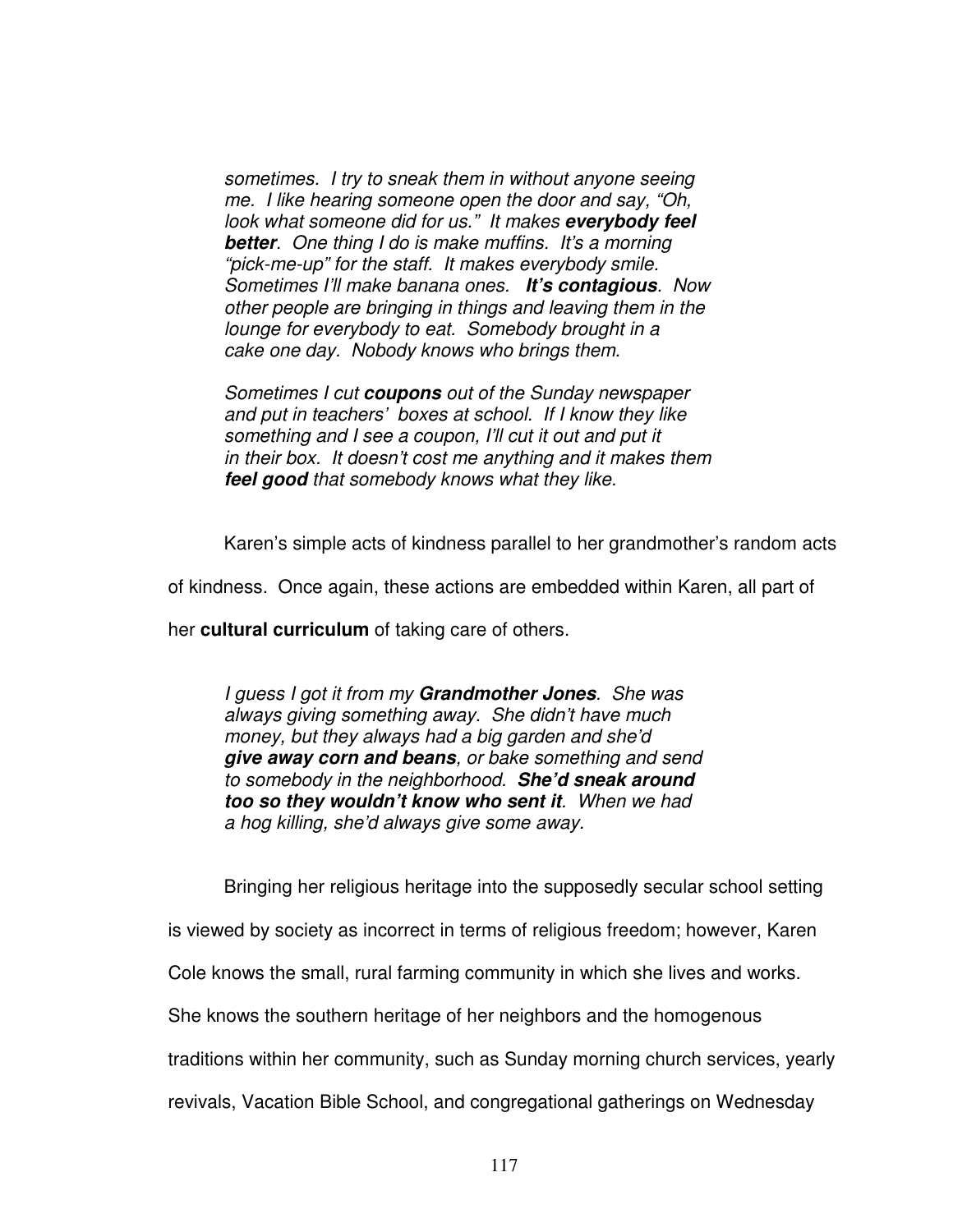evenings. These are part of the **southern traditions** of her community. It is a culture which brings religion into the school setting.

I love to help new teachers. **One of the first things I tell them to do is pray** . . . **pray for wisdom and guidance**. Often we pray together. As a team, we pray before testing. Our third grade team met this year and prayed. We asked for success to do our best to meet the needs of God's children. I have told teachers that **God will solve problems**. All they have to do is ask for his guidance.

 Her colleagues are neighbors and friends. As the actions of Grandmother Jones are embedded in Karen Cole, she also helps others through her best possible means, prayer and a helping hand. These are lessons learned from Karen's own life experiences.

# All the grief that I had along . . . I look at it now as **God's plan** for me to learn to **build self-esteem**.

 There are on-going episodes of internal struggle within Karen Cole. She strives to bring out the best in colleagues and her students but still cannot seem to find assurance within herself. Her low self-esteem continues to haunt. Colleagues openly acknowledge her commitment to students, her educational expertise, and her service to others through moral character.

 However, Karen Cole, in some places, cannot shake loose her on-going lack of self-confidence. In other places, however, she continues to express herself as an accomplished educator. Note the words in boldfaced type which demonstrate Karen's struggle with feeling confident as an educator and leader.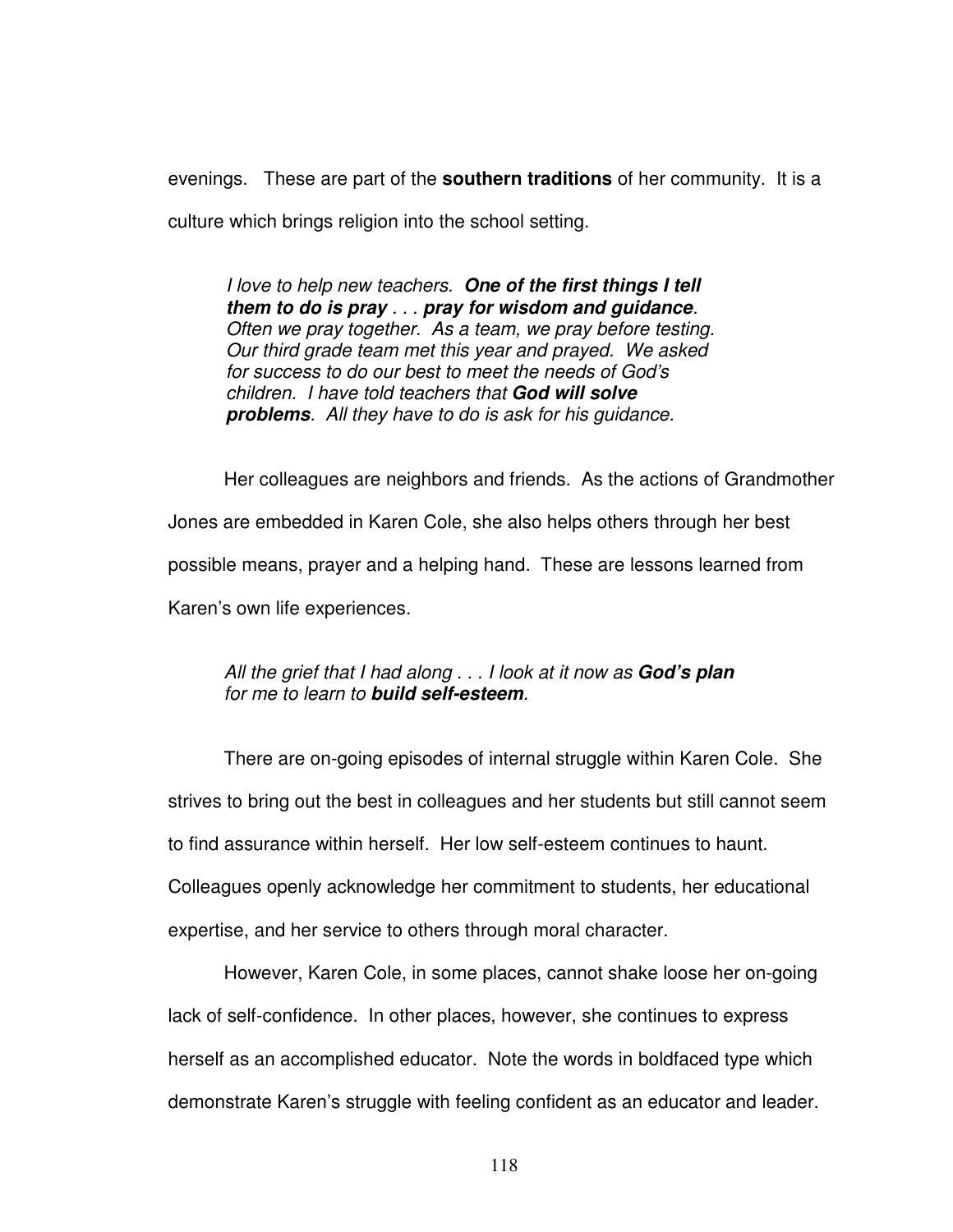I feel like I do make a difference. **I should have more confidence in myself .** . . I had a colleague, not too long ago, say that I don't believe in myself as much as I should because I am a great teacher. She said that **I always put myself down** and I was a great person on the staff and to stop putting myself down. She'd tell me, "You need to have more confidence; you need to have more self-esteem because you're a good teacher!" That meant a lot to me to have a fellow worker say that to me . . . especially one that doesn't give out compliments very often.

 It's nice to be sent e-mails from the county office saying we want you to serve on this committee because we feel you have a lot to offer in this area. I guess thirty years ago I wouldn't have thought that I would have been considered important enough to do that. **It's nice to know that someone values what I do** and what I could do everyday for a living.

**Reluctant to brag**, part of her **southern culture**, she does not dwell on

her accomplishments very long. Karen only briefly mentions her certification as

an Academically and Intellectually Gifted (AIG) teacher as well as her status as a

National Board of Professional Teaching Standards certified teacher.

 I'm one of the first group of teachers who was **AIG certified** for the AIG program in classrooms. Research says to teach to higher standards and it will bring up more kids. I feel strongly about teaching all children at a high level.

 When I went through my **national boards**, I incorporated a lot of my beliefs in the importance of teaching character education to students.

Throughout her narrative, Karen mentions various workshops and

committees on which she serves, all of which are demonstrations of her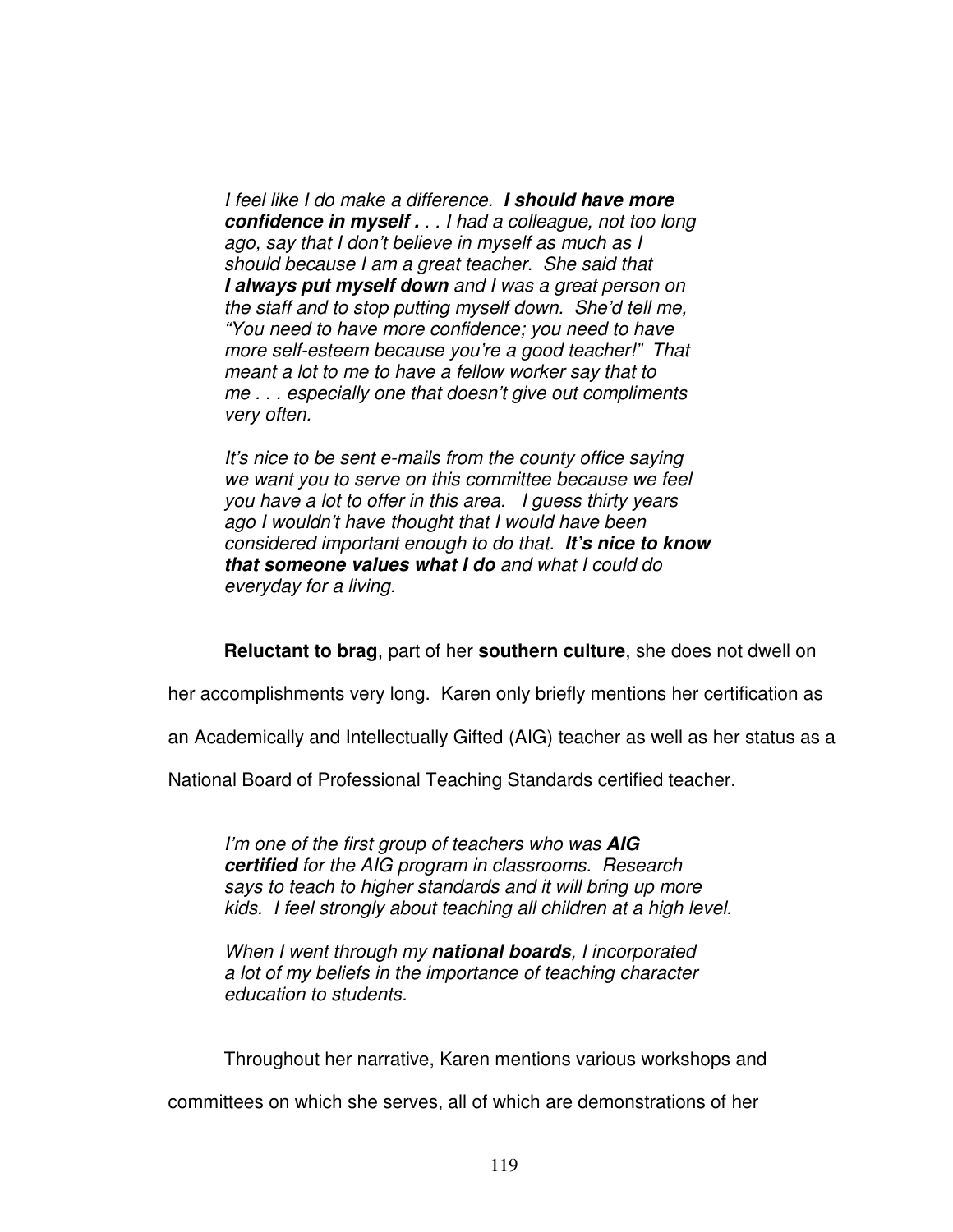commitment to transcending herself to a higher level of teacher. This, of course,

is in an effort to make her students feel special and to build their sense of self-

worth.

 I served on a **county committee** to revamp the standards for Summer Academy. We wrote the rules and regulations for the county. The state did not have guidelines so we drafted the county's guidelines for kindergarten through second grade students.

 I've served on the school's **climate committee** every year. I like that committee because I like to do for others. Our **committee works with the community** too. We do a lot of activities that bring the community into the school, like tutors and buddies for students who need a positive role model. It makes them feel **so special** to have someone come to just see them. I like that.

# **Who is She as a Leader?**

True leadership must be for the benefit of the followers, not the enrichment of the leaders. - Robert Townsend

Who is Karen Cole the leader? I searched for this answer while reflecting

on her life story; heartaches of humiliation; strength gained from a wise

grandmother; close family relationships; strong community bonds; faith; and her

firm belief in keeping steadfast to one's dream. I pondered over how these life

events could evolve into a leadership style. She is viewed by her peers as a

leader whom they seek honest, trustworthy advice and guidance.

 I also reviewed the scholarly literature where I sought the perfect match to her leadership style, a box within which she could be neatly placed. I found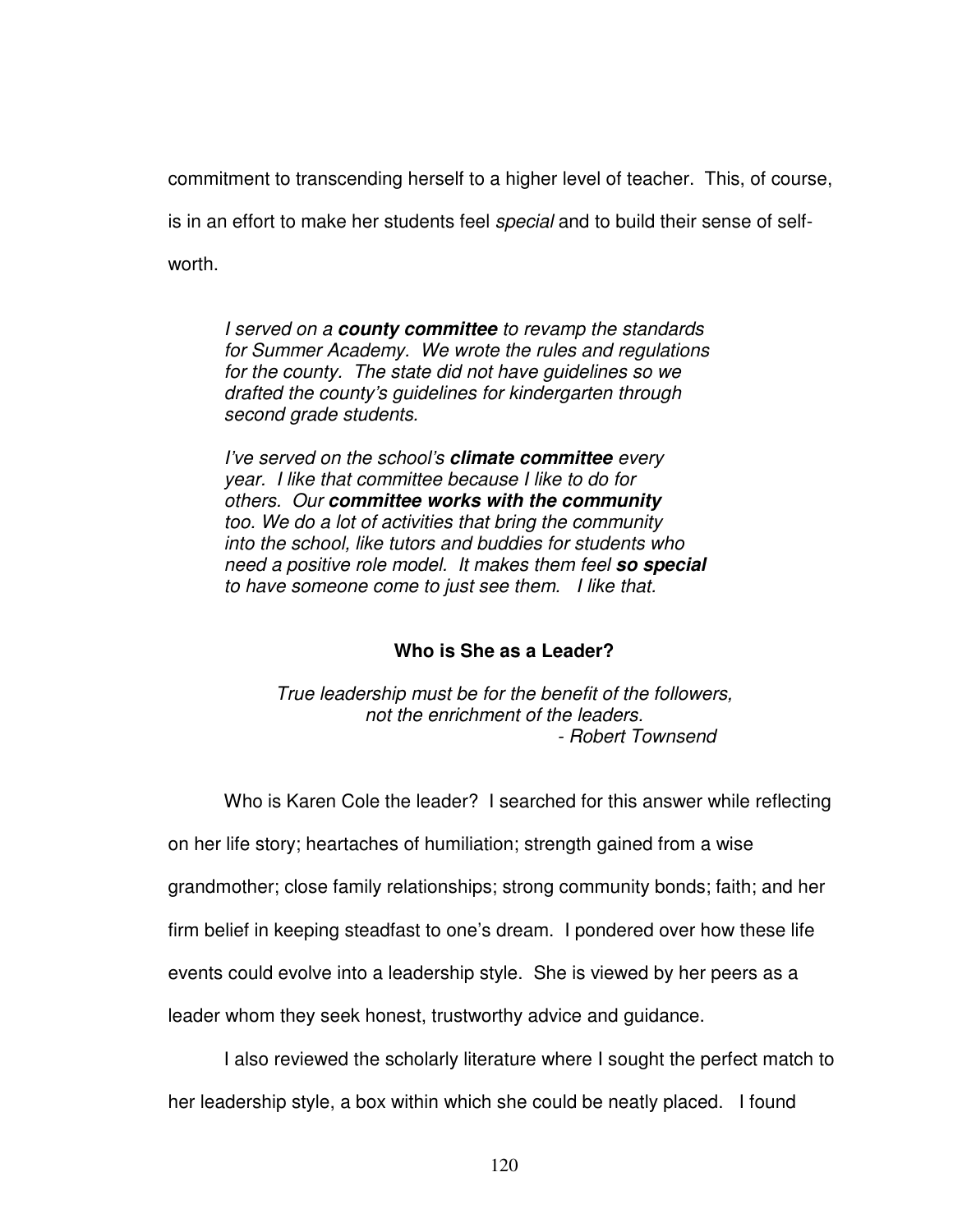caring leadership traits. Karen Cole cares about people and their feelings of selfworth. She creates a school environment where students and staff feel a mutual relationship based of care. "As we examine what it means to care and to be cared for, we shall see that both parties contribute to the relation; my caring must be somehow completed in the other if the relation is to be described as caring" (Noddings, 1984, p. 4). Karen Cole is a **caring leader**.

 As I examined the characteristics of moral leadership, once again, I found pieces of her puzzle. Karen Cole practices what she preaches. She treats those around with dignity and respect, the way she, throughout her life, has longed to be treated. She respects and values the opinions of others. Gardner stresses the importance of a moral leadership indicating that "truly magnificent leaders embody the message they advocate – that is, they walk the talk, practice what they preach, and expect everyone else to do likewise" (cited in Duffy, 2006, p. 137). Karen Cole is a **moral leader**.

 Reviewing spiritual leadership, I understand the deepness of Karen Cole's desire to seek the value and worth in each person. This is the foundation upon which she stands and teaches. Spirituality in leadership should be understood as a *meaning system* for individuals. "Meaning systems are the answers people develop in response to existential concerns" (Soloman & Hunter, 2002, p. 38). Jerome Bruner, in his book, Acts of Meaning, argues that if people could not apply meaning systems to their life, "we would be lost in a murk of chaotic

121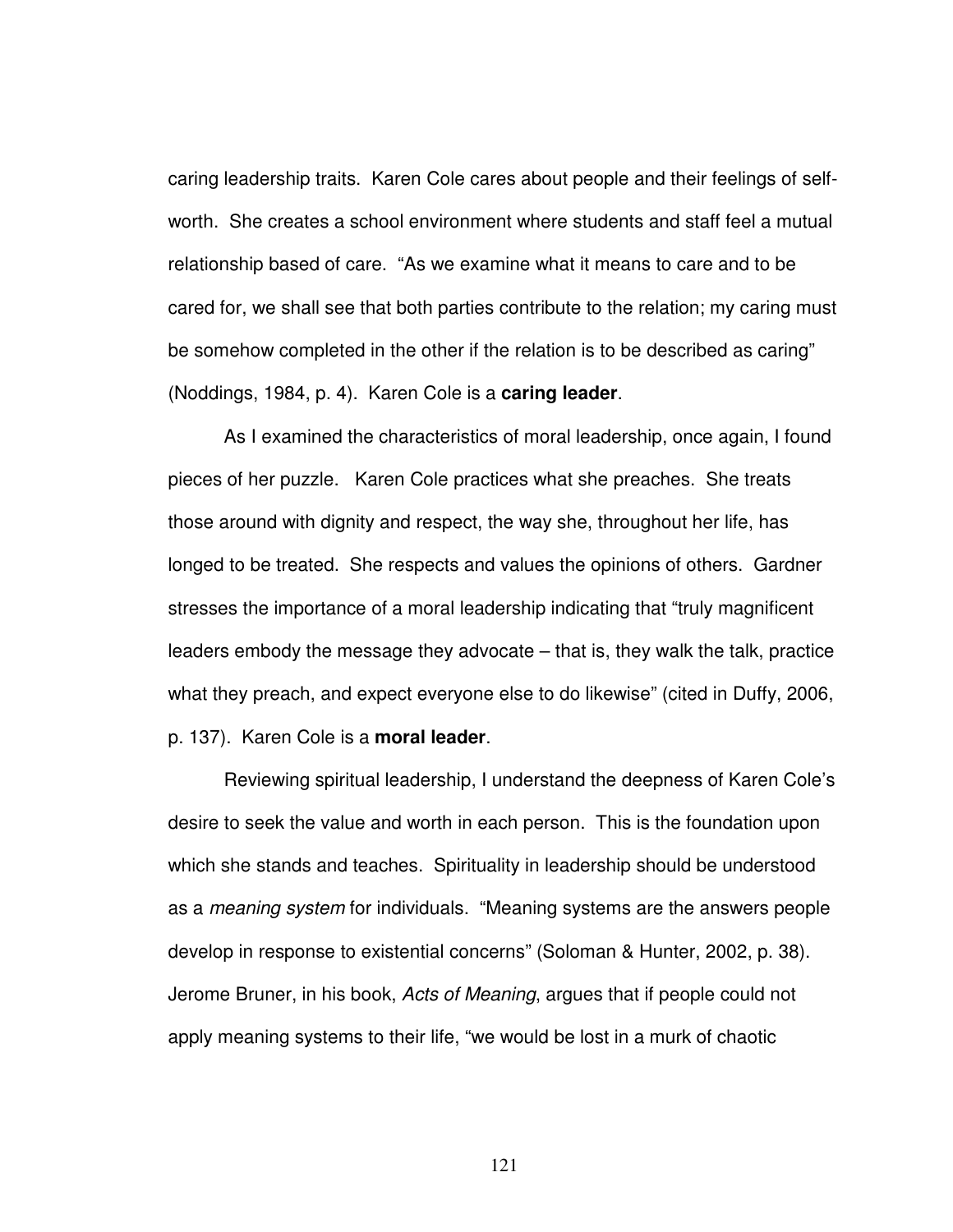experience and probably would not have survived as a species in any case" (as cited in Soloman & Hunter, 2002, p. 38). Karen Cole is a **spiritual leader**.

 Servant leadership also contains elements of her leadership style. Embedded throughout her life story are components of servant leadership. Karen listens to her students and colleagues. She listens to their needs and reacts with random acts of kindness. She teaches her students the importance of community service; to help others who are in need.

 She is committed to the "growth of people and building community" (Greenleaf, 2003). She develops a current environment for student and staff success; however, she creates an atmosphere where students and staff gain the confidence to seek on-going betterment in the future. Karen Cole is a **servant leader**.

 I soon realized that I could not neatly fit Karen Cole into any one leadership style. The dimensions of leadership which I researched, the Caring Leader, the Servant Leader, the Spiritual Leader, and the Moral Leader, overlap in Karen's leadership. She has a leadership style that radiates compassion and care. She witnesses through her leadership. She emits kindness through appreciation and encouragement. She is humble, with simple roots. She is also a giver, giving herself to purposefully seek the greater good in others.

122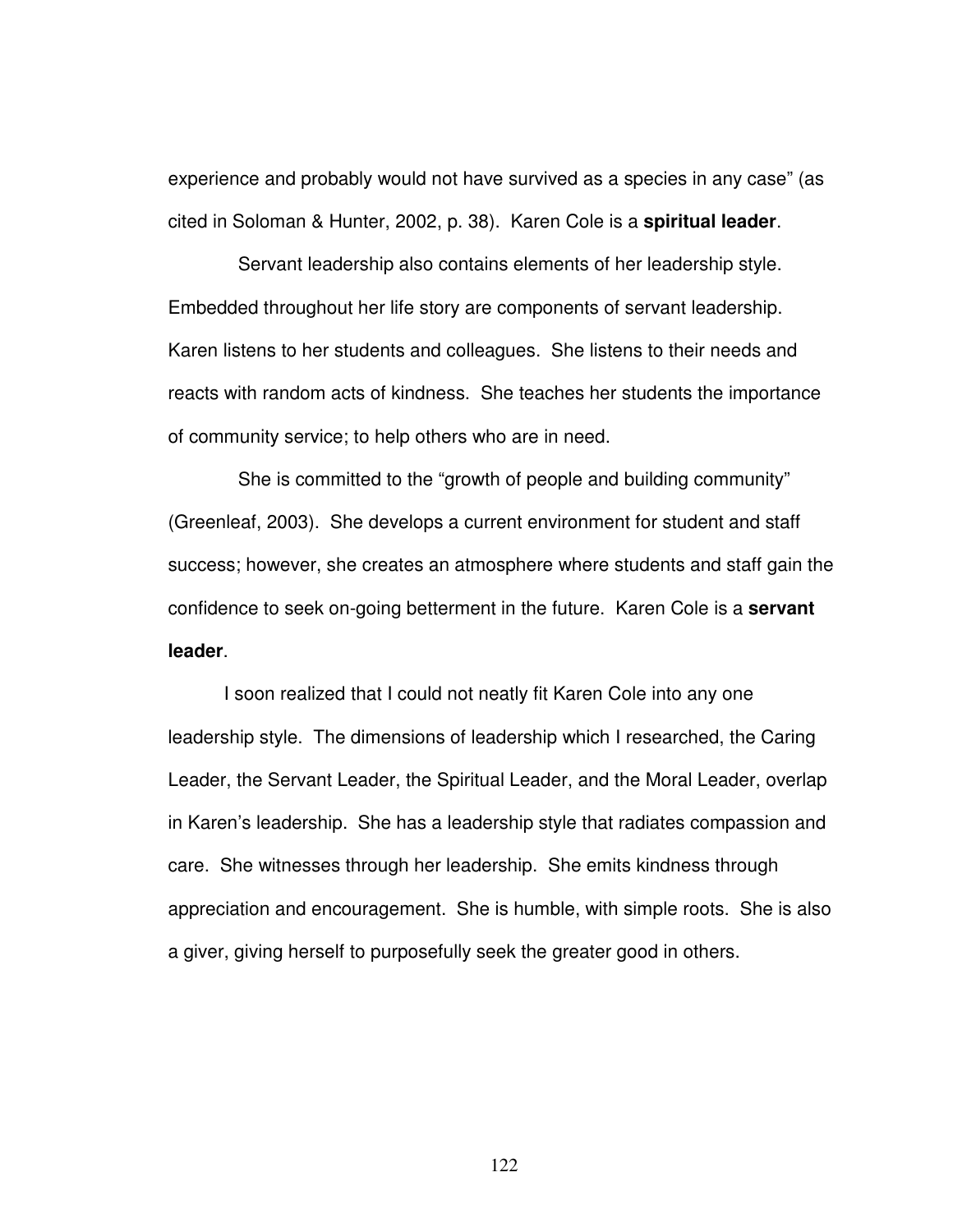# **CHAPTER VI**

## **CONCLUSION**

 In the conclusion of my research, I revisit Karen Cole's (pseudonym) life story and connect it to my research on leadership styles. I also intertwine Karen's thoughts gathered near the close of our months of interview sessions. Throughout the conclusion, I seek a better understanding of her role of leadership as a strong and yet reluctant leader. In doing so, I examine the role of reflection in enhancing educational leadership.

 Finally, I look within myself to find a leader; unexpected at the onset of my research; however, a welcome awareness.

# **An Inspiration**

The man who thus looks up is becoming worthy to be looked up to in turn, and, to this extent, qualifying for leadership. -Irving Babbitt

 After completing Karen's narrative analysis I contemplated scholarly research literature throughout the following weeks. In the weeks that followed, a pivotal moment appeared from out of the blue. My son, whom I had not previously discussed my pondering, handed me a book. Previously read, he recommended the small paperback and suggested I might find it useful in my research. The title caught my attention, The Servant: A Simple Story about the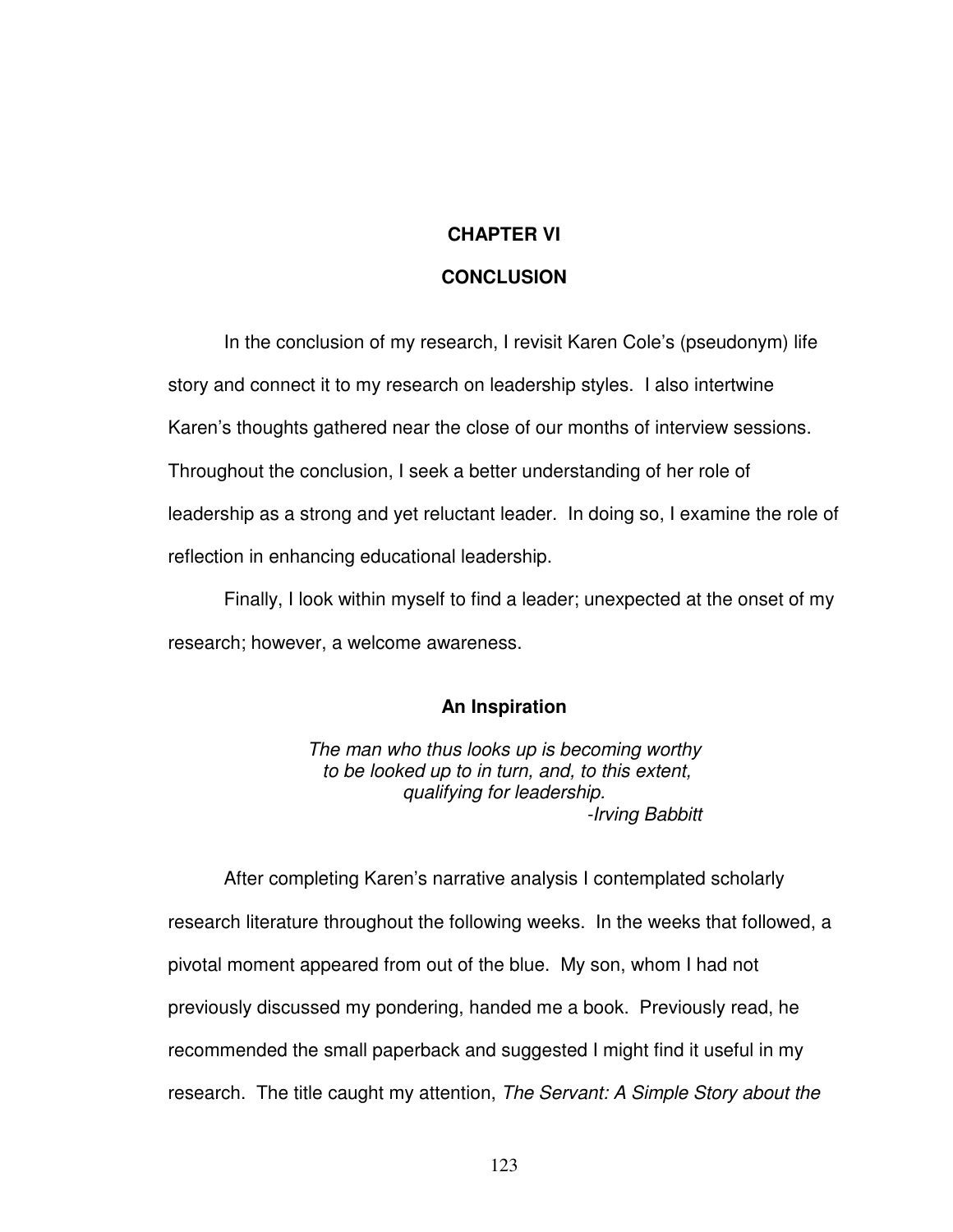True Essence of Leadership (Hunter, 1998). I had read numerous leadership articles and books, but something about simple and true in the title captured my appeal for the book. It made me sense Karen Cole.

 My instinct was on target. Throughout the book, I found many similarities between Karen Cole and the book's narrator, John. Even though their backgrounds were on opposite ends of the spectrum, I was mesmerized by the parallel between John's transformation and Karen Cole's emergence of self. Having reached the top of the corporate ladder, his fall was a life-changing blow and would require much effort to dig out of the trenches. Even more intriguing was the advice of a retired business guru; his leadership philosophies were aligned with those of Karen Cole. Author James Hunter, a leadership consultant by trade, created the book evolving around a storyline; however, it contained a wealth of leadership wisdom.

 Contained within the storyline were the elements of physical and mental needs referencing Maslow's Hierarchy of Human Needs. A leader cannot expect to bring out the best in others until underlying *levels* are met. These include (1) basic needs, such as food, water, and shelter; (2) safety and security; (3) belonging and love; and (4) self-esteem. Only when these levels have been obtained can a person rise to the fifth level, self-actualization. This is the level that brings out the best in a person, being all they can be.

 A leader must understand the importance of the underlying levels in obtaining self-actualization. Karen Cole seeks to help others in need. She

124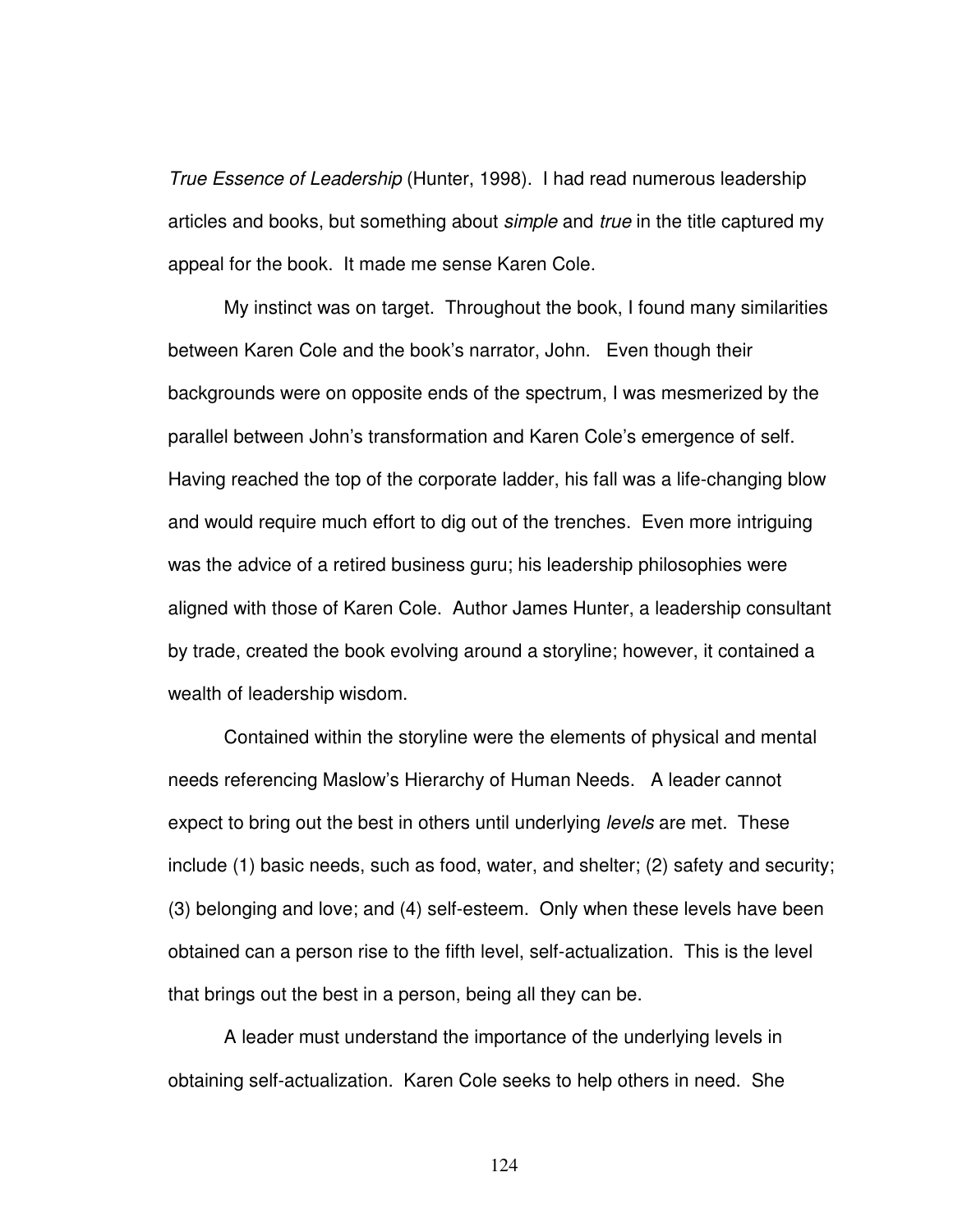provides a caring and nurturing atmosphere where her encouraging words boost self-esteem in others. She lays the groundwork for self-actualization. Once they are on the fifth level, what does Karen Cole do? **Pray**.

 Another component of leadership, according to Hunter, is to listen; truly listening to those who are speaking. Karen Cole spoke of her role as mentor to novice teachers. "I try to be positive with my mentees. I like to listen to their thoughts and try to guide them from a positive standpoint." A leader can show value and respect to those who are speaking by simply listening; not formulating an early opinion; not by selectively listening; and not by cutting a person's conversation short. **Listen**.

 A leader must recognize others' needs (Maslow) and acutely listen to their thoughts. Once these elements are in place, other characteristics of leadership must be considered. Those qualities include patience, kindness, humility, respectfulness, selflessness, forgiveness, honesty, and commitment. I thought of Karen Cole and these qualities. Yes, she is patience and kind to her students and peers, showing appreciation for all they accomplish. She demonstrates respect, treating others as important for their valued self-worth. She listens to her students and peers. Colleagues seek Karen Cole for her honesty and commitment to creating an educational environment that promotes students' selfesteem and self-worth.

 I read the definitions of each of these qualities and compared them to characteristics of Karen Cole. There was a perfect match. More interesting;

125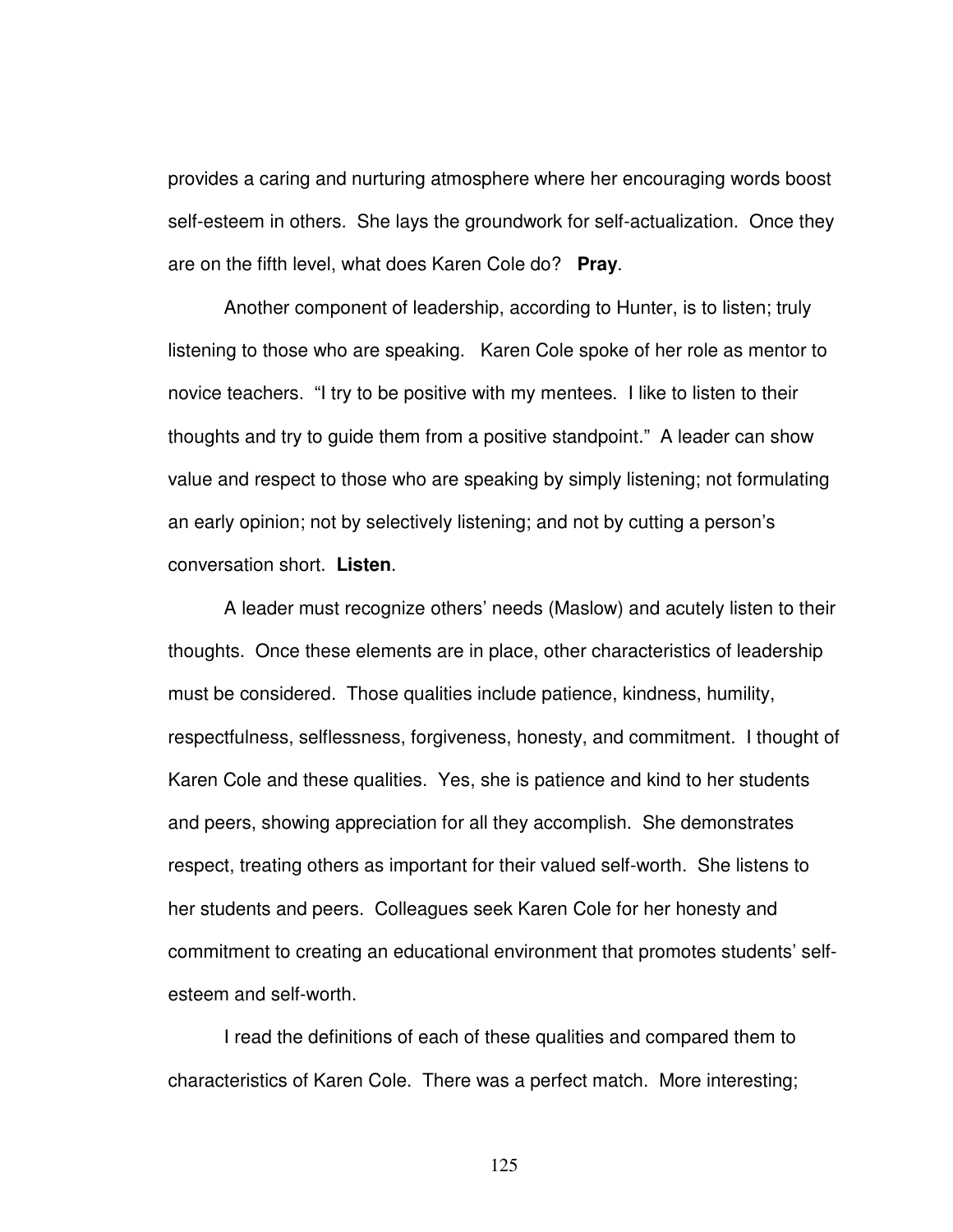however, was the book summary of these combined characteristics of leadership. The one word summary was love. I quickly acknowledged author, James Hunter's supporting and powerful evidence for this short summary of leadership traits: First Corinthians, Chapter Thirteen.

**Love is patient, love is kind**. It does not envy, it does not boost, it is not proud. It is not rude, it is not self-seeking, it is not easily angered, it keeps no record of wrongs. Love does not delight in evil but rejoices with the truth. It always protects, always trusts, always hopes, always perseveres.

 Religion is part of Karen's southern tradition; a tradition that I share with Karen. The qualities of love found in First Corinthians, Chapter Thirteen, parallel to qualities found in previously researched literature of caring leadership, spiritual leadership, servant leadership, and moral leadership.

 She demonstrates many of these traits in her daily encounters as an educational leader. Regardless of her religious roots, she loves her students and fellow colleagues. She loves her commitment to enhancing moral character in others. She loves providing an environment where she serves others, where they feel respected, valued, and special. She radiates all the combined characteristics of a leader. **Love**.

 How can an effective leader build a leadership premise on prayer, listening, and love? Examples of two important leaders come to mind, Martin Luther King and Gandhi. But more important is, as I believe, a great leader of over two thousand years, Jesus. Each of the humble, yet great leaders led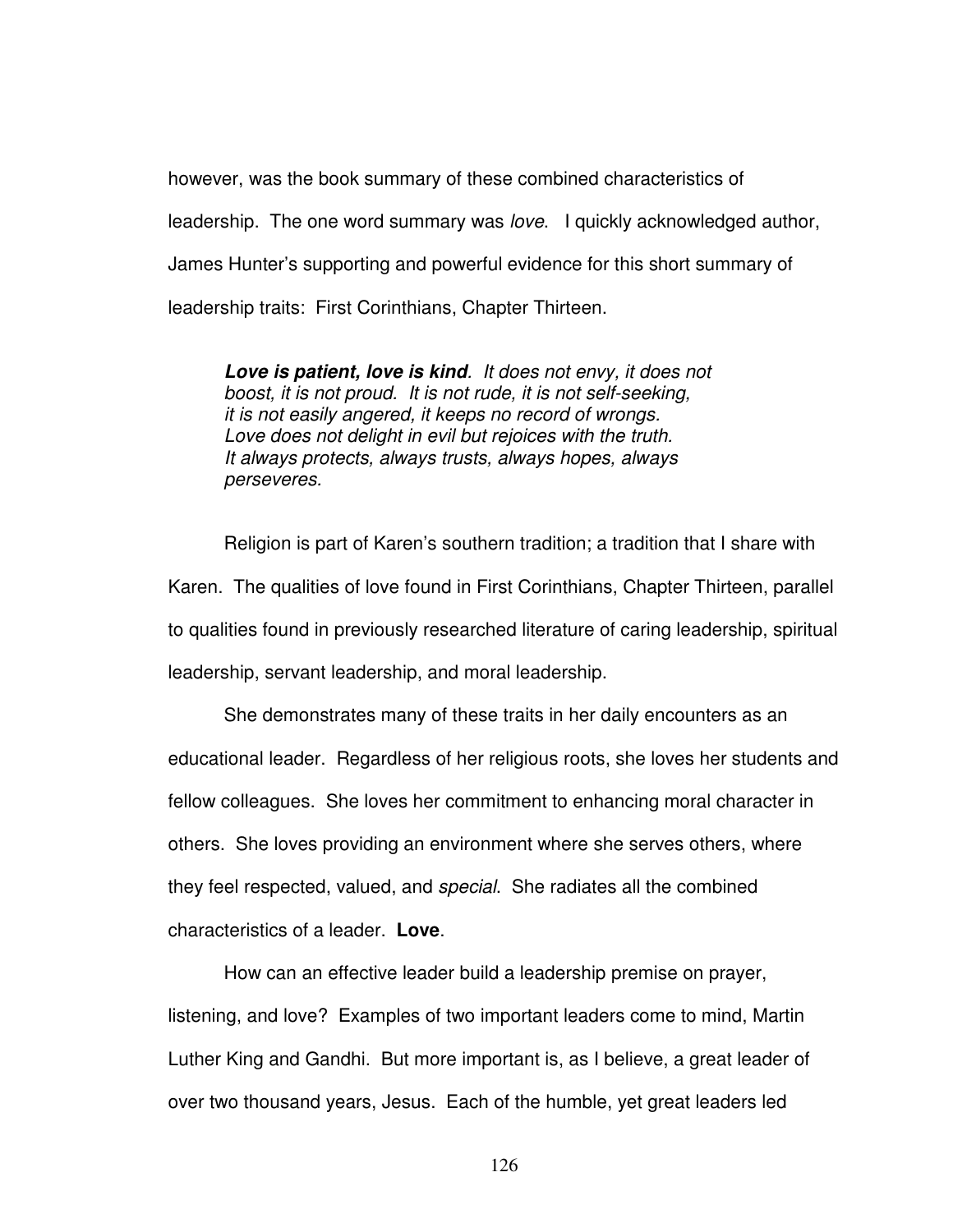through service to others while influencing others to work toward a common good. While I am not suggesting that Karen Cole's leadership style parallels to the magnitude of these three great leaders, I am suggesting that she exhibits snippets of their leadership greatness. She is an educational leader within her school.

## **Removing the Reluctant Leader Mask**

Leadership is practiced not so much in words as in attitude and in actions. -Harold S. Geneen

 The conclusion of my interviews with Karen Cole was emotional. She had reflected throughout the past several months on events in her life that had been dormant for decades. Some of the events were fond memories while others were harsh realities of life. Both types of encounters were learning experiences for Karen Cole. They are firmly placed in her foundation, each providing a cornerstone of her self-actualization.

 She gained an awareness of herself from months of reflection. Karen reflected on her childhood and adult experiences, and she reflected on herself as a leader.

Reflection and inquiry are not practiced much: People everywhere are impeded from working together effectively by the conflicting views of the world.

But the discovery of oneself, the ability to see something in your own behavior that was invisible to you before, and appreciation of what's productive and what's painful in your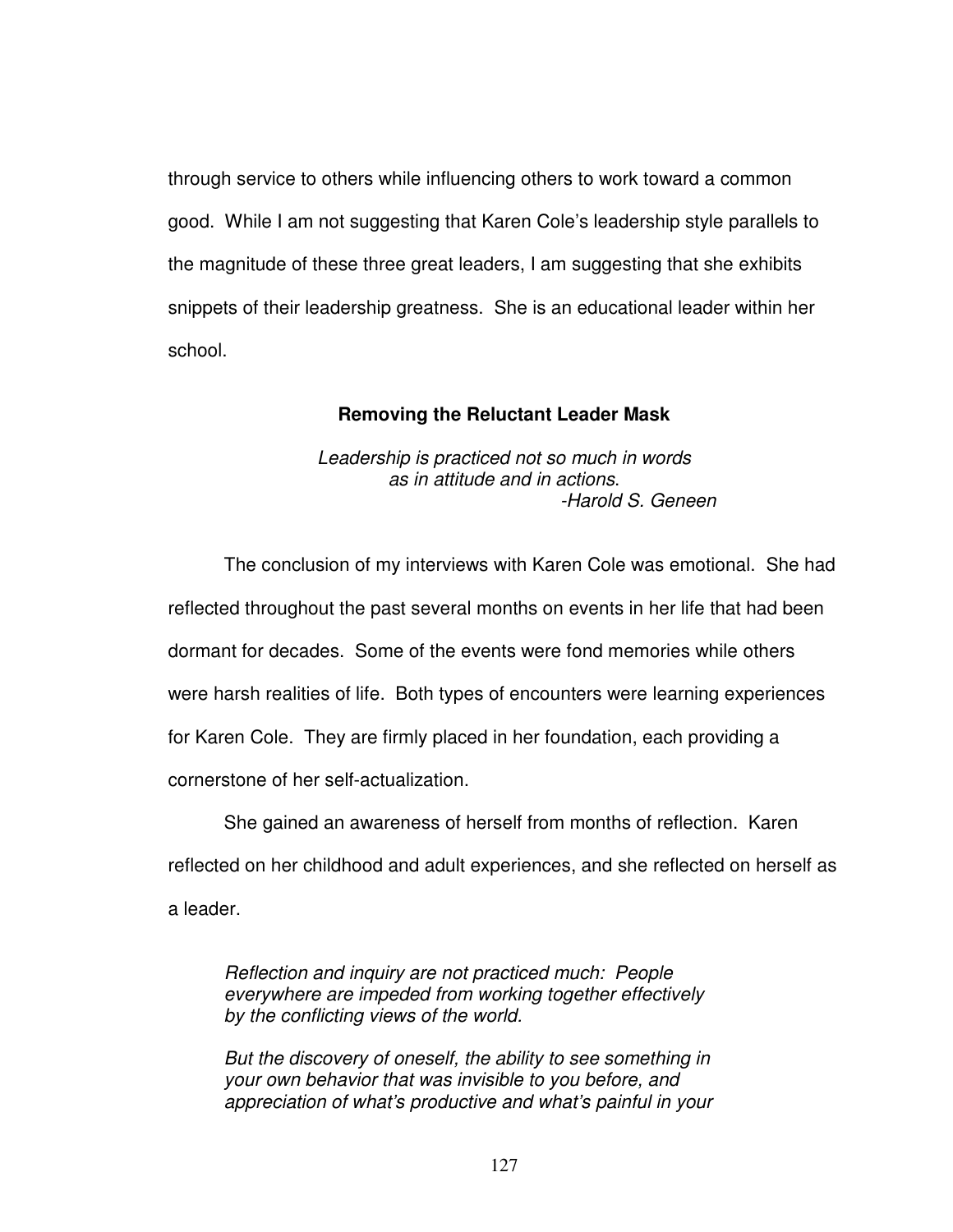attitudes – awareness of these capabilities seems pretty intrinsic to the human condition.

There is something integral in the core idea that manifests at all different levels and can be seen from all different angles. - Senge, et al, as cited in Cunnimgham & Cordeiro, 2006, p. 21

Karen's reflective experiences quided her to a realization of self. "I quess all these things that I do could be seen as things that leaders do." Prior to her reflective life story, Karen did not view herself as a leader, she struggled with her own role as a woman. Just as Karen does with those around her, she recognized her own needs (Maslow) and **listened to herself**.

Embedded since childhood, an inner struggle occurred within Karen Cole.

Two of her female role models, both grandmothers, created disturbance within

Karen Cole's thoughts of a woman's role in society. Grandmother Jones,

unbeknownst to herself, was a feminist in an era of change.

 In contrast, Grandmother Smith, whose conservatism brought opposing views to Grandmother Jones' ideology, created turmoil within Karen. These opposing views followed Karen Cole into adulthood as she struggles for a sense of self, wavering between self-worthlessness and high self-esteem.

**Grandma Smith was more proud of me when I got married than when I went to college**. I never really understood that, but that was what was important to my Grandmother Smith . . . establishing a good family of your own. That kind of thing was important to her.

**I think that I could have stayed a single woman and it wouldn't have bothered my Grandma Jones**. She probably would have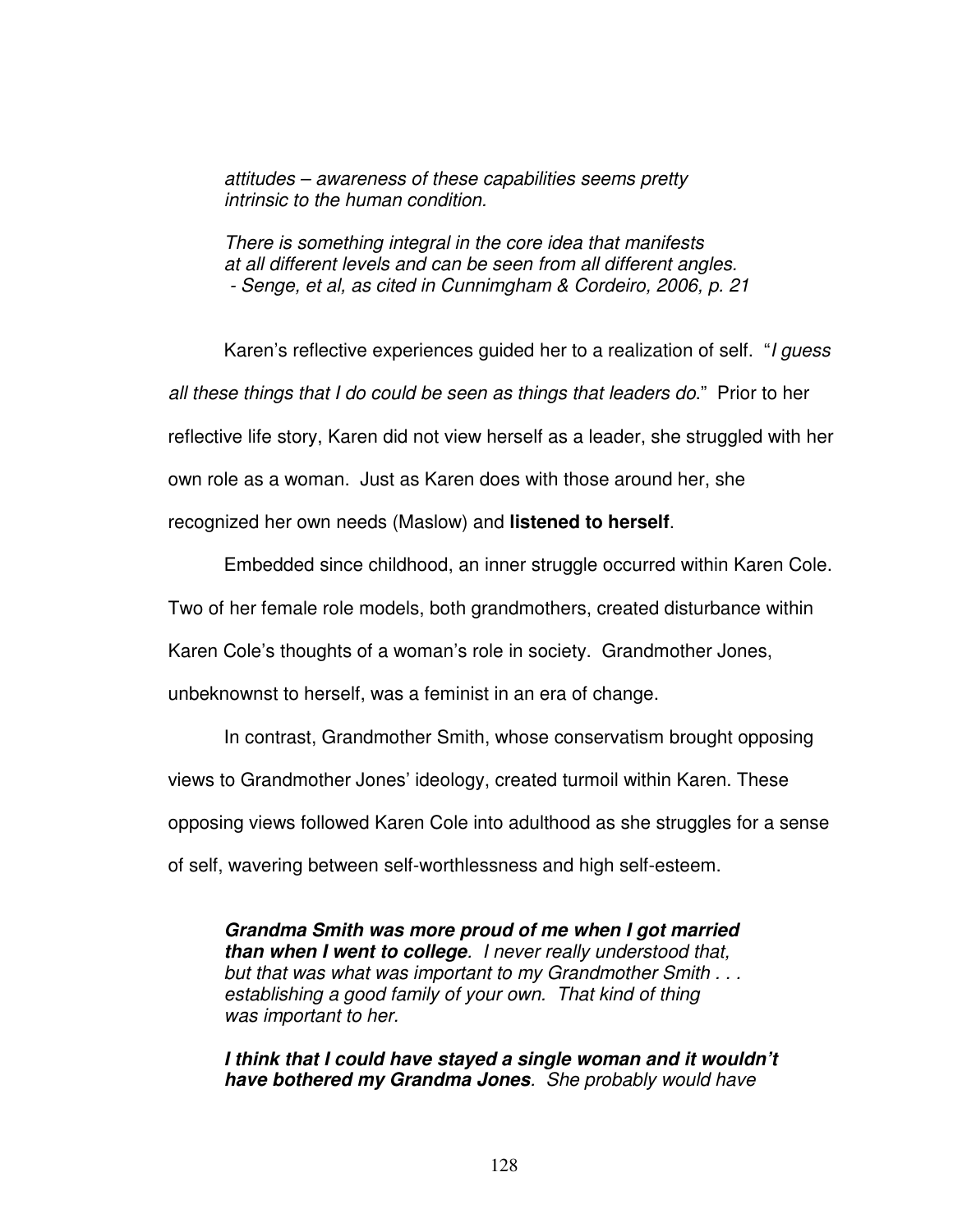liked that. On the other side, Grandma Smith thought it was important to establish a good family . . . to become a mother.

 Opposite ends of the women's rights spectrum, Grandmother Smith's value of marriage contradicted Grandmother Jones' value of education. Karen Cole thought her maternal grandmother would have been happy is she stayed single. Perhaps it wasn't indifference in Grandmother Smith's view of education, but due to Grandmother Smith's embedded role of a woman . . . submissive.

 How do these differing views influence Karen Cole? Throughout the interviews, she speaks freely of her lack of self confidence, her struggles of coping with negativism, and her emerging belief, or disbelief, in self. During all the turmoil, Karen Cole persevered. She has a life history of desire, setback, and then perseverance.

 Karen Cole, as each of us, is in a **process of becoming**. Every life event has an influence on who we are and who we will become. A person's complexity, their hurdles, hardships, and happiness all play a part in our continual development as a person and who we are as a leader.

 Why does this teacher appear to be a self-confident leader in one setting yet a reluctant leader in other situations? In areas where she is passionate, such as creating self-esteem and self-awareness, Karen Cole demonstrates selfconfident leadership abilities. During an interview, she excitedly gave an example of a county-wide teacher workshop she conducted which addressed creating an educational atmosphere that promotes students' sense of self worth.

129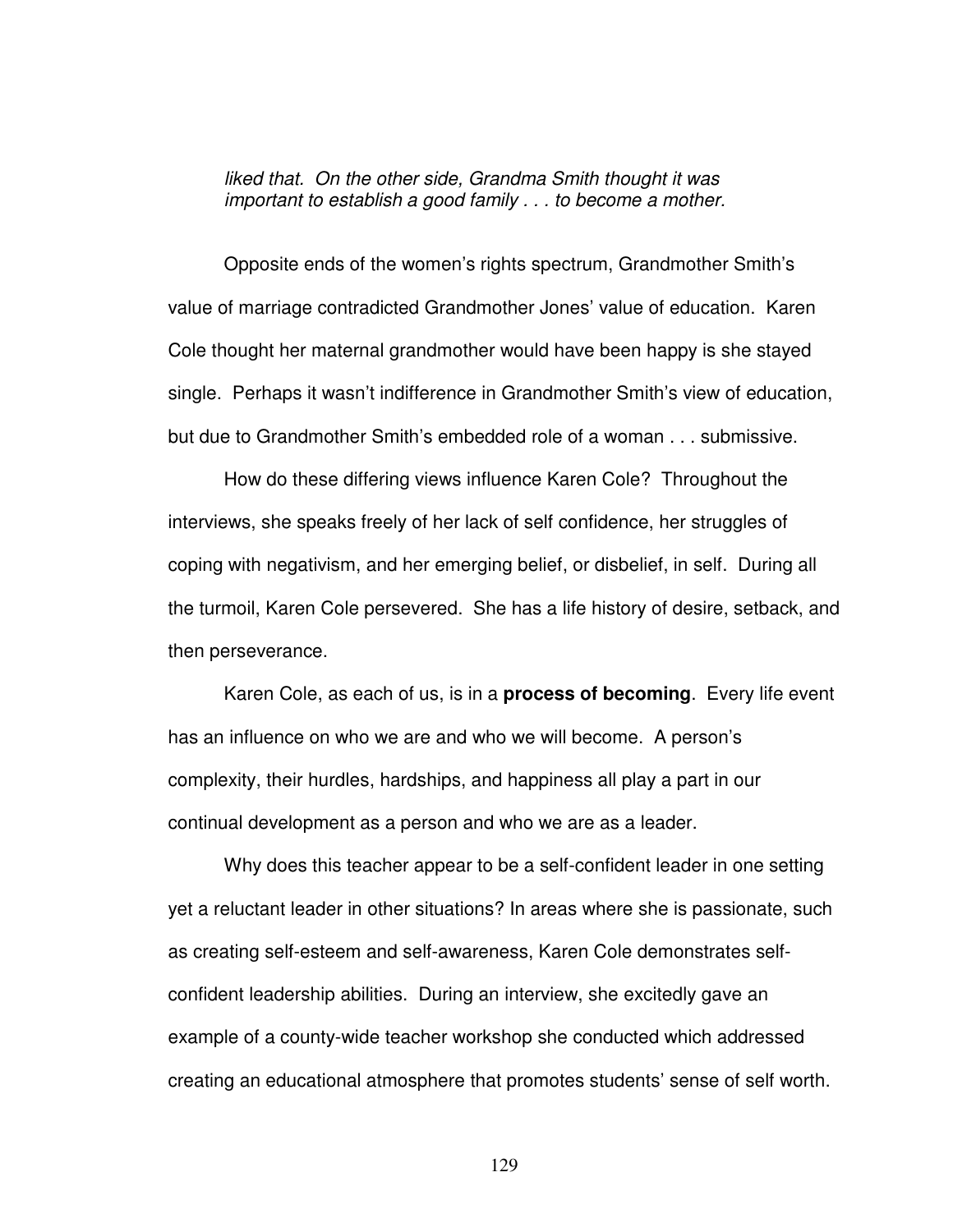However, in areas of less compassion, she appears reluctant to take the leading role, regardless of her qualifications as a strong educational leader.

 Should her reluctance in particular leadership environments be viewed as a weakness or questioned as a leader? Are leaders ever truly confident with themselves in all settings? My response is no. A leader grows and learns from each situation, always in the process of becoming. Karen Cole has learned many life lessons and has continually transformed from those experiences. As we continue to follow life's journey, our values and beliefs continue to spiral. We continue to grow from social interactions with our families, acquaintances, and the decisions we make during our lifetime (Curry, 2000, p. 27).

 As we reflect on our bumps and bruises, each one has the capability to create change. **Leadership is a continually changing role**, where the roles of leaders and followers are being transformed. Through this transformation, leaders will possess a less vocal, and more collaboration and cooperative qualities (Duffy, 2006, p. xii). As Karen Cole grows with her self-awareness, she may one day desire to become more vocal in formal settings. Even reflecting on her life story, Karen admits that things she does "could be seen as things that leaders do." While others label the qualities of a leader, Karen lives those qualities.

These interviews have been good for me, all this **self-analysis**. I guess all these things that I do **could be seen as things that leaders do**. All I want to do is what is best for the children . . . to be fair and to treat them with respect . . . to treat them like they are special . . . and they are.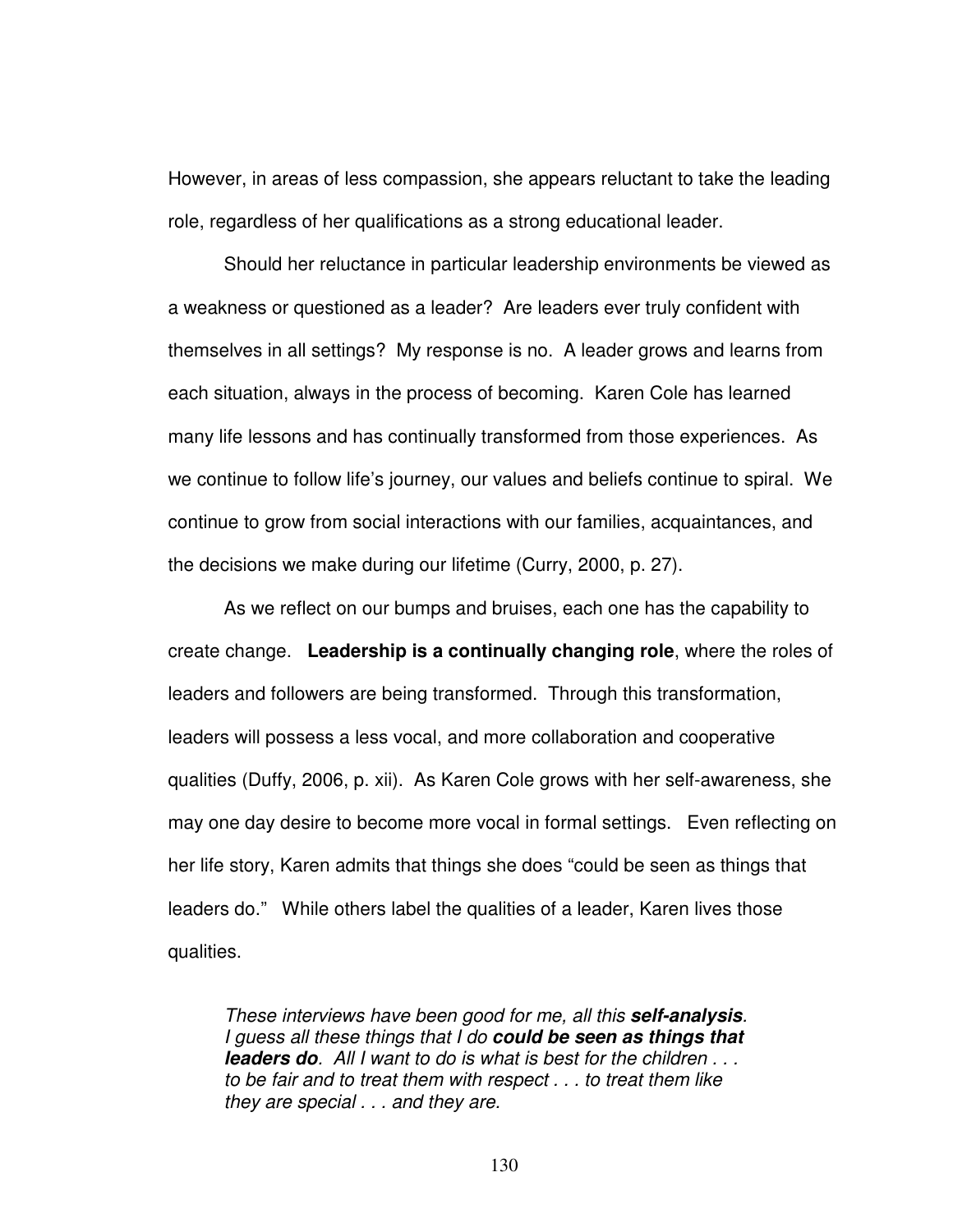Our interviews required Karen Cole to reflect on her life. It brought to the surface a self-awareness that may have remained dormant had we not brought her historical events to light. For the first time, Karen Cole views herself as a leader. It is a new self-awareness that is the result of reflection.

#### **Role of Reflection**

There are three methods to gaining wisdom. The first is **reflection**, which is the highest. The second is limitation, which is the easiest. The third is experience, which is the bitterest. – Confucius

 A key to continuing growth is reflection. Karen Cole was not fully aware of her own leadership potential until she reflected upon her life. At the conclusion of months of oral history, Karen, speaking confidently as an intellectual educational leader, summed her own reflective analysis:

I've been a **paradigm shifter** for a long time and didn't realize it until lately.

Thoughtful reflection by Karen brought her to this unexpected realization.

Reflection was the means to this discovery. Surprisingly, leadership frameworks mention very briefly, if at all, the importance of reflection in leadership.

 The current Interstate School Leaders Licensure Consortium Standards (CCSSO, 1996) which address criteria for effective school administrators who are educational leaders, do not use the term *reflection*. Even though reflection could, and should, be interwoven into the standards by leaders, it is still surprising that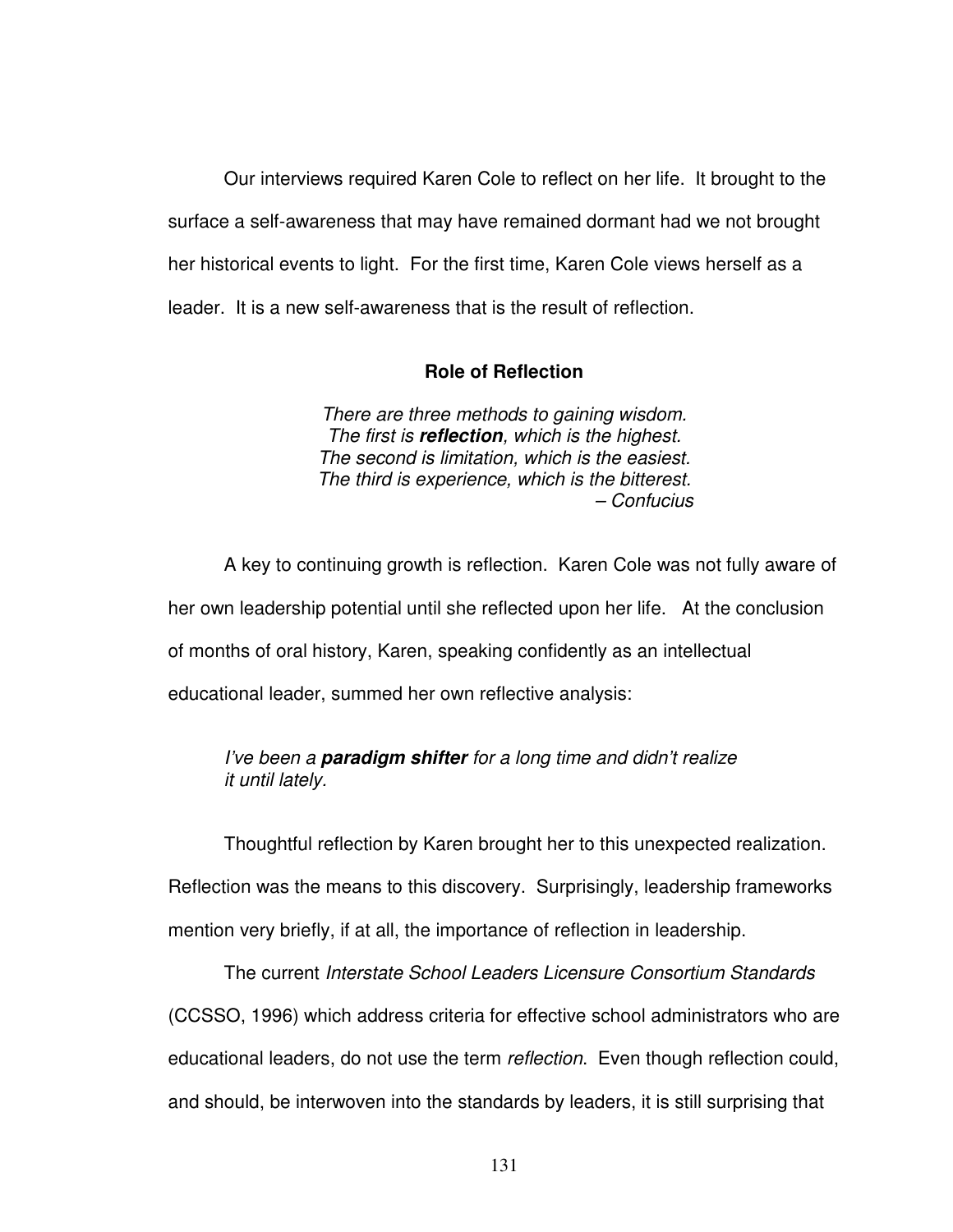reflection is not mentioned within the following six ISLLC Standards or their

performance indicators.

A school administrator is an educational leader who promotes the success of all students by facilitating the development, articulation, implementation, and stewardship of a vision of learning that is shared and supported by the school community.

 A school administrator is an educational leader who promotes the success of all students by advocating, nurturing, and sustaining a school culture and instructional program conducive to student learning and staff professional growth.

 A school administrator is an educational leader who promotes the success of all students by ensuring management of the organization, operations, and resources for a safe, efficient, and effective learning environment.

 A school administrator is an educational leader who promotes the success of all students by collaborating with families and community members, responding to diverse community interests and needs, and mobilizing community resources.

 A school administrator is an educational leader who promotes the success of all students by acting with integrity, fairness, and in an ethical manner.

 A school administrator is an educational leader who promotes the success of all students by understanding, responding to, and influencing the larger political, social, economic, legal, and cultural context.

My concern for the need of reflection in educational leadership is not

alone. Researcher Litchka in his study, No Leader Left Behind: Planning to

Prepare Effective Educational Leaders in this Era of Accountability (2007),

promotes reflective leadership as an integral component in educational

leadership training.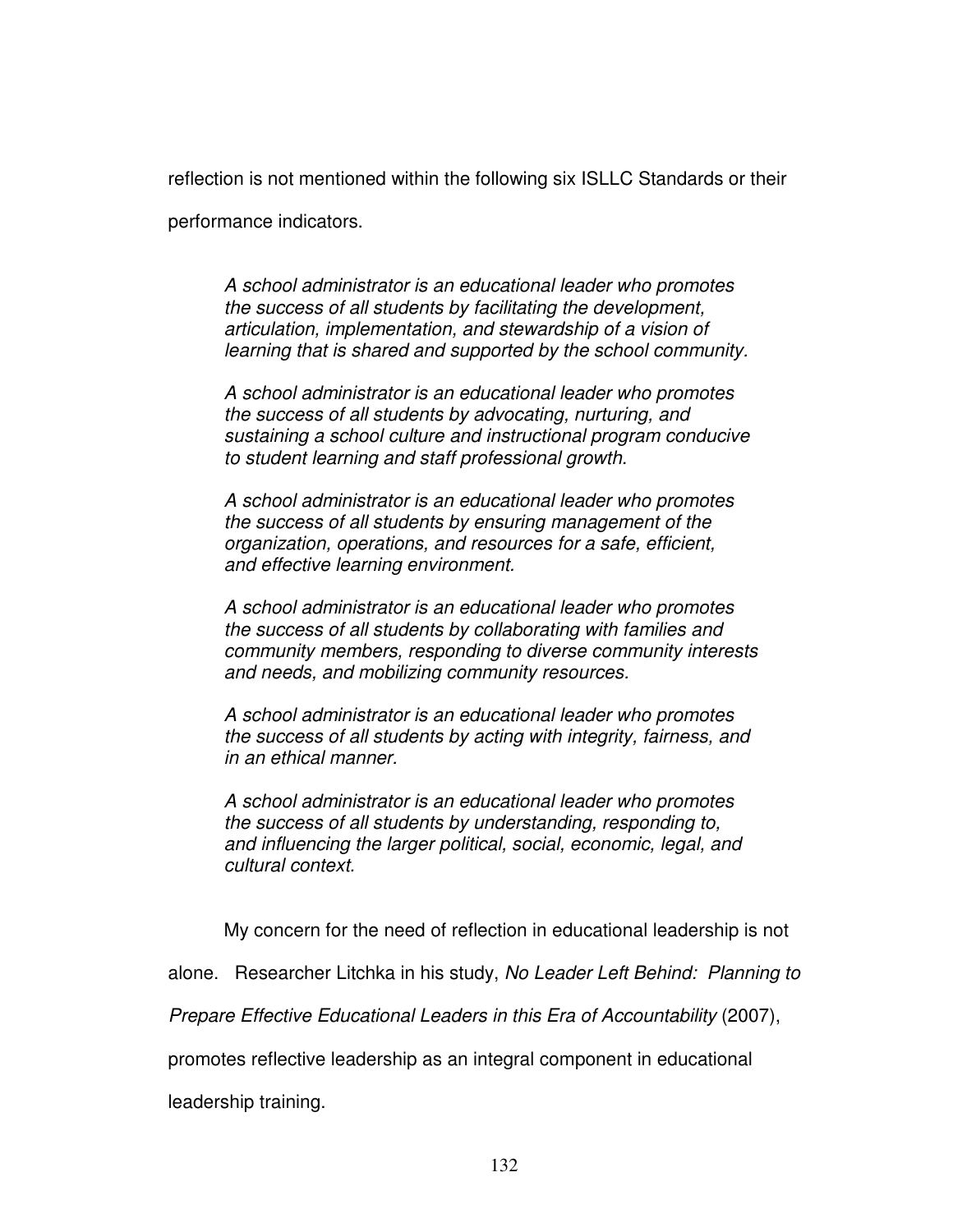His justification for formal training in reflective leadership is due to an increasing shortage of educational leaders, particularly principals. Reasons for the shortage are contributed to stress, time, politics, compensation, and the everchanging role and expectations of the leader.

Litchka contends that utilizing reflection as a coping strategy, taught as a

formal educational means of leadership, leaders will be better able to identify

areas of weakness and strengths in their knowledge base of practices, which

includes decision-making and problem-solving abilities.

Karen reflected on her experiences which led her to the realization that

she is an educational leader. Without reflection, she may never have seen the

leadership skills that her colleagues admire.

The works of Argyris (1982), Schon (1983, 1984, 1987), Kolb (1984), and Mezirow (1991, 1995), have contributed to the knowledge, understanding, and application of learning, reflection, and action. These studies support the position that leaders in education that have **reflective thinking skills** are more adept at recognizing that problems and difficult decisions are solvable, providing a foundation for effective planning, and helping the leader address the issues of fear and isolation when it comes to decision-making. The state of the Schon, 1983

Smith (1995) suggested that reviewing events can enhance the practice of effective leadership by avoiding situations that were not handled property in the past, and will allow leaders as practitioners to deal with situations that may be unique to leadership itself. - Litchka, 2007, p. 48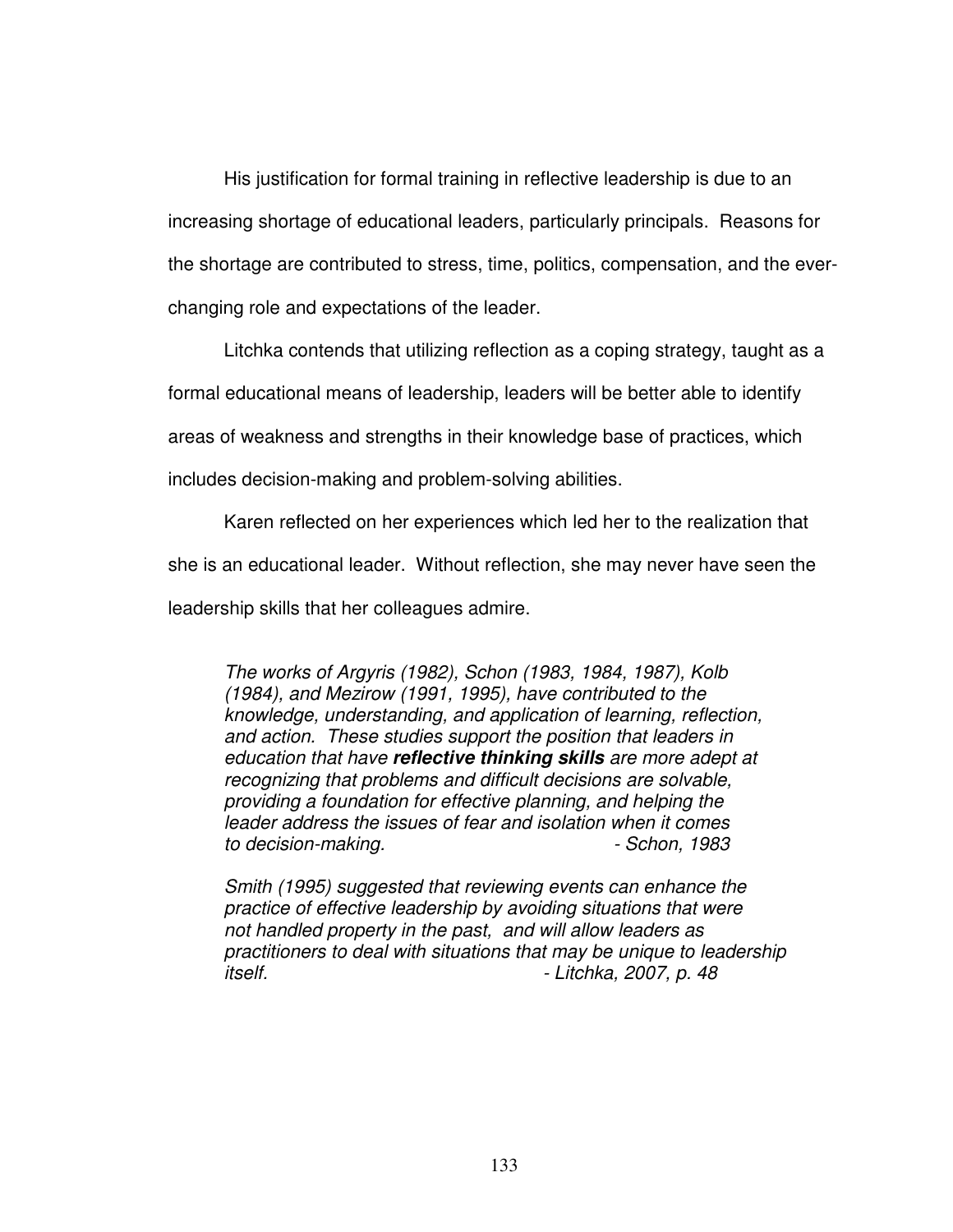Concern for reflection, and the modeling of reflection, in the role of leadership was also addressed by Lisa Bjork, Associate Professor of Educational Leadership at Seattle Pacific University, as she indicated:

**Reflection is critical**, especially for busy administrators. If you model reflection, it will help other staff members to do the same. Sometimes you must step away, at least mentally, from the pressure-filled arena of multiple demands and reflect on where you're heading. – Bjork, 2006

 Amazed at the minuscule mention of reflection in the ISLLC standards for administrative leaders, I reviewed the North Carolina Professional Teaching Standards (NCPTS) model that envisions educators for 21<sup>st</sup> century skills. The five NCPTS are:

- (I) Teachers will demonstrate **leadership**;
- (II) Teachers establish a respectful environment for a diverse population of students;
- (III) Teachers know the content they teach;
- (IV) Teachers facilitate learning for their students; and
- (V) Teachers **reflect** on their practice. -N.C. State Board of Education, 2006

 Standard One of the NCPTS, which addresses leadership, confirms that teachers, as leaders, must "advocate for schools and students," "demonstrate high ethical standards," and "work collaboratively with all school personnel to create a professional learning community." Karen Cole, through her moral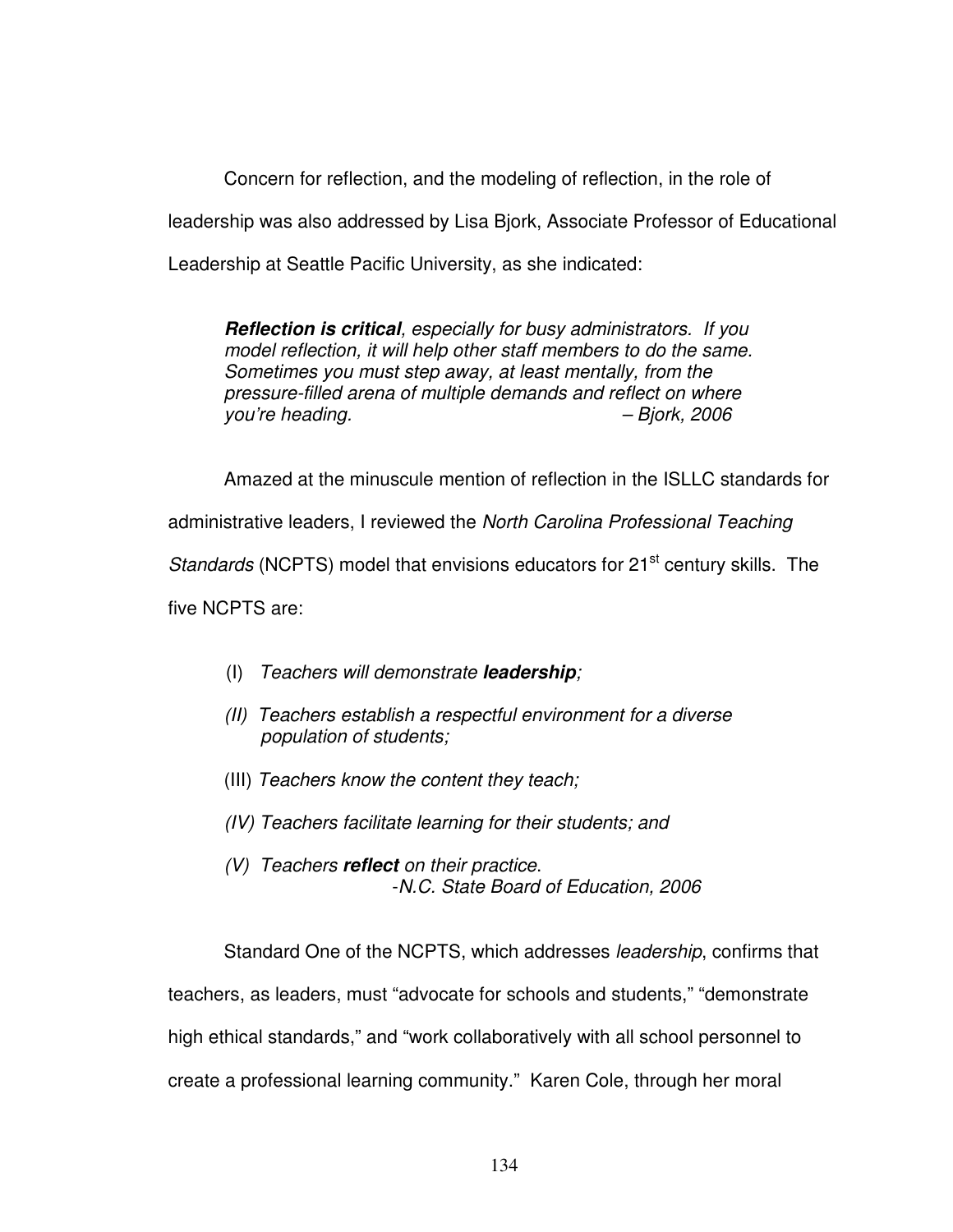curriculum and high ethical standards, advocates for her students and works collaboratively with her colleagues. She demonstrates leadership.

 Based upon the fifth NCPTS indicator, Karen Cole is also a reflective teacher and leader. Throughout her oral history, Karen states teaching and leadership examples. Only through reflection, does the realization occur that Karen Cole is a leader within the school. She reflectively summarized, "These interviews have been good for me, all this **self-analysis**."

 I believe that the role of leader continues to be viewed by society as one of rationality; that leaders must act and react to situations based on ethical principles. In order to accomplish rationality, I believe leaders must engage in continual reflection.

 Leaders must engage in reflective practices that go beyond the surface of school policy and discipline issues and into the deeper **reflective thoughts of one's values, beliefs, and emotions**. Freire addresses the model through authentic reflection, where leaders become learners (2004, pp. 80-81). However, current practices appear to lack in deep, meaningful reflective practices. "In literature, problem solving, strategic planning, and even reflective practice are considered from an exclusively rational standpoint" (Beatty, 2000, p. 334).

 There is a need for reflection within our educational leaders, whether school administrators or classroom educators. It is from this inner reflection that allows us to improve current practices and maintain check on our values and beliefs. "Perhaps leaders themselves need a forum of trust and safety within

135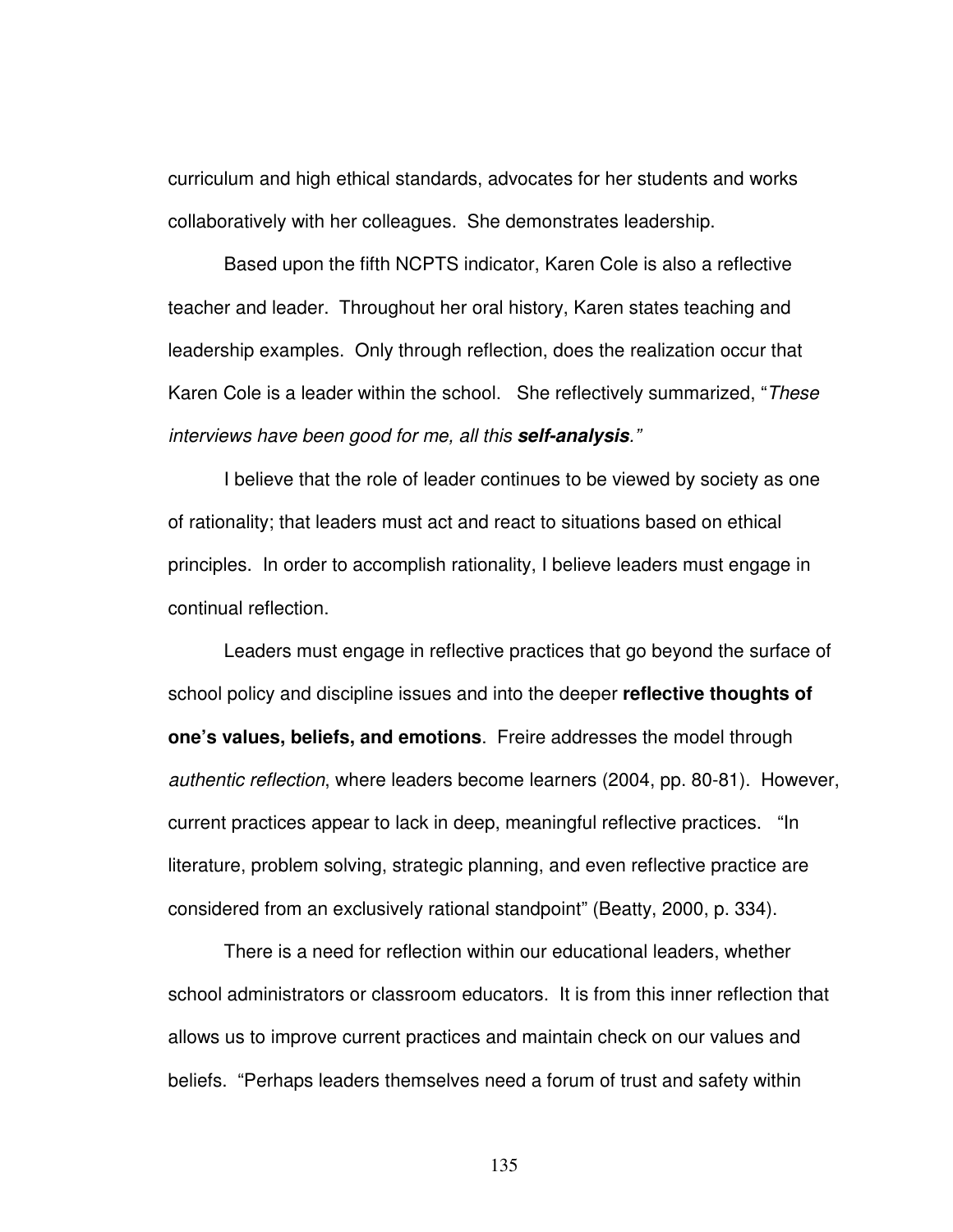which to examine and reflect upon the emotionality of their experiences" (Fineman, 1992, Osterman and Kottkamp, 1993, as cited in Beatty, 2000, p. 335).

 At the conclusion of her narrative, Karen Cole realized that she is, and has been, an educational leader. It was only after thoughtful, deep, and emotional reflection did this reluctant leader come to fruition.

## **A New Beginning**

If you understand others, you are smart; if you understand yourself, you are enlightened. -Lao-Tuz (cited in Litchka, 2007)

 As I indicated at the onset of my research, Karen Cole traveled a dusty road of hurdles and bruises, dotted with potholes of happiness and sorrow, but more importantly, she traveled a forked road of choices.

 Karen was a stereotyped woman, she was nurturer, she was fat, she was humble, she was passive, and she possessed gentility. She was an easy target for authoritarian role models.

 Nevertheless, her perseverance triumphed over the undermining of others. She made decisions that were influenced by a loving, caring, and determined grandmother. She made choices based upon the strength *gained* from her extended family and her southern culture of faith in God and kin.

 Throughout numerous encounters, Karen mirrors her grandmother and becomes a determined woman. Reflecting on her bruises, Karen recalls: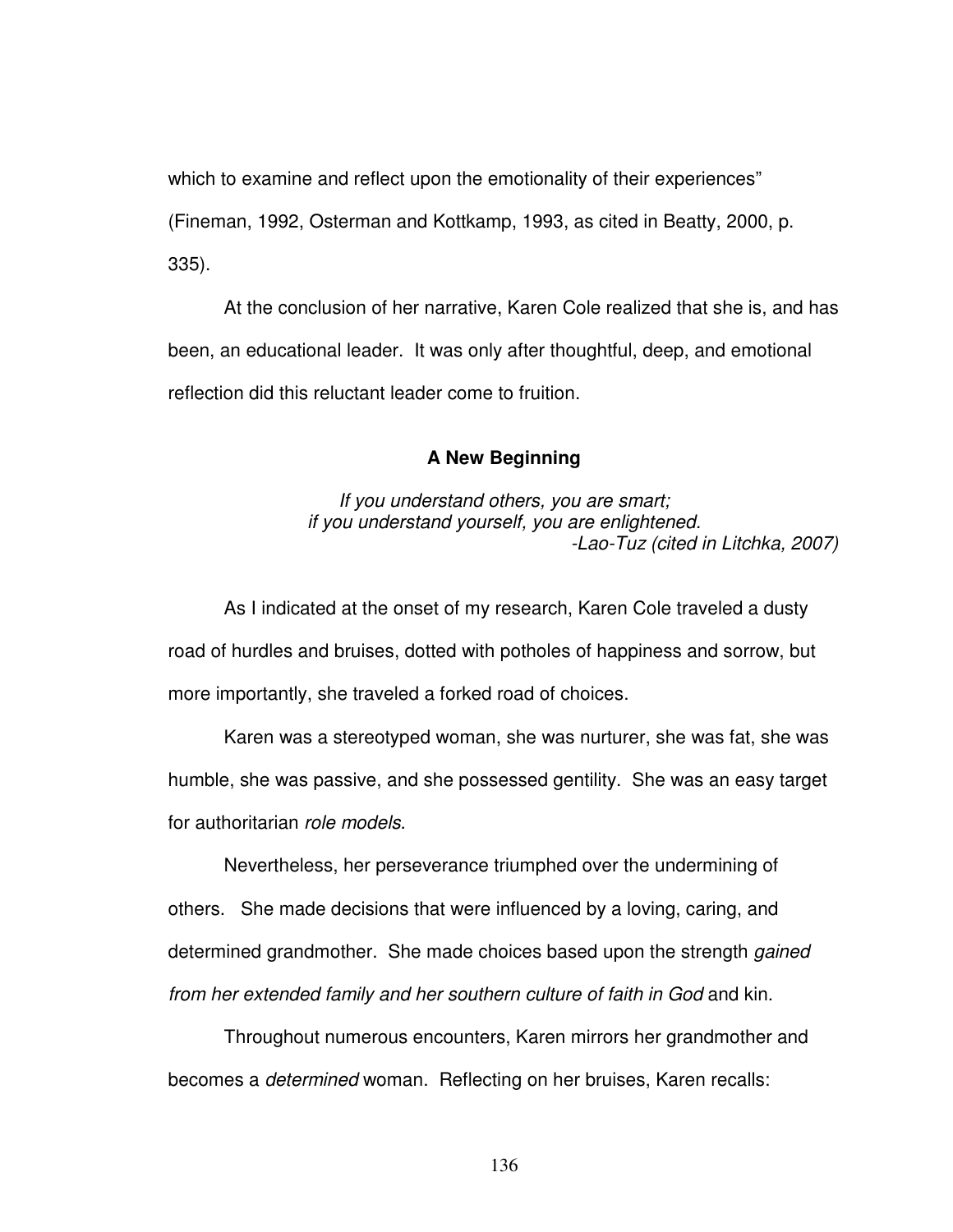## Having the **hard knocks** made it where I wanted to make a name for myself . . . I wanted to prove myself, and I think that **I have proved myself**.

 Karen, as I, has compassion for the underdog. She has sympathy for those who endure the *hard knocks* of today's society. Those include all forms of biases, such as gender, race, social, and cultural biases. Her compassion is the strength to her leadership. It is during situations that compel her compassion that she exhibits strong leadership skills. She is confident and assured that she will make a difference in the lives of her students and in the lives of her peers.

 I have also come to understand why Karen is a reluctant leader in other settings. As I reflect on past experiences with Karen as a colleague, the settings where Karen was less vocal, less directive, were in settings other than her community or in settings that did not involve a moral curriculum. Even though the topics may have been of interest, they did not possess her compassion. She was not confident.

 As Karen Cole continues her reflective practice in the years to come, I predict an even stronger, more confident leader will emerge, perhaps no longer reluctant in particular settings. "Meaning is fluid and contextual, not fixed and universal. All we have is talk and texts that represent reality partially, selectively, and imperfectly" (Riessman, 1993, p. 15). Karen's contextual meaning of selfconfidence will, hopefully, broaden to other situations and circumstances.

137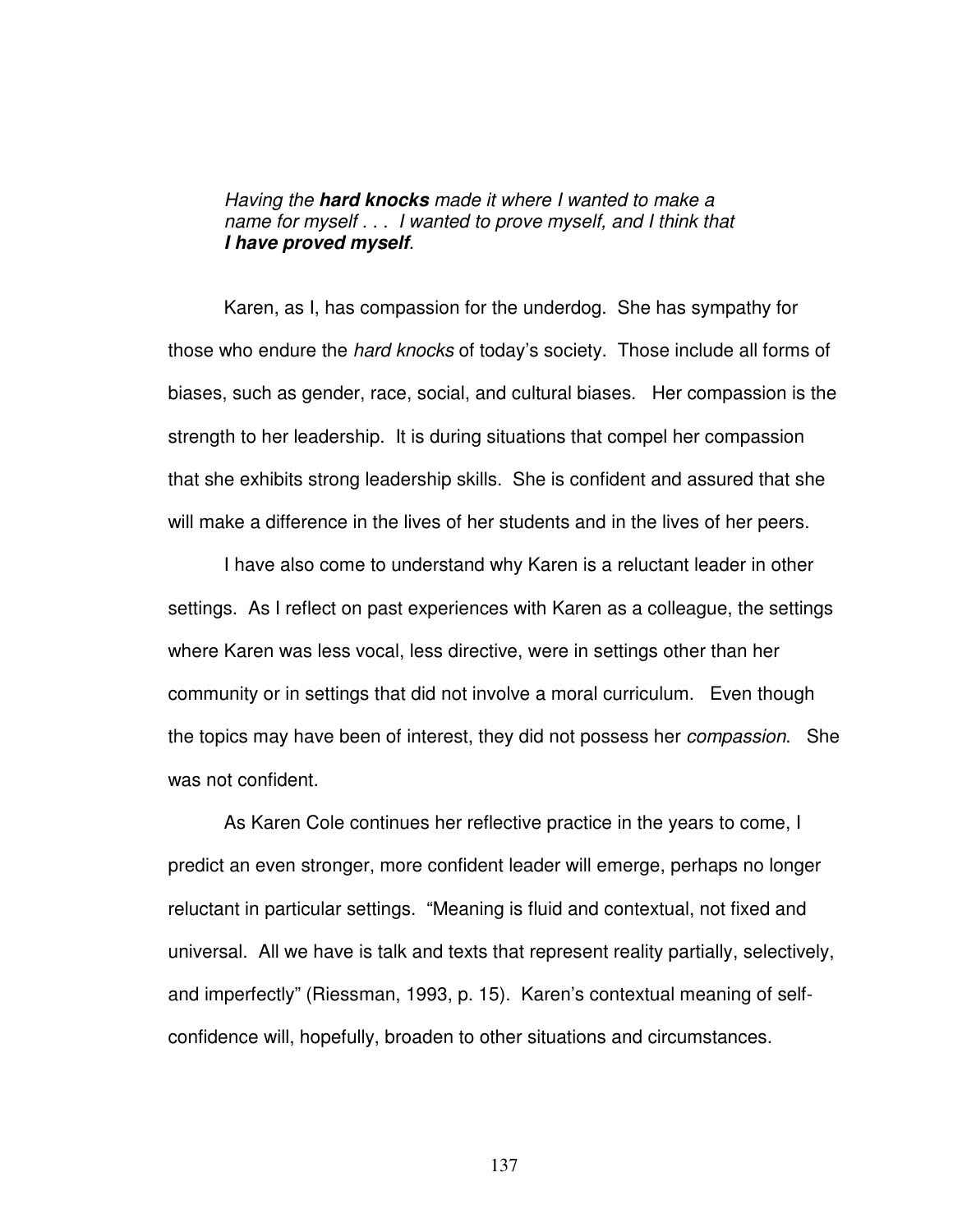Reflecting on research and its relation to Karen's narrative analysis, I find several recommendations for graduate studies in educational leadership. First, while encouraging women to obtain leadership roles, leadership programs should address confidence and compassion as factors in leadership. Karen exhibits leadership when she is compassionate about her topic, which promotes confidence in herself.

 Another area of interest for future graduate study programs is the role of reflection in leadership. As I strongly indicated in the previous section, reflection is a powerful tool in gaining self-awareness. Reflection is a tool for gaining confidence.

## **Beyond Researcher: Defining Myself as a Leader**

My historical life experiences define who I am as a human being, and as a researcher. Just as Karen, throughout my research, I reflected on life occurrences. I found many of my situations were parallel to Karen's experiences.

My strong roots in **southern culture** and **family traditions** are the backbone to my belief in neighbors helping neighbors philosophy. Just as Karen, I was reared in a small farming community where neighbors are relatives. Attendance at weekly church services was *religious* and greeted by extended relatives. I was taught, as Karen, to treat others with dignity and to always respect your elders. From these God and kin experiences, my teaching heart lies in a **moral curriculum**.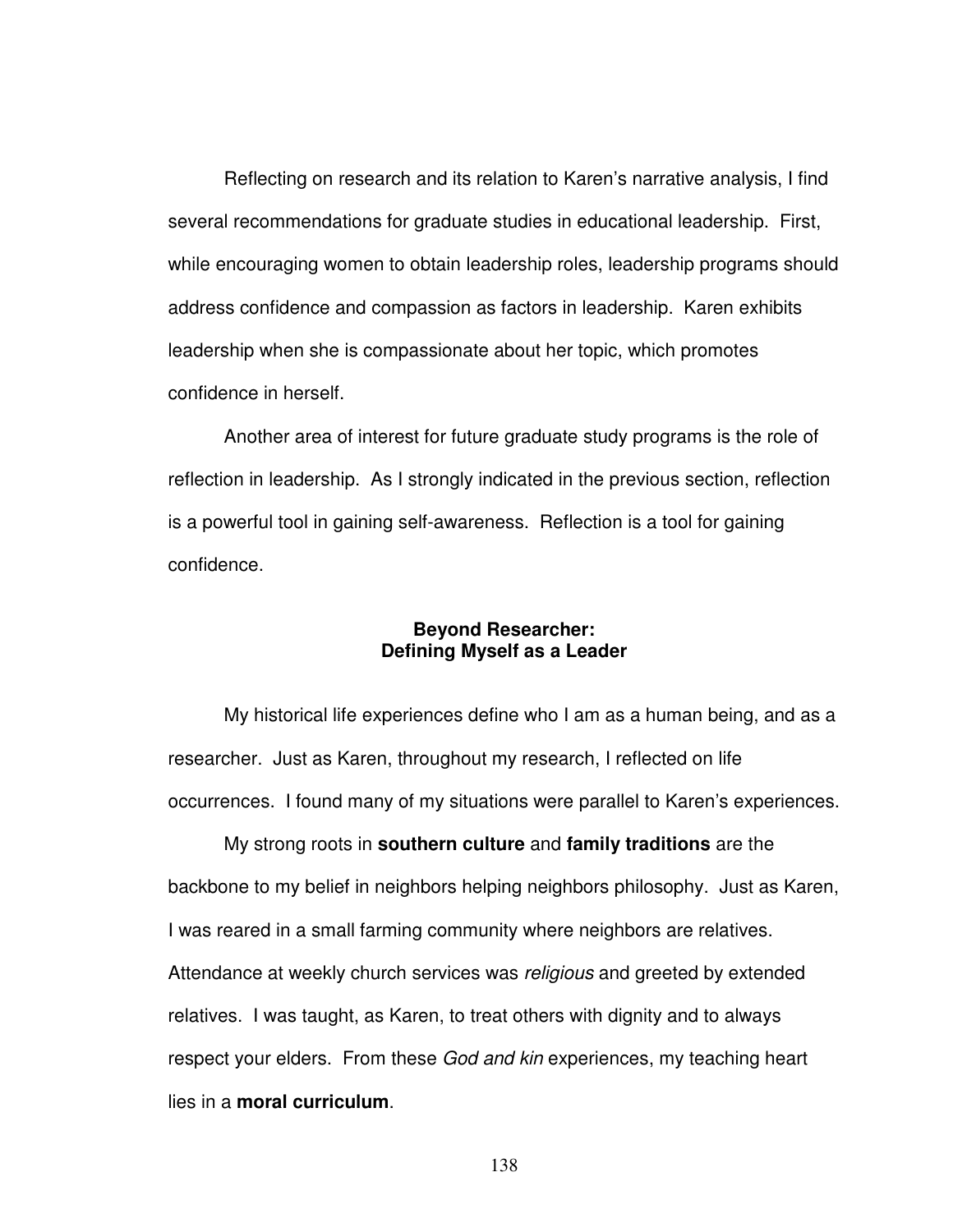Mentioned in an earlier section of my research, I pull for the underdog. The children whose home life appears more difficult, whose financial means are less fortunate, or whose appearance or social status is less acceptable by their peers are the children where my heartfelt compassion lies. Community service is stressed in my family. Serving at the local soup kitchen, stocking shelves at the community clothing closet, and visiting local nursing homes are components of my children's **moral duty** to help neighbors in need. It is a quality that also parallels to Karen.

 Reflecting on the multitude of educational research that define leadership, there is no one philosophy that sums neither my leadership role nor that of Karen's. We are bound to service to others, spiritual roots, moral curriculum, and to care for our neighbors and those less fortunate. As future life experiences evolve, I feel certain that those encounters, if met with compassion and reflection, will continue to spiral into ever-changing dimensional leadership ideals.

139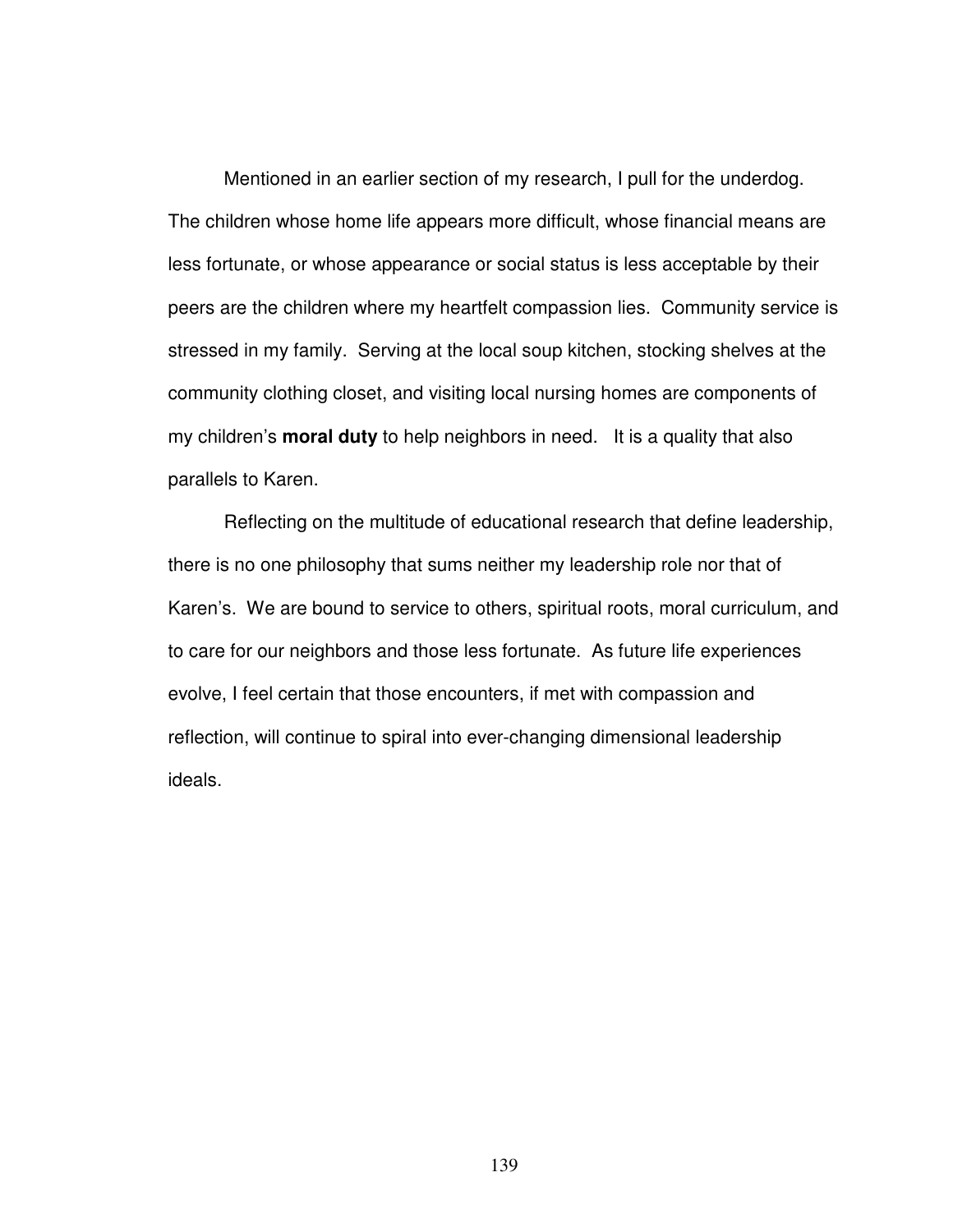## **REFERENCES**

- Adamson, L., Hartman, S., and Lyxell, B. (1999). "Adolescent identity-a qualitative approach: Self-concept, existential questions and adult contacts." Journal of Psychology. 40(1).
- Anderson, M. (n.d.) Leadership Quotes. Retrieved August 10, 2007 at http://www.brainyquote.com.
- Angelou, M. (1975). Alone. Oh Pray My Wings Are Gonna Fit Me Well. New York: Random House, Inc.
- Babbitt, I. (n.d.). Leadership Quotes. Retrieved August 25, 2007 at http://www.brainyquote.com.
- Bagley, P. T. (1999). Values and Educational Leadership. New York: State University of New York Press.
- Barber, S. (1998). One Hundred Years Toward Suffrage: An Overview. Retrieved July 28, 2007 at http://memory./oc.gov/amnem/naw/nawstime.html
- Barker, J. A. (1992). Paradigms: The Business of Discovering the Future. New York: Harper Collins.
- Bass, B. M. (1985). Leadership and Performance beyond Expectations. New York: Free Press.
- Beatty, B. (2000). The emotions of educational leadership: breaking the silence. International Journal of Leadership in Education. 3(4).
- Beck, L. G. (1992, Aug.) "Meeting the Challenge of the Future: The Place of a Caring Ethic in Educational Administration." American Journal of Education. Chicago: The University of Chicago Press.
- Bennis, W. G. (1959). Leadership Theory and Administrative Behavior: The Problem of Authority. Administrative Science Quarterly (4).
- Bjork, L. & Bjork, B. (2006, Sept/Oct.). Driving Rules for Principals. Principal. 86(l).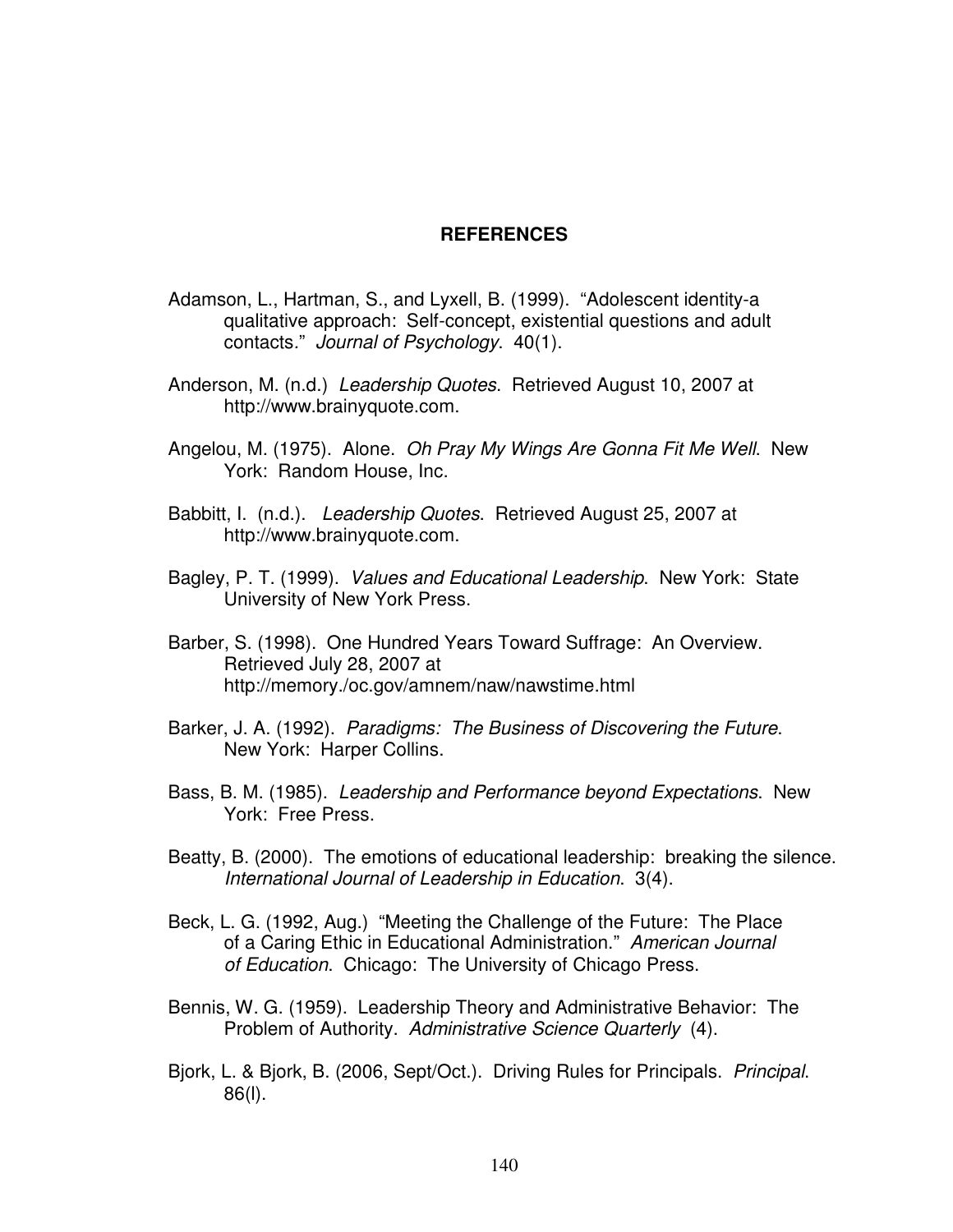- Blanchard, K. & Miller, M. (2004). The Secret: What Great Leaders Know and Do. San Francisco, CA: Berrett-Koehler Publishers, Inc.
- Bolman, L. G. & Deal, T. E. (1995). Leading with Soul: An Uncommon Journey of Spirit. San Francisco: Josey-Bass.
- Bolman, L. G. & Deal, T. E. (1993). "Everyday epistemology in school leadership: Patterns and prospects." Cognitive perspectives on educational leadership. New York: Teachers College Press.
- Campbell, D. P. (1991). Campbell Leadership Index Manual. Minneapolis, MN: national Computer Systems.
- Casey, K. (1995-1996). The new narrative research in education. Review of Research in Education. Washington, DC: AERA.
- Casey, K. (1993). I Answer With My Life: Life Histories of Women Teachers Working for Social Change. New York: Routledge.
- Casey, K. (1992). Why Do Progressive Women Activists Leave Teaching? Theory, methodology and politics in life-history research. In Goodson (Ed.). Studying teachers' lives (187-208). New York: Teachers' College Press.
- Chopra, D. (2002, Spring). The Soul of Leadership. School Administrator. 58(8).
- Collins, P.H. (2000). Black Feminist Thought: Knowledge, Consciousness, and the Politics of Empowerment. New York: Routledge.
- Council of Chief State School Officers (1996). Interstate School Leaders Licensure Consortium: Standards for School Leaders. Retrieved August 11, 2007 at http://www.ccsso.org.
- Cunningham, W. G. & Cordeiro, P. A. (2006). Educational Leadership: A Problem-Based Approach (3rd ed). Boston: Pearson Education, Inc.
- Curry, B. K. (2000). Women in Power: Pathways to Leadership in Education. New York: Teachers College Press.
- Dantley, M. E. (2003, May). Purpose-Driven Leadership: The Spiritual Imperative to Guiding Schools Beyond High-Stakes Testing and Minimum Proficiency. Education and Urban Society. Corwin Press, Inc. 35(3).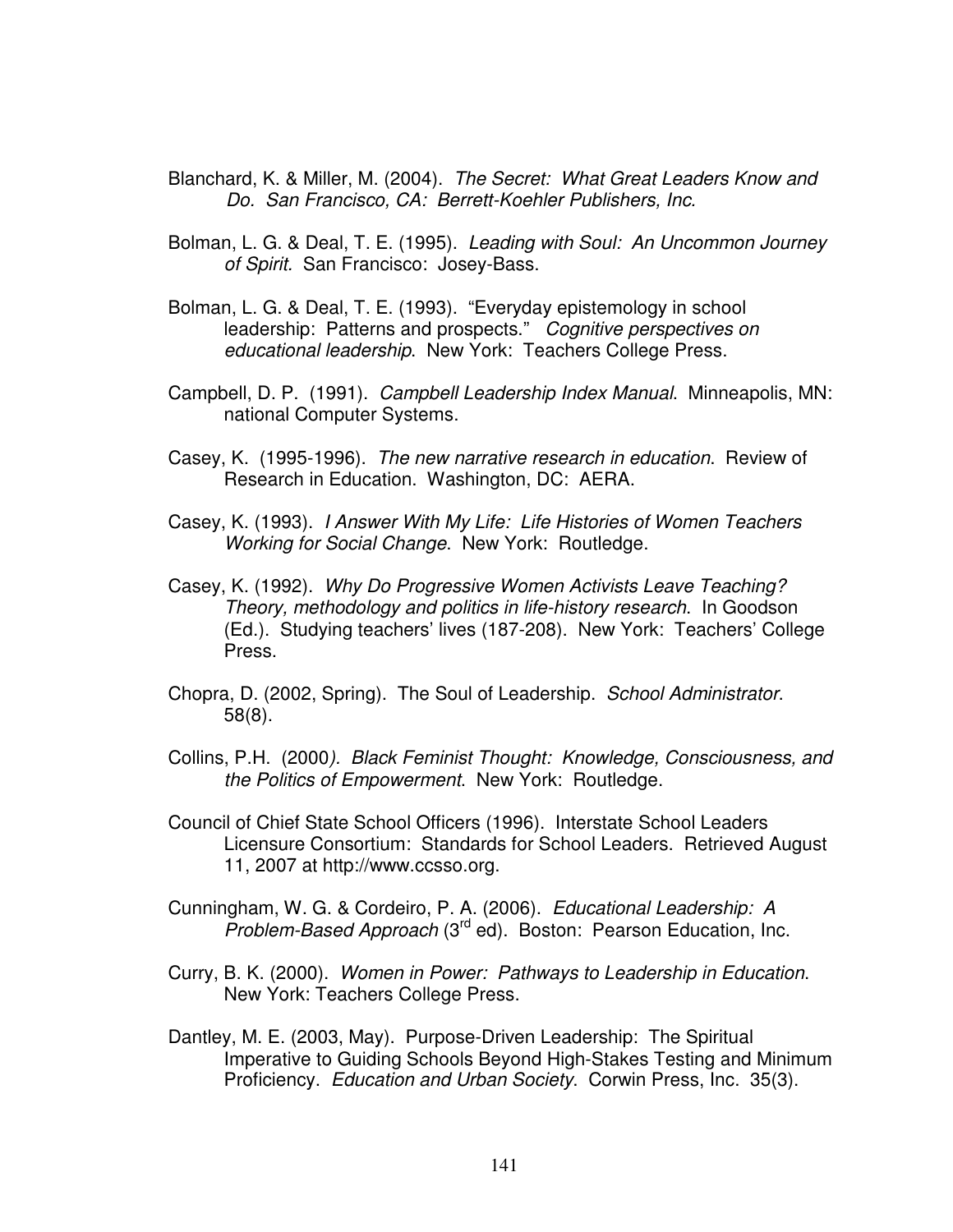- Dhunpath, R. (2000). Life History Methodology: "Narradigm" Regained. International Journal of Qualitative Studies in Education. 13(5).
- Dodd, A. W. (2000, Mar.). Making Schools Safe for All Students: Why Schools Need to Teach More than the 3 R's. National Association of Secondary School Principals Bulletin. Sage Publications, Inc.
- Duffy, F. M. (2006). Power, Politics, and Ethics in School Districts: Dynamic Leadership for Systemic Change. Lanham, MA: Rowan & Littlefield Education.
- Encarta World English Dictionary (2004). Microsoft Corporation.
- Erikson, E. (1959). Identity and the life cycle. New York: W.W. Norton & Co., Inc.
- Farrakhan, L. (n.d.). Leadership Quotes. Retrieved August 10, 2007 at http://www.brainyquote.com.
- Fiedler, F. E. (1967). A Theory of Leadership Effectiveness. New York: McGraw-Hill Companies, Inc.
- Freire, P. (2004). Pedagogy of the Oppressed. New York: Continuum International Publishing Group, Inc.
- Friedan, B. (1963). The Feminine Mystique. New York: W. W. Norton Publishing Co., Inc.
- Gardner, H. (n.d.) Leadership Quotes. Retrieved August 10, 2007 at http://www.brainyquote.com.
- Gee, J. P. (2001). Identity as an analytic lens for research in education. Review of Research in Education, 25, 99-125.
- Gilligan, C. (1982). In a Different Voice. MA: Harvard University Press.
- Ginnett, R. C. (1996). Team Effectiveness Leadership Model: Identifying Leverage Points for Change. Proceedings of the 1996 National Leadership Institute Conference. College Park, MD: National Leadership Institute.
- Geneen, H. (n.d.). Leadership Quotes. Retrieved August 11, 2007 at http://www.brainyquote.com.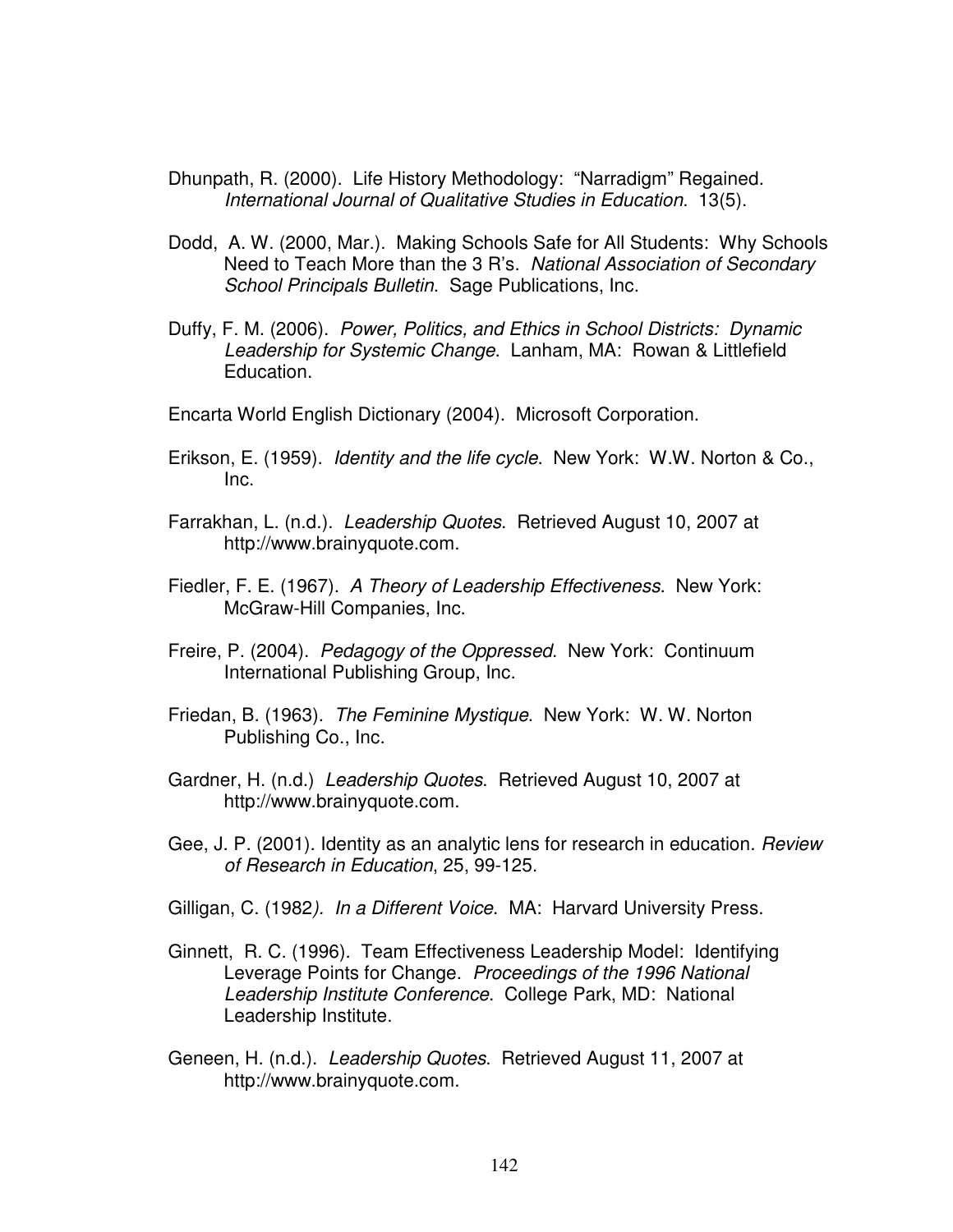- Greene, M. (1997, Spring). The heart of the matter: Reflection. Liberal Education. 83(2).
- Greenfield, W. (1995). Toward a Theory of School Administration. Educational Administration Quarterly. 31(1).
- Greenleaf, R. K. (2003). The Servant-Leader Within: A Transformative Path. New Jersey: Paulist Press.
- Grogan, M. (1998). Feminist approaches to educational leadership: Relationships based on care. In B.J. Irby 7 G. Brown (Eds.), Women Leaders: Structuring Success (pp. 125-132). Dubuque, IA: Kendall/Hunt Publishing Co.
- Henry, M. (1996). Parent-School Collaboration. New York: State University of New York Press.
- Heslep, R. D. (1997, Feb.) The Practical Value of Philosophical Thought for the Ethical Dimension of Educational Leadership. Educational Administration Quarterly. 33(1).
- Hodgkinson, C. (1978). Towards a Philosophy of Administration. Oxford: Basil Blackwell.
- Hogan, R. T., Curphy, G. J. & Hogan, J. (1994). What Do We Know about Personality: Leadership and Effectiveness? American Psychologist (49).
- Hollway, W. (2006). The Capacity to Care: Gender and Ethical Subjectivity. New York: Psychology Press.
- Hoyle, J. R. (2002, Spring). The Highest Form of Leadership. School Administrator. 59(8).
- Hughes, R., Ginnett, R., & Curphy, G. (2006). Leadership: Enhancing the Lessons of Experience. New York: McGraw-Hill Companies, Inc.
- Imbornoni, A. M. (2007). Women's Rights Movement in the United States. Pearson Education, Inc. Retrieved Aug. 18, 2007 at http://www.infoplease.com/spot/womenstimeline1.html.
- Josselson, R. (1990). Finding herself: Pathways to identity development in women. San Francisco: Jossey-Bass.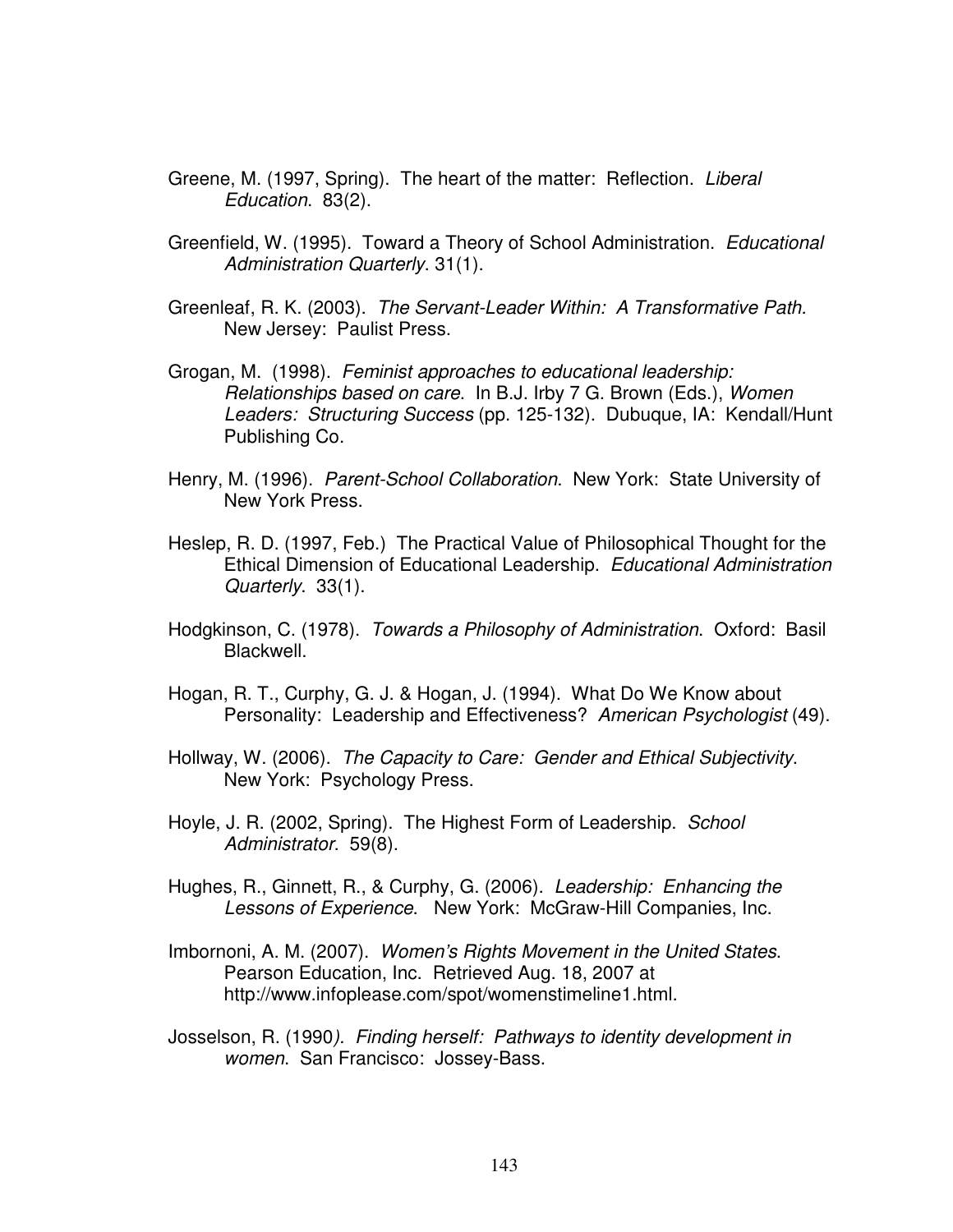- Holland, D., Lachicotte Jr., W., Skinner, D., & Cain, C. (1998). Identity and agency in cultural worlds. Cambridge, MA: Harvard University Press.
- Hunter, J. C. (1998). The Servant: A Simple Story about the True Essence of Leadership. New York, NY: Prima Publishing, Inc.
- Kleinman, S. & Copp, M. A. (1993). Emotions and Fieldwork. New York: Sage Publications, Inc.
- Langley, N. & Jacobs, J. (2006). 5 Essential Skills for School Leaders: Moving from Good to Great. Oxford, UK: Rowman & Litterfield Publishers, Inc.
- Lao-Tzu (2005). Tao Te Ching. New York: Barnes and Noble.
- Litchka, P. R. (2007). No Leader Left Behind: Planning to Prepare Effective Educational Leaders in the Era of Accountability. Educational Planning. 16(2).
- Marcia, J. E., Waterman, A. S., Matteson, D. R., Archer, S. L. & Orlofsky, J. L (1993). Ego identity: A handbook for psychosocial research. New York: Springer-Verlag.
- Martin, J. R. (1992). The Schoolhome: Rethinking Schools for Changing Families. Cambridge, MA: Harvard University Press.
- Mayeroff, M. (1971). On Caring. New York: Harper & Row.
- McGinnis, A. L. (1985). Bringing Out the Best in People: How to Enjoy Helping Others Excel. Minneapolis, MN: Augsburg Publishing House.
- Merton, R. K. (1957). Social Theory and Social Structure. New York: Free Press.
- Mishler, E. G. (1990). "Validation in inquiry-guided research: The role of exemplars in narrative studies." Harvard Educational Review, (60)4.
- Mishler, E. (2000). Storylines: Craftartists' narratives of identity. Cambridge, MA: Harvard University Press.
- Moxley, R. S. & Pulley, M. L. (2003, May/June). "Tough Going: Learning From ExperienceThe Hard Way." Leadership in Action, 23(2).
- Nelson, M. K. (1983). From the One-Room Schoolhouse to the Graded School: Teaching in Vermont, 1910-1950. Frontiers. 8(1).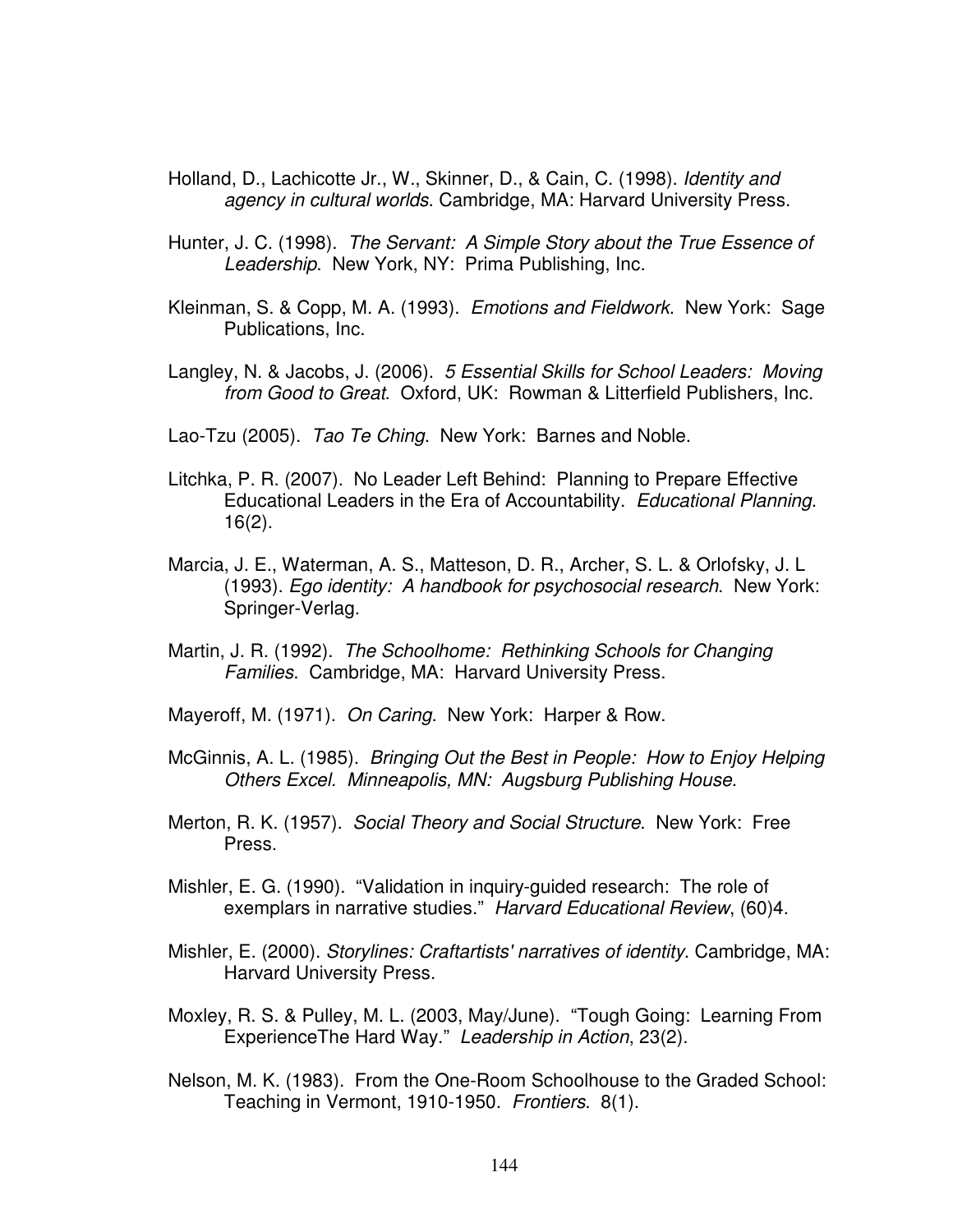- Noddings, N. (1984). Caring: A feminine approach to ethics and moral education. Berkeley: University of California Press.
- Palmer, P. J. (1999, Jan). Evoking the Spirit in Public Education. Educational Leadership. V. 56 (4).
- Palmer, P. J. (1998). The Courage to Teach: Exploring the Inner Landscape of a Teacher's Life. San Francisco, CA: Jossey-Bass.
- Personal Narrative Group (1989). Truths. In Personal Narratives Group (Eds)., Interpreting women's lives: Feminist theory and personal narratives. Indianapolis: Indiana University Press.
- Peshkin, A. (1998, Oct.). "In Search of Subjectivity One's Own." Educational Researcher.
- Prusak, A. & Sfard, A. (2005, May). Telling Identities: In Search of an Analyic Tool for Investigating Learning as a Culturally Shaped Activity. Educational Researcher. 34(4).
- Riessman, C. K. (1993). Narrative Analysis. Newbury Park, California: Sage Publications, Inc.
- Roach, C. F. & Behling, O. (1984). Functionalism: Basis for an Alternate Approach to the Study of Leadership. Leaders and Managers: International Perspectives on Managerial Behavior and Leadership. New York: Pergamon.
- Rosenwald, G. C., & Ochberg, R. L. (1992). Storied lives: The cultural politics of self-understanding. New Haven, CT: Yale University Press.
- Senge, P., et al (2000). Schools that Learn. New York: Doubleday Dell Publishing Group.
- Shapiro, J. P. & Stefkovich, J. A. (2001). Ethical Leadership and Decision Making in Education: Applying Theoretical Perspectives to Complex Dilemmas. Mahwah, NJ: Lawrence Erlbaum Associates, Inc.
- Shakeshaft, C. (1987). Women in educational administration. Newberry Park, CA: Sage Publications, Inc.
- Skeggs, B. (1997). Formations of Class and Gender. London: Sage Publications, Inc.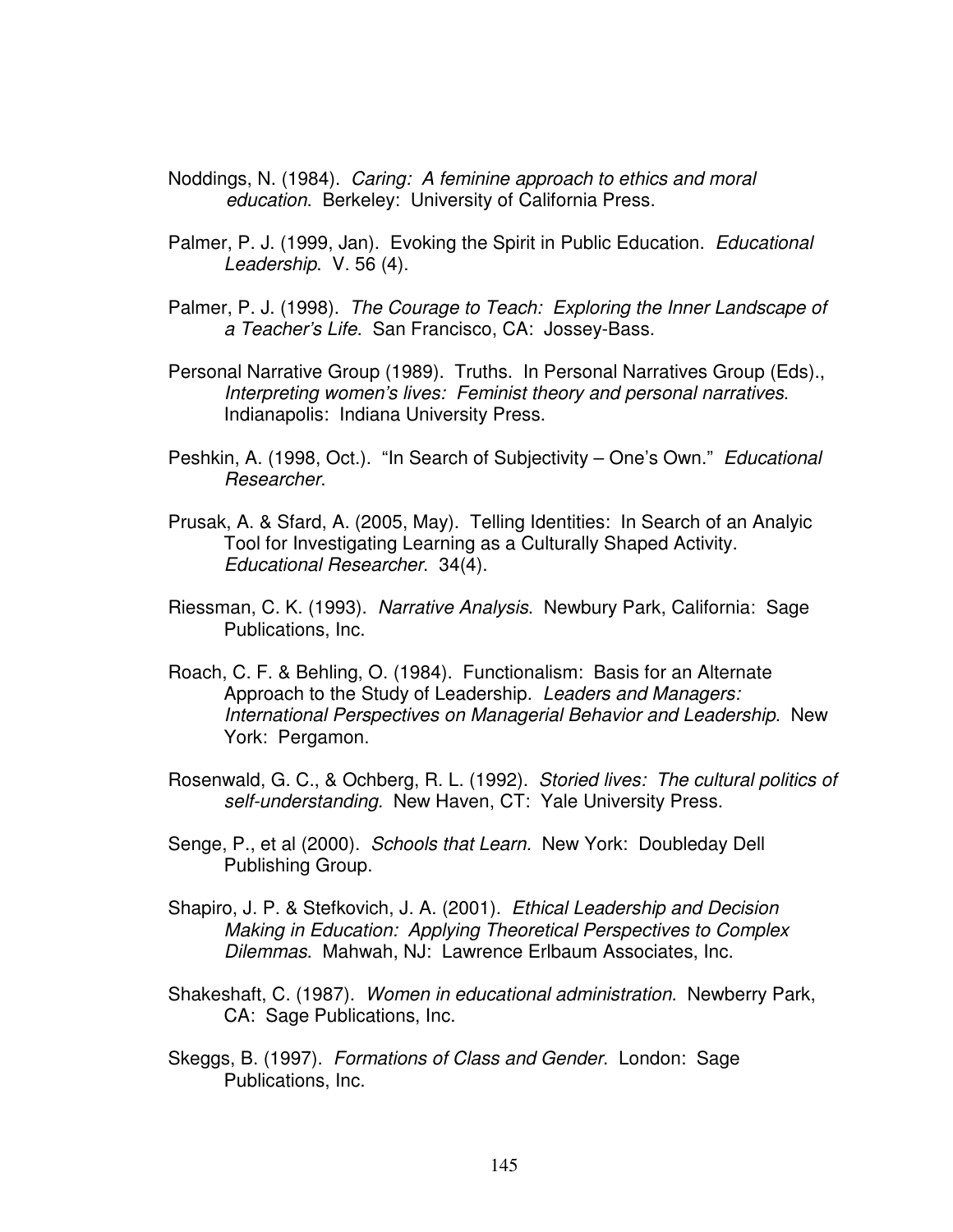Sokolow, S. L. (2002, Spring). Enlightened Leadership. School Administrator, 59(8).

- Solomon, J. & Hunter, J. (2002, Spring). A Psychological View of Spirituality and Leadership. School Administrator. 59(8).
- Spears, L. C. & Lawrence, M. (2004). Practicing Servant Leadership. San Francisco, CA: Jossey-Bass Publishers.
- Starratt, R. J. (1991). Building an Ethical School: A Theory for Practice in Educational Leadership. Educational Administration Quarterly. 27, 185- 202.
- Starratt, R. J. (1994). Building an Ethical School: A Practical Response to the Moral Crisis in Schools. London: Falmer Press.
- Stokley, F. J. (2002, Spring). What it Means to Be a Spiritual Leader. School Administrator. 59(8).
- Strayer, J. (1993). "Children's concordant emotions and cognitions in response to observed emotions." Child Development. 64.
- The Holy Bible (1973). New International Version. Grand Rapids, MI: Zondervan Publishing.
- Thomas. R, & Brubaker, D. (2000). Theses and Dissertations: A Guide to Planning, Research, and Writing. Westport, CT: Bergin & Garvey.
- Thompson, P. (1978). The Voice of the Past: Oral History. Oxford: Oxford University Press.
- Tichy, N. M. & Devanna, M. A. (1986). The Transformational Leader. New York: John Wiley.
- Townsend, R. (n.d.). Leadership Quotes. Retrieved August 10, 2007 at http://www.brainyquote.com.
- Webster's New World Dictionary (1996). Cleveland, OH: Wiley Publishing, Inc.
- Wheatley, M. J. (2002, Spring). Spirituality in Turbulent Times. School Administrator. 59(8).
- Whitbourne, S., & Collins, K. (1998). "Identity and physical changes in later adulthood: theoretical and clinical implications." Psychotherapy, 35.